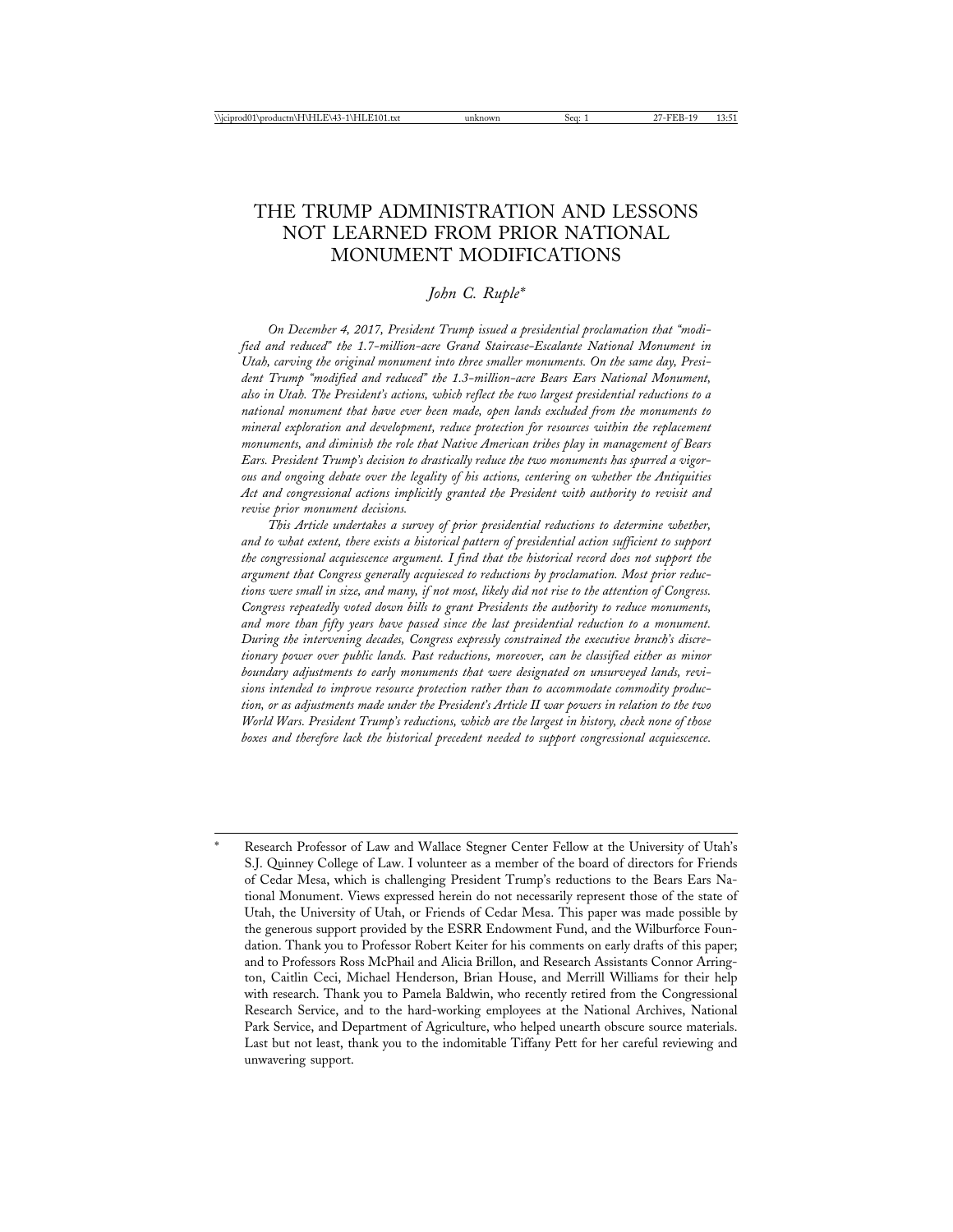|    |             |                                                                | 3  |
|----|-------------|----------------------------------------------------------------|----|
| I. |             | The Antiquities Act and the Trump Monument Review              | 6  |
|    | A.          |                                                                | 7  |
|    | В.          | The Grand Staircase-Escalante National Monument                | 12 |
|    | $C_{\cdot}$ | Bears Ears National Monument                                   | 16 |
|    | D.          | Justifying Monumental Reductions                               | 19 |
| П. |             | The President's Power to Reduce or Repeal a National Monument  | 23 |
|    | A.          | The Antiquities Act: To Promote Swift and Expansive Action     | 25 |
|    | В.          | Laws Authorizing Presidents to Revise Other Land               |    |
|    |             |                                                                | 26 |
|    | C.          | Bills Authorizing Presidents to Modify National Monument       |    |
|    |             |                                                                | 28 |
|    | D.          | Executive Branch Understanding of Congressional Intent         | 30 |
| Ш. |             | Prior Presidential National Monument Reductions and Revisions, |    |
|    |             |                                                                | 34 |
|    |             | A. Failed Efforts to Grant Presidents the Power to Revoke or   |    |
|    |             | Reduce National Monuments                                      | 35 |
|    | В.          | The Impact of the Federal Land Policy and Management Act       |    |
|    |             |                                                                | 37 |
|    | C.          | Prior Presidential National Monument Reductions and            |    |
|    |             |                                                                | 39 |
|    |             | Correcting Errors and Omissions in the Original Monument<br>1. |    |
|    |             |                                                                | 40 |
|    |             | Problems Describing the Objects to be Protected and the<br>2.  |    |
|    |             | Landscape Containing Them                                      | 43 |
|    |             | Navajo National Monument, Arizona                              | 43 |
|    |             | Petrified Forest, Arizona                                      | 44 |
|    |             | Inaccurate and Incomplete Surveys<br>3.                        | 46 |
|    |             | Great Sand Dunes, Colorado                                     | 46 |
|    |             | Hovenweep, Colorado and Utah                                   | 47 |
|    |             | Timpanogos Cave, Utah                                          | 47 |
|    |             | Mount Olympus, Washington                                      | 48 |
|    |             |                                                                | 48 |
|    |             | Natural Bridges, Utah                                          | 49 |
|    |             | Inadvertent Inclusion of Non-Federal Land and<br>4.            |    |
|    |             |                                                                | 51 |
|    |             | Mount Olympus, Washington                                      | 52 |
|    |             |                                                                | 53 |
|    |             |                                                                | 54 |
|    |             | Great Sand Dunes, Colorado                                     | 56 |
|    |             | Black Canyon of the Gunnison, Colorado                         | 57 |
|    |             | Colorado, Colorado                                             | 58 |
|    |             | Scotts Bluff, Nebraska                                         | 59 |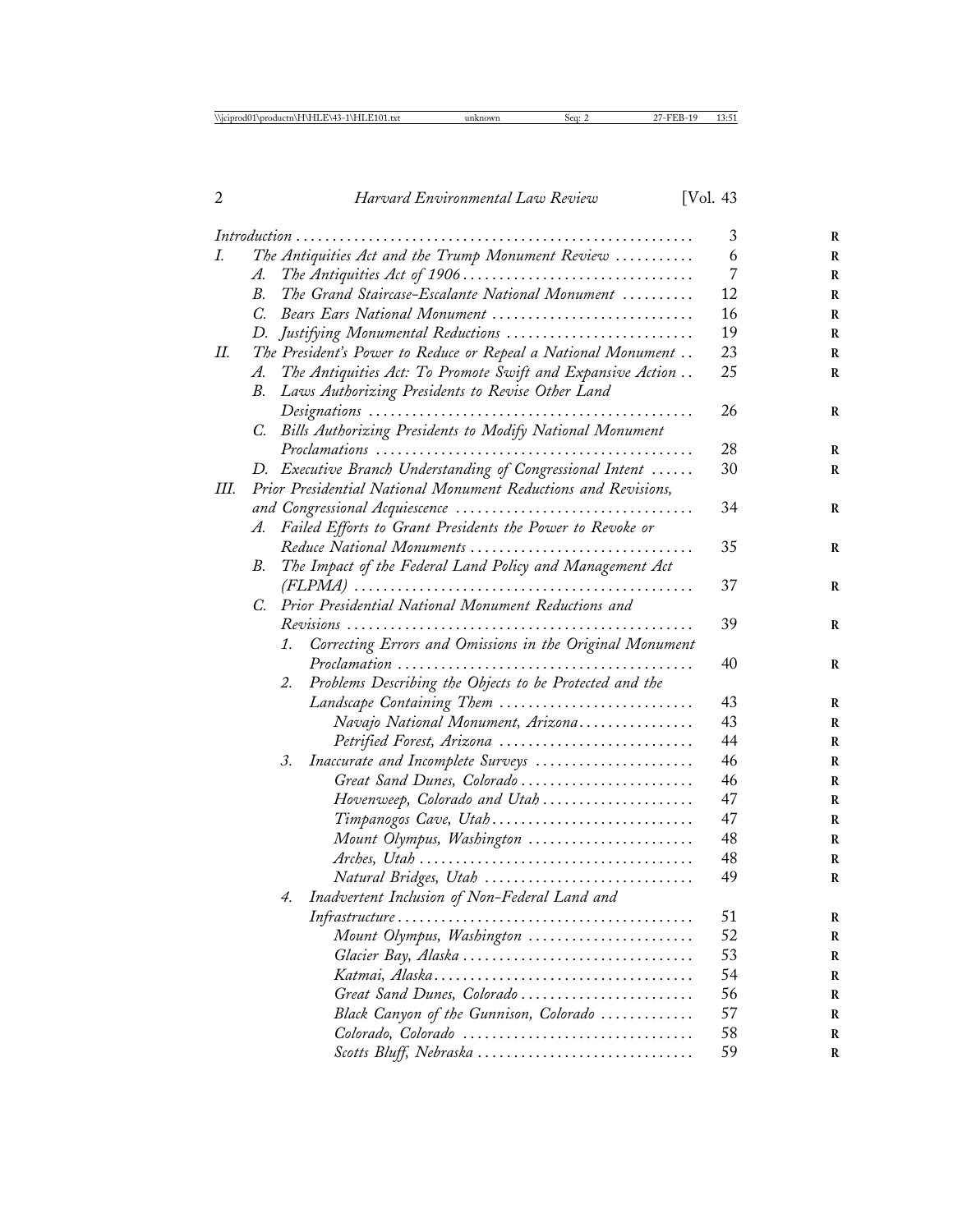|            | White Sands, New Mexico                        | 60 |
|------------|------------------------------------------------|----|
|            | Craters of the Moon, Idaho                     | 60 |
|            | 5. Improving Management                        | 62 |
|            | Grand Canyon II, Arizona                       | 62 |
|            | Bandelier, New Mexico                          | 66 |
|            | Wupatki, Arizona                               | 67 |
| 6.         | National Monument Boundary Revisions Under the |    |
|            | President's Article II Power                   | 68 |
|            | Santa Rosa Island, Florida                     | 69 |
|            |                                                | 70 |
|            | Mount Olympus, Washington                      | 70 |
| Conclusion |                                                | 74 |
|            |                                                |    |

#### **INTRODUCTION**

On December 4, 2017, President Trump issued a presidential proclamation that "modified and reduced" the 1.7-million-acre Grand Staircase-Escalante National Monument in Utah, carving the original monument, which was approximately the size of Delaware, into three smaller monuments.<sup>1</sup> Together, the three smaller monuments protect about half of the original monument's area. On the same day, President Trump "modified and reduced" the 1.3-million-acre Bears Ears National Monument,<sup>2</sup> also in Utah, which President Obama had set aside less than a year earlier at the request of five Native American Tribes.3 Reductions to Bears Ears removed approximately eighty-five percent of the land from the original monument, replacing it with two smaller monuments.4 The President's actions, which reflect the two largest presidential reductions to a national monument that have ever been made,<sup>5</sup> open lands excluded from the monuments to mineral exploration and development, reduce protection for resources within the replacement monuments, and diminish the role that Native American tribes play in management of Bears Ears.

<sup>1.</sup> Proclamation No. 9682, 82 Fed. Reg. 58,089 (Dec. 4, 2017) [hereinafter Grand Staircase-Escalante Modification Proc.]. 1.7 million acres reflects the size of the monument as originally designated. A subsequent land exchange with the state of Utah expanded federal land ownership by approximately 200,000 acres. *See* Utah Schools and Land Exchange Act of 1998, Pub. L. No. 105-335, 112 Stat. 3139 (1998).

<sup>2.</sup> Proclamation No. 9681, 82 Fed. Reg. 58,081 (Dec. 8, 2017) [hereinafter Bears Ears Modification Proc.].

<sup>3.</sup> *See* Proclamation No. 9558, 82 Fed. Reg. 1139, 1143 (Dec. 28, 2016) [hereinafter Bears Ears Proc.]; Jonathan Thompson, *Bears Ears a Go*—*But Here's Where Obama Drew the Line*, HIGH COUNTRY NEWS (Dec. 29, 2016), https://perma.cc/2E46-KHGY.

<sup>4.</sup> *See* Bears Ears Modification Proc*., supra* note 2, at 58,084–85. **R**

<sup>5.</sup> *See* Richard Gonzalez, Kirk Siegler & Colin Dwyer, *Trump Orders Largest National Monument Reduction in U.S. History*, NPR (Dec. 4, 2017), https://perma.cc/G5P2-KAJ3.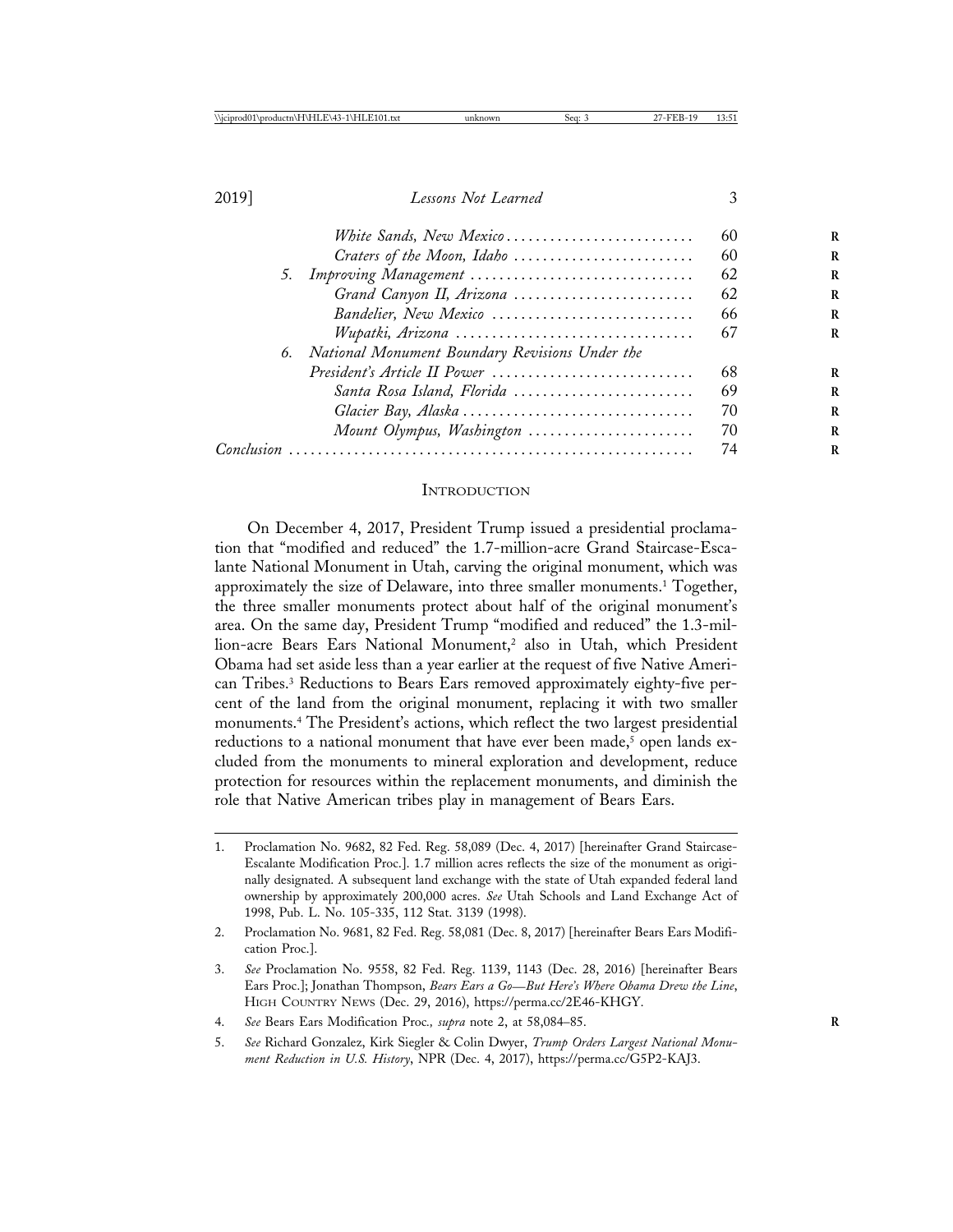Before President Trump acted, it had been fifty-five years since a President last removed land from a national monument.<sup>6</sup> Every national monument that was previously reduced by presidential action involved a monument that had been set aside before 1940, and most over a decade earlier, at a time when information about both the objects to be protected by the monument and the landscape those objects occupied was often limited and imprecise. The President's legal authority for these prior monument reductions was never tested in court.

President Trump's decision to drastically reduce the two monuments has spurred a vigorous and ongoing debate over the legality of his actions.<sup>7</sup> The five Native American Tribes that had proposed Bears Ears, as well as multiple scientific, conservation, and environmental organizations, quickly sued to invalidate President Trump's reductions to Bears Ears.<sup>8</sup> Scientific, conservation, and environmental organizations also immediately challenged the reductions to the Grand Staircase-Escalante National Monument.9 Others moved to intervene in support of the Trump administration;<sup>10</sup> and still others, including 118 members of Congress and the Attorneys General from eleven states, filed amicus briefs in support of the plaintiffs,<sup>11</sup> setting up a battle over presidential power that appears destined for the Supreme Court.

<sup>6.</sup> *See* Proclamation No. 3539, 28 Fed. Reg. 5405 (June 1, 1963) [hereinafter 1963 Bandelier Revision Proc.].

<sup>7.</sup> *See* Mark Squillace et al., *Presidents Lack the Authority to Abolish or Diminish National Monuments*, 103 VA. L. REV. ONLINE 55 (2017); James R. Rasband, *Stroke of the Pen, Law of the* Land?, 63 ROCKY MTN. MIN. L. INST. § 21-1 (2017); Pamela Baldwin, Presidential Author*ity to Modify or Revoke National Monuments* (Sept. 17, 2017) (unpublished manuscript), https://perma.cc/YU7T-MHQF; Bruce Fein & W. Bruce DelValle, *Distorting the Antiquities Act to Aggrandize Executive Power-New Wine in Old Bottles* (Nov. 30, 2017) (unpublished manuscript) (on file with author); Todd Gaziano & John Yoo, *Presidential Authority to Revoke or Reduce National Monument Designations*, 35 YALE J. REG. 617 (2018); Richard H. Seamon, *Dismantling Monuments*, 70 FLA. L. REV. 553 (2018).

<sup>8.</sup> *See* Complaint for Injunctive and Declaratory Relief, Hopi Tribe v. Trump, 1:17-cv-02590 (D.D.C. Dec. 4, 2017), 2017 WL 6033876; Complaint for Declaratory and Injunctive Relief, Utah Diné Bikéyah v. Trump, 1:17-cv-02605 (D.D.C. Dec. 6, 2017); Complaint for Declaratory and Injunctive Relief, Nat. Res. Def. Council v. Trump, 1:17-cv-02606 (D.D.C. Dec. 7, 2017), 2017 WL 6055337.

<sup>9.</sup> *See* Complaint for Injunctive and Declaratory Relief, Wilderness Soc'y v. Trump, 1:17-cv-02587 (D.D.C. Dec. 4, 2017); Complaint for Declaratory and Injunctive Relief, Grand Staircase-Escalante Partners v. Trump, 1:17-cv-02591 (D.D.C. Dec. 4, 2017).

<sup>10.</sup> *See, e.g.*, Defendant-Intervenor's Motion to Intervene, Utah Diné Bikéyah v. Trump, 1:17cv-02605 (D.D.C. Jan. 11, 2018).

<sup>11.</sup> *See* Brief of Members of Congress as Amici Curiae Supporting Plaintiffs, Wilderness Soc'y v. Trump, 1:17-cv-02587 (D.D.C. Nov. 19, 2018) (consolidated cases); Brief of the States of Washington, California, Hawaii, Maine, Maryland, New Mexico, New York, Oregon, Rhode Island, and Vermont, and the Commonwealth of Massachusetts as Amici Curiae Supporting Plaintiffs' Opposition to Federal Defendants' Motion to Dismiss, Hopi Tribe v. Trump, 1:17-cv-02590 (D.D.C. Nov. 19, 2018) (consolidated cases).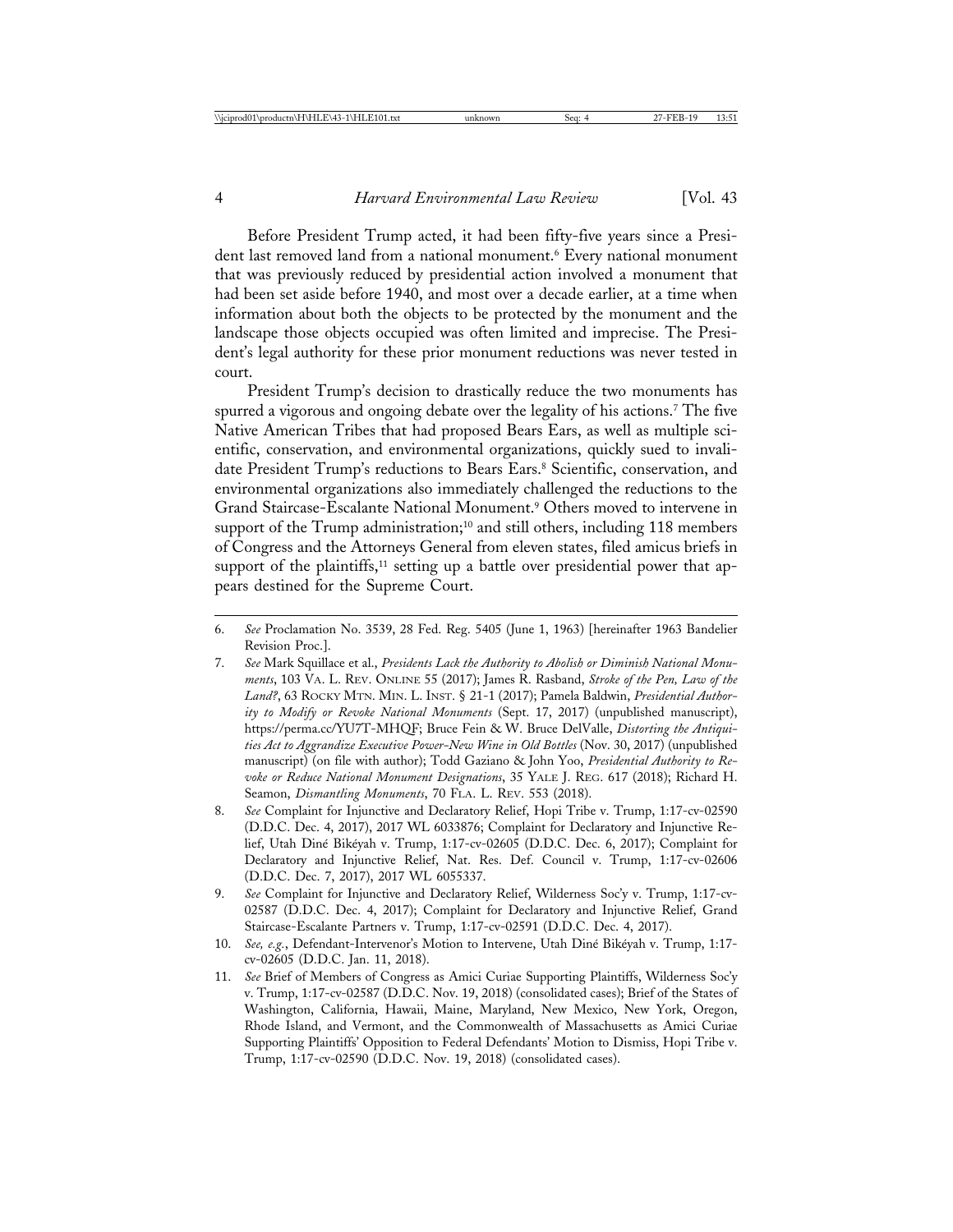The plaintiffs contend that the Constitution reserves to Congress the power over our public lands, and with it, the power to revise national monuments.12 While Congress authorized the President to *create* national monuments when it enacted the Antiquities Act of 1906,<sup>13</sup> Congress had no reason to delegate away the power to *revise* those monuments. To now endow a President with such far reaching powers absent clear congressional intent, they contend, would both upset the balance of power between the legislative and executive branches, and create a cloud of uncertainty over the future of longprotected lands—neither of which Congress could have reasonably intended. The plaintiffs also argue that sweeping public land law reforms enacted in 1976 evidence Congress' desire to rein in the President's assertion of power over the public lands.

President Trump, in reducing the monuments, argues that some of the objects identified in the original monument proclamations are not "unique to the monument[s], and some of the particular examples of these objects within the monument[s] are not of significant scientific or historic interest,"14 whereas other objects are not under threat or are adequately protected by other laws.15 The original monuments were therefore, in President Trump's eyes, not confined to the smallest area necessary to protect monument resources, as required by the Antiquities Act. The President's supporters correctly note that in passing the Act, Congress did not expressly deny the President the power to revise monument boundaries. They then contend that the explicit grant of power to create national monuments should include an implicit grant of authority to revisit and revise prior decisions anytime a President sees fit. Supporters of the President's reductions go on to argue that in light of ambiguous statutory language, courts should consider Congress' failure to object to twenty or so prior presidential reductions to national monuments. This failure, they assert, evidences congressional acquiescence in the President's assumption of power to revise or repeal a national monument.

In the debate surrounding President Trump's monument reductions, a critical and as-yet-unanswered question is whether prior presidential monument reductions create precedent for contemporary actions through the doctrine of congressional acquiescence. This Article undertakes a survey of prior presidential reductions to determine whether, and to what extent, there exists a historical pattern of presidential action sufficient to support the congressional acquiescence argument. I find that the historical record does not support the argument that Congress generally acquiesced to reductions by proclamation.

<sup>12.</sup> *See, e.g*., Complaint for Injunctive and Declaratory Relief, Hopi Tribe v. Trump, *supra* note 8, at 1. Substantially the same argument is made in the other complaints cited *supra* notes 8–9. **R**

<sup>13. 54</sup> U.S.C. §§ 320301–320303 (2014).

<sup>14.</sup> Bears Ears Modification Proc., *supra* note 2, at 58,081-82.

<sup>15.</sup> *Id*.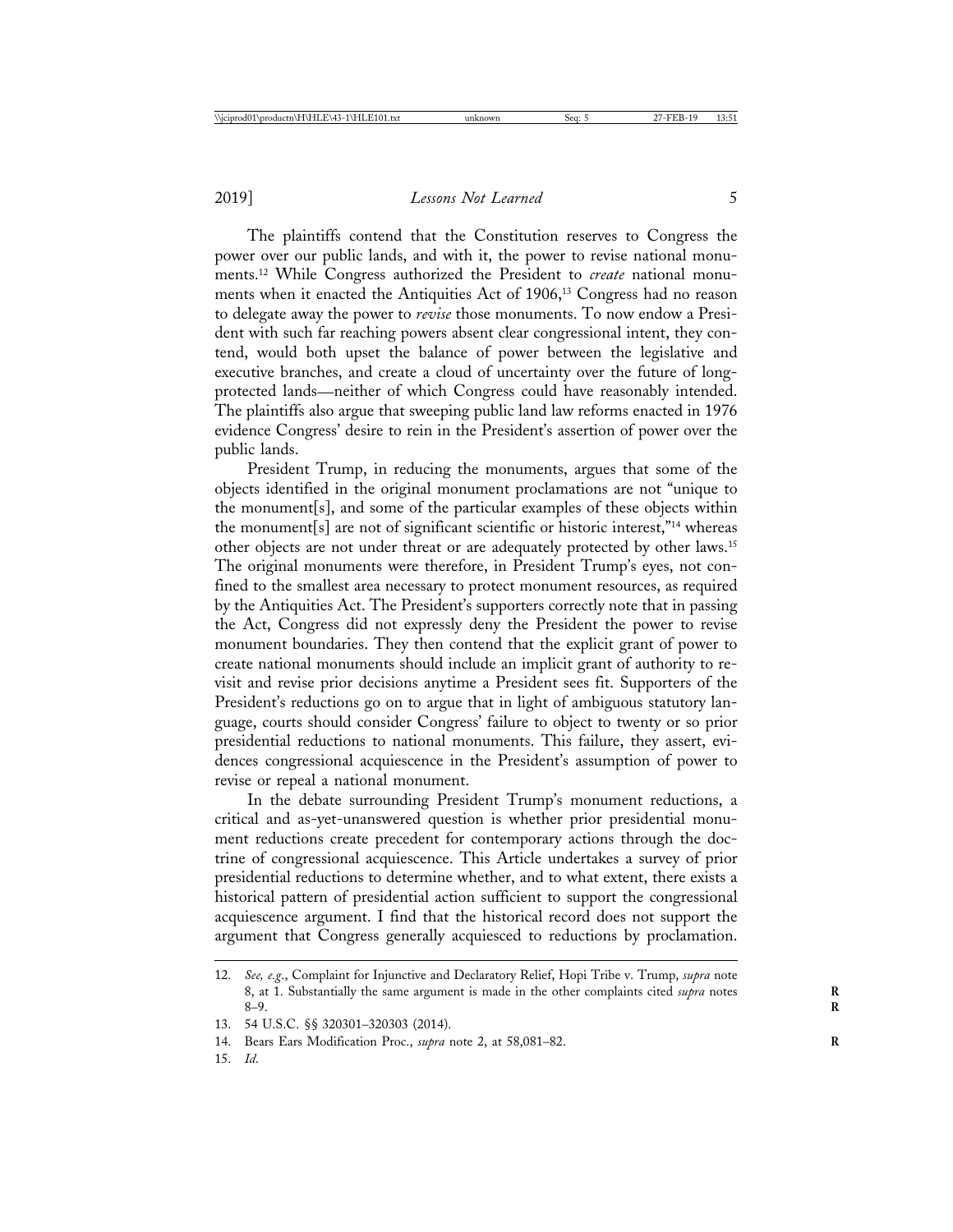Most prior reductions were small in size, and many, if not most, likely did not rise to the attention of Congress. Congress repeatedly voted down bills to grant Presidents the authority to reduce monuments, and more than fifty years have passed since the last presidential reduction to a monument. During the intervening decades Congress expressly constrained the executive branch's discretionary power over public lands. Past reductions, moreover, can be classified either as minor boundary adjustments to early monuments that were designated on unsurveyed lands, revisions intended to improve resource protection rather than to accommodate commodity production, or as adjustments made under the President's Article II war powers in relation to the two World Wars. President Trump's reductions, which are the largest in history, check none of those boxes and therefore lack the historical precedent needed to support congressional acquiescence.

Part I introduces the Antiquities Act and the Bears Ears and Grand Staircase-Escalante National Monuments. Part II discusses arguments for and against the President's authority to reduce national monuments. Part III analyzes prior monument reductions and failed legislative efforts to grant the authority to reduce monuments, finding no precedent for President Trump's recent actions. The Article concludes that Congress appeared intent on reserving broad discretion to revise national monuments for itself. At best, Congress may have acquiesced to a President's minor updates to monument boundaries where those revisions helped improve resource protection, or were made in response to existential threats to national security. Even that acquiescence—if it existed at all—ended with the enactment of the Federal Land Policy and Management Act of 1976 ("FLPMA").<sup>16</sup> Any prior acquiescence, moreover, involved justifications that have little relevance to reductions to the Bears Ears and Grand Staircase-Escalante National Monuments. President Trump's monumental reductions stand alone, lacking a stable legal foundation or the precedential support needed to demonstrate congressional acquiescence.

#### I. THE ANTIQUITIES ACT AND THE TRUMP MONUMENT REVIEW

On April 26, 2017, President Trump directed Secretary of the Interior Ryan Zinke to review certain designations and expansions of prior national monuments for compliance with the Antiquities Act of 1906 and for conformity with administration policy.17 The Secretary was directed to review monuments designated after January 1, 1996, if they exceeded 100,000 acres in size, or if, in the Secretary's opinion, they had been set aside without adequate public input.18 Secretary Zinke reviewed twenty-seven monuments and, after review,

<sup>16.</sup> Pub. L. No. 94-579, 90 Stat. 2743 (1976) (codified as amended in scattered sections of the U.S.C.).

<sup>17.</sup> Exec. Order No. 13,792, 82 Fed. Reg. 20,429 § 2 (Apr. 26, 2017).

<sup>18.</sup> *Id*.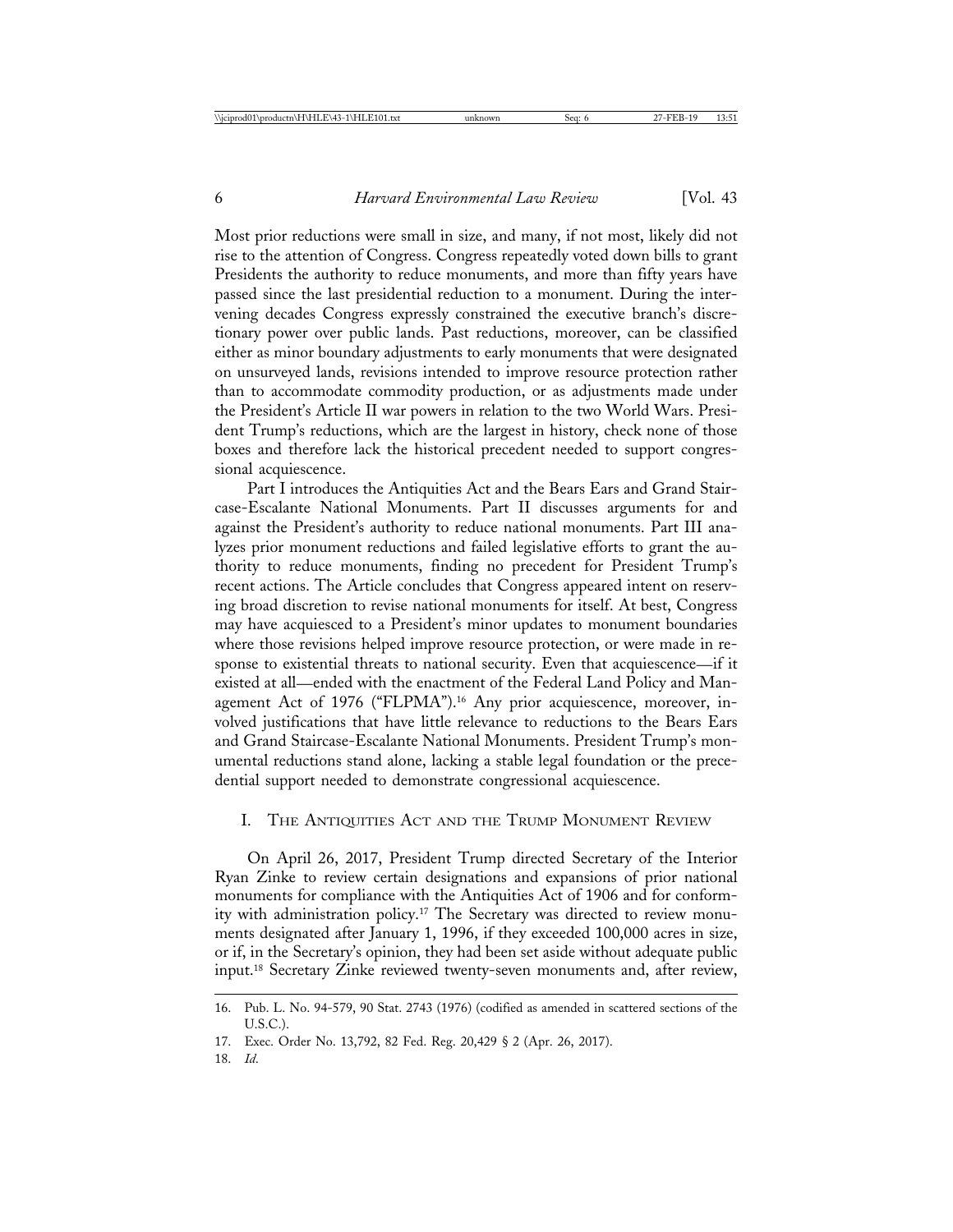recommended boundary reductions and management changes for six national monuments, and management changes to four additional monuments.<sup>19</sup> On December 4, 2017, President Trump reduced two of the monuments identified in Secretary Zinke's report: Bears Ears and Grand Staircase-Escalante.20 As of the writing of this paper, no action has been taken on the other monuments recommended for management changes or reduction.<sup>21</sup>

The following section reviews the statute that authorizes the President to designate national monuments, describes the two monuments that President Trump reduced in size, and then briefly addresses the protections afforded to the objects identified in a national monument proclamation.

## *A. The Antiquities Act of 1906*

Congress enacted the Antiquities Act of 1906<sup>22</sup> largely in response to concerns over looting and desecration of Native American sites in the Southwestern United States.23 In passing the Antiquities Act, Congress delegated to the President the unilateral and discretionary authority to:

[D]eclare by public proclamation historic landmarks, historic and prehistoric structures, and other objects of historic or scientific interest that are situated on land owned or controlled by the Federal Government to be national monuments. . . . The limits of the parcels

<sup>19.</sup> *See* Memorandum from Ryan Zinke, Sec'y of the Interior, to President Trump, Final Report Summarizing Findings of the Review of Designations Under the Antiquities Act 9–18 (Aug. 24, 2017), https://perma.cc/JZQ3-MA3Y [hereinafter Memorandum from Secretary Zinke].

<sup>20.</sup> *See* Grand Staircase-Escalante Modification Proc., *supra* note 1; Bears Ears Modification **R** Proc., *supra* note 2.

<sup>21.</sup> On April 28, 2017, President Trump also directed the Secretary of Commerce to review eleven National Marine Sanctuaries and Marine National Monuments designated pursuant to the Antiquities Act during the preceding ten-year period. *See* Exec. Order No. 13,795, 82 Fed. Reg. 20,815 § 4(b) (Apr. 28, 2017). The Secretary of Commerce was directed to assess the acreage impacted by these designations; the cost of managing the designations; the adequacy of consultation with federal, state, and tribal entities prior to designation; and "the opportunity costs associated with potential energy and mineral exploration and production from the Outer Continental Shelf, in addition to any impacts on production in the adjacent region." *Id*. at § 4(b)(i). The Secretary was not directed to assess Antiquities Act compliance with respect to these sanctuaries and monuments. The results of this review were due to the President on October 5, 2017, and have not been released to the public. The President has not taken action based on those recommendations as of the writing of this paper.

<sup>22. 54</sup> U.S.C. §§ 320301–320303 (2014).

<sup>23.</sup> *See* Mark Squillace, *The Monumental Legacy of the Antiquities Act of 1906*, 37 GA. L. REV. 473, 477–78 (2003); Robert B. Collins & Dee F. Green, *A Proposal to Modernize the American Antiquities Act*, 202 SCIENCE 1055, 1055 (1978).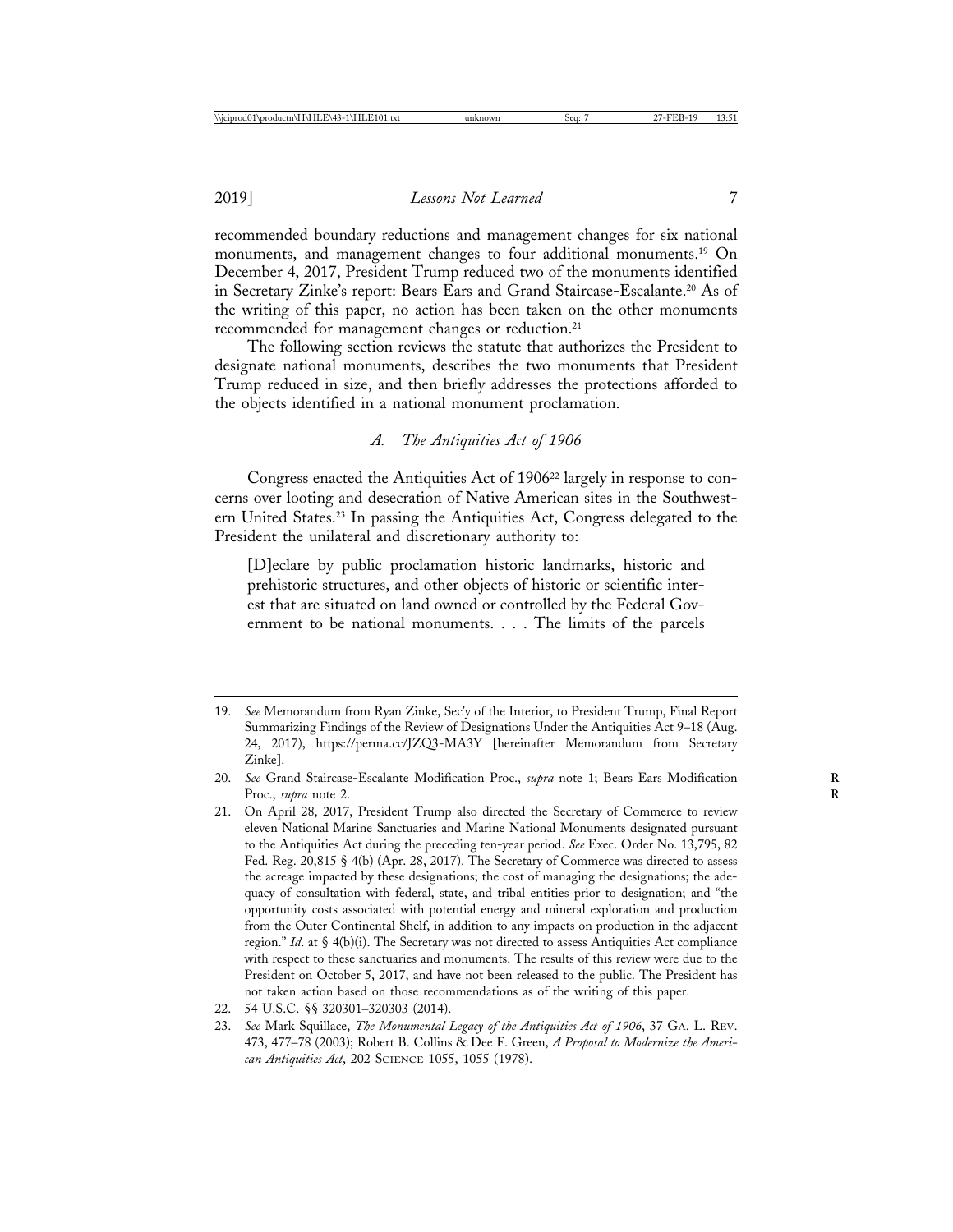shall be confined to the smallest area compatible with the proper care and management of the objects to be protected.24

Since 1906, Presidents have relied on this authority to designate 157 national monuments, which are spread across thirty-two states, the District of Columbia, and several U.S. territories.25 Sixteen Presidents, Republicans and Democrats alike, have utilized this authority.<sup>26</sup> Some of our most iconic national parks began as national monuments, including the Grand Canyon in Arizona, Arches in Utah, Olympic in Washington State, Acadia in Maine, and Grand Teton in Wyoming.27

The two key requirements of the Act—that monuments be set aside to protect "historic landmarks, historic and prehistoric structures, and other objects of historic or scientific interest,"28 and that monuments be "confined to the smallest area compatible with the proper care and management of the objects to be protected"29—have both been construed broadly by the courts.

In 1920, the U.S. Supreme Court upheld the presidential designation of the Grand Canyon National Monument.30 President Roosevelt had set aside the 808,120-acre monument twelve years earlier to protect "the greatest eroded canyon within the United States."31 Ralph Cameron, a local miner who would go on to represent Arizona in the U.S. Senate, disputed the designation. The United States sued to enjoin Mr. Cameron from interfering with public use of lands within the newly-minted Monument. Mr. Cameron initially argued that the canyon was "not an historic landmark, nor an historic or prehistoric structure nor an object of historic or scientific interest nor an antiquity in the sense intended and contemplated by Congress," and that because of its size, "the limits of the said pretended monument are not confined to the smallest area com-

26. *See* MONUMENTS LIST, *supra* note 25. **R**

- 28. 54 U.S.C. § 320301(a) (2014).
- 29. *Id.* § 320301(b).

<sup>24. 54</sup> U.S.C. § 320301(a), (b) (2014).

<sup>25.</sup> *See Antiquities Act 1906-2006: Maps, Facts and Figures*, NAT'L PARK SERV., https://perma .cc/6HYG-4HJY [hereinafter MONUMENTS LIST]; *see also* NAT'L PARK SERV., LISTING OF ACREAGE (SUMMARY) (2017), https://perma.cc/P66E-C2G9 [hereinafter LISTING OF ACREAGE]; NAT'L PARKS CONSERVATION ASS'N, ANTIQUITIES ACT DESIGNATIONS AND RELATED ACTIONS (on file with author) (no date). It was difficult to accurately calculate the acreage of early national monuments because of incomplete and inaccurate surveys. This resulted in inconsistent reports of monument size between various sources. Where acreage calculations depart, this Article cites first to monument proclamations, then to National Park Service Statistics, and then to information provided by the National Parks Conservation Association.

<sup>27.</sup> *See id*.

<sup>30.</sup> Cameron v. United States, 252 U.S. 450 (1920).

<sup>31.</sup> Proclamation No. 794, 35 Stat. 2175 (Jan. 11, 1908) [hereinafter Grand Canyon Proc.].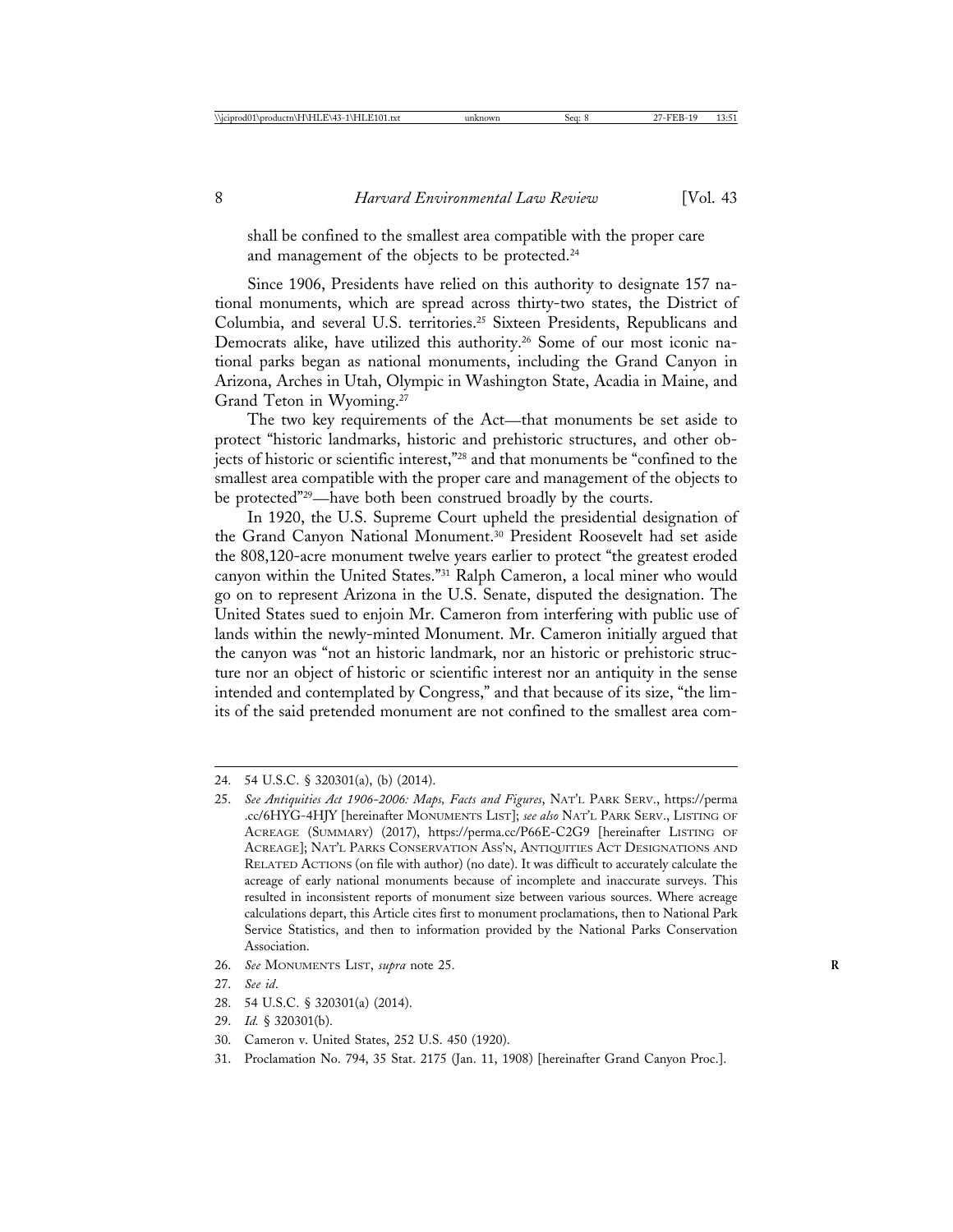patible with the proper care and management of the canyon."32 Both the district court and the court of appeals held for the government.33 The Supreme Court affirmed, concluding that the Antiquities Act empowered the President "to establish reserves embracing 'objects of historic or scientific interest,'"34 and that the Grand Canyon:

"is an object of unusual scientific interest." It is the greatest eroded canyon in the United States, if not in the world, is over a mile in depth, has attracted wide attention among explorers and scientists, affords an unexampled field for geologic study, [and] is regarded as one of the great natural wonders.35

Fifty-six years later, in the only other challenge to the Antiquities Act to reach the Supreme Court, the Court again gave "objects of historic or scientific interest" a broad reading, concluding that an endemic fish species and the pool it inhabited in the Death Valley National Monument in California were objects of historic or scientific interest within the meaning of the Antiquities Act.36 In 2002, the D.C. Circuit Court of Appeals similarly held that "ecosystems and scenic vistas" are appropriate objects for protection under the Antiquities Act.<sup>37</sup> Indeed, no challenge to a national monument designation has ever prevailed in court.38

- 32. Answer to Amended Complaint at 11, Cameron v. United States, E. No. 10—Prescott (D. Ariz. July 28, 1916).
- 33. *Cameron*, 252 U.S. at 454.
- 34. *Id*.
- 35. *Id*. at 455–56.
- 36. Cappaert v. United States, 426 U.S. 128, 142 (1976).
- 37. Tulare Cty. v. Bush, 306 F.3d 1138, 1142 (D.C. Cir. 2002).
- 38. *See Cappaert*, 426 U.S. 128 (Devil's Hole); *Cameron*, 252 U.S. 450 (Grand Canyon); Utah Ass'n of Ctys. v. Bush, 316 F. Supp. 2d 1172 (D. Utah 2004), *appeal dismissed for lack of standing*, 455 F.3d 1094 (10th Cir. 2006) (Grand Staircase-Escalante); *Tulare Cty.*, 185 F. Supp. 2d 18, 27 & n.2 (D.D.C. 2001), *aff'd*, 306 F.3d 1138 (D.C. Cir. 2002) (Giant Sequoia); Anaconda Copper Co. v. Andrus, No. A79-161 Civil, 1980 U.S. Dist. LEXIS 17861 (D. Alaska July 1, 1980) (several Alaskan national monuments); Alaska v. Carter, 462 F. Supp. 1155 (D. Alaska 1978) (several Alaskan national monuments); Wyoming v. Franke, 58 F. Supp. 890 (D. Wyo. 1945) (Jackson Hole). In the most recent challenge to a national monument, Mass. Lobstermen's Assoc. v. Ross, No. 17-402 (JEB), 2018 WL 4853901 (D.D.C. Oct. 5, 2018), the court held that the Antiquities Act includes the power to designate monuments on submerged ocean lands. *Id.* at \*8. More germane to the challenge to the Trump Administration's monument reductions, the court also held that review of the decision to create national monuments "would be available only if the plaintiff were to offer plausible and detailed factual allegations that the President acted beyond the boundaries of authority that Congress set." *Id.* at \*4. That is precisely the question raised in the Bears Ears and Grand Staircase-Escalante National Monument litigation.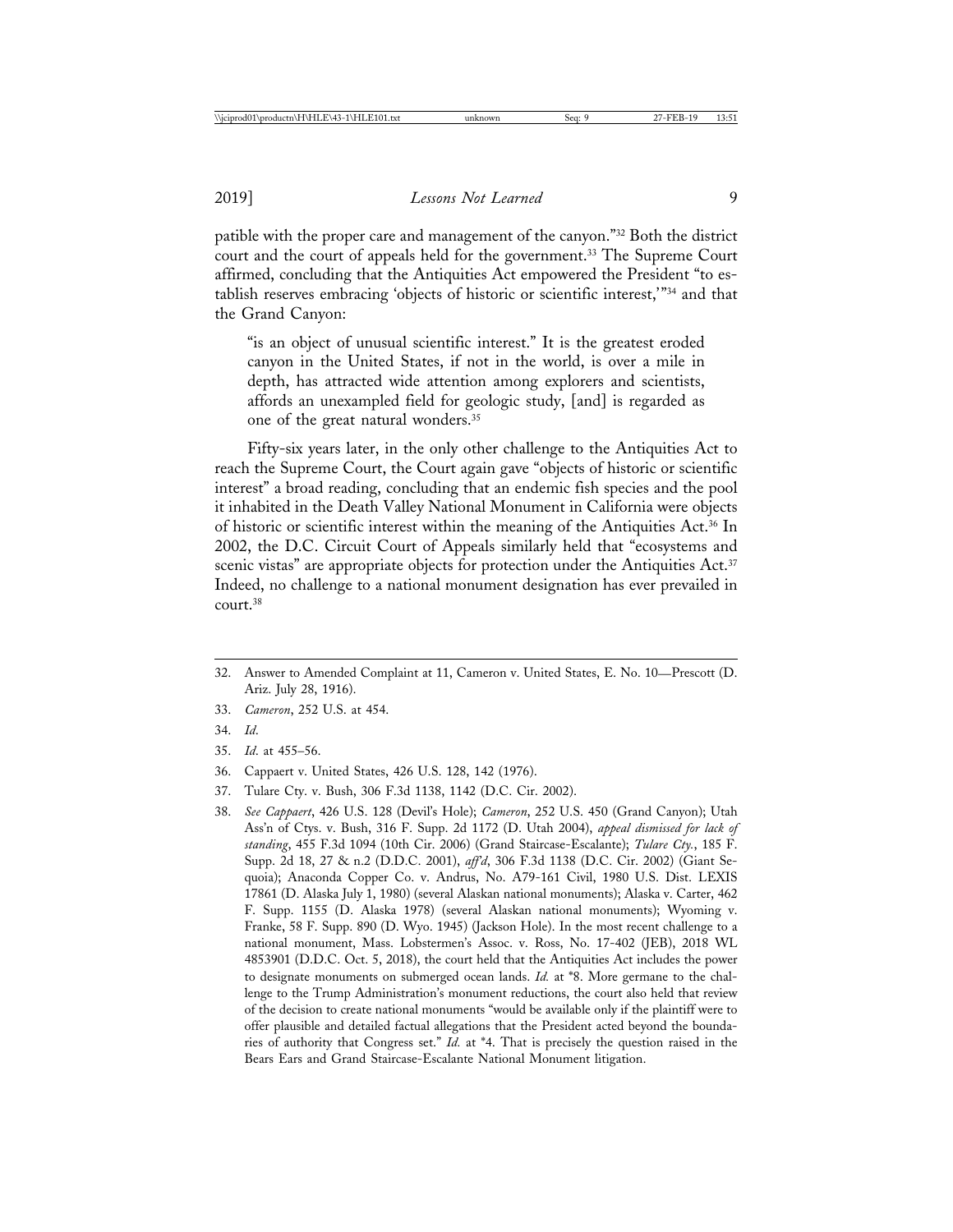The Antiquities Act authorizes the President to "reserve parcels of land as part of the national monuments."<sup>39</sup> Relying on this authority, national monument proclamations invariably withdraw lands within a monument from availability for disposal or future mineral development.<sup>40</sup> Monument proclamations also frequently specify other protections, like limitations on construction of new roads, that are intended to protect monument resources.<sup>41</sup> More specific management requirements are developed through a planning process that normally begins shortly after monument designation.<sup>42</sup>

The Grand Staircase-Escalante National Monument is managed by the Bureau of Land Management ("BLM"), and Bears Ears is managed jointly by the BLM and the U.S. Forest Service. Objects and lands in both monuments enjoy further protections because other federal laws recognize the overriding conservation purpose behind national monument designations. FLPMA,<sup>43</sup> which forms the foundation for public land management, requires that where a tract of BLM-managed public land "has been dedicated to specific uses according to any other provisions of law it shall be managed in accordance with such law"44 rather than the BLM's multiple-use, sustained-yield mandate.

In addition, monuments managed by the BLM enjoy further protections by virtue of their inclusion in the National Landscape Conservation System ("NLCS"),45 which Congress established in 2009 to "conserve, protect, and restore nationally significant [BLM-managed] landscapes that have outstanding cultural, ecological, and scientific values for the benefit of current and future generations."46 The Secretary of the Interior is directed to manage the system "in a manner that protects the values for which the components of the system were designated."47 Therefore, even if a monument proclamation does not expressly preclude certain activities, the Secretary can authorize those actions only

<sup>39. 54</sup> U.S.C. § 320301(b) (2014).

<sup>40.</sup> *See, e.g*., Bears Ears Proc., *supra* note 3, at 1143; Proclamation No. 6920, 61 Fed. Reg. **R** 50,223, 50,225 (Sept. 18, 1996) [hereinafter Grand Staircase-Escalante Proc.].

<sup>41.</sup> *See, e.g*., Bears Ears Proc., *supra* note 3, at 1145. **R**

<sup>42.</sup> *See, e.g*., *id*. at 1143–44. Where national monument management plans already exist, changes in management requirements applicable to lands excluded from a monument may require an update to management plans and an environmental review before they can take effect, but this issue is beyond the scope of the current paper.

<sup>43.</sup> Pub. L. No. 94-579, 90 Stat. 2743 (1976) (codified as amended in scattered sections of the U.S.C.).

<sup>44. 43</sup> U.S.C. § 1732(a) (2012).

<sup>45.</sup> National monuments were designated part of the NLCS. 16 U.S.C. § 7202(b)(1)(A) (2012). The NLCS has been renamed the National Conservation Lands System. Because the statute creating the National Conservation Lands System has not been amended to reflect the change in terminology, this paper retains the older terminology to avoid confusion.

<sup>46.</sup> Pub. L. No. 111-11, tit. II, § 2002(a), 123 Stat. 1095, 1095 (2009) (codified at 16 U.S.C. § 7202(a) (2012)).

<sup>47.</sup> *Id.* at § 7202(c)(2).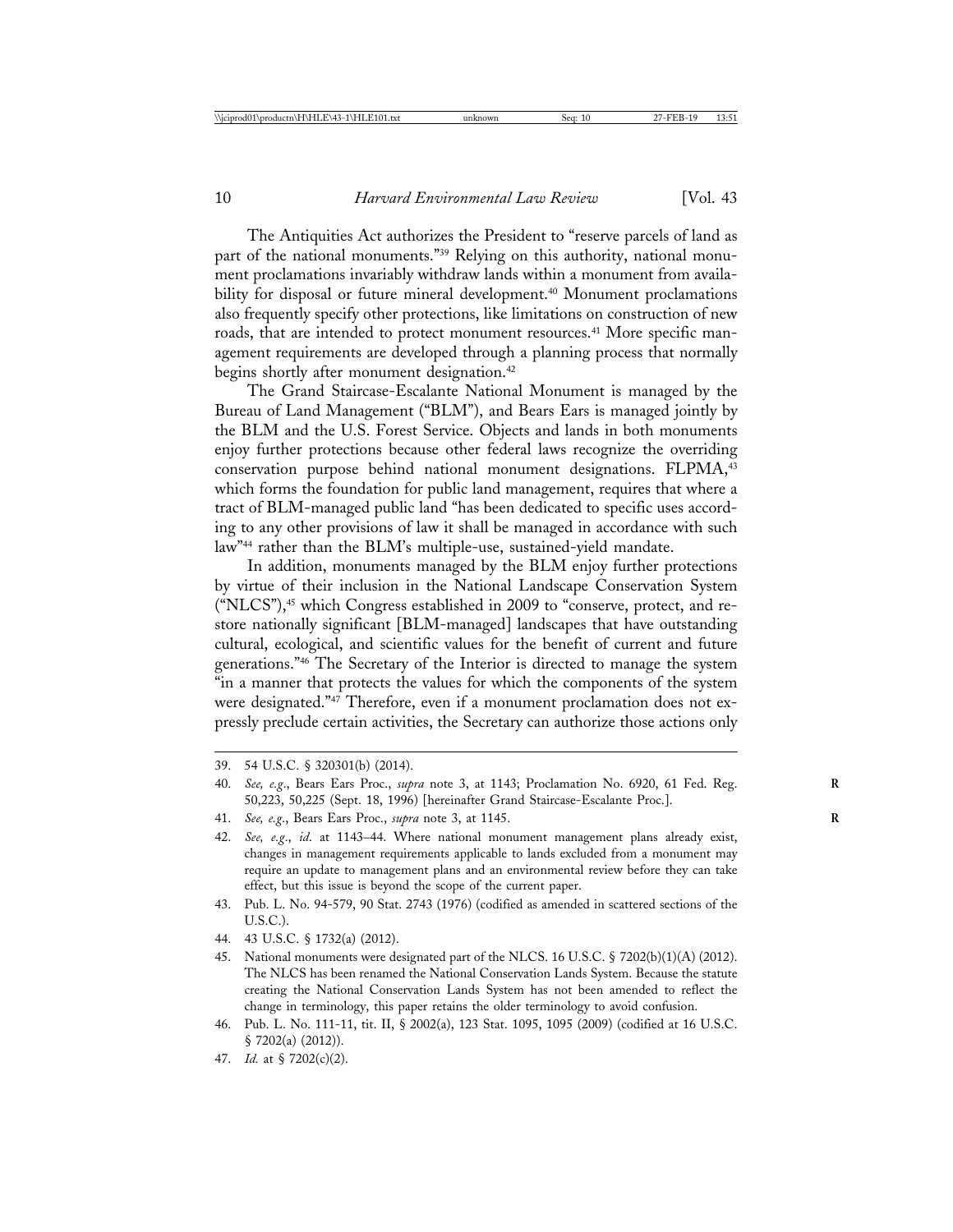if they do not harm monument resources. The NLCS thus places a thumb on the multiple-use scale, guaranteeing that protection of the objects identified in the monument proclamation is the primary management objective. This conservation emphasis disappears when BLM lands are eliminated from a monument.

The breadth of authority granted in the Antiquities Act also affords the President extraordinary latitude, not only to specify mineral withdrawals in monument proclamations, but also to incorporate place-specific language in national monument proclamations. President Obama, for example, recognized state primacy in water rights permitting<sup>48</sup> and wildlife management.<sup>49</sup> He also recognized the importance of maintaining existing infrastructure<sup>50</sup> and continuing ongoing livestock grazing.<sup>51</sup> Recent national monument proclamations also invariably require managers to create a management plan in consultation with state, local, and tribal governments, ensuring that those closest to the land have a voice in how that land is managed.<sup>52</sup> All Obama-era proclamations involving significant public land acreage include language specifically protecting Native Americans' rights to access and use national monuments.<sup>53</sup> Recent monument

- 48. *See, e.g*., Proclamation No. 9297, 80 Fed. Reg. 41,969, 41,973 (July 10, 2015) [hereinafter Basin and Range Proc.].
- 49. *See, e.g.*, Proclamation No. 9232, 80 Fed. Reg. 9975, 9979 (Feb. 24, 2015).
- 50. *See, e.g*., Proclamation No. 8946, 78 Fed. Reg. 18,783, 18,785 (Mar. 25, 2013) [hereinafter Río Grande Del Norte Proc.] (protecting utility line rights-of-way within the monument); *see also* Proclamation No. 9559, 82 Fed. Reg. 1149, 1152 (Jan. 5, 2017) [hereinafter Gold Butte Proc.] (authorizing "operation, maintenance, replacement, modification, or upgrade" of utilities).
- 51. *See, e.g*., Bears Ears Proc., *supra* note 3, at 1145 ("Laws, regulations, and policies followed **R** . . . in issuing and administering grazing permits or leases on lands under their jurisdiction shall continue to apply.").
- 52. *See, e.g*., Proclamation No. 9298, 80 Fed. Reg. 41,975, 41,979 (July 10, 2015) [hereinafter Berryessa Snow Mountain Proc.] (providing for "public involvement in the development of the management plan including, but not limited to, consultation with tribal, State, and local governments.").
- 53. *See, e.g*., Proclamation No. 9476, 81 Fed. Reg. 59,121, 59,127 (Aug. 24, 2016) (establishing Katahdin Woods and Waters National Monument) ("The Secretary shall, to the maximum extent permitted by law and in consultation with Indian tribes, ensure the protection of Indian sacred sites and cultural sites in the monument and provide access to the sites by members of Indian tribes for traditional cultural and customary uses."). A number of other proclamations contain substantively identical language. *See* Gold Butte Proc., *supra* note 50, **R** at 1153; Bears Ears Proc., *supra* note 3, at 1145; Proclamation No. 9396, 81 Fed. Reg. 8379, **R** 8383 (Feb. 12, 2016) (establishing Sand and Snow National Monument); Proclamation No. 9395, 81 Fed. Reg. 8371, 8375 (Feb. 12, 2016) (Mojave Trails); Proclamation No. 9394, 81 Fed. Reg. 8365, 8367 (Feb. 12, 2016) (Castle Mountains); Berryessa Snow Mountain Proc., *supra* note 52, at 41,979; Basin and Range Proc., *supra* note 48, at 41,972–73; Browns Can- **R** yon Proc., *supra* note 49, at 9979; Proclamation No. 9131, 79 Fed. Reg. 30,431, 30,435 **R** (May 21, 2014) (Organ Mountains-Desert Peaks); Proclamation No. 8947, 78 Fed. Reg. 18,789, 18,791 (Mar. 25, 2013) (San Juan Islands).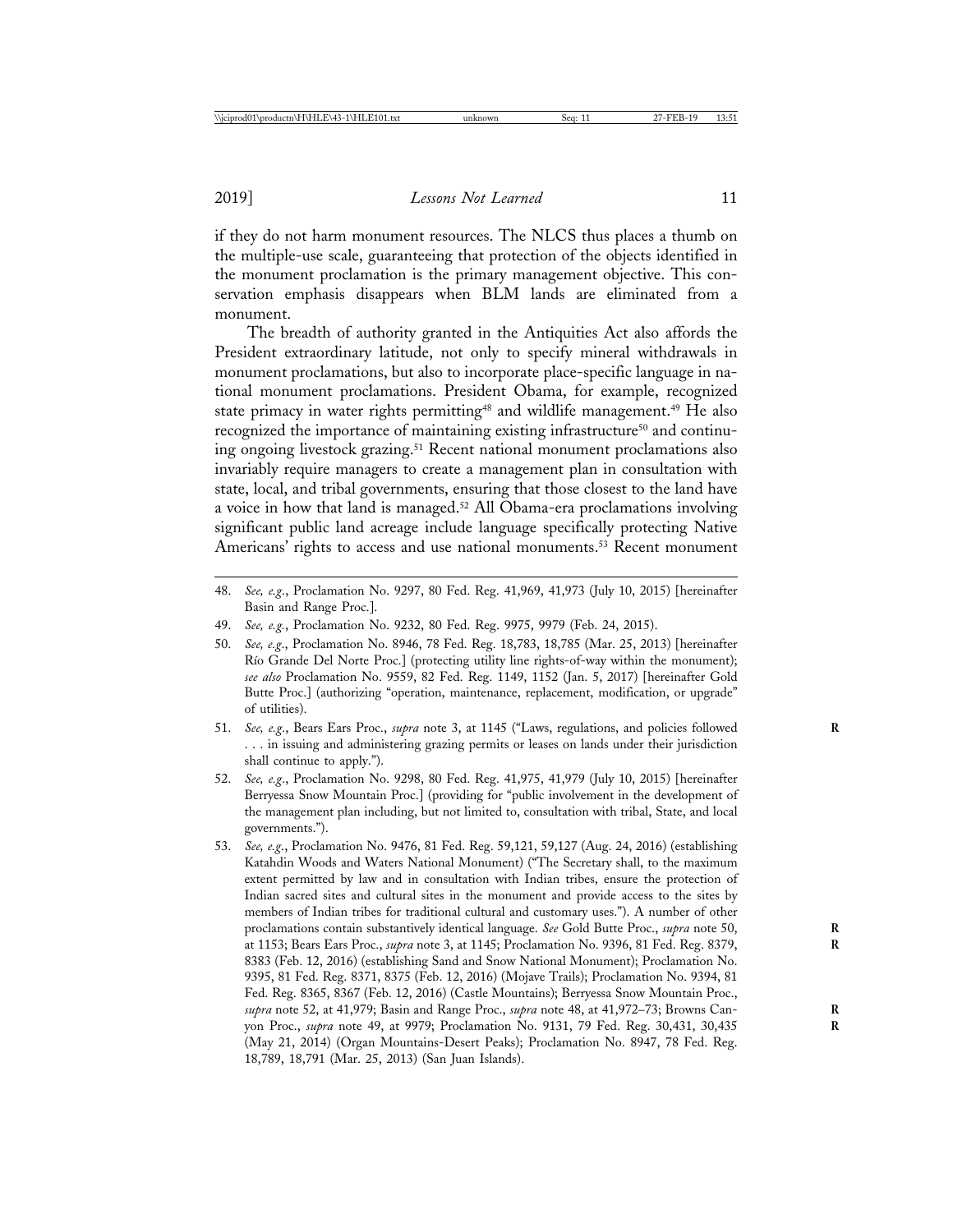proclamations also specifically address Native American use of forest products, firewood, and medicinal plants, where those issues have regional significance.<sup>54</sup> Unless provided for by other laws, these directives fall away when a monument is undone.

#### *B. The Grand Staircase-Escalante National Monument*

On September 18, 1996, President Clinton designated the 1.7-millionacre Grand Staircase-Escalante National Monument to protect a "spectacular array" of sensitive scientific, historic, prehistoric, archaeological, paleontological, cultural, and natural resources.<sup>55</sup> The proclamation also withdrew lands within the monument from mineral development or disposal.<sup>56</sup> President Clinton described the monument, which was the last place in the continental United States to be mapped, as an unspoiled frontier and a "geologic treasure" teeming with "world class paleontological sites," a place "rich in human history," and containing "an extraordinary number of areas of relict vegetation, many of which have existed since the Pleistocene."57 Indeed, the monument has produced discoveries of over forty-five new paleontological species, including twelve new species of dinosaurs.<sup>58</sup>

- 54. Proclamation No. 9194, 79 Fed. Reg. 62,303, 62,306 (Oct. 10, 2014) (establishing San Gabriel Mountains National Monument) (guaranteeing monument access for "traditional cultural, spiritual, and tree and forest product-, food-, and medicine-gathering purposes"); Río Grande Del Norte Proc., *supra* note 50, at 18,785-86 ("ensur[ing] the protection of religious and cultural sites in the monument and provid[ing] access to the sites by members of Indian tribes for traditional cultural and customary uses . . . [not precluding the] traditional collection of firewood and piñon nuts in the monument for personal non-commercial use consistent with the purposes of this proclamation."); Proclamation No. 8868, 77 Fed. Reg. 59,275, 59,277 (Sept. 21, 2012) (Chimney Rock National Monument) (to "protect and preserve access by tribal members for traditional cultural, spiritual, and food- and medicinegathering purposes, consistent with the purposes of the monument, to the maximum extent permitted by law.").
- 55. Grand Staircase-Escalante Proc., *supra* note 40, at 50,223. **R**
- 56. *Id*. at 50,225. Public lands were commonly disposed of via grants to states, railroads, homesteaders, miners, returned military veterans, and others. For a background on public land disposal laws, see PAUL W. GATES, PUBLIC LAND LAW REVIEW COMMISSION, HISTORY OF PUBLIC LAND LAW DEVELOPMENT (1968).
- 57. Grand Staircase-Escalante Proc., *supra* note 40, at 50,223–24. **R**
- 58. *See* Jeffrey G. Eaton & Richard L. Cifelli, *Review of Late Cretaceous Mammalian Faunas of the Kaiparowits and Paunsaugunt Plateaus, Southwestern Utah*, *in* AT THE TOP OF THE GRAND STAIRCASE: THE LATE CRETACEOUS OF SOUTHERN UTAH 319–28 (Alan L. Titus & Mark A. Loewen eds., 2013); Alan L. Titus, Jeffrey G. Eaton & Joseph Sertich, *Late Cretaceous Stratigraphy and Vertebrate Faunas of the Markagunt, Paunsaugunt, and Kaiparowits Plateaus, Southern Utah*, 3 GEOLOGY INTERMOUNTAIN WEST 229, 229–91 (2016), https://perma.cc/EUX6-RG2R.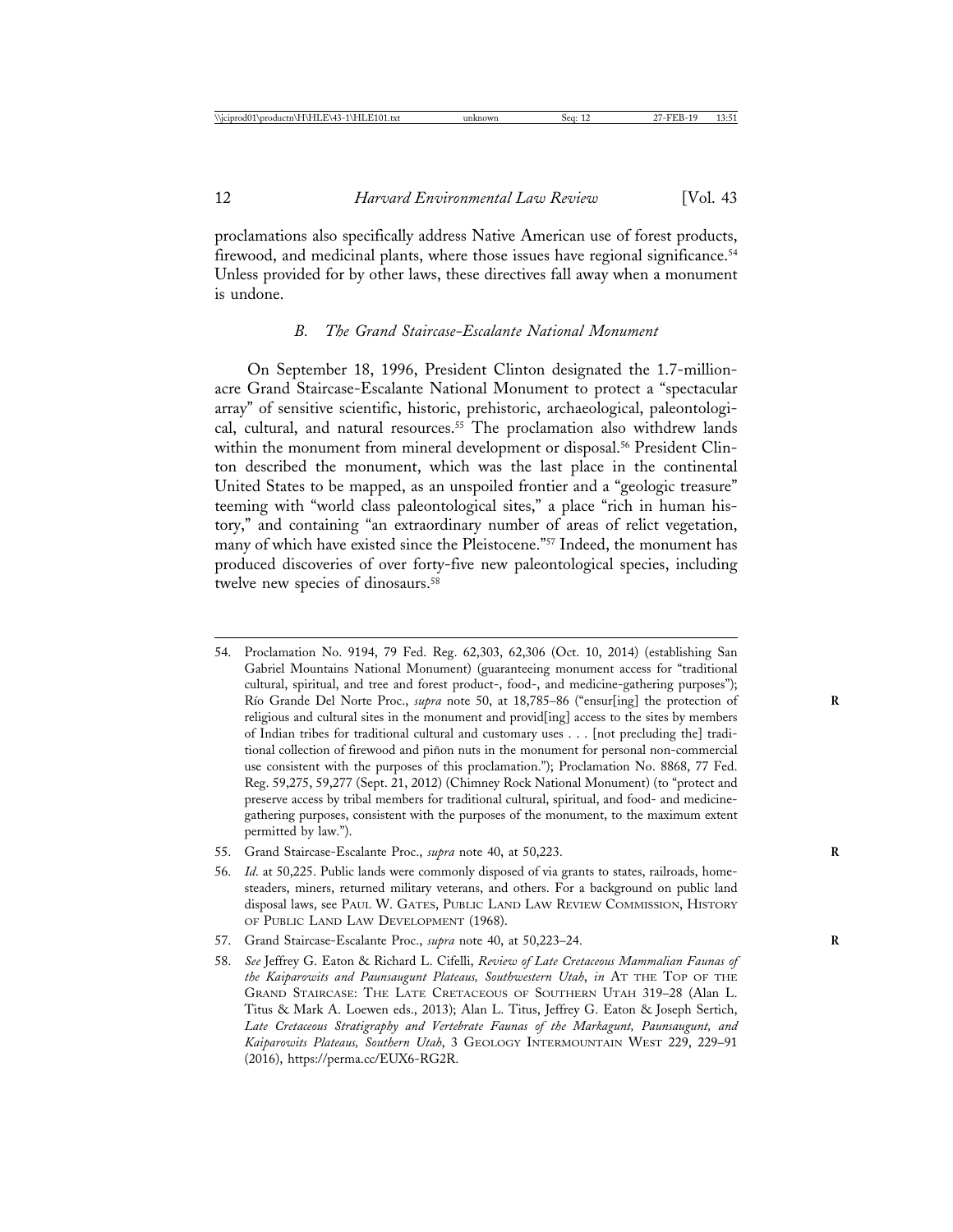The Grand Staircase-Escalante was the first national monument to be managed by the BLM.59 Previously, when monuments were proclaimed on BLM-managed lands, monument administration was turned over to the National Park Service.60 In keeping management of the Grand Staircase-Escalante with the BLM, President Clinton sent a clear message to the BLM that conservation was an important part of the agency's mission, offering it "a highly visible opportunity to demonstrate its stewardship."61 Retaining BLM management also attempted to send a message to rural residents that the administration had heard their concerns and that monument management would be less restrictive than might have occurred had management been turned over to the National Park Service.<sup>62</sup>

Monument designation was received favorably by environmental groups, who "view[ed] it as an important step forward in permanently protecting southern Utah's vulnerable landscapes."63 State and local politicians, on the other hand, "uniformly condemned the decision, labeling it a land grab, crass political opportunism, and much worse."64 These criticisms resulted from the perceived lack of state input in the designation<sup>65</sup> and the economically valuable mineral resources that were made unavailable for development as a result of the designation.<sup>66</sup>

The monument also surrounded approximately 200,000 acres of state trust lands<sup>67</sup>—managed by the state to generate revenue in support of public schools

<sup>59.</sup> *See* Squillace, *supra* note 23, at 509. **R**

<sup>60.</sup> For example, Capitol Reef National Monument in Utah was originally set aside out of public lands, and the National Park Service was charged with monument management. *See* Proclamation No. 2246, 50 Stat. 1856, 1867 (Aug. 2, 1937). Congress later elevated the monument to National Park status. Act of Dec. 18, 1971, Pub. L. No. 92-207, 85 Stat. 739 (1971).

<sup>61.</sup> Memorandum from Bruce Babbitt, Sec'y of the Interior, to the Director, Bureau of Land Mgmt. 1 (Nov. 6, 1996) (on file with author).

<sup>62.</sup> *See, e.g.*, Transcript of Utah State Historical Society Oral History Program Interview with John D. Leshy 12 (Apr. 1, 2014) (on file with author) ("Part of the idea of a BLM monument is that it is somewhat different from a park; in part because it allows hunting and tolerates some other uses you may not tolerate in a Park.").

<sup>63.</sup> Robert B. Keiter, *The Monument, The Plan, and Beyond*, 21 J. LAND, RES. & ENVTL. L. 521, 524–25 (2001).

<sup>64.</sup> *Id.*

<sup>65.</sup> *See, e.g*., Joe Judd, *County Collaboration with the BLM on the Monument Plan and its Roads*, 21 J. LAND, RES. & ENVTL. L. 553 (2001). But the Solicitor for the Department of the Interior recounts meeting with members of the Utah congressional delegation in advance of the designation to incorporate their concerns into the proclamation. *See* Interview with John D. Leshy, *supra* note 62.

<sup>66.</sup> Janice Fried, *The Grand Staircase-Escalante National Monument: A Case Study in Western Land Management*, 17 VA. ENVTL. L.J. 477, 489 (1998).

<sup>67.</sup> Albert C. Lin, *Clinton's National Monuments: A Democrat's Undemocratic Acts?*, 29 ECOLOGY L.Q. 707, 723 (2002).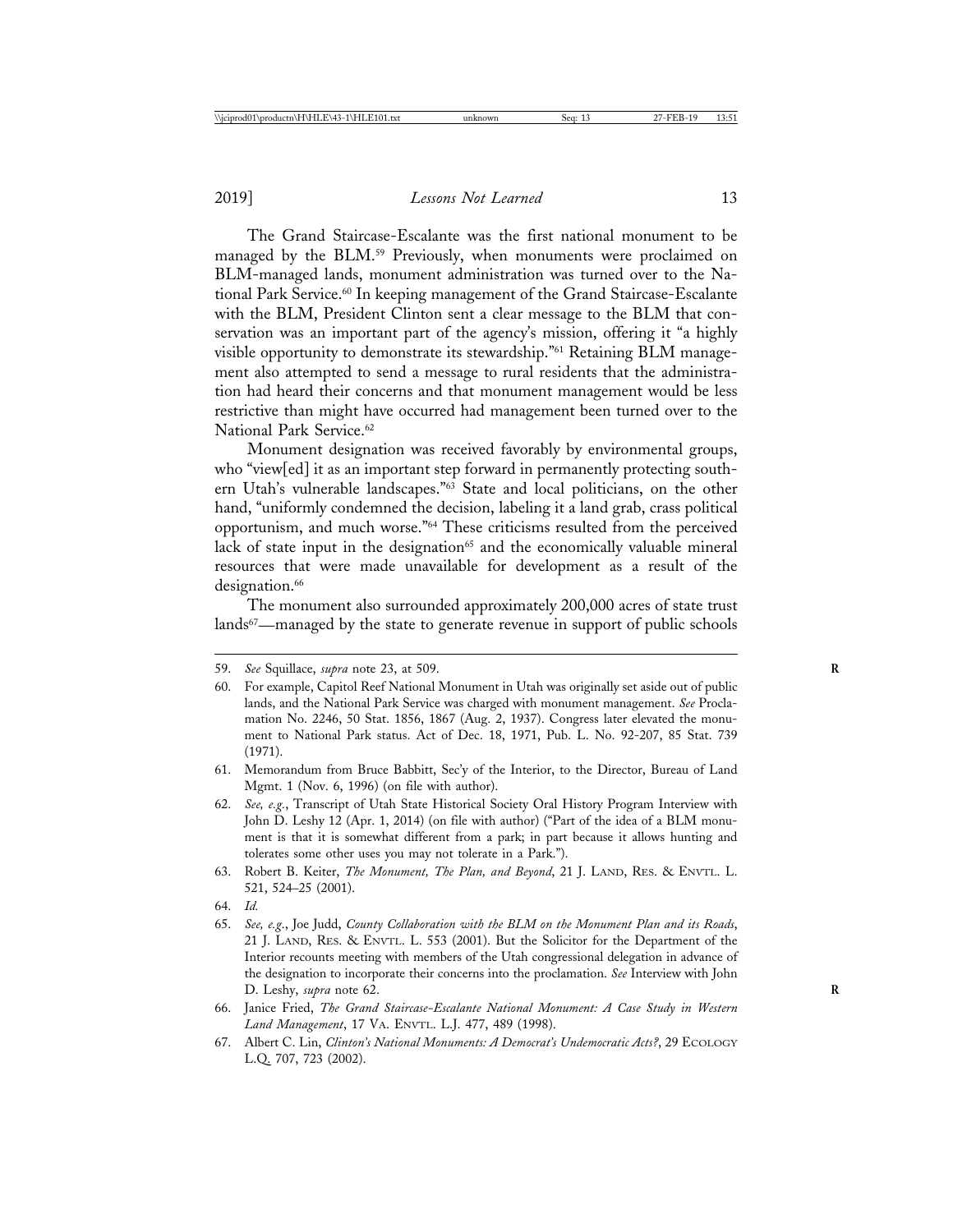and institutions<sup>68</sup>—that many locals looked to with a hope of jobs to come. Those opposed to the designation noted that some believed the monument to contain sixty-two billion tons of coal, between three and five billion barrels of oil, and two to four trillion cubic feet of natural gas,<sup>69</sup> estimated to be worth between "tens to hundreds of billions of dollars."70

Recognizing that monument designation made development of state trust land inholdings more difficult, President Clinton stated that the monument "should not and will not come at the expense of Utah's school children," and directed the federal government to promptly respond to a request by the State of Utah to trade its inholdings for federal lands outside of the monument that were more appropriate for development.71 President Clinton also directed the Secretary of the Interior to resolve "reasonable doubts" as to land value in favor of Utah's trust lands.72 Barely eighteen months later, the Secretary of the Interior and the Governor of Utah agreed to such an exchange.73 Enacted into law on October 31, 1998, the Utah Schools and Land Exchange Act74 authorized the largest land exchange in the history of the lower forty-eight states.75 Utah conveyed to the federal government 376,739 acres of school trust lands both inside and outside of the Monument in return for 138,647 acres of federal land; mineral rights to roughly 160 million tons of coal and 185 billion cubic feet of coal bed methane; the right to \$13 million in potential future coal rents and royalties; and \$50 million in cash.76

Despite the administration's efforts to minimize the adverse impacts of the monument designation, federal agencies' management of the Grand Staircase-Escalante National Monument remained a source of deep resentment in much of Utah. When Donald J. Trump was elected President, Utah's political establishment aggressively lobbied the new President to greatly reduce the Monu-

69. Janice Fried, *supra* note 66, at 489. **R**

- 72. John W. Andrews, *Swapping with the Feds: An Updated Look at Federal Land Exchanges*, 51 ROCKY MTN. MIN. L. INST. § 8.03[2] (2004).
- 73. An argument can be made that the congressionally authorized land exchange, the resulting boundary adjustment, and a second congressional boundary revision ratified President Clinton's designation, converting a presidential action into a congressional action that could only be undone by Congress. *See* Squillace, *supra* note 23, at 550–51. This argument, however, is **R** beyond the scope of this paper and left for another day.
- 74. Pub. L. No. 105-335, 112 Stat. 3139 (1998).
- 75. President William J. Clinton, Statement on Signing the Utah Schools and Land Exchange Act of 1998 (Oct. 31. 1998), 1998 U.S.C.C.A.N. 715 (1998).
- 76. H.R. REP. NO. 105-598, at 4 (1998).

<sup>68.</sup> UTAH CODE ANN. § 53C-1-102 (West 2018); *see also* Nat'l Parks Conservation Ass'n v. Bd. of State Lands, 869 P.2d 909, 916–17 (Utah 1994).

<sup>70.</sup> *Id*.

<sup>71.</sup> President William J. Clinton, Remarks Announcing the Establishment of the Grand Staircase-Escalante National Monument at Grand Canyon National Park, Arizona (Sept. 18, 1996), *in* 32 WEEKLY COMP. PRES. DOC. 1785, 1787 (1996).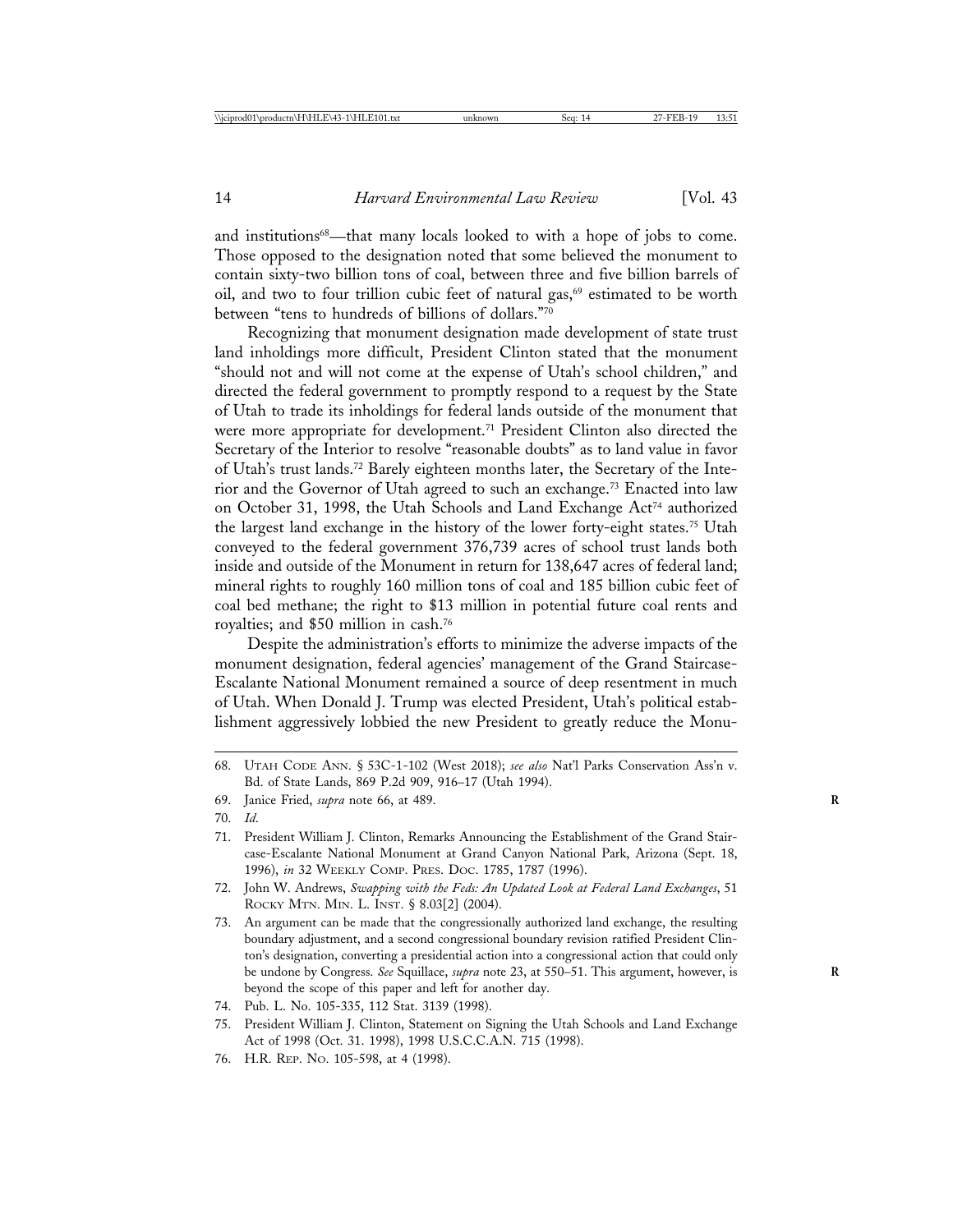ment.77 President Trump heeded those requests, and on December 4, 2017, signed a presidential proclamation carving the Monument into three smaller units that together encompass little more than half the area of the original monument, while excluding 876,598 acres of land protected by President Clinton twenty-one years earlier.78

In addition to reducing the monument, President Trump's proclamation dramatically changed its management. The 1996 proclamation creating the monument withdrew all federal lands within its boundary from availability for future mineral leasing or mining claims.79 The 2017 proclamation makes "the public lands excluded from the monument reservation . . . open to: (1) entry, location, selection, sale or other disposition under the public land laws; (2) disposition under all laws relating to mineral and geothermal leasing; and (3) location, entry, and patent under the mining laws."80

Although the 2017 proclamation justifies the modification by arguing that "the existing boundaries of the monument are not 'the smallest area compatible with the proper care'" of protected objects,<sup>81</sup> science and conservation interests report that valuable paleontological resources are now unprotected:

At least 700 scientifically important fossil sites have been excluded by the new monument boundaries. . . . Most of the formations containing fossils from the Cenomanian through Santonian ages have been excluded. The Dakota (also known as Naturita) and Tropic Shale Formations have been almost entirely excluded, and parts of the Wahweap Formation have been excluded, including the site where the unique horned dinosaur Machairoceratops was discovered, where the only known specimen of a new species of nodosaur was discovered, and where there is a major hadrosaur bonebed. The Tropic Shale is one of the only fully marine geological units in the Monument—from when this region was covered by water eons ago and is part of the Late Cretaceous sequence of ecosystems referred to in the 1996 Proclamation. Large portions of the petrified forest referred to in the 1996 Proclamation have been excluded.

All of the Naturita (Dakota) Formation mammal localities from Bulldog Bench outside of Cannonville have been removed from the Monument. Outside of Henrieville, the Smoky Hollow Member of the Straight Cliffs, a premier microvertebrate locality (site with tiny fossils that represent small and often rare species) has been eliminated

<sup>77.</sup> *See* Darryl Fears, *Bears Ears is a National Monument Now. But it will Take a Fight to Save it*, WASH. POST (Mar. 22, 2017), https://perma.cc/R745-WQQC.

<sup>78.</sup> *See* Grand Staircase-Escalante Modification Proc., *supra* note 1, at 58,093. **R**

<sup>79.</sup> Grand Staircase-Escalante Proc., *supra* note 40, at 50,225. **R**

<sup>80.</sup> Grand Staircase-Escalante Modification Proc., *supra* note 1, at 58,093. **R**

<sup>81.</sup> *Id.* at 58,090 (quoting the Antiquities Act 54 U.S.C. § 320301(b) (294)).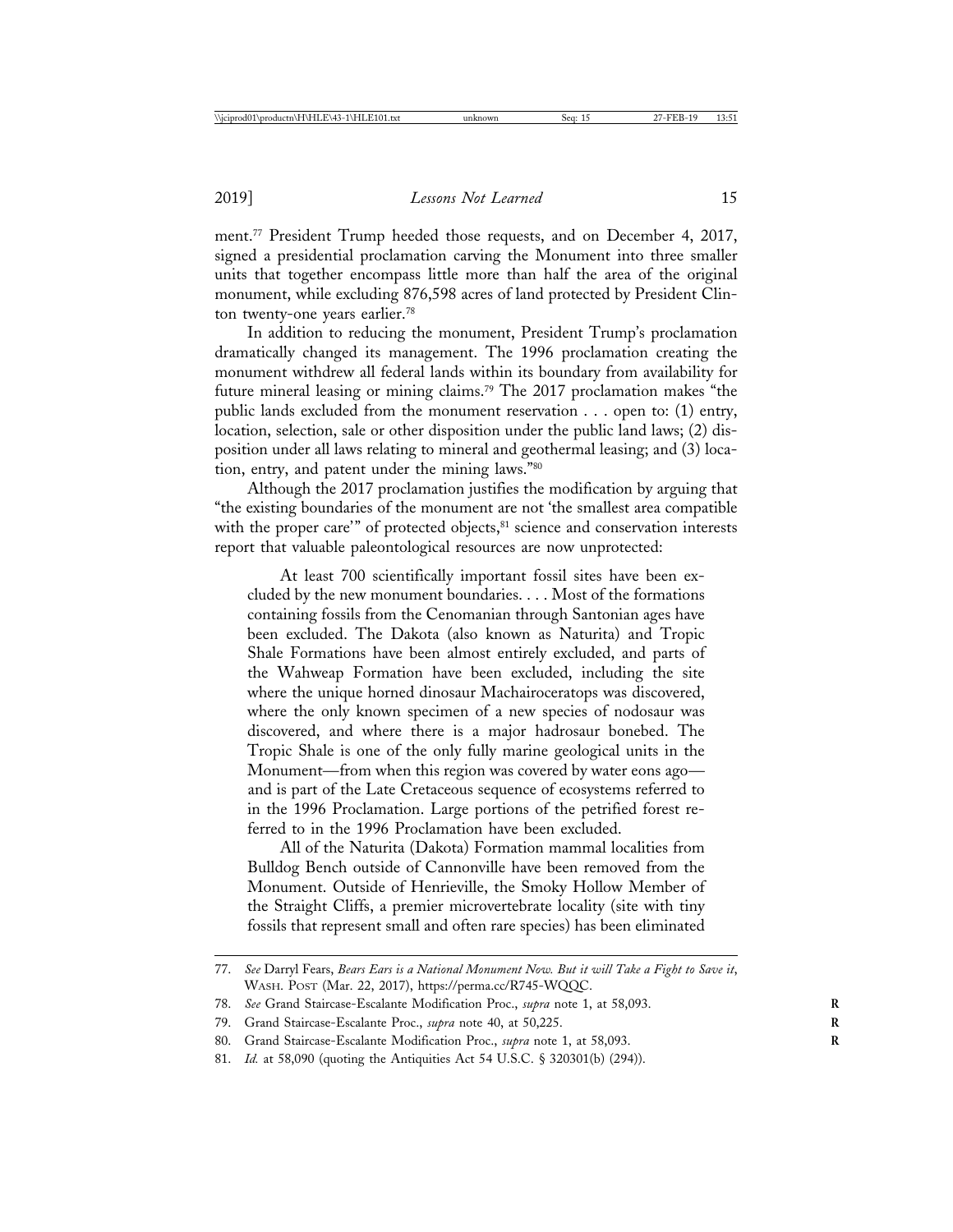from the Monument. The "type" area of the Kaibab Limestone geological unit—where the defining characteristics of the bed are studied in a particular location and then used to trace the bed over sometimes large distances—is excluded by the new boundaries.<sup>82</sup>

As David Polly, President of the Society of Vertebrate Paleontologists explains, "[t]he rock layers of the monument are like pages in an ancient book. If half of them are ripped out, the plot is lost."83

### *C. Bears Ears National Monument*

On December 28, 2016, President Obama designated the Bears Ears National Monument in southeastern Utah. President Obama poetically described the twin buttes for which the monument was named and "the surrounding deep sandstone canyons, desert mesas, and meadow mountaintops, which constitute one of the densest and most significant cultural landscapes in the United States."84 As the President explained, "[f]rom earth to sky, the region is unsurpassed in wonders."85 It is "vibrant . . . diverse . . . and ruggedly beautiful," home to "stunning geology, from sharp pinnacles to broad mesas, labyrinthine canyons to solitary hoodoos, and verdant hanging gardens to bare stone arches and natural bridges."86 It is also a landscape that is "profoundly sacred to many Native American tribes."87

Proposals to create a national park or national monument that would have included the Bears Ears area date to at least 1935.88 Near the beginning of the Obama Administration, a memorandum was leaked to the press identifying Cedar Mesa, which is the heart of the Bears Ears area, as a potential national monument. This generated fierce opposition from Utah's governor and congressional delegation.<sup>89</sup> Opposition to the potential designation, and the development restrictions that it could entail, inspired the Utah congressional delegation to develop their own land management plan. This plan, dubbed the

- 84. Bears Ears Proc., *supra* note 3, at 1139. **R**
- 85. *Id*. at 1141.
- 86. *Id*. at 1139–40.
- 87. *Id*. at 1139.

<sup>82.</sup> Memorandum in Support of Plaintiffs' Motion for Partial Summary Judgement at 16, Grand Staircase Escalante Partners v. Trump, No. 1:17-cv-02591-TSC (D.D.C. Jan. 20, 2018).

<sup>83.</sup> Tay Wiles, *Monument Reductions Threaten Future Dinosaur Discoveries*, HIGH COUNTRY NEWS (Jan. 30, 2018), https://perma.cc/3MBZ-MEWD.

<sup>88.</sup> *See* SAMUEL J. SCHMIEDING, NAT'L PARK SERV., FROM COMPROMISE TO COOPERATION: THE ADMINISTRATIVE HISTORY OF CANYONLANDS NATIONAL PARK 55–56 (2008).

<sup>89.</sup> *See* Thomas Burr, *Two More Monuments Planned in Utah?: Bishop Points to a Memo, but Interior Says It's a Draft*, SALT LAKE TRIBUNE (Apr. 19, 2010), https://perma.cc/NGN2- ZJXM.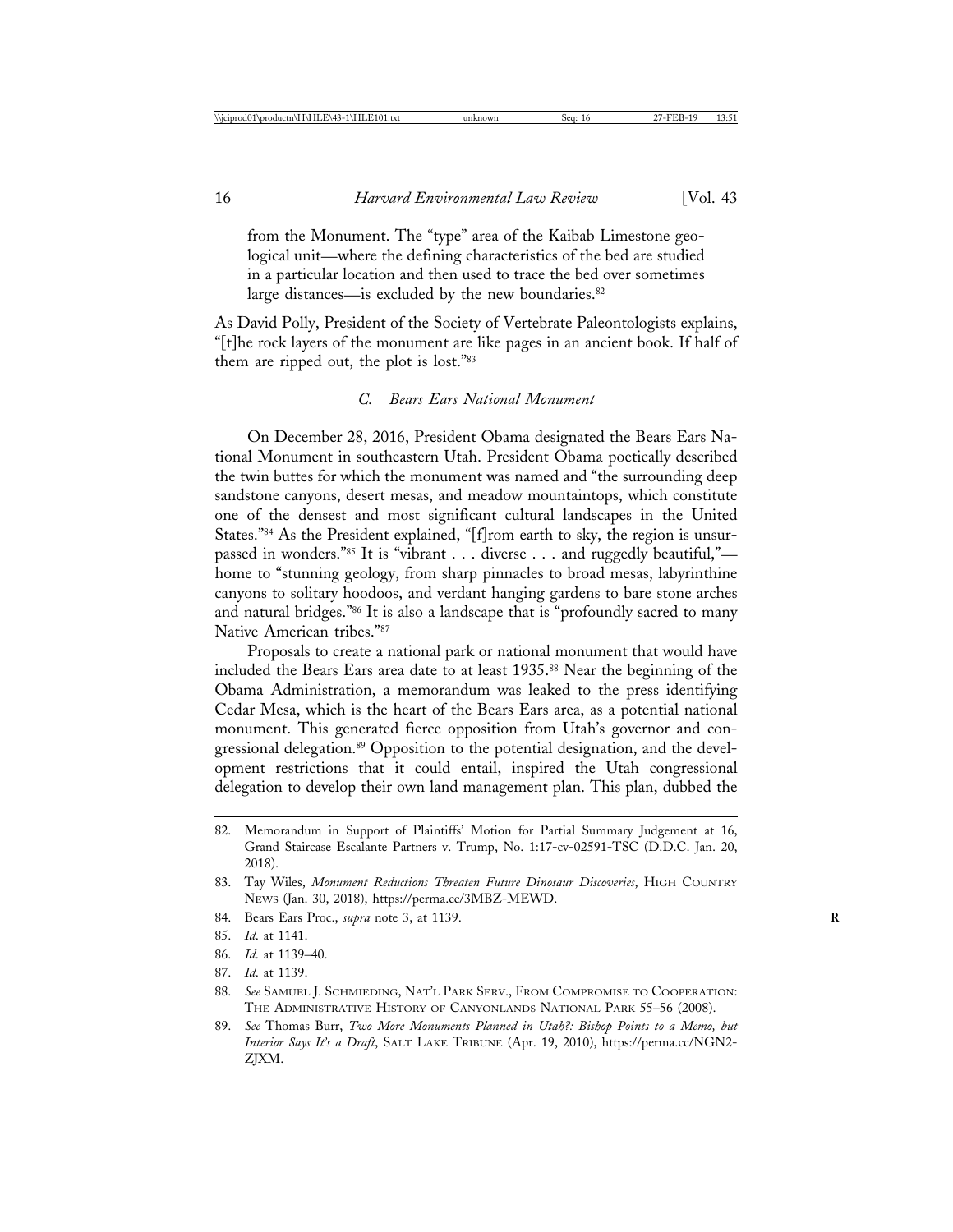Public Lands Initiative ("PLI"), proposed protective designations for some areas in a bid to use them as "currency" for securing guarantees that other areas would be open for commodity development.<sup>90</sup> While Native Americans initially sought to collaborate in the PLI, they soon concluded that their voices were not being heard and decided instead to pursue their own land management proposal.<sup>91</sup> The Bears Ears Inter-Tribal Coalition,<sup>92</sup> which had come together to advocate for the landscape and in an attempt to collaborate on the PLI, developed and submitted to President Obama its own proposal to create a 1.9 million-acre national monument.93 After more than two years of meetings with a wide range of stakeholders, and the failure of the PLI, President Obama designated the 1.35 million-acre Bears Ears National Monument—the first national monument ever designated at the request of Native Americans.<sup>94</sup> As part of the designation, President Obama withdrew lands within the monument area from availability for mineral leasing or development.<sup>95</sup>

Lands and resources within the Bears Ears National Monument are extraordinary by any measure. As the congressionally chartered National Trust for Historic Preservation describes:

[T]he public lands of San Juan County[, Utah] are among the most culturally significant in the country. Cedar Mesa . . . [has] archaeological site densities that rival and perhaps exceed those found within many nearby national parks and monuments. Also contributing to San Juan County's cultural significance is the resource diversity, ranging from evidence of Paleoindian occupation more than 11,000 years ago to the Hole-in-the-Rock Trail pioneered by Mormon settlers in the late 19th century. Finally, perhaps nowhere in the United States are so many well-preserved cultural resources found within such a striking and relatively undeveloped natural landscape.<sup>96</sup>

- 93. BEARS EARS INTER-TRIBAL COALITION, PROPOSAL TO PRESIDENT BARACK OBAMA FOR THE CREATION OF BEARS EARS NATIONAL MONUMENT 1 (Oct. 15, 2015), https://perma .cc/W55E-Y4R6.
- 94. Bears Ears Proc., *supra* note 3. **R**
- 95. *Id*. at 1143.
- 96. Letter from Barbara Pahl, Western Vice President, Nat'l Trust for Historic Pres., to Congressmen Rob Bishop, Jason Chaffetz, & Chris Stewart (July 10, 2013) (on file with author).

<sup>90.</sup> Krista Langlois, *Bishop's 'Grand Bargain' in Utah is no deal, say enviros*, HIGH COUNTRY NEWS (Feb. 22, 2016), https://perma.cc/V7PB-F976.

<sup>91.</sup> Keith Schneider, *Native Americans rewrote the playbook for preserving public land*—*and Trump is trying to erase it*, L.A. TIMES (Nov. 26, 2017), http://perma.cc/BXR4-5MCQ.

<sup>92.</sup> *See, e.g.*, BEARS EARS INTER-TRIBAL COALITION, *Tribes Uniting to Protect Bears Ears*, https://perma.cc/XS33-5XTG. The Coalition is comprised of the Hopi Tribe, Navajo Nation, Ute Indian Tribe, Ute Mountain Ute Tribe, and Pueblo of Zuni. More than two dozen additional tribes and the National Congress of American Indians all formally support the Coalition. *See id.*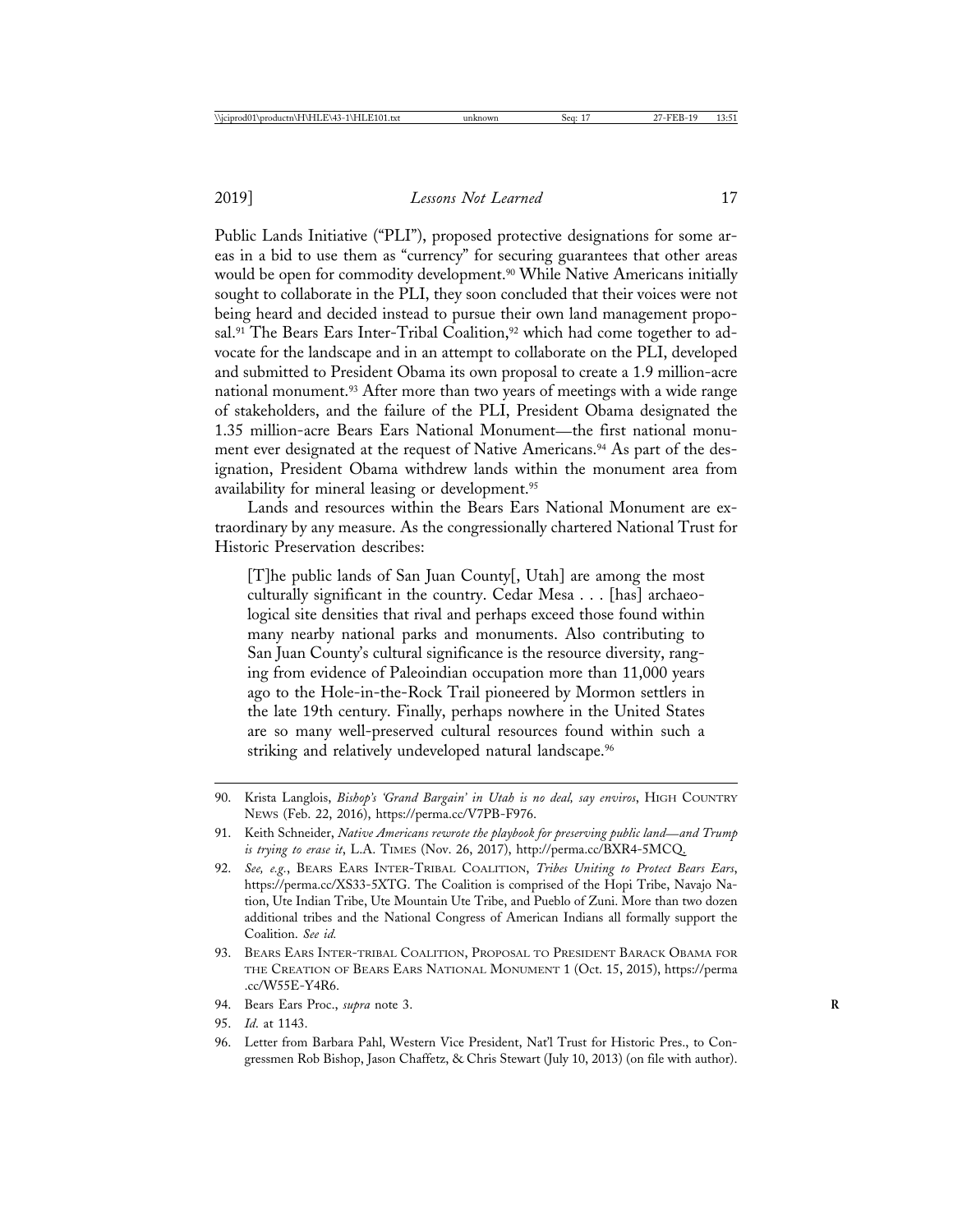The National Trust for Historic Preservation also testified before Congress that "Bears Ears is one of the most significant cultural landscapes in the United States and a landscape that is home to more than 100,000 cultural and archaeological sites, many of which are sacred to tribal communities across the region."97

The presidential proclamation creating the monument goes to great lengths to describe this culturally, historically, and scientifically rich landscape. But what set this proclamation apart was the way in which it afforded the Tribes a voice in monument management, carefully describing the monument's importance to Native American communities and establishing a Tribal Commission to "provide guidance and recommendations on the development and implementation of management plans."98 The Commission was composed of one government-appointed representative from each of the five Tribes that had come together to create the proposal and who claimed the landscape as part of their ancestral home.

In repealing the 1.35 million-acre Bears Ears National Monument and replacing it with two smaller monuments totaling 201,876 acres, President Trump reduced the protected area by approximately eighty-five percent.<sup>99</sup> Further, in identifying two prominent archaeological sites that continue to be protected as "non-contiguous parcels of land" to be included in the newly formed Shash Jaá National Monument, the proclamation highlighted the location of these remote and sensitive sites, thus making them more vulnerable to looting and over-visitation.100 In addition, the plaintiffs contend that "tens of thousands of historic and pre-historic structures, cliff dwellings, rock art panels (pictographs and petroglyphs), kivas, open service sites, pueblos, towers, middens, artifacts, ancient roads, historic trails, and other archaeological resources" have lost protection due to President Trump's actions.101 This amounts to a loss of protection for approximately seventy-three percent of documented archaeological sites from the monument.102

The reduction also allegedly reduced protections for paleontological, recreation, geological, and ecological objects of cultural, scenic, and scientific interest,103 as exemplified by the recent discovery of "[o]ne of the world's richest troves of Triassic-period fossils" in an area that was part of the Bears Ears

- 102. *Id*. at 58.
- 103. *Id*. at 57–58.

<sup>97.</sup> *Utah Public Lands Initiative Act: Hearing on H.R. 5780 Before the H. Subcomm. on Fed. Lands of the H. Comm. on Nat. Res.*, 114th Cong. 68 (Sept. 14, 2016) (testimony of Stephanie K. Meeks, President and CEO, National Trust for Historic Preservation).

<sup>98.</sup> Bears Ears Proc., *supra* note 3, at 1144.

<sup>99.</sup> Bears Ears Modification Proc., *supra* note 2, at 58,085. **R**

<sup>100.</sup> *Id*. at 58,083.

<sup>101.</sup> Complaint for Declaratory and Injunctive Relief at 55–56, Utah Diné Bikéyah v. Trump, 1:17-cv-02605 (D.D.C. Dec. 6, 2017).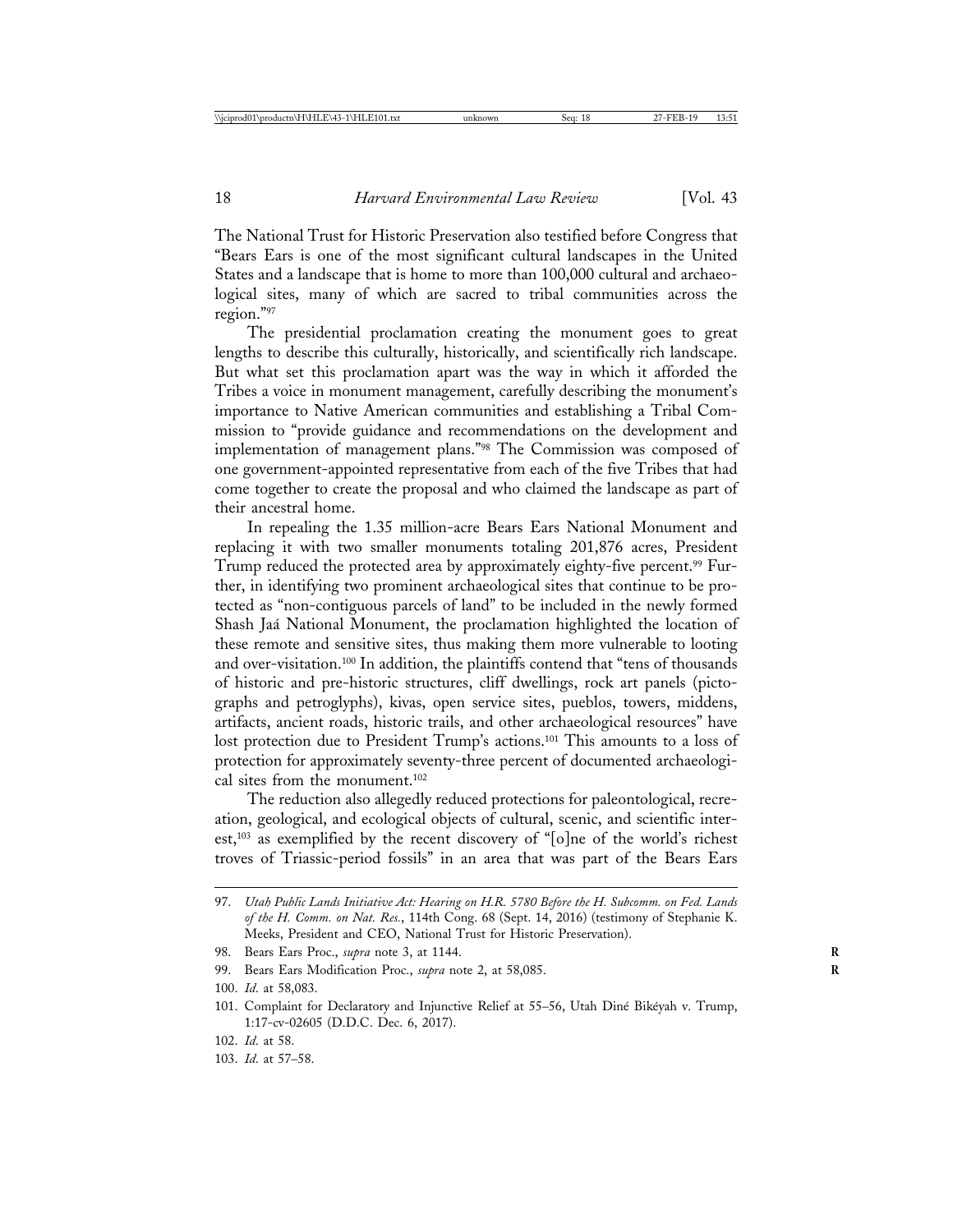National Monument, but that is excluded from the smaller replacement monuments.104 This site, which "may be the densest area of Triassic period fossils in the nation, maybe the world," contains the remains of long-extinct fossilized crocodile-like creatures that roamed the earth more than 200 million years ago.105

Also, as with the Grand Staircase-Escalante National Monument, President Trump reinstated mineral leasing and development rights within Bears Ears, making previously protected lands available for these purposes sixty days after the date of the new proclamation.106

## *D. Justifying Monumental Reductions*

In his April 26, 2017 Executive Order directing Secretary Zinke to review prior national monuments designations, President Trump set forth seven criteria for evaluation:

(i) the requirements and original objectives of the Act, including the Act's requirement that reservations of land not exceed "the smallest area compatible with the proper care and management of the objects to be protected";

(ii) whether designated lands are appropriately classified under the Act as "historic landmarks, historic and prehistoric structures, [or] other objects of historic or scientific interest";

(iii) the effects of a designation on the available uses of designated Federal lands, including consideration of the multiple-use policy of section 102(a)(7) of the Federal Land Policy and Management Act  $(43 \text{ U.S.C. } 1701(a)(7))$ , as well as the effects on the available uses of Federal lands beyond the monument boundaries;

(iv) the effects of a designation on the use and enjoyment of non-Federal lands within or beyond monument boundaries;

(v) concerns of State, tribal, and local governments affected by a designation, including the economic development and fiscal condition of affected States, tribes, and localities;

(vi) the availability of Federal resources to properly manage designated areas; and

(vii) such other factors as the Secretary deems appropriate.107

<sup>104.</sup> Darryl Fears & Juliet Eilperin, *Spectacular Fossils Found at Bears Ears*—*Right Where Trump Removed Protections*, WASH. POST (Feb. 22, 2018), https://perma.cc/P375-U97K.

<sup>105.</sup> *Id*.

<sup>106.</sup> Bears Ears Modification Proc., *supra* note 2, at 58,085. **R**

<sup>107.</sup> Exec. Order 13,792, 82 Fed. Reg. 20,429–30 (Apr. 26, 2017).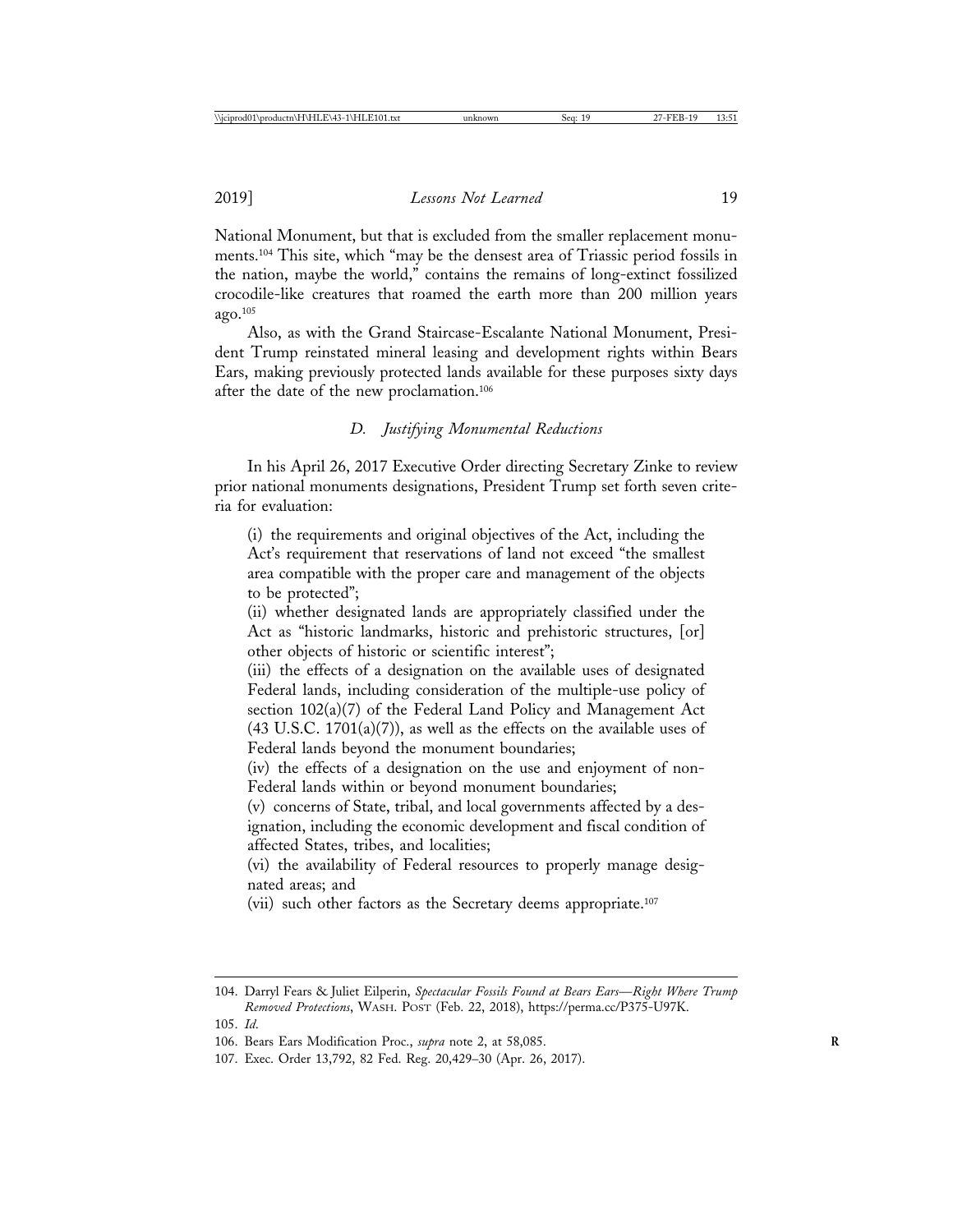Criteria (i) and (ii) reflect requirements contained in the Antiquities Act.108 Criteria (iii) through (vii) are completely unmoored from any identified statutory authority, reflecting instead the policy priorities of the new administration.

The President clearly has the right to direct the Secretary of the Interior to undertake a review based on any criteria that the President chooses. The President may also reasonably consider those factors when deciding whether to designate a new national monument. But as Part II explains, the President's authority to revise existing national monuments is limited to authority granted to him by Congress through the Antiquities Act. President Trump's Executive Order appears to create five new extra-statutory requirements for monument designation, and then impose those criteria on prior presidential decisions. In so doing, he may have impermissibly blurred the line between implementing the Antiquities Act and imputing new criteria into an existing law—assuming for the moment that the Antiquities Act authorizes a President to revise a monument. It is also unclear whether a president can stand in judgement of factual determinations made by his predecessors under congressionally delegated authority without impermissibly intruding on a judicial function.

Secretary Zinke's final report summarizing his findings appears to have been heavily influenced by the Trump Administration's pro-development policies. As the Report explains:

When landscape areas are designated and reserved as part of a monument, objects and large tracts of land are overlain by a more restrictive management regime, which mandates protection of the objects identified. This has the effect of narrowing the range of uses and limiting BLM's multiple-use mission. As a result, absent specific assurances, traditional uses of the land such as grazing, timber production, mining, fishing, hunting, recreation, and other cultural uses are unnecessarily restricted. Such action especially harms rural communities in western states given that these towns have historically benefited and been economically sustained by grazing, mining, and timber production on nearby public lands.<sup>109</sup>

Secretary Zinke also opined that "[i]t appears that certain monuments may have been designated to prevent economic activity such as grazing, mining, and timber production rather than to protect specific objects."110 With respect to the Grand Staircase-Escalante National Monument, the Secretary noted that

<sup>108.</sup> *See* 54 U.S.C. § 320301 (2014).

<sup>109.</sup> Memorandum from Secretary Zinke, *supra* note 19, at 7. It is also noteworthy that in **R** describing the BLM's "multiple-use mission," the Secretary dropped the "sustained yield" requirement contained in the same statutory clause. *See* 43 U.S.C. § 1701(a)(7) (2012).

<sup>110.</sup> Memorandum from Secretary Zinke, *supra* note 19, at 7. **R**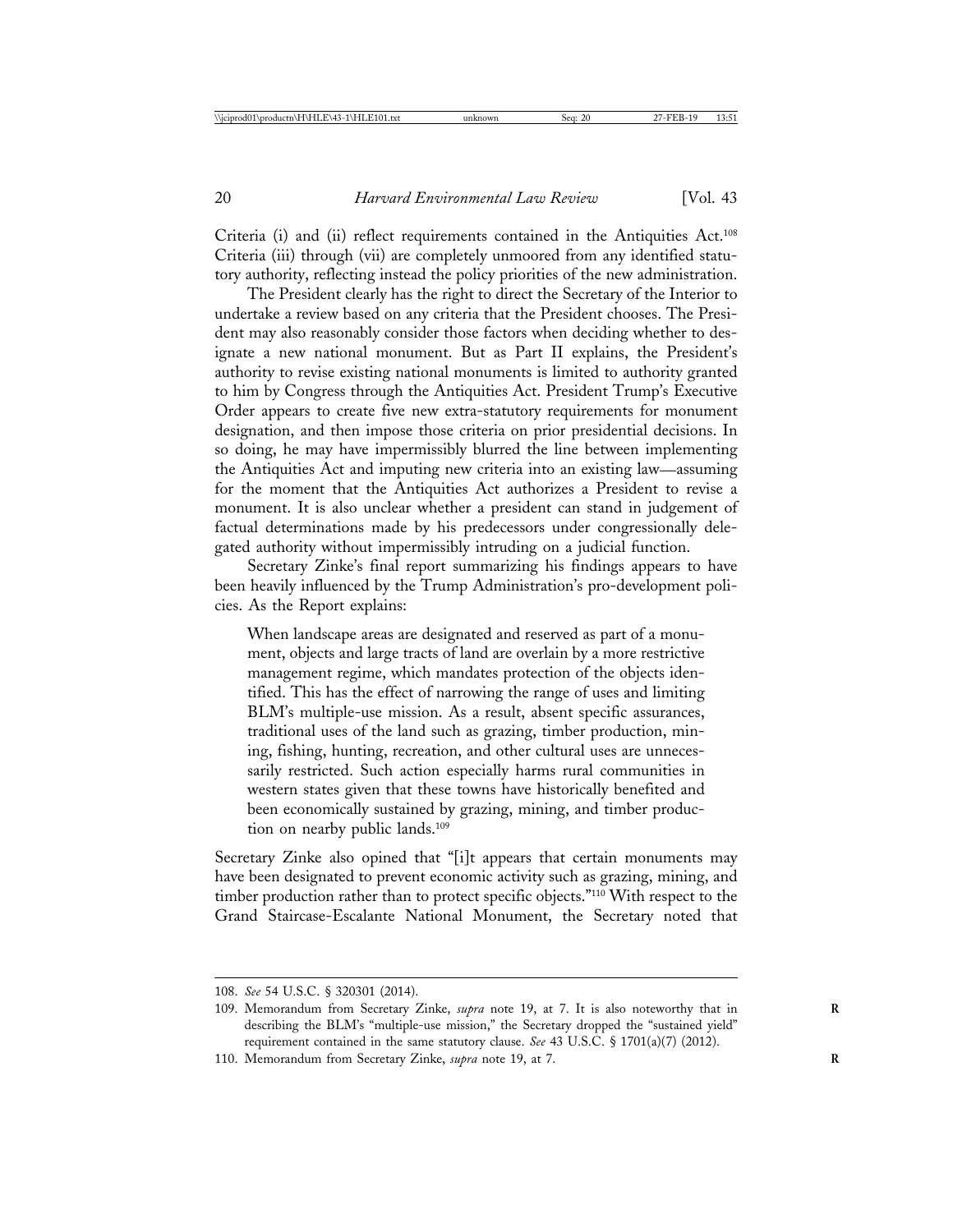"[a]reas encompassed within [the monument] contain an estimated several billion tons of coal."111

In shrinking the Grand Staircase-Escalante National Monument, President Trump appeared to recognize the tension between the criteria he set forth for the monument review and the authority contained in the Antiquities Act. President Trump's proclamation reducing the Grand Staircase-Escalante National Monument overtly focused on whether the boundary was the smallest necessary to protect the objects identified in the proclamation. As he explained:

[M]any of the objects identified by Proclamation 6920 are not unique to the monument, and some of the particular examples of those objects within the monument are not of significant historic or scientific interest. Moreover, many of the objects identified by Proclamation 6920 are not under threat of damage or destruction such that they require a reservation of land to protect them; in fact, many are already subject to Federal protection under existing law and agency management designations.<sup>112</sup>

He then concluded "that the current boundaries of the Grand Staircase-Escalante National Monument established by Proclamation 6920 are greater than the smallest area compatible with the protection of the objects for which lands were reserved and, therefore, that the boundaries of the monument should be reduced."113 The lands thus eliminated from the monument were also reopened for mineral development.<sup>114</sup>

Reducing the acreage subject to the mineral withdrawals is notable because claims of lost opportunities to mine coal beneath the Grand Staircase-Escalante National Monument were among Utah's chief arguments for shrinking the monument—and Utah's congressional delegation fought hard for access to that coal.115 President Trump has also pledged to revive the coal industry,116 and has "focused on expanding oil, gas, and coal development and sweeping away Obama-era environmental initiatives that the administration contends hurt America's energy industry."117 Under President Trump's direction to evaluate "the effects of a designation on the available uses of designated Federal lands,"118 the Office of the Secretary of the Interior, as part of its national mon-

<sup>111.</sup> *Id*. at 13.

<sup>112.</sup> Grand Staircase-Escalante Modification Proc., *supra* note 1, at 58,090. **R**

<sup>113.</sup> *Id*. at 58,091.

<sup>114.</sup> *See id*. at 58,093.

<sup>115.</sup> Brian Maffly, *What Does Kane County Want in a Redrawn Grand Staircase-Escalante Monument?*, SALT LAKE TRIBUNE (Nov. 21, 2017), https://perma.cc/3FQ5-AYTZ.

<sup>116.</sup> *Id*.

<sup>117.</sup> Eric Lipton & Lisa Friedman, *Oil Was Central in Decision to Shrink Bears Ears Monument, Emails Show*, N.Y. TIMES (Mar. 2, 2018), https://perma.cc/8KNL-KNQV.

<sup>118.</sup> Exec. Order No. 13,792, Fed. Reg. 20,429 (Apr. 26, 2017).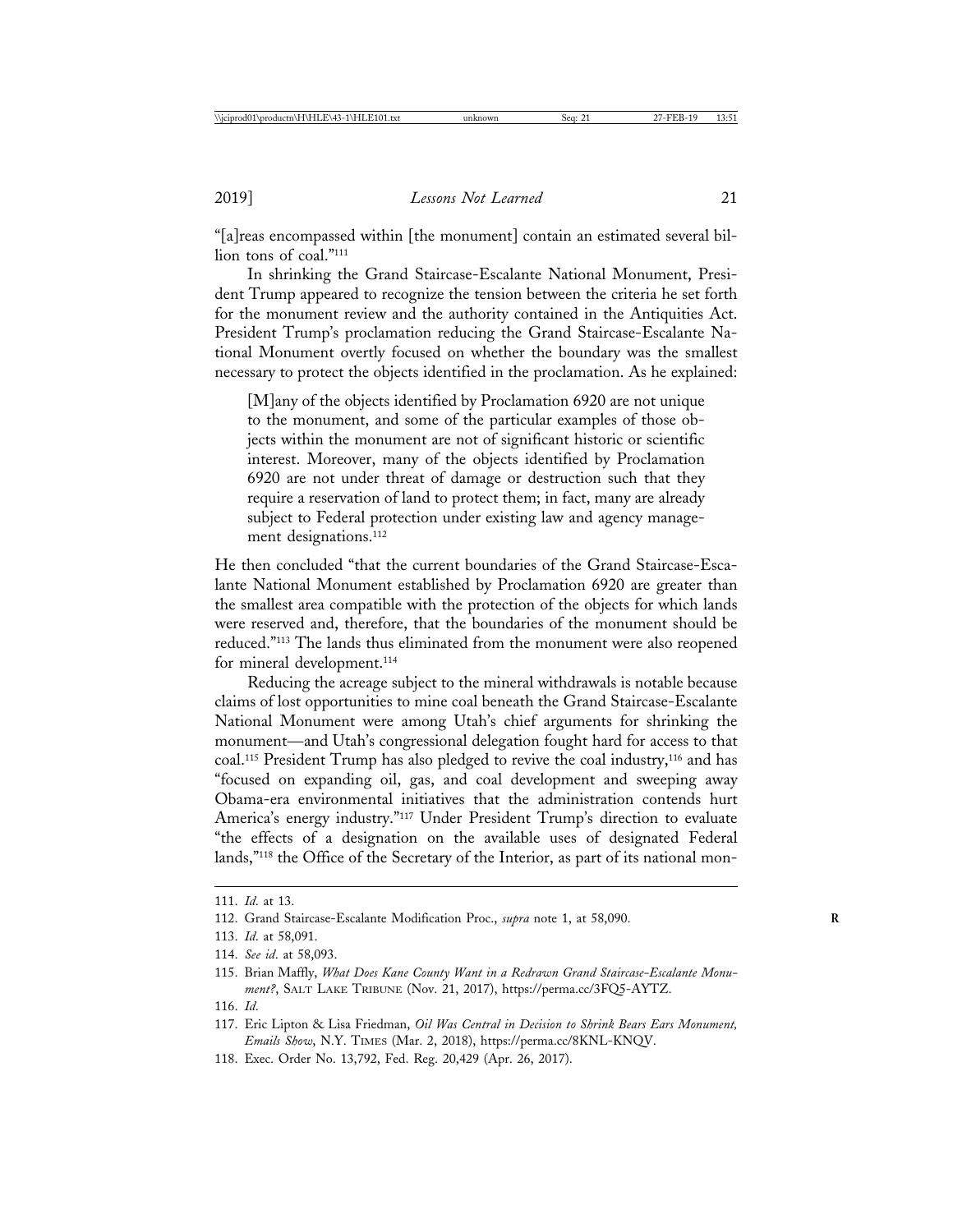ument review, "developed a series of estimates on the value of coal that could potentially be mined from a section of the Grand Staircase called the Kaiparowits plateau. As a result of Mr. Trump's action, major parts of the area are no longer a part of the national monument."119 Reductions to the monument would, in the words of Utah's Senator Orrin Hatch, "allow coal mining in the Kaiparowits Plateau."120

As with the Grand Staircase-Escalante National Monument, in his proclamation reducing Bears Ears President Trump concluded that "[s]ome of the objects Proclamation 9558 identifies are not unique to the monument, and some of the particular examples of these objects within the monument are not of significant scientific or historic interest."121 He therefore decided that:

Given the nature of the objects identified on the lands reserved by Proclamation 9558, the lack of a threat of damage or destruction to many of those objects, and the protection for those objects already provided by existing law and governing land-use plans, I find that the area of Federal land reserved in the Bears Ears National Monument established by Proclamation 9558 is not confined to the smallest area compatible with the proper care and management of those objects.<sup>122</sup>

Also like the Grand Staircase-Escalante National Monument, increasing access to minerals appeared to be a motivating factor behind monument reductions. The *Washington Post* reported that Energy Fuels Resources, which owns the only operating uranium mill in the United States,

hired a team of lobbyists at Faegre Baker Daniels—led by Andrew Wheeler, who is awaiting Senate confirmation as the Environmental Protection Agency's deputy secretary—to work on the matter and other federal policies affecting the company. . . . The company's vice president of operations, William Paul Goranson, joined Wheeler and two other lobbyists, including former congresswoman Mary Bono (R-Calif.), to discuss Bears Ears in a July 17 meeting with two top Zinke advisers. . . . "They heard what we had to say about the job losses, etc.," [Goranson] said. Zinke's deputies "were pretty positively disposed to" the idea of spurring future domestic uranium production.123

<sup>119.</sup> Lipton & Friedman, *supra* note 117, at 3. **R**

<sup>120.</sup> Thomas Burr & Brian Maffly, *Trump Headed to Utah in December With Plans to Shrink Bears Ears and Grand Staircase*, SALT LAKE TRIBUNE (Oct. 28, 2017), https://perma.cc/YY77- NX9G.

<sup>121.</sup> Bears Ears Modification Proc., *supra* note 2, at 58,081. **R**

<sup>122.</sup> *Id*. at 58,082.

<sup>123.</sup> Juliet Eilperin, *Uranium Firm Urged Trump Officials to Shrink Bears Ears National Monument*, WASH. POST (Dec. 8, 2017), https://perma.cc/9DAA-VNC2; *see also* Brian Maffly, *Uranium Mill Pressed Trump Officials for Bears Ears Reductions, Records Show*, SALT LAKE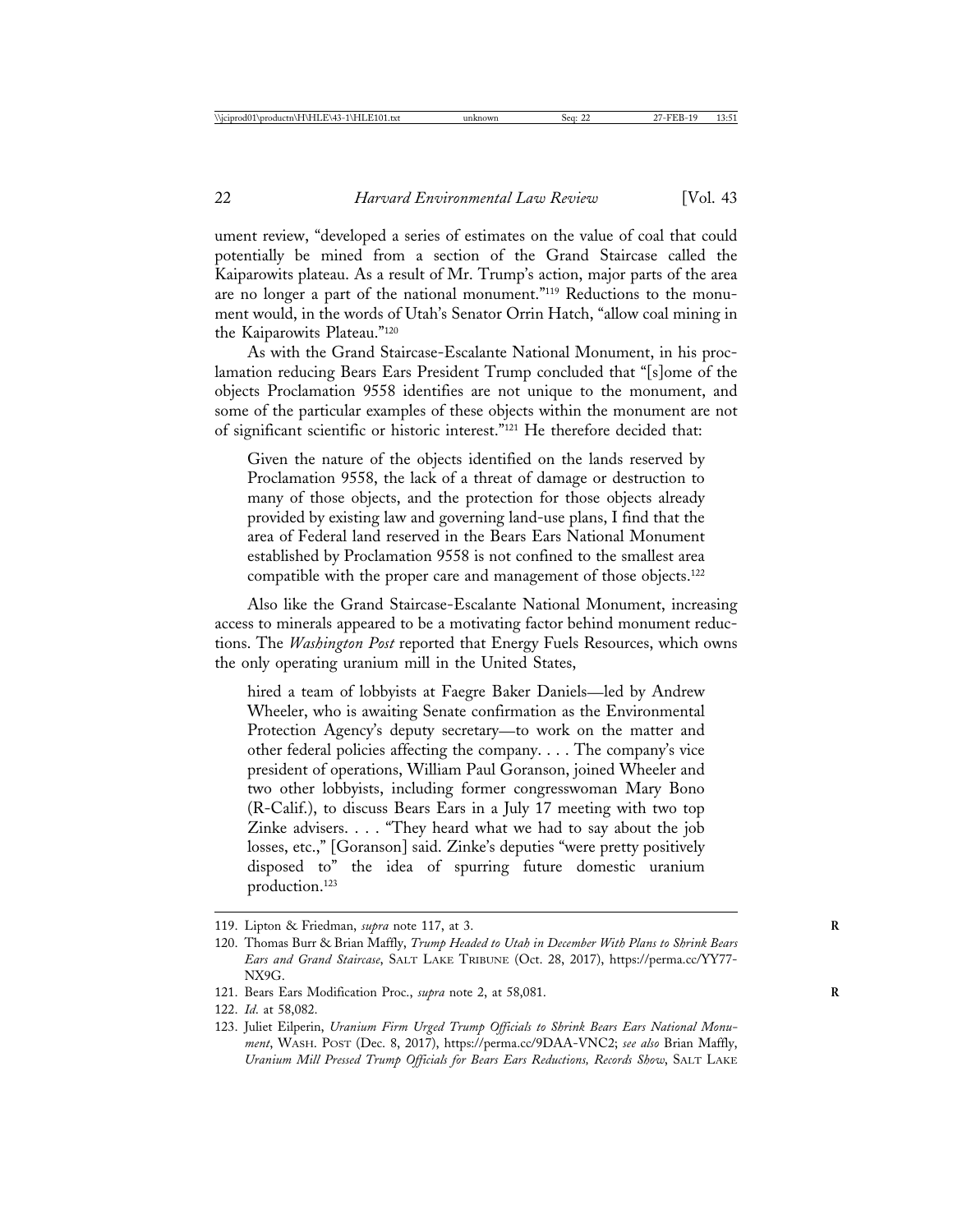Emails between Senator Hatch's staffers and the Department of the Interior show that Energy Fuels Resources emailed the maps to Senator Hatch indicating the areas it wanted removed from the monument.124 Senator Hatch then lobbied the Department of the Interior to remove land that contained oil and natural gas deposits from the monument,<sup>125</sup> and "[t]he map that Mr. Hatch's office provided, which was transmitted about a month before Interior Secretary Ryan Zinke publicly initiated his review of national monuments, was incorporated almost exactly into the much larger reductions President Trump announced in December."126

As Part III shows, the Trump administration's reasons for reductions to both Bears Ears and the Grand Staircase-Escalante national monuments have little if any historic precedent.

#### II. THE PRESIDENT'S POWER TO REDUCE OR REPEAL A NATIONAL MONUMENT

Whether President Trump exceeded his authority in reducing the Bears Ears and the Grand Staircase-Escalante National Monuments will likely turn on how courts interpret the Antiquities Act.<sup>127</sup> Professor Squillace and others have carefully reviewed the Act's legislative history and argue persuasively that Congress did not intend for Presidents to radically revise national monuments.128 This Part builds on that work, combining a textual review of the Act with a discussion of historical context to ascertain congressional intent and concluding that Congress did not intend for Presidents to revise national monuments in radical and unilateral ways. Part III takes this analysis further and asks

TRIBUNE (Dec. 13, 2017), https://perma.cc/J4K6-SFRA. Andrew Wheeler was confirmed as Deputy Administrator of EPA on April 12, 2018, and on November 16, 2018, President Trump announced that he would nominate Wheeler to head EPA. *See* Lisa Friedman, *Trump Says He'll Nominate Andrew Wheeler to Head the E.P.A*., N.Y. TIMES (Nov. 16, 2018), https://perma.cc/US76-A9FC.

- 124. *See* Maffly, *supra* note 123. **R**
- 125. *See* Lipton & Friedman, *supra* note 117. **R**
- 126. *Id*.; *see also* Brian Maffly, *Oil and Coal Drove Trump's Call to Shrink Bears Ears and Grand Staircase, According to Insider Emails Released by Court Order*, SALT LAKE TRIBUNE (Mar. 2, 2018), https://perma.cc/3GRC-BWUR.
- 127. A President's power to expand a national monument does not appear to be in question, as the President does so by issuing a new proclamation consistent with his delegated authority under the Antiquities Act. The new proclamation identifies the resources to be protected and the area that he deems necessary to protect those resources, again consistent with the requirements set forth in the Antiquities Act. The Department of Justice concedes that "[n]o authority has been asserted by the President to support the Proclamation [reducing Bears Ears National Monument] in the event the Antiquities Act is held not to authorize it." Memorandum in Support of Federal Defendants' Motion to Dismiss at 41, Hopi Tribe v. Trump, 1:17-cv-02590 (D.D.C. Dec. 6, 2017) (consolidated cases).
- 128. *See* Squillace, *supra* note 23, at 583; *see also* Squillace et al., *supra* note 7, at 56. **R**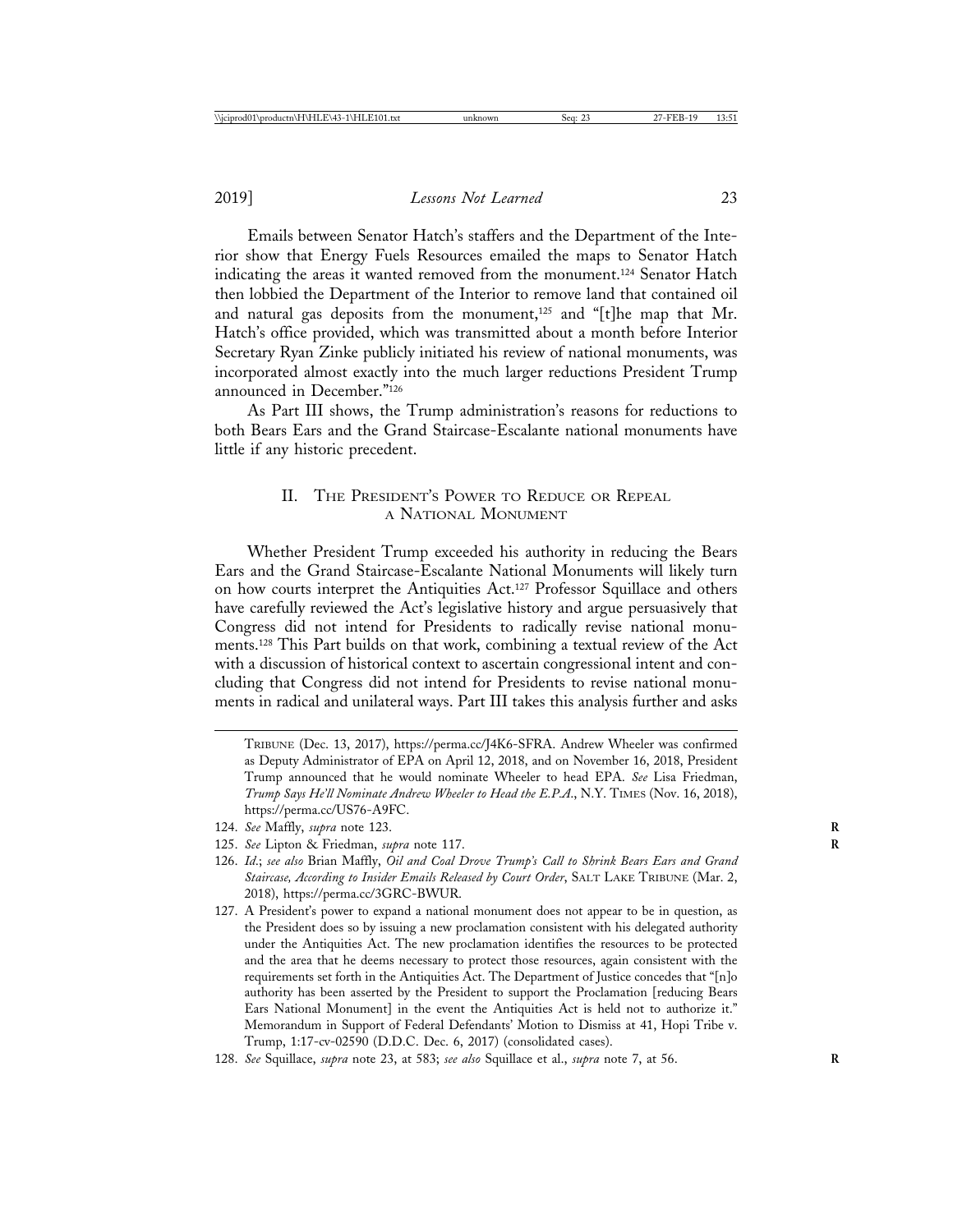whether, regardless of the original intent of Congress, that body acquiesced in a broader assertion of power by the President.

The President's authority, "as with the exercise of any governmental power, 'must stem either from an act of Congress or from the Constitution itself.'"129 Beginning with the Constitution, the Property Clause states that "[t]he Congress shall have Power to dispose of and make all needful Rules and Regulations respecting the Territory and other Property belonging to the United States."130 According to the Supreme Court, the Property Clause "implies an exclusion of all other authority over the property which could interfere with this right or obstruct its exercise."<sup>131</sup> The Constitution contains no grant of power over our public lands to the President, who must therefore obtain congressional authorization before acting in this arena.

In passing the Antiquities Act, Congress made such a grant, delegating to the President the discretionary authority to:

[D]eclare by public proclamation historic landmarks, historic and prehistoric structures, and other objects of historic or scientific interest that are situated on land owned or controlled by the Federal Government to be national monuments. . . . The limits of the parcels shall be confined to the smallest area compatible with the proper care and management of the objects to be protected.132

Neither the Antiquities Act itself nor the legislative hearings leading up to its passage mention monument reductions or revocation. The question therefore becomes how to interpret that silence. A number of factors indicate that an expansive reading of presidential power would be contrary to the text and purpose of the Act. While passage of the Antiquities Act recognized a compelling need for quick action to protect sensitive resources, there was no comparable need to swiftly reduce protected areas and therefore no reason for Congress to divest itself of those powers. In other statutes authorizing the President to make public land designations, Congress expressly authorized the President to revise those designations. The choice to not include such language in the Antiquities Act therefore appears intentional. Congress, moreover, repeatedly rejected legislation that would have empowered the President to revise national monument boundaries, indicating both that it knew the President lacked such powers and that it intended to retain revisionary power for itself. Executive branch docu-

132. 54 U.S.C. § 320301(a), (b) (2014).

<sup>129.</sup> Medellín v. Texas, 552 U.S. 491, 524 (2008) (quoting Youngstown Sheet & Tube Co. v. Sawyer, 343 U.S. 579, 585 (1952)); *see also* Dames & Moore v. Regan, 453 U.S. 654, 668 (1981).

<sup>130.</sup> U.S. CONST. art. IV, § 3, cl. 2.

<sup>131.</sup> Wis. Cent. R. Co. v. Price Cty., 133 U.S. 496, 505 (1890) (citing Van Brocklin v. Anderson, 117 U.S. 151, 168 (1886)).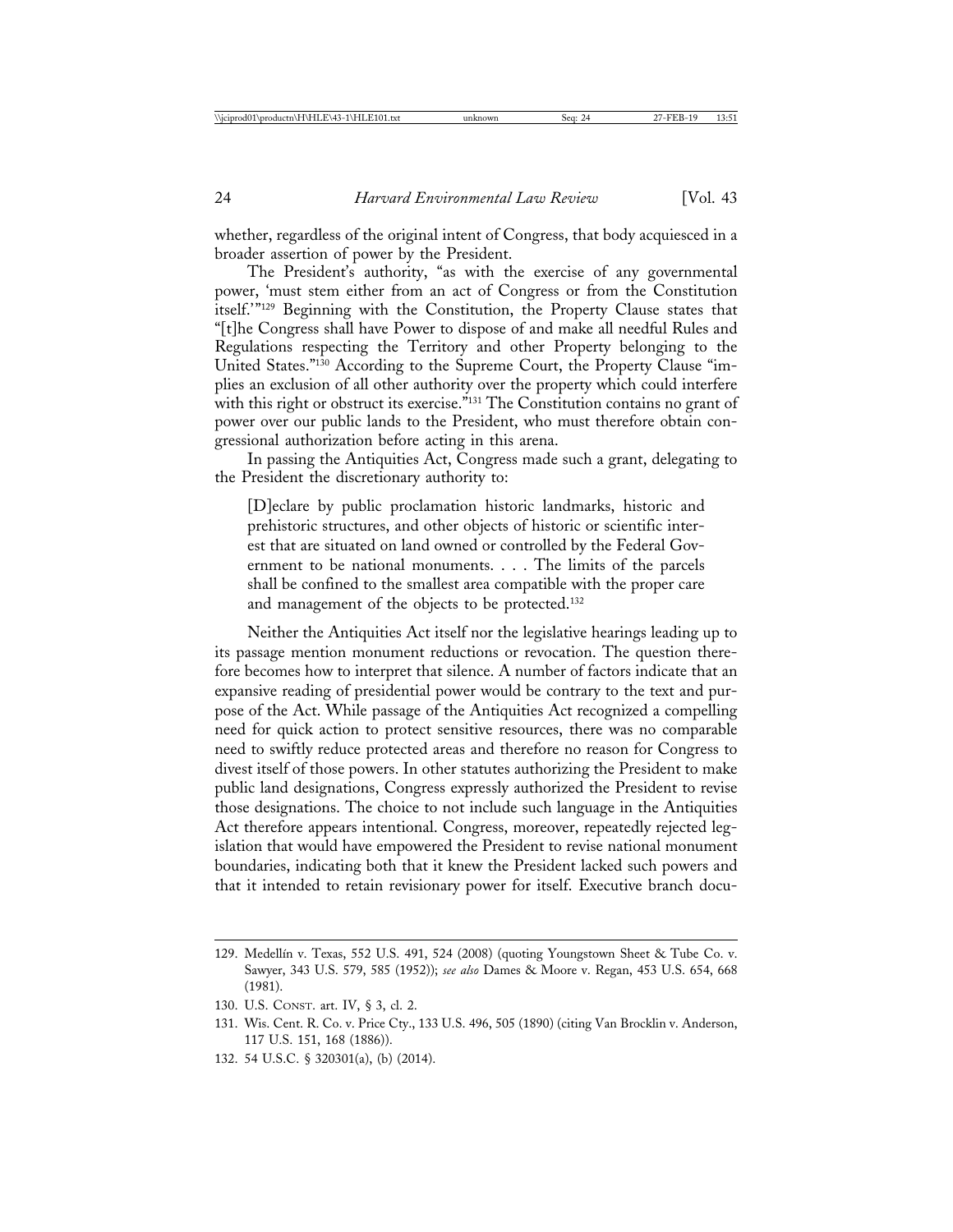ments also demonstrate that, until recently, Presidents understood and accepted these limitations on the scope of their delegated power.

## *A. The Antiquities Act: To Promote Swift and Expansive Action*

Congress passed the Antiquities Act because treasured landscapes and the irreplaceable objects that they contain often were under threat from unconstrained exploitation.133 Swift action was required in the face of pressing threats, and Congress was poorly suited to the fact-finding required to identify the myriad sites at risk or to formulate the site-specific protections each site required.134 Congress, therefore, granted that power and responsibility to the President.

According to the Supreme Court, any delegation of power by Congress to the executive branch must have "clear expression or implication."135 Such a delegation to the executive branch should therefore be "directly conferred and not left to be guesses from a circumlocution of words or to be picked out of a questionable ambiguity."136 The power to "declare" a monument is the power to "set forth" and create.137 It cannot be interpreted to include the power to revoke, reduce, or shrink without ignoring the plain meaning of the term.

Historic context supports this plain meaning interpretation. In the case of the Antiquities Act, while swift action may be required to protect sensitive resources from imminent harm, there is no comparable need for swift action to reduce or rescind a national monument. Congress had no reason to divest itself of its constitutional authority over the fate of such decisions, and divestiture of constitutional authority should not be found based on congressional silence. The separation of powers set forth in our Constitution is too important to disassemble by implication. To now endow a President with near limitless power to unilaterally alter national monuments also infuses unnecessary uncertainty into public land management. This is surely not what Congress intended.

Reducing landscape-scale monuments that contain tens or even hundreds of thousands of artifacts and irreplaceable resources to multiple mini-monuments, as was done at Bears Ears, may also call undue attention to the sensitive archaeological sites than many monuments are designed to protect, contravening congressional intent by inviting looting and defeating the very purpose of designating the monument. Indeed, President Trump's proclamation identifies two isolated and sensitive cliff dwellings by name and maps their location, attracting visitors to sensitive sites that were previously protected by their remote

- 135. Cochnower v. United States, 248 U.S. 405, 407 (1919).
- 136. *Id*. at 408.

<sup>133.</sup> *See* Squillace, *supra* note 23, at 477–86. **R**

<sup>134.</sup> GENERAL LAND OFFICE, ANNUAL REPORT OF THE COMMISSIONER OF THE GENERAL LAND OFFICE TO THE SECRETARY OF THE INTERIOR 59–60 (1904).

<sup>137.</sup> WEBSTER'S COLLEGIATE DICTIONARY 225 (1898).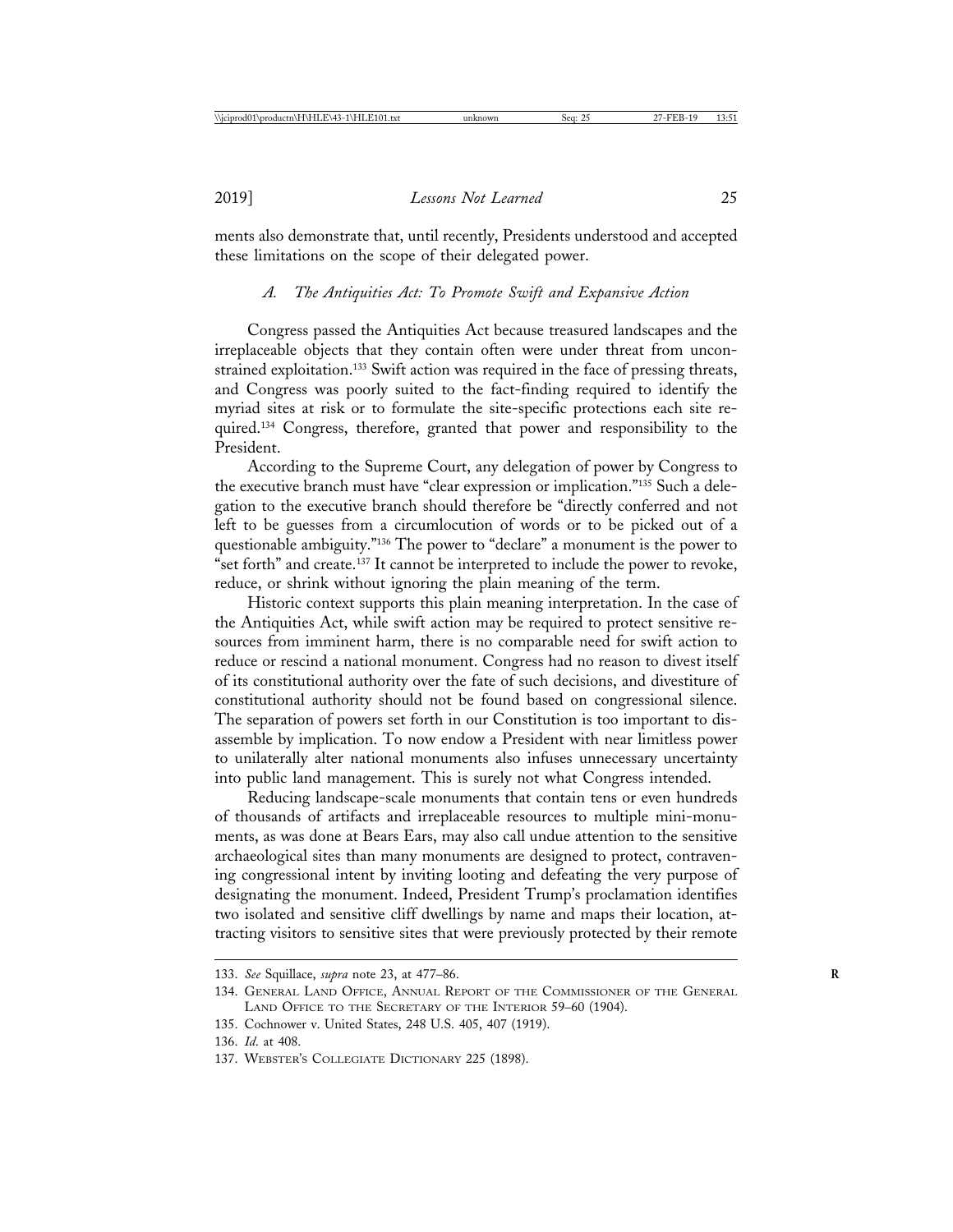location and relative anonymity. Congress implicitly recognized that the threats facing resource-rich landscapes can be compelling and that entire landscapes may require protection as national monuments. To this end, on twenty-five occasions Congress ratified landscape-scale monuments by incorporating them into national parks, national preserves, or other more-protective designations.138

This does not imply that those seeking to modify either a national monument boundary or management of the lands within monument boundaries are without redress. Congress has the power to revise or even eliminate a national monument. In 1930, for example, Congress transferred Papago Saguaro National Monument to the state of Arizona,<sup>139</sup> and three years later, it was replaced with the much larger Saguaro National Monument.140 In 1955, Congress eliminated the Old Kasaan National Monument in Alaska after the totem poles that the monument was designated to protect had been moved to a museum.141 Similarly, in 1956, Congress eliminated the Castle Pinckney National Monument in South Carolina, which had fallen into disrepair and was no longer devoted to historic preservation.142 But decisions about the fate of national monuments appear best left, and intentionally left, to the more deliberative halls of Congress.

#### *B. Laws Authorizing Presidents to Revise Other Land Designations*

Congress has demonstrated that it knows how to enact laws that allow the President to protect land and afford the President the ability to later revisit those designations if circumstances changed. Congress included such two-way authorities in other statutes, and had they intended to grant the President the power to revise or revoke national monuments, Congress could have adopted that approach in the Antiquities Act. But, Congress did not do so. The Court "presume[s] that where words differ [between statutes] . . . Congress acts intentionally and purposefully in the disparate inclusion or exclusion."<sup>143</sup> The different choice of language used in the Antiquities Act should be respected.

The practice of Congress authorizing the President to set aside public lands and to subsequently revise those reservations predates the Antiquities Act.

<sup>138.</sup> *See* NAT'L PARKS CONSERVATION ASS'N, *supra* note 25. **R**

<sup>139.</sup> *See* Act of Apr. 7, 1930, Pub. L. No. 71-92, 46 Stat. 142 (1930) (abolishing Papago Saguaro National Monument).

<sup>140.</sup> *See* Proclamation No. 2032, 47 Stat. 2557 (Mar. 1, 1933).

<sup>141.</sup> *See* Act of July 26, 1995, Pub. L. No. 84-179, 69 Stat. 380 (1955) (abolishing Old Kasaan National Monument); *see also* Bob Janiskee, *Pruning the Parks: Moving the Totems Changed Everything for Old Kasaan National Monument (1916-1955)*, NATIONAL PARKS TRAVELER (Oct. 25, 2009), https://perma.cc/ZL89-W57M.

<sup>142.</sup> *See* Act of Mar. 29, 1956, Pub. L. No. 84-447, 70 Stat. 61 (1956) (abolishing Old Pinckney National Monument); *see also* S. REP. NO. 84-1656 (1939).

<sup>143.</sup> Burlington Northern & Santa Fe Ry. Co. v. White, 548 U.S. 53, 63 (2006) (quoting Russello v. United States, 464 U.S. 16, 23 (1983)).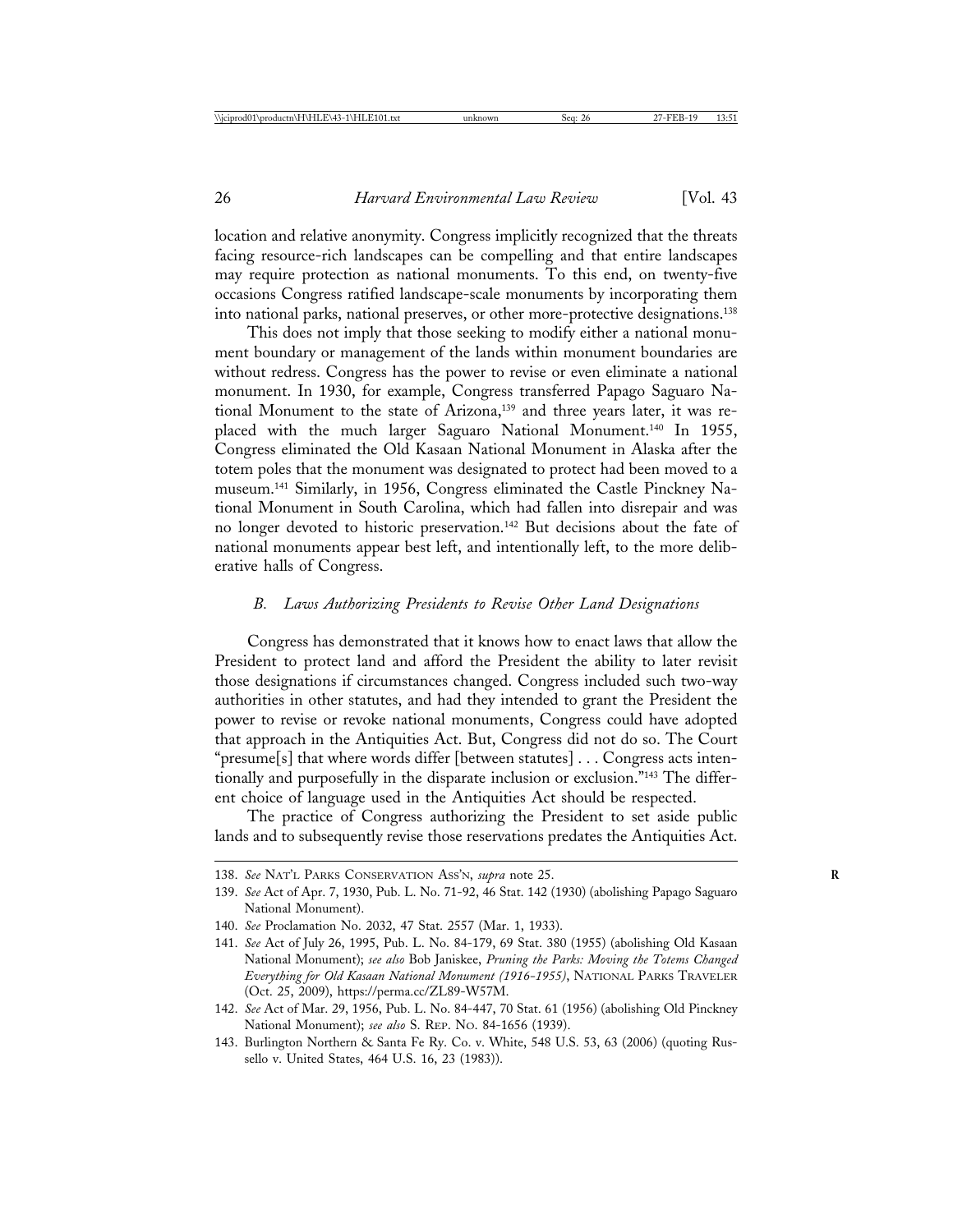In 1884, for example, Congress empowered the President to determine whether lands within military reservations "[had] become useless for military purposes" and turn such "useless" land over to the Secretary of the Interior for "disposition."144 In the Appropriations Act of 1889, Congress recognized the President's power to reserve lands from settlement and said that "the President may at any time in his discretion by proclamation open any portion or all of the lands reserved by this provision to settlement under the homestead laws."<sup>145</sup>

In the Department of Agriculture Appropriations Act of 1898,146 Congress stated that:

The President is hereby authorized at any time to modify any Executive order that has been or may hereafter be made establishing any forest reserve, and by such modification may reduce the area or change the boundary lines of such reserve, or may vacate altogether any order creating such reserve.<sup>147</sup>

Later that same year, Congress, in an act extending the homestead laws to the District of Alaska, stated that "the President is authorized and empowered, in his discretion, by Executive order from time to time to establish or discontinue land districts in the District of Alaska, and to define, modify, or change the boundaries thereof, and designate or change the location of any land office therein."148

In 1910, just four years after passage of the Antiquities Act, Congress passed the Pickett Act,<sup>149</sup> allowing the President to "temporarily withdraw [land] from settlement, location, sale, or entry" for "water-power sites" or for other purposes "until revoked by him or by an Act of Congress."150

Section 10 of the Stock-Raising Homestead Act of 1916<sup>151</sup> allowed the President to withdraw from availability for disposal pursuant to laws like the Homestead Act of 1862,<sup>152</sup> "[l]ands containing water holes or other bodies of water needed or used by the public for watering purposes" pursuant to the process set forth in the Pickett Act.153 By incorporating the Pickett Act's withdrawal and revocation provisions into the Stock-Raising Homestead Act,

- 149. Pub. L. No. 61-303, 36 Stat. 847 (1910) (repealed 1976).
- 150. *Id.* at 847.
- 151. Pub. L. No. 64-290, 39 Stat. 862 (1916).
- 152. Homestead Act of 1862, ch. 75, 12 Stat. 392 (1862) (codified as amended at 43 U.S.C. §§ 161–284 (1970)) (repealed 1976).
- 153. Pub. L. No. 64-290, § 10, 39 Stat. 862, 865 (1916) (codified as amended at 43 U.S.C. § 300 (1970)) (repealed 1976).

<sup>144.</sup> Act of July 5, 1884, 23 Stat. 103, 103 (1884).

<sup>145.</sup> Act of Oct. 2, 1888, 25 Stat. 505, 527 (1888) (repealed 1976).

<sup>146. 30</sup> Stat. 11 (1897).

<sup>147.</sup> *Id.* at 36.

<sup>148.</sup> Act of May 14, 1898, 30 Stat. 409, 414 (1898).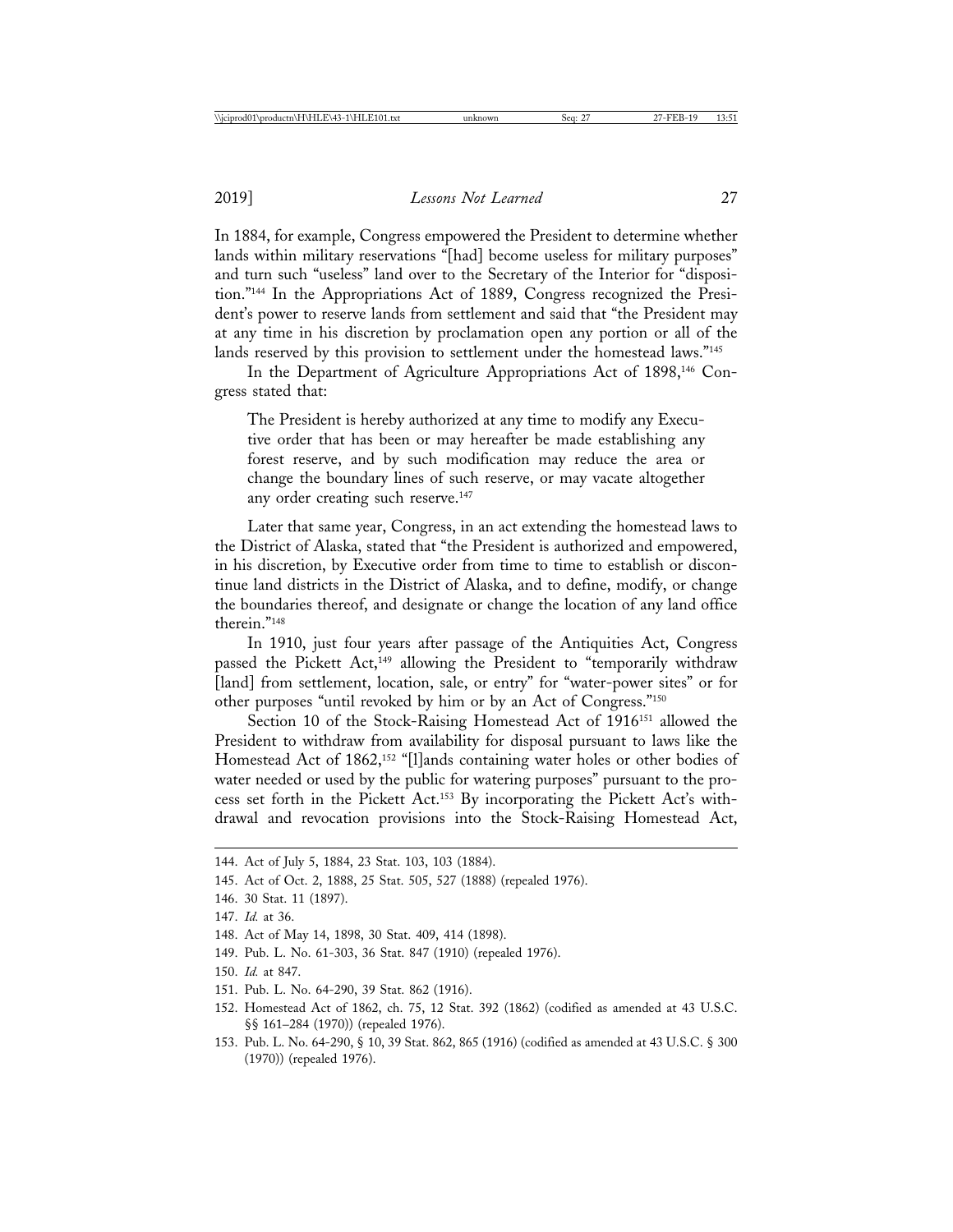Congress allowed the President to reserve and revoke water reservations under that Act. Congress incorporated the same language into Section 9 of the Act, which required notations on all coal and mineral patents indicating that they too were subject to the Pickett Act's withdrawal and withdrawal revocation procedures.154

In 1928, Congress passed the Colorado River Compact Act, authorizing the Secretary of the Interior to withdraw all lands that were suitable for irrigation and reclamation *until* he determined that such lands should be made available for disposal under provisions of reclamation law.155 Similarly, Congress passed the Rio Grande Compact Amendment Act in 1935, authorizing the President to "withdraw from sale, public entry or disposal" any such lands he deemed necessary to fulfill the compact, "*[p]rovided*, [t]hat any such withdrawal may subsequently be revoked by the President."156

Congress was even more direct in 1940 when it empowered the President "to reserve and set aside from all forms of location, entry, or appropriation any national-forest lands . . . and such reservations shall remain in force until revoked by the President or by an Act of Congress."157 Congress, on at least two occasions, also granted executive branch officials the right to grant and later revoke easements and rights-of-way across public lands and reservations.158

Had Congress intended to endow the President with the power not only to create national monuments, but to later reduce or repeal them, Congress could have adopted these established models or amended the Antiquities Act to include such provisions. But Congress included no such language in the Antiquities Act, and their choice of words should be given effect.

#### *C. Bills Authorizing Presidents to Modify National Monument Proclamations*

Congressional efforts to grant the President or other executive branch officers the power to revise national monuments are also telling. In the rare instances that Congress did empower the President or his subordinates to revise a monument, Congress did so only on a narrow monument-specific basis and in light of a clearly articulated public benefit. Congress has never authorized the President to make wholesale or discretionary national monument reductions or modifications.

156. Act of Aug. 19, 1935, 49 Stat. 660, 661 (1935).

<sup>154.</sup> *See* Pub. L. No. 64-290, § 9, 39 Stat. 862, 864 (1916) (codified as amended at 43 U.S.C. § 299 (a) (2012)).

<sup>155.</sup> Act of Dec. 21, 1928, 45 Stat. 1057, 1063 (1928).

<sup>157.</sup> Act of May 28, 1940, 54 Stat. 224 (1940).

<sup>158.</sup> *See* Act of Feb. 15, 1901, 31 Stat. 790 (1901) (authorizing Secretary of the Interior to permit rights of way through certain parks and lands) (codified as amended at 43 U.S.C. § 959 (2012)); Act of Mar. 4, 1911, Pub. L. No. 61-478, 36 Stat. 1235, 1253–54 (1911) (making appropriations for Department of Agriculture, fiscal year 1912).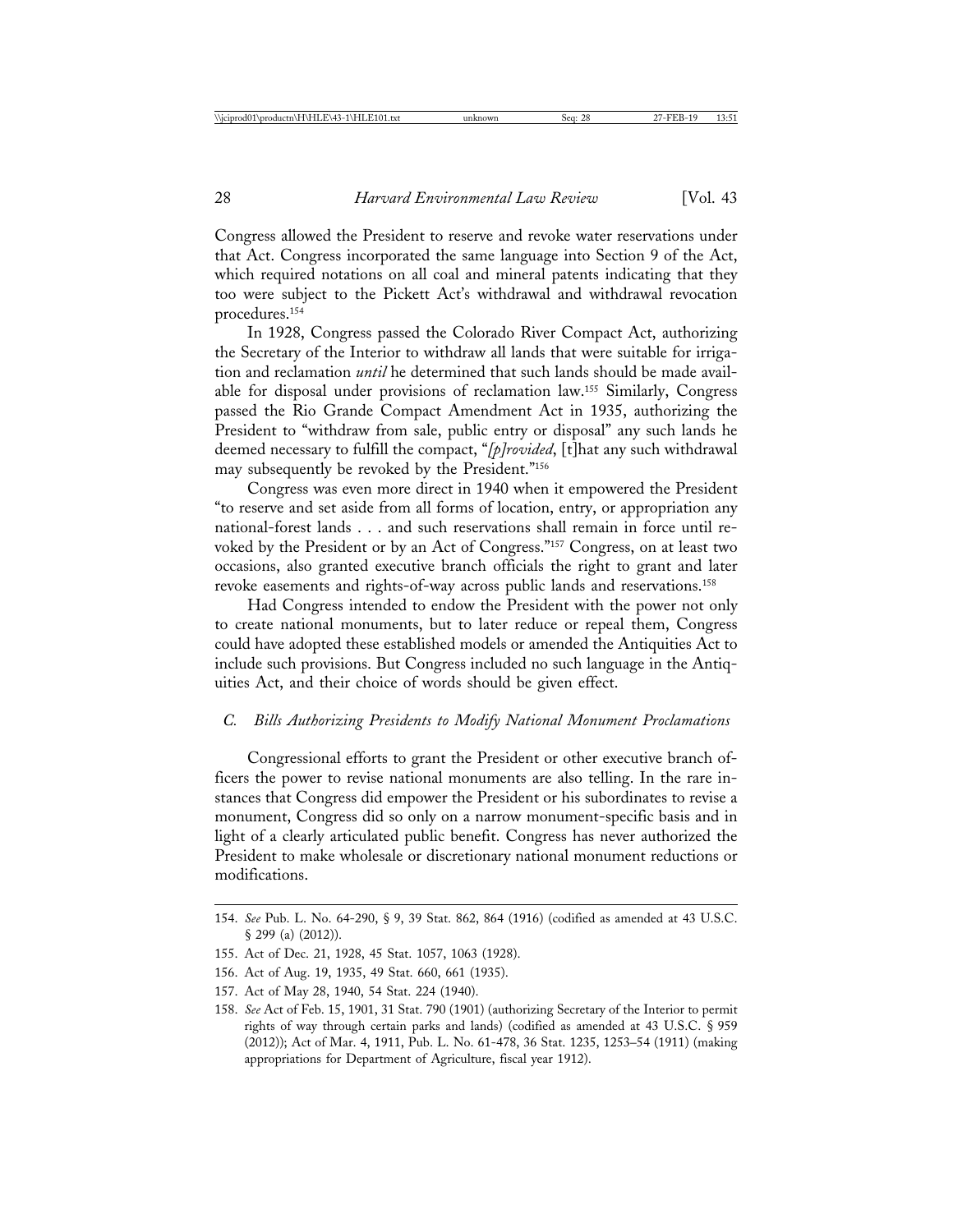On at least five occasions Congress authorized the executive branch to revise monument boundaries as part of land exchanges that removed non-federal inholdings from monuments or that allowed monument managers to acquire lands needed for monument management. As discussed further in Part III, Congress in 1958 authorized the Secretary of the Interior to trade lands within the Black Canyon of the Gunnison National Monument for private lands that were needed "in order to facilitate administration of such monument."159 The acquired lands allowed the Park Service to improve the main road through the monument which provided access to the canyon that inspired the monument's designation and to develop a much-needed monument headquarters area as well as picnic and campground facilities.<sup>160</sup>

Congress approved similar exchanges and boundary revisions involving Scotts Bluff National Monument in Nebraska<sup>161</sup> and at Montezuma Castle National Monument in Arizona.162 At Scotts Bluff, the existing boundary did not follow natural and developed features like "draws, ridges, rivers and irrigation ditches. . . . A more practicable boundary . . . could facilitate protection, obviate the need for considerable fencing, and provide a more esthetic transition from the natural conditions of the monument to the cultivated or developed areas beyond its boundaries."163 The lands added to the monument foreclosed development of a dump, borrow pit, and utilities along the monument's boundary while also including Dome Rock, a prominent geologic feature that was bisected by the existing boundary.164 Excluded lands included "privately owned land . . . that ha[d] no known scenic, scientific, or historic values. Some of it is highly productive irrigated land which does not appear prominently in the vies of a visitor to the monument."165

Years earlier, in 1930, Congress also authorized the President to designate the Colonial National Monument in Virginia166 and to later expand and adjust that monument's boundaries as needed when state, private, and other federal lands were made part of the monument.<sup>167</sup> Notably, in proclaiming Colonial National Monument, President Hoover relied not on the Antiquities Act, but

- 162. *See* National Parks and Recreation Act of 1978, Pub. L. No. 95-625, tit. III, § 301(13), 92 Stat. 3467, 3474 (1978).
- 163. S. REP. NO. 87-432, at 3 (1961).
- 164. *Id*.
- 165. *Id*.

167. *See* Act of Mar. 3, 1931, Pub. L. No. 71-792, 46 Stat. 1490 (1931).

<sup>159.</sup> Act of May 1, 1958, Pub. L. No. 85-391, 72 Stat. 102, 102 (1958) (authorizing exchange of lands at Black Canyon of Gunnison National Monument).

<sup>160.</sup> *See* U.S. DEP'T OF THE INTERIOR, SUPERINTENDENT'S ANNUAL REPORT BLACK CANYON OF THE GUNNISON NATIONAL MONUMENT 1956 FISCAL YEAR 3 (May 18, 1956) (on file with author).

<sup>161.</sup> *See* Act of June 30, 1961, Pub. L. No. 87-68, 75 Stat. 148 (1961).

<sup>166.</sup> *See* Act of July 3, 1930, Pub. L. 71-510, 46 Stat. 855 (1930).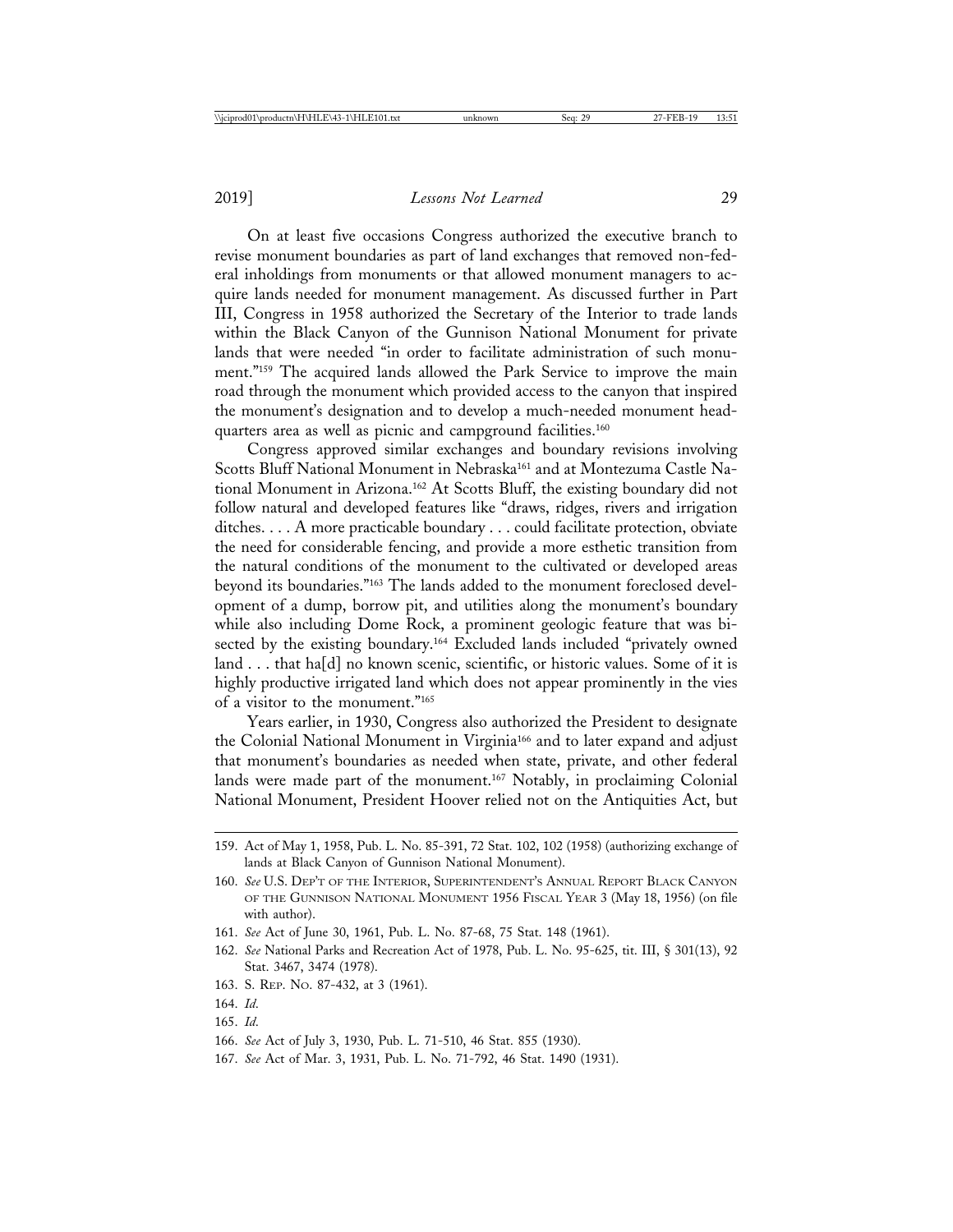on special authority given to him under the 1930 Act.168 When he modified the boundary in 1933 to accommodate a re-routed Parkway between Williamsburg and Jamestown Island, he again did so based on authority expressly delegated to him by Congress rather than any authority rooted in the Antiquities Act.<sup>169</sup> Any adjustment to the Colonial National Monument therefore did not implicate the Antiquities Act. Similarly, in 1998, Congress ratified a previously negotiated exchange between the Department of the Interior and the State of Utah that involved lands within the Grand Staircase-Escalante National Monument.170 However, as discussed *infra* in Part III.A, Congress has repeatedly refused to grant presidents the power to remove lands from national monuments without Congressional approval. There can be little question that Congress understood that the President lacked the power to radically reshape national monuments.

#### *D. Executive Branch Understanding of Congressional Intent*

Even the executive branch has historically taken a dim view of the President's power to repeal a national monument and to return reserved lands to the public domain. The only opinion that directly addresses the President's authority to reduce or repeal national monuments was written by Attorney General Cummings in 1938. President Franklin Roosevelt attempted to repeal Castle Pinckney National Monument and grant the land to South Carolina because the fort for which the monument was proclaimed had fallen into disrepair and "the public has not manifested any great interest in it as an object of historical importance."171 He abandoned the effort in favor of congressional action after Attorney General Cummings opined that the President was "without the authority to issue the proposed proclamation."172

Attorney General Cummings explained that when the President created a national monument, he was acting under authority delegated to him by Congress. As such:

[The monument] was in effect a reservation by the Congress itself, and the President therefore was without the power to revoke or rescind the reservation. . . . "A duty properly performed by the Executive under statutory authority has the validity and sanctity which belong to the statute itself, and, unless it be within the terms of the

<sup>168.</sup> *See* Proclamation No. 1929, 46 Stat. 3041 (Dec. 30, 1930) (citing Pub. L. No. 71-510, 46 Stat. 855 (1930)).

<sup>169.</sup> *See* Proclamation No. 2055, 48 Stat. 1706 (Aug. 22, 1933).

<sup>170.</sup> See supra notes 71–76 and accompanying text.

<sup>171.</sup> Proposed Abolishment of Castle Pinckney National Monument, 39 Op. Att'y Gen. 185, 186 (1938).

<sup>172.</sup> *Id*. at 189.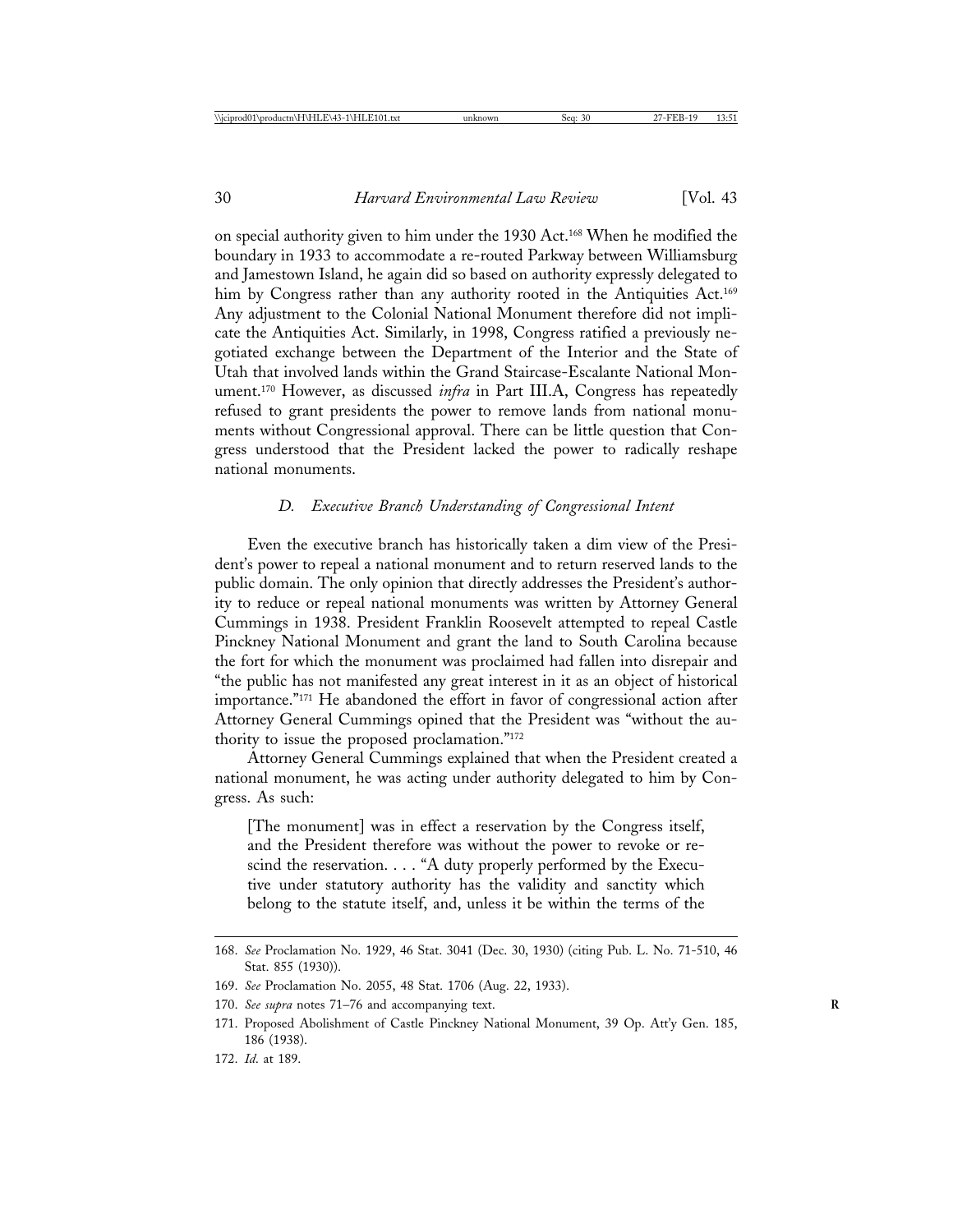power conferred by that statute, the Executive can no more destroy his own authorized work, without some other legislative sanction, than any other person can. To assert such a principle is to claim for the Executive the power to repeal or alter an act of Congress at  $will$ ."173

Although the first to address presidential authority to reduce or revoke national monuments, Attorney General Cumming was building on previous opinions addressing other categories of protected federal lands and holdings that the President may not dispose of or return to the public domain.174 For instance, in 1881, Attorney General MacVeagh concluded that where the President relies on statutory authority to reserve public lands for a public purpose, "he is to be regarded as acting by authority of Congress . . . which alone can authorize such disposition of the public domain. It cannot, therefore, be diverted from that use . . . except by the same authority."175 Implied in Attorney General MacVeagh's opinion is the understanding that the expressed power to designate does not include any implicit power to undo.

This conclusion comports with Attorney General Bates' 1862 opinion, which determined that the President wholly derives his authority to appropriate land to a public or governmental purpose from congressional delegation. In Attorney General Bates' view, the President's power to appropriate land comes "not from any power over the public lands inherent in his office, but from an

<sup>173.</sup> Proposed Abolishment of Castle Pinckney National Monument, 39 Op. Att'y Gen. 185, 187 (1938) (quoting Rock Island Military Reservation, 10 Op. Att'y Gen. 359, 364 (1862)). The Attorney General also concluded that while the President may have the power to revise a national monument to ensure that it was "'confined to the smallest area compatible with the proper care and management of the objects to be protected,' it does not follow from his power so to confine that area that he has the power to abolish a national monument entirely." *Id*. at 188 (quoting 54 U.S.C. § 320301 (b) (2014)). The Attorney General's comment about the President's authority to reduce a monument was both cursory in nature and irrelevant to the issue he was asked to determine, namely the President's authority to eliminate a monument. It also appears to have little relevance to Bears Ears and Grand Staircase-Escalante, where thousands of resources identified in the original monument proclamations were left with significantly less protection. President Trump's reductions are not a case of confining a monument to the smallest area necessary to protect sensitive resources. They are a case of eliminating protections for thousands of irreplaceable objects of historic and scientific import. *See supra* notes 71 & 88–94 and accompanying text. **R**

<sup>174.</sup> *See* Disposition of Abandoned Lighthouse Sites, 32 Op. Att'y Gen. 488, 490 (1921); Camp Hancock—Transfer from War Department to Department of Agriculture, 28 Op. Att'y Gen. 143, 144 (1910); Naval Reservation—Restoration to Public Domain, 21 Op. Att'y Gen. 120 (1895); Rock Island Military Reservation, 10 Op. Att'y Gen. 359 (1862).

<sup>175.</sup> Military Reservation at Fort Fetterman, 17 Op. Att'y Gen. 168, 168 (1881); *see also* Camp Wright, California, 16 Op. Att'y Gen. 121, 123 (1878) ("[I]f lands have been once set apart by the President in an order for military purposes, they cannot again be restored to the condition of public lands . . . except by an authority of Congress.").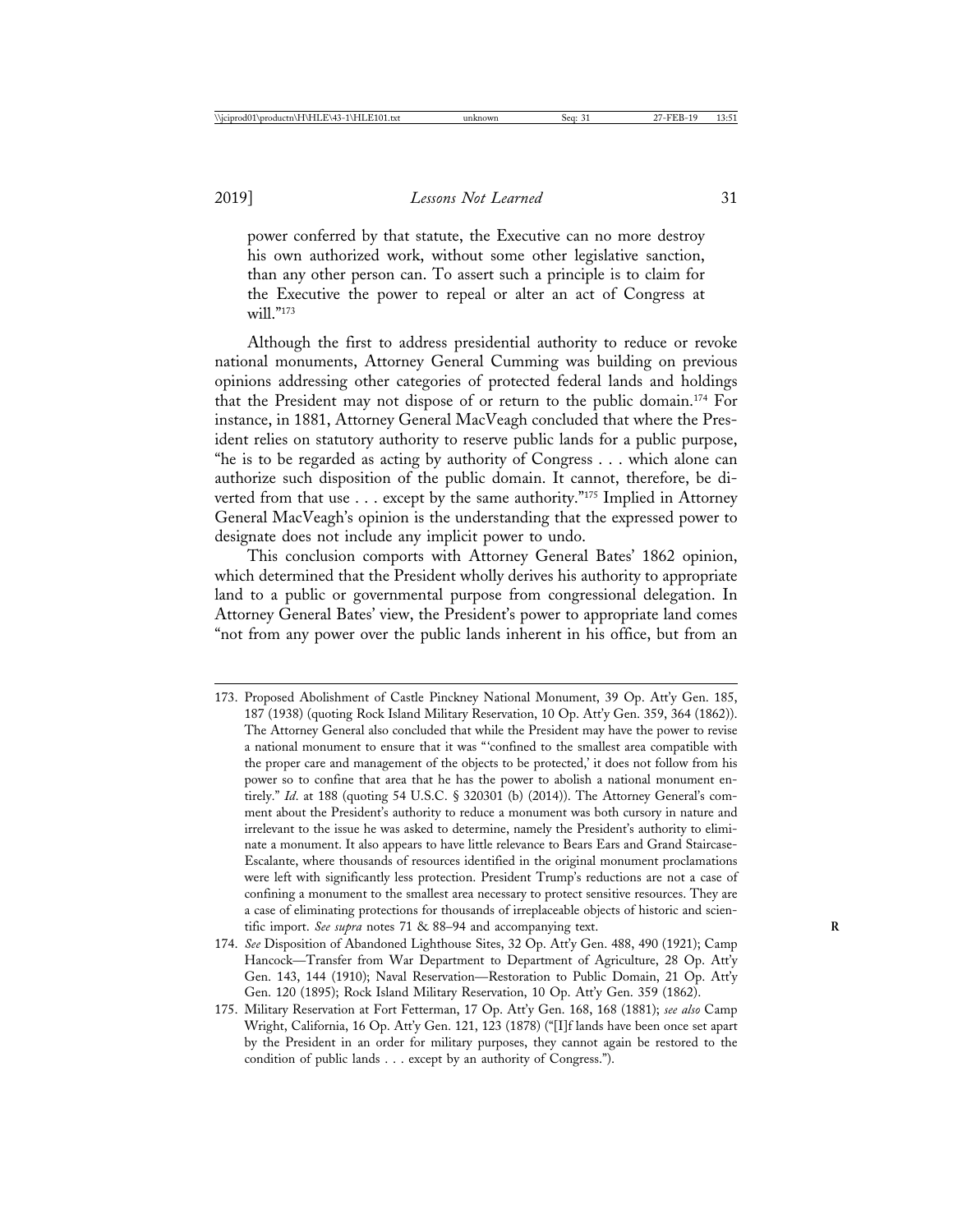express grant of power from Congress."176 Thus, the President "ha[s] no power to take [lands already appropriated for a public purpose] out of the class of reserved lands, and restore them to the general body of public lands."177 The reasoning was simple: "If the President could not [remove lands from the public domain] without the aid of Congress, neither could he annul the same work without the same aid."178

The Department of the Interior has also addressed the President's authority to repeal or replace national monuments, though its conclusions have been inconsistent. Opinions from 1915,179 1935,180 and 1947181 contend that the President could revise monument boundaries. But two opinions from 1924,<sup>182</sup> and another from 1932,183 contend that the President could not, as does a 1943 opinion involving Olympic National Park.184

The importance of these opinions is questionable because "[a]n agency interpretation of a relevant provision which conflicts with the agency's earlier interpretation is 'entitled to considerably less deference' than a consistently held agency view."185 Having reversed itself on four separate occasions, and having little incentive to disclaim power, opinions of the executive branch merit little deference. The 1935 opinion is especially suspect because the Solicitor of the Department of Interior was asked to opine on the legality of three prior reductions to Mount Olympus National Monument dating to 1912 and totaling over 300,000 acres. As an executive department official, the solicitor had little incentive to restrain executive power, especially when it meant calling into question twenty-three years of management, including the legality of timber sales that had occurred over the intervening years.

176. Rock Island Military Reservation, 10 Op. Att'y Gen. 359, 363–64 (1862).

- 181. National Monuments, 60 Interior Dec. 9, 10 (July 21, 1947).
- 182. Dep't of the Interior M. Opp. 12,501 (June 3, 1924); Opinion of F.M. Goodwin, Asst. Sec'y, Dep't of the Interior, Extension of Irrigation Canals Over Lands Within a National Monument, 50 Pub. Lands Dec. 569 (June 27, 1924).
- 183. Dep't of the Interior M. Opp. 27,025 (May 16, 1932).
- 184. 58 Interior Dec. 480 (June 20, 1943).
- 185. Good Samaritan Hosp. v. Shalala, 508 U.S. 402, 417 (1993) (internal citations omitted); *see also* Pauley v. BethEnergy Mines, Inc., 501 U.S. 680, 698 (1991) ("[T]he case for judicial deference is less compelling with respect to agency positions that are inconsistent with previously held views.").

<sup>177.</sup> *Id.*

<sup>178.</sup> *Id.*

<sup>179.</sup> Letter from Preston West, Solicitor, Dep't of the Interior, to the Sec'y of the Interior (Apr. 20, 1915) (on file with author).

<sup>180.</sup> Dep't of the Interior M. Opp. 27,657 (Jan. 30, 1935). One cannot help but wonder whether this opinion was influenced, at least in part, by practical concerns over upending twentythree years of settled expectations, as it was the only opinion to reflect back on the legality of prior reductions.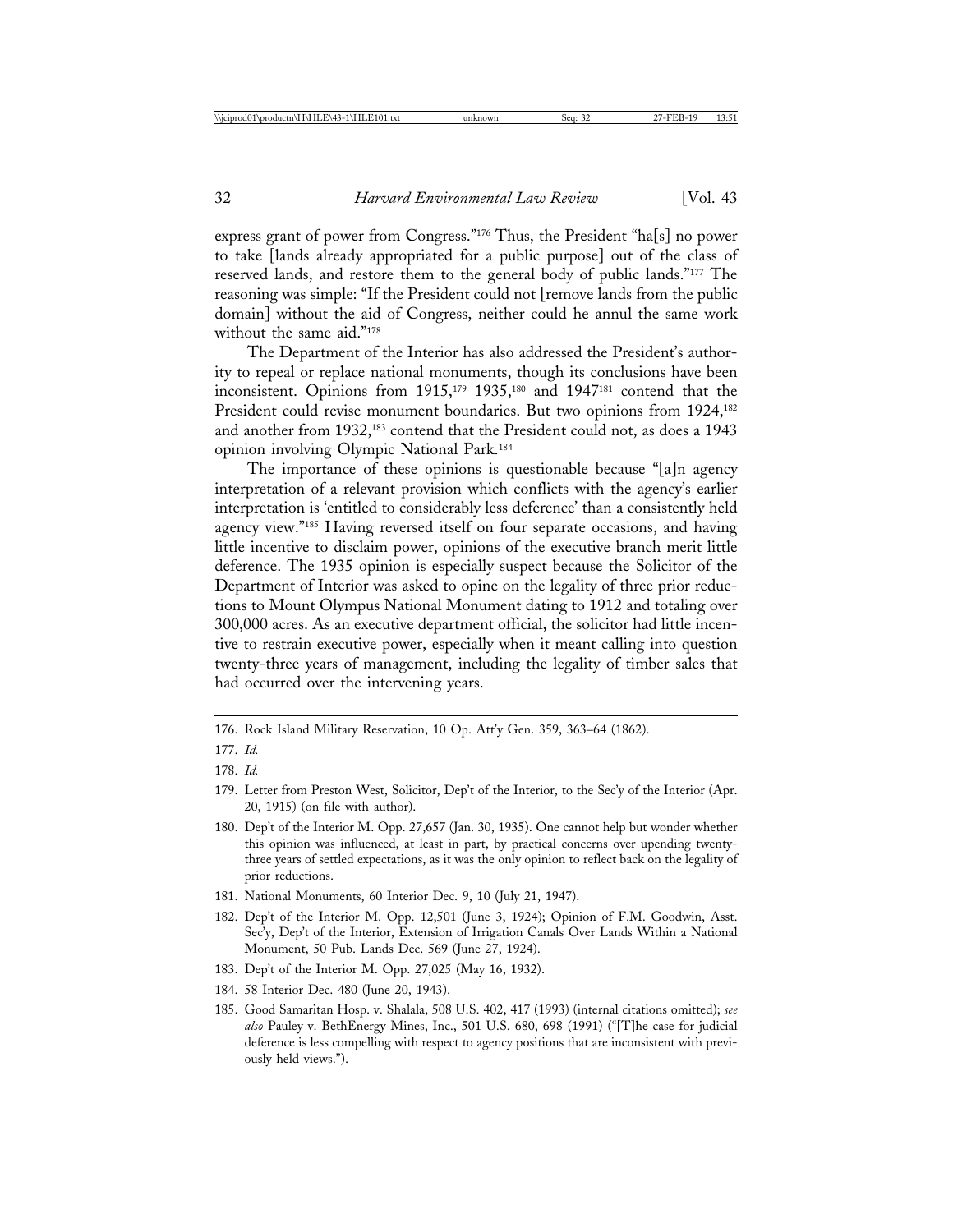Finally, in 2002, the George W. Bush administration also asserted before the U.S. Supreme Court that the power of abolish national monuments resides solely with Congress. As the administration's brief eloquently explains:

Congress's intent could not be more clear. Congress broadly authorized the President to establish national monuments. . . . The establishment of a national monument was intended to be permanent both because the statute specified that the purpose of the establishment was to preserve the national monuments unimpaired for future generations and because only Congress could abolish a national monument. Congress was well aware of the need for legislation to abolish national monuments.186

Permanence is important. Congress could hardly have intended for national monuments to become political footballs, protected by one administration only to be eliminated by the next, and subject to potential re-establishment and re-diminishment by subsequent administrations. Presidents, until Donald Trump, also appear to have had similar expectations. On at least twenty-two occasions, Presidents have temporarily withdrawn federal lands from availability for disposal or mineral development while they reviewed the land's suitability for inclusion in a national monument.<sup>187</sup> Had Presidents intended monuments

<sup>186.</sup> Memorandum in Support of Motion of the U.S. for Partial Summary Judgment on Count IV of the Amended Complaint at 44, Alaska v. United States, 546 U.S. 413 (2006) (No. 128, Original). Two committees of the U.S. House of Representatives had also stated as much in clear and unequivocal terms—a monument declaration "will be permanent unless it is modified by Congress." H.R. REP. NO. 96-97, pt. 2, at 93 (1979); *see also* H.R. REP. NO. 96-96, pt. 1, at 393 (1979); OFFICE OF TECHNOLOGY ASSESSMENT, ANALYSIS OF LAWS GOVERNING ACCESS ACROSS FEDERAL LANDS: OPTIONS FOR ACCESS IN ALASKA 4 (1979).

<sup>187.</sup> Exec. Order No. 3297 (June 30, 1920) (Woodrow Wilson); Exec. Order No. 3314 (July 26, 1920) (Woodrow Wilson); Exec. Order No. 3345 (Oct. 23, 1920) (Woodrow Wilson); Exec. Order No. 3450 (May 3, 1921) (Warren Harding); Exec. Order No. 3650 (Mar. 20, 1922) (Warren Harding); Exec. Order No. 3743 (Sept. 30, 1922) (Warren Harding); Exec. Order No. 3755 (Nov. 17, 1922) (Warren Harding); Exec. Order No. 3976 (Mar. 22, 1924) (Calvin Coolidge); Exec. Order No. 3983 (Apr. 1, 1924) (Calvin Coolidge); Exec. Order No. 4103 (Nov. 20, 1924) (Calvin Coolidge); Exec. Order No. 5038 (Feb. 2, 1929) (Calvin Coolidge); Exec. Order No. 5105 (May 3, 1929) (Herbert Hoover); Exec. Order No. 5201 (Oct. 3, 1929) (Herbert Hoover); Exec. Order No. 5276 (Feb. 7, 1930) (Herbert Hoover); Exec. Order No. 5339 (Apr. 25, 1930) (Herbert Hoover); Exec. Order No. 5408 (July 25, 1930) (Herbert Hoover); Exec. Order No. 5573 (Mar. 7, 1931) (Herbert Hoover); Exec. Order No. 6212 (July 25, 1933) (Franklin Roosevelt); Exec. Order No. 6285 (Sept. 14, 1933) (Franklin Roosevelt); Exec. Order No. 6361 (Oct. 25, 1933) (Franklin Roosevelt); Exec. Order No. 6477 (Dec. 6, 1933) (Franklin Roosevelt); Exec. Order No. 7888, 3 Fed. Reg. 1131 (May 16, 1938) (Franklin Roosevelt). On April 24, 1943, President Roosevelt delegated to the Secretary of the Interior the authority to make all public land withdrawals that were otherwise within the President's power. Exec. Order No. 9337, 8 Fed. Reg. 5516 (Apr. 24, 1943).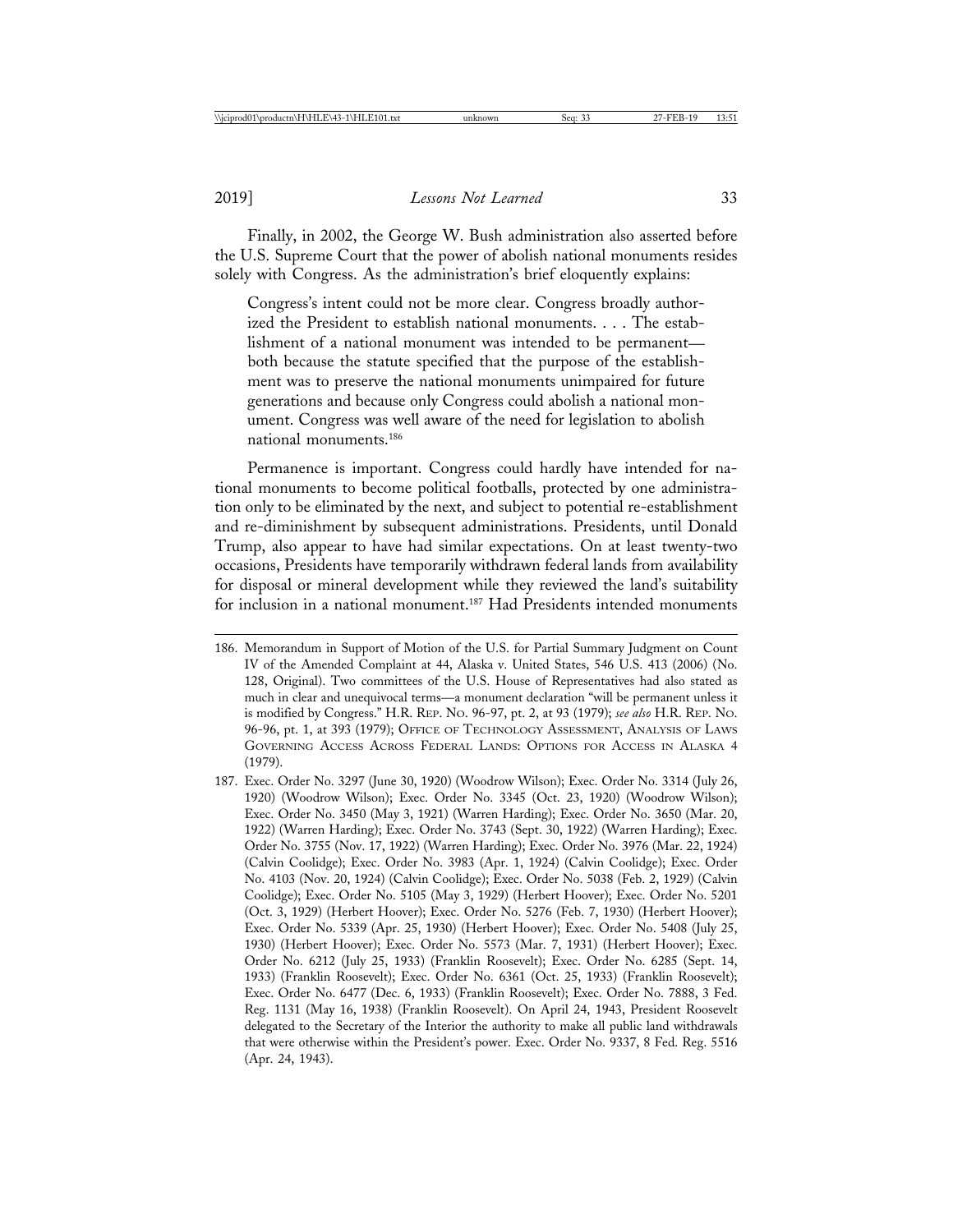to be temporary in nature they would not have gone through this unnecessary and redundant two-step process.

When taken together with other evidence, the weight of opinion by prior administrations appears to support an understanding that Congress did not intend to endow the President with the power to radically reduce national monuments. One important exception exists, and that is where we turn next.

#### III. PRIOR PRESIDENTIAL NATIONAL MONUMENT REDUCTIONS AND REVISIONS, AND CONGRESSIONAL ACQUIESCENCE

The strongest argument in favor of the President's power to revise a national monument may arise from the twenty or so prior presidential national monument reductions and the failure of Congress to object to those presidential actions. These prior reductions were never challenged in court, however, and no court has yet ruled on their legality. Although there may be circumstances in which congressional acquiescence in monument reductions can create a presumption in favor of such presidential powers, any such power should be limited by subsequent legislative action and the narrow facts surrounding prior reductions188—and both of these factors argue against the President's power to reduce the Bears Ears and the Grand Staircase-Escalante National Monuments.

More than a century ago, the Supreme Court in *United States v. Midwest Oil Co.* held that a congressional delegation of power to the President can be found by virtue of congressional acquiescence in prior executive actions.189 *Midwest Oil* considered whether the President had authority to set aside lands as a naval petroleum reserve. While Congress had not expressly authorized the President to withdraw the lands at issue from operation of laws authorizing the sale or disposal of the public lands,<sup>190</sup> the Supreme Court concluded that congressional acquiescence in 109 executive orders establishing or enlarging military reservations, 99 executive orders establishing or enlarging Indian reservations, and 44 executive orders establishing bird refuges indicated acquiescence in an implied power to reserve public lands from development.

As the Court explained, Congress had "uniformly and repeatedly acquiesced in the [presidential] practice" of withdrawing lands by executive order for myriad purposes without explicit statutory authorization.191 Presidents had issued "a multitude of orders extending over a long period of time, and affecting vast bodies of land, . . . [and t]hese orders were known to Congress, as princi-

191. *Midwest Oil*, 236 U.S. at 471.

<sup>188.</sup> Any delegation of authority by Congress to the executive branch must have "clear expression or implication." Cochnower v. United States, 248 U.S. 405, 407 (1919).

<sup>189.</sup> United States v. Midwest Oil Co., 236 U.S. 459 (1915).

<sup>190.</sup> Public lands were commonly disposed of via grants to states, railroads, homesteaders, miners, returned military veterans, and others. For a background on public land disposal laws, see GATES, *supra* note 56. **R**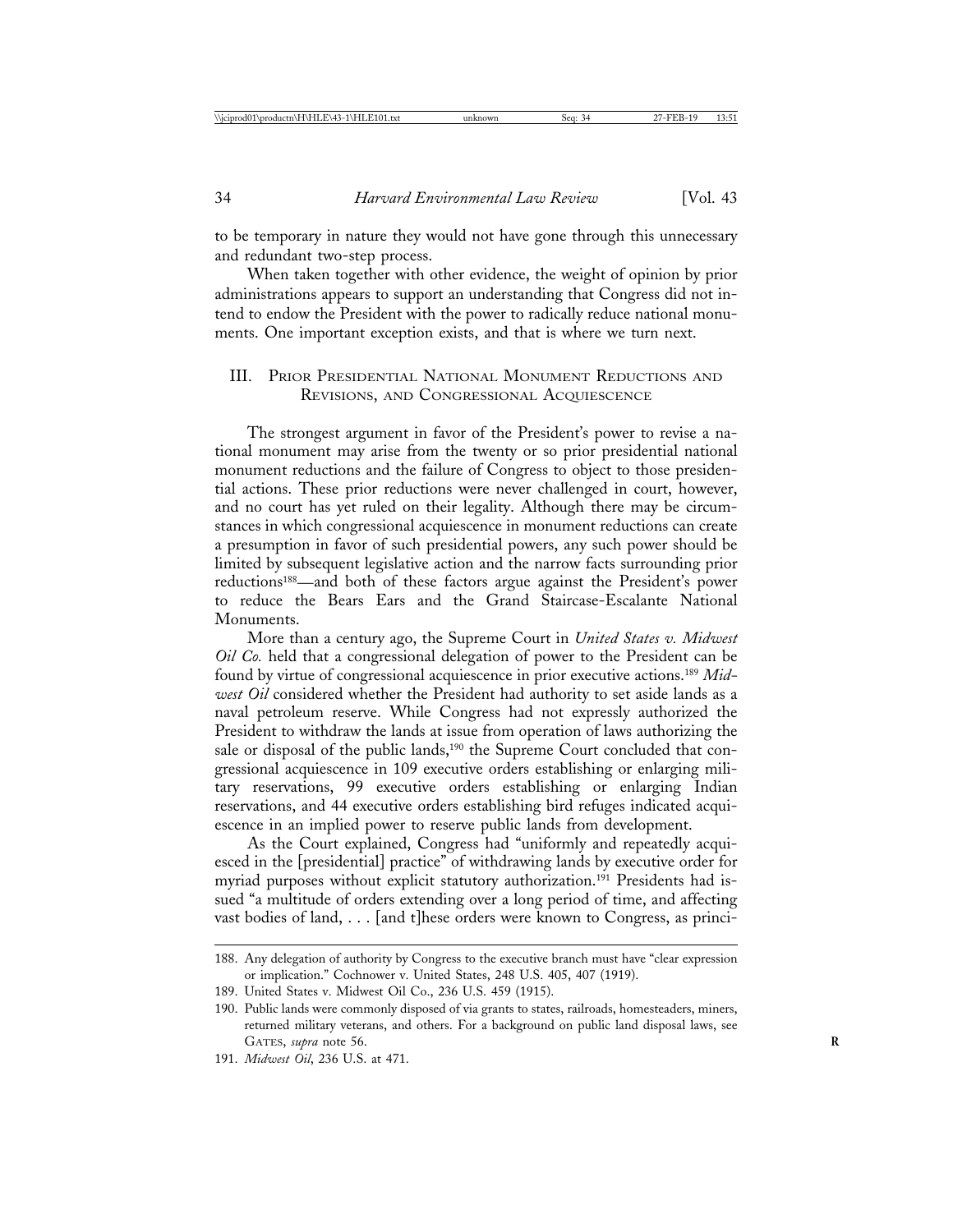pal, and in not a single instance was the act of the agent disapproved."192 If Congress had objected to the withdrawals, it would not have allowed these "unauthorized acts . . . to be so often repeated as to crystallize into regular practice."193 Inaction by Congress had therefore raised the presumption that "the withdrawals had been made in pursuance of its consent or of a recognized administrative power of the Executive in the management of public lands."194 The Court accordingly concluded that Congress' silence constituted "acquiescence . . . equivalent to consent to continue the practice until the power was revoked by some subsequent action by Congress."195

Notably, *Midwest Oil* and the examples cited therein all involved assertions of power by the President that were intended to reserve public lands from disposal or development.196 Here, as administration emails show, the President reduced reservations in furtherance of his policy of "energy dominance"<sup>197</sup> precisely the opposite of what the Court addressed in *Midwest Oil*. The history of failed bills designed to enhance presidential power, and modern legislative changes to management of federal lands, moreover, point to the conclusion that Congress did not acquiesce to broader presidential powers than it specifically granted under the Antiquities Act.

### *A. Failed Efforts to Grant Presidents the Power to Revoke or Reduce National Monuments*

Courts are generally reluctant "to attribute significance to the failure of Congress to act on particular legislation,"198 because "several equally tenable references may be drawn from such inaction."199 However, "prolonged and acute awareness" of an issue can support a conclusion that Congress rejected propositions contained in the legislation.200 In the case of the Antiquities Act, Congress has repeatedly and pointedly rejected efforts to delegate broad power to reduce national monuments to the President.

Seven times, members of Congress have introduced legislation that would grant the President such power. Each time, those efforts failed.201 The first bills proposing to grant the President the power to reduce national monuments date

195. *Id.* at 481.

<sup>192.</sup> *Id*. at 475; *see also id.* at 479–80 (concluding that Congress' failure to object to numerous expansive land withdrawals "furnish[ed], in and of themselves, ample proof of congressional recognition of the power to withdraw.").

<sup>193.</sup> *Id.* at 472–73.

<sup>194.</sup> *Id.* at 474.

<sup>196.</sup> *Id.* at 469–70.

<sup>197.</sup> *See* Lipton & Friedman, *supra* note 117; Maffly, *supra* note 126. **R**

<sup>198.</sup> Red Lion Broad. Co. v. FCC, 395 U.S. 367, 381 n.11 (1969).

<sup>199.</sup> Cent. Bank of Denver v. First Interstate Bank of Denver, 511 U.S. 164, 187 (1994).

<sup>200.</sup> Bob Jones Univ. v. United States, 461 U.S. 574, 601 (1983).

<sup>201.</sup> For the most recent attempt, see H.R. 3990, 115th Cong. § 2 (2017).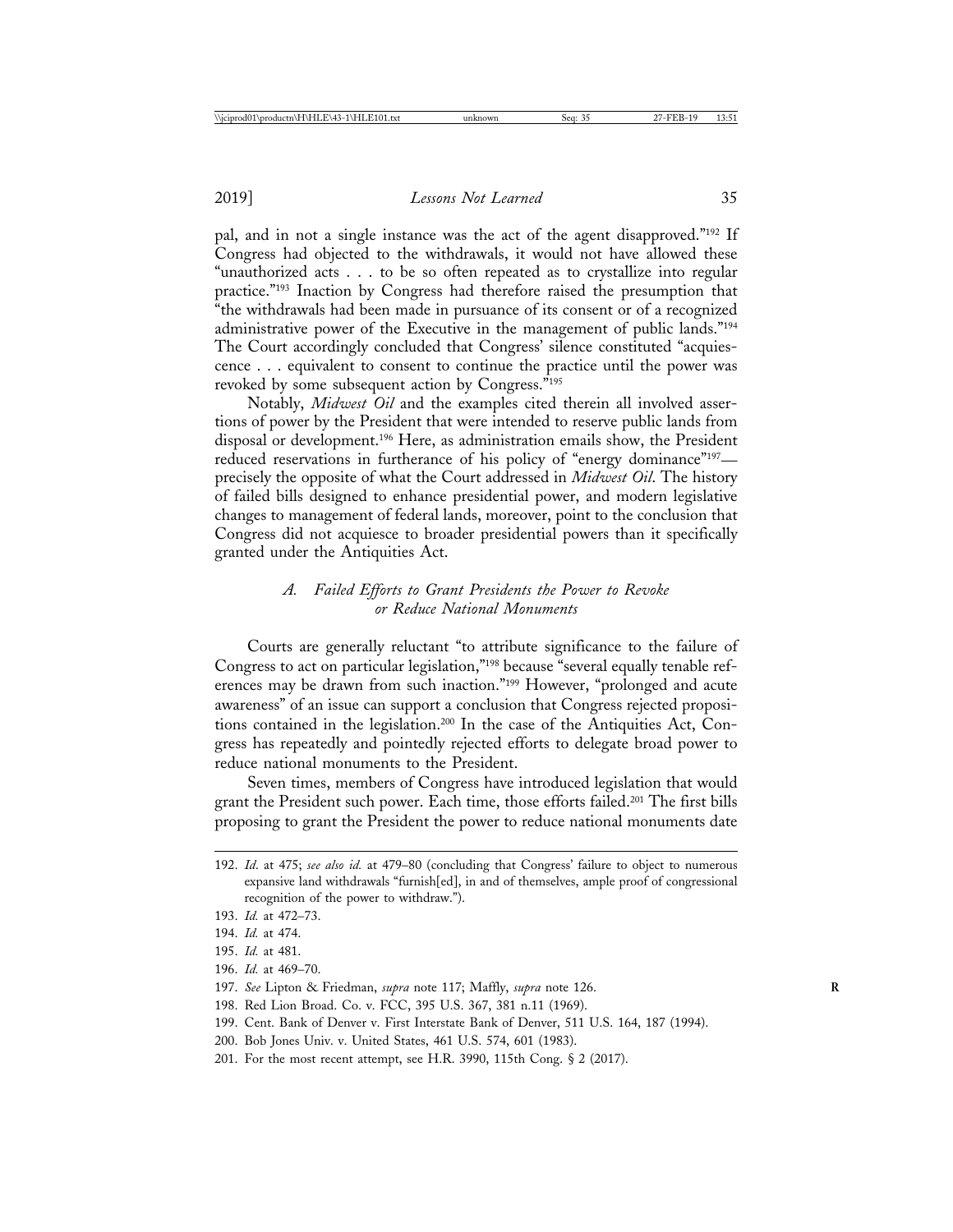from 1925. By the early 1920s, the Department of the Interior was working hard to bring irrigation water to the Gila River Indian Reservation in Arizona. Congress had already appropriated funds and substantial work had been completed on that project,<sup>202</sup> but to complete the system the Department of the Interior needed to construct a canal through Casa Grande National Monument.203 In 1924, the Assistant Secretary of the Department of the Interior issued an opinion concluding that only Congress could authorize an irrigation lateral through the monument. As he explained:

I am of the impression that this canal would not injure the reservation and that it is probably desirable and perhaps even essential from an engineering standpoint that it be constructed along the line laid down. Authority to do this can doubtlessly be obtained at the next session of Congress. In my opinion, the Department has no power to authorize the construction under present law.204

Congress took up the issue the next year, when Senator Harreld of Oklahoma introduced a bill to remove from the monument the land through which the canal would pass. Senator Harreld's bill stated that "hereafter the President of the United States is authorized in his discretion to eliminate lands from national monuments by proclamation."205 The bill died in committee. Senator Harreld reintroduced his bill the next year and it was enacted into law—but only after the Senate struck the provision regarding presidential authority to eliminate lands from national monuments.206 That was the only amendment to Senator Harreld's bill.

In 1925, Senator Ladd of North Dakota and Representative Sinnott of Oregon introduced separate bills authorizing the President to restore to the public domain any national monument lands that were no longer needed for monument purposes.207 Both bills pertained only to presidential monument reductions, and both bills died in committee.

In 1930, Senator Nye of North Dakota unsuccessfully tried to grant the President the power to "enlarge or diminish" the Colonial National Monument "by subsequent proclamation."208 Finally, in 1933, Representative Arentz of Nevada introduced a bill to authorize the President to adjust the boundaries of

<sup>202.</sup> *See* S. REP. NO. 69-423 (1926).

<sup>203.</sup> *See* Opinion of F.M. Goodwin, Asst. Sec'y, Dep't of the Interior, Extension of Irrigation Canals Over Lands Within a National Monument, 50 Pub. Lands Dec. 569 (1924).

<sup>204.</sup> *Id*. at 571. Note, however, that the solicitor based his opinion on the Act of Mar. 3, 1921, 41 Stat. 1353 (1921), rather than on the Antiquities Act.

<sup>205.</sup> S. 3826, 68th Cong. (1925).

<sup>206.</sup> *See* S. 2703, 69th Cong. (1926).

<sup>207.</sup> *See* S. 3840, 68th Cong. (1925); H.R. 11,357, 68th Cong. (1925).

<sup>208.</sup> S. 4617, 71st Cong. (1930).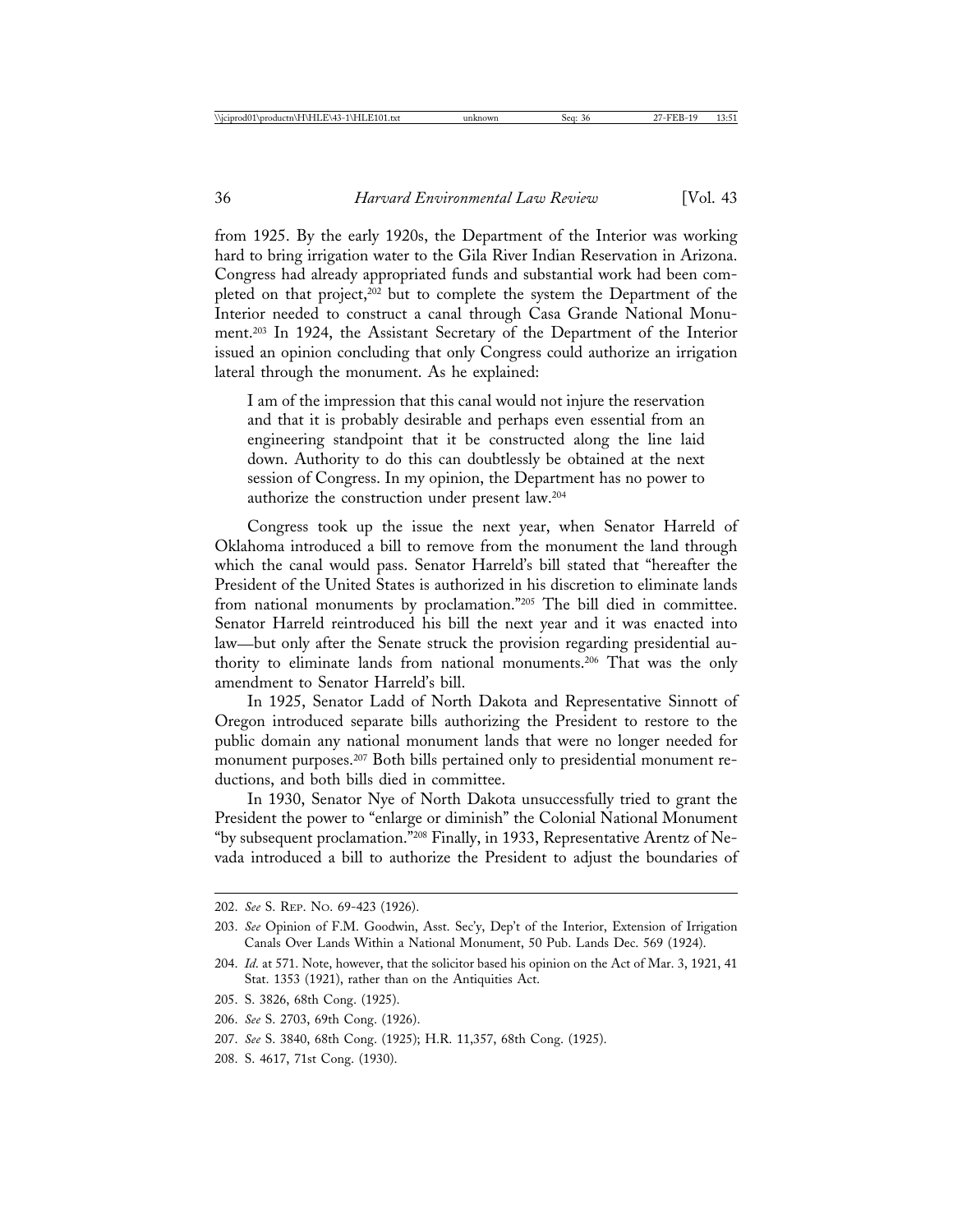Death Valley National Monument via presidential proclamation.<sup>209</sup> This bill never made it out of the House of Representatives.

On October 6, 2017, Congressman Rob Bishop introduced the "National Monument Creation and Protection Act" that would, among other features, authorize a President to unilaterally reduce a monument by up to 85,000 acres and to make larger reductions to a monument with the approval of the state where the monument resides.<sup>210</sup> Congressman Bishop's bill did not reach the floor for a vote. If Congressman Bishop's bill should succeed in future years, presidential power to reduce national monuments would, of course, be altered dramatically. Until that happens, however, the failure of numerous efforts to grant broad powers to the President indicates that Congress has reserved authority to reduce or revise national monuments to itself.

## *B. The Impact of the Federal Land Policy and Management Act (FLPMA)*

Failed bills notwithstanding, it is true that Congress did not unequivocally bar Presidents from revising or reducing monuments in the Antiquities Act. Subsequent legislation, however, indicates that Congress intended to limit any implied power to revise national monuments that may have been assumed by the President.

In 1976, Congress enacted FLPMA,<sup>211</sup> which "so changed the laws and the context within which to interpret withdrawal authority as to render pre-FLPMA presidential practices of little relevance."212 FLPMA codifies a national policy under which "the Congress exercise[s] its constitutional authority to withdraw or otherwise designate or dedicate Federal lands for specified purposes and delineate the extent to which the Executive may withdraw lands without legislative actions."<sup>213</sup> In remaking public lands policy, Congress repealed over 300 statutes or parts of statutes involving public lands,<sup>214</sup> including twenty-nine "statutes or parts of statutes that had provided withdrawal authority to the President."215 FLPMA also expressly repealed "the implied authority of the President to make withdrawals and reservations resulting from acquies-

- 212. Baldwin, *supra* note 7, at 2. **R**
- 213. 43 U.S.C. § 1701(a)(4).
- 214. Pub. L. No. 94-579, tit. VII, §§ 702–707, 90 Stat. 2743, 2787–94 (1976) (amending scattered sections of the U.S.C.).
- 215. *Id*.; *see also* Baldwin, *supra* note 7, at 2. **R**

<sup>209.</sup> *See* H.R. 14,646, 72d Cong. (1933).

<sup>210.</sup> H.R. 3990, 115th Cong. § 2(j) (2017).

<sup>211.</sup> Pub. L. No. 94-579, 90 Stat. 2743 (1976) (codified as amended in scattered sections of the U.S.C.).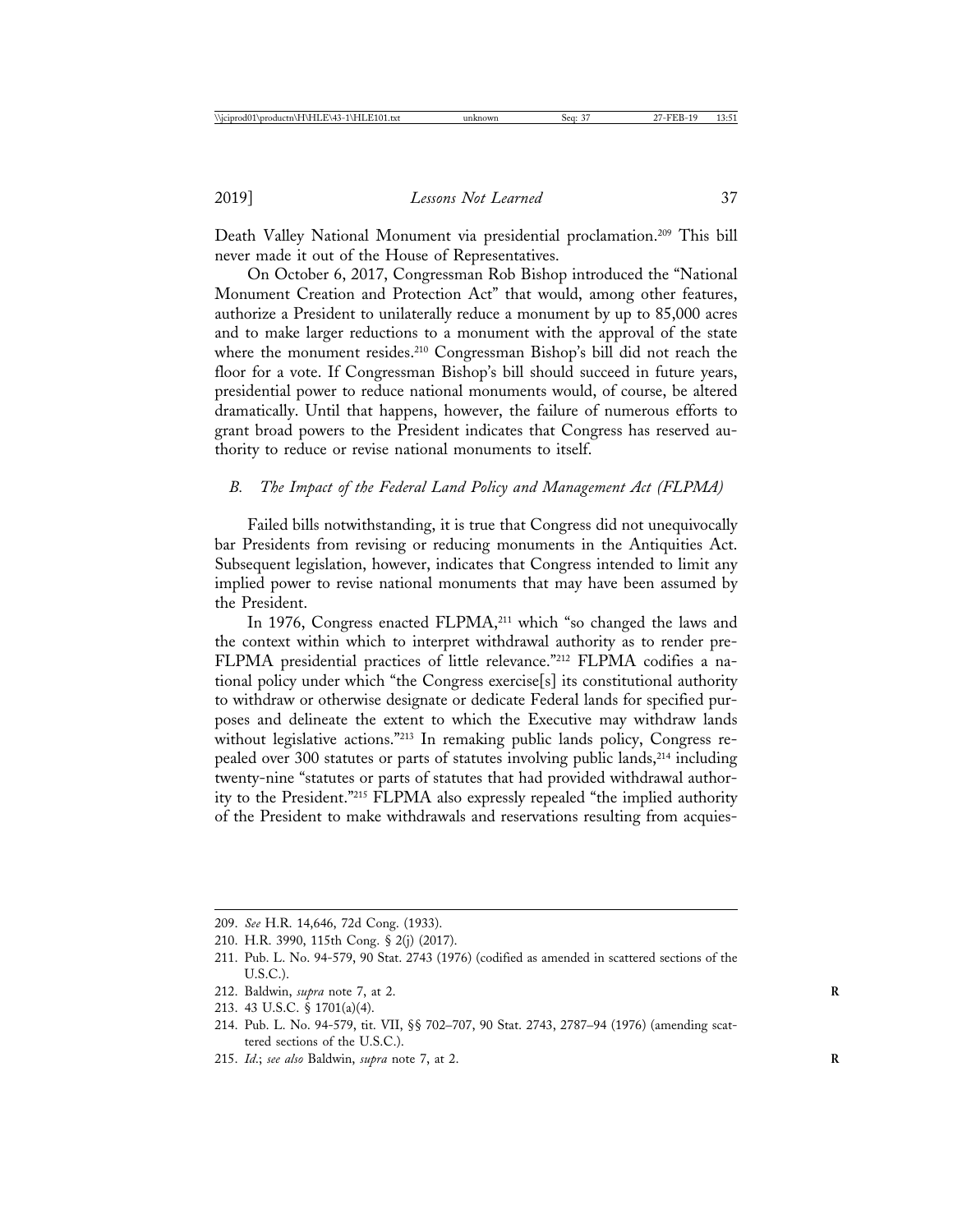cence of the Congress."216 Congress, however, left intact the President's Antiquities Act power to designate national monuments.

Congress also directed that the Secretary of the Interior cannot "modify or revoke any withdrawal creating national monuments," a clear reassertion of congressional authority and limitation on executive branch power.<sup>217</sup> This provision is puzzling, however, because the Secretary never had the power to create national monuments, and denying the Secretary the power to revise decisions that he could not make hardly seems necessary. Several public land law professors contend that the provision limits broader executive branch power.<sup>218</sup> As they point out,219 committee hearings on early drafts of what would become FLPMA indicate a mistaken belief that the Secretary of the Interior created national monuments, and that some in Congress feared that a future secretary might modify or revoke monuments.220 While misunderstandings regarding secretarial authority were resolved, the professors argue that Congress may have failed to update all relevant sections of the statutory text as the bill's authors moved on to other sections of a very long and complex statute.<sup>221</sup>

Alternatively, Congress may have recognized that it had, on occasion, authorized the Secretary of the Interior to modify national monuments. Congress had, for example, authorized the Secretary to "revise the boundaries of the Scotts Bluff National Monument so as to exclude from it certain private and Federal lands and substitute other private lands more essential to the purposes of the monument."222 Congress had similarly authorized the Secretary to "adjust and redefine the exterior boundaries" of Badlands National Monument to "consolidate Federal land ownership therein."223 Accordingly, Congress may have sought to clarify that no broader grant of power was intended.

Retired Congressional Research Service attorney Pamela Baldwin provides an even more compelling explanation. A 1952 Executive Order conferred on the Secretary of the Interior "all of the delegable authority of the President to

- 218. *See, e.g.*, Squillace et al., *supra* note 7, at 65. **R**
- 219. *See, e.g.*, *id.* at 61.
- 220. *See Public Land Policy & Management Act of 1975: Hearing on H.R. 5224 Before the Subcomm. on Pub. Lands of the H. Comm. on Interior & Insular Affairs*, 94th Cong. 88–93 (May 6, 1975). Later statements indicate that subcommittee members understood that the Secretary possessed delegated authority to propose monuments, but that the President ultimately proclaimed monuments. *See Public Land Policy & Management Act of 1975: Hearing on H.R. 5224 & H.R. 5622 Before the Subcomm. on Pub. Lands of the H. Comm. on Interior & Insular Affairs*, 94th Cong. 184 (June 6, 1975).
- 221. Squillace et al., *supra* note 7, at 62–64. **R**
- 222. Pub. L. No. 87-68, 75 Stat. 148, 148 (1961).
- 223. Pub. L. No. 82-328, 66 Stat. 65, 65 (1952).

<sup>216.</sup> Pub. L. No. 94-579, tit. VII, § 704(a), 90 Stat. 2743, 2792 (1976) (amending scattered sections of the U.S.C.).

<sup>217.</sup> Pub. L. No. 94-579, tit. II, § 204(j), 90 Stat. 2743, 2754 (1976) (codified as amended at 43 U.S.C. § 1714(j) (2012)).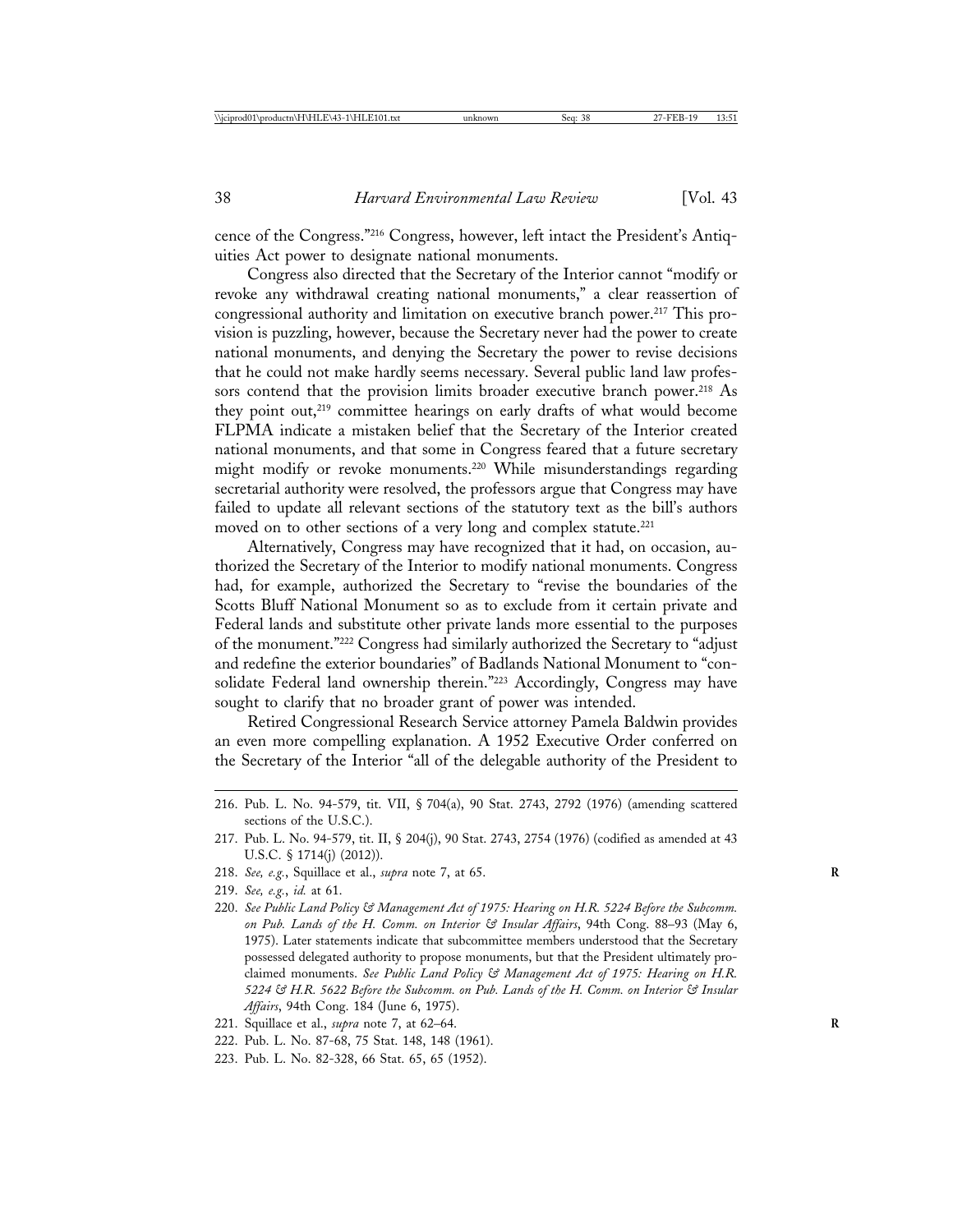make, modify and revoke withdrawals and reservations with respect to lands of the public domain owned and controlled by the United States in the continental United States or Alaska."224 Congress may have had concerns regarding the Order's reach while it was debating and drafting FLPMA.225

These readings all comport with the House Committee Report circulated in advance of floor debate about FLPMA. That report states that section 204 "would also specifically reserve to the Congress the authority to modify and revoke withdrawals for national monuments created under the Antiquities Act. . . . These provisions will insure that the integrity of the great national resource management systems will remain under the control of the Congress."226

Plainly, Congress was intent in reining in executive branch power over public lands, and a strong case can be made that Congress intended to reserve to itself the authority to modify and revoke withdrawals for national monuments. A careful review of prior reductions to national monuments also raises serious questions of both the pattern of facts underlying reductions and congressional knowledge regarding prior reductions made by U.S. Presidents.

# *C. Prior Presidential National Monument Reductions and Revisions*

Presidents have reduced national monument boundaries on approximately twenty occasions without congressional objection. None of these reductions were ever contested in court, so their legality remains untested, and it is axiomatic that "[p]ast practice does not, by itself, create power."227 Courts, moreover, are generally skeptical of congressional acquiescence arguments.228 It could still be argued however that Congress, under *Midwest Oil*, accepted the President's actions as lawful up until 1976 and the enactment of FLPMA. In order to evaluate the merits of this argument, it is necessary to examine the circumstances surrounding past presidential revisions and reductions. This is the task we turn to next.

- 226. H.R. REP. NO. 94-1163, at 9 (May 15, 1976).
- 227. Medellín v. Texas, 552 U.S. 491, 532 (2008) (quoting Dames & Moore v. Regan, 453 U.S. 654, 686 (1981)).
- 228. *See* Solid Waste Agency of Northern Cook Cty. v. U.S. Army Corps of Eng'rs, 531 U.S. 159, 169 (2001) ("Although we have recognized congressional acquiescence to administrative interpretations of a statute in some situations, we have done so with extreme care.").

<sup>224.</sup> Baldwin, *supra* note 7, at 17 (quoting Exec. Order No. 10,355, 43 C.F.R. § 2300.0-3 **R** (1952)).

<sup>225.</sup> Those concerns, while pressing in the leadup to FLPMA's passage, were laid to rest almost three decades later, when, in a challenge to the Grand Staircase-Escalante National Monument, the Federal District Court held that the 1952 Executive Order did not apply to the Antiquities Act. *See* Utah Ass'n of Ctys. v. Bush, 316 F. Supp. 2d 1172, 1195–1200 (D. Utah 2004).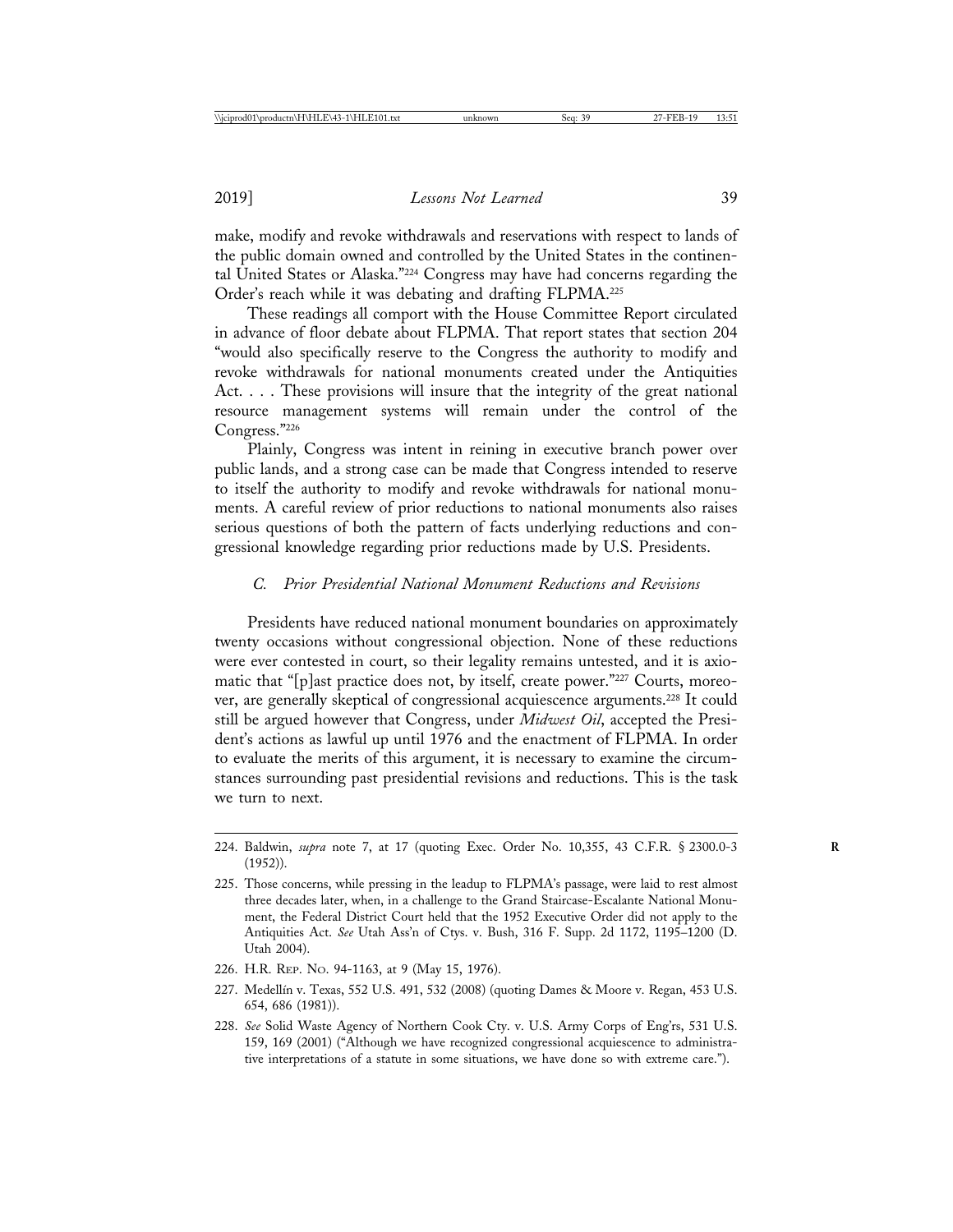This Section reviews the presidential proclamations affecting prior reductions, correspondence leading up to the reductions, congressional and administrative documents, and scholarly publications discussing the monuments involved in order to better understand the size, scope, and intent undergirding the reductions. Notably, this research unearthed very little congressional discussion of monument reductions, raising a threshold question of whether, as required by *Midwest Oil*, Congress was sufficiently aware of the reductions to grant its approval. Knowledge of an action is, of course, a prerequisite to acquiescence in its legality.229 Additionally, the President's implied power to reduce a national monument, if it ever existed, may have ebbed away in the half-century since the last presidential monument reduction, and in light of congressional reassertion of its comprehensive authority over public lands through FLPMA. But if an implied power to reduce a national monument survives, that power should be limited by the scope of what was previously accepted by Congress. Revisions that correct mapping errors and that result in better protection for monument resources, for example, provide little support for revisions intended to increase commodity production by reducing protections for monument resources. Understanding the facts surrounding prior monument reductions is therefore critical to understanding the scope of the President's power to reduce a national monument, if that power indeed exists.

Prior presidential monument reductions fall into three overlapping categories: (1) reductions that were intended to correct mapping errors, or errors and omissions in the initial proclamation; (2) reductions responding to new information; or (3) reductions that were made based on authority other than the Antiquities Act, such as the President's Article II power as Commander in Chief. Together, these three categories reflect changes that were generally intended to enhance or improve management of the objects for which the monuments were proclaimed, and often reflect a determination that those objects would not experience reduced protections.

# *1. Correcting Errors and Omissions in the Original Monument Proclamation*

The challenges involving public land surveys form an important backdrop for the discussion that follows. Until now, every national monument that has been reduced by presidential action was designated before 1940, and most at least a decade prior to that.230 Describing accurately the lands included in early national monuments was a recurring challenge for U.S. Presidents. Maps available at the time of early monument designations were often of poor quality, complicating efforts to describe both the objects to be protected and the land-

<sup>229.</sup> United States v. Midwest Oil Co., 236 U.S. 459, 474 (1915).

<sup>230.</sup> *See* NAT'L PARKS CONSERVATION ASS'N, *supra* note 25. **R**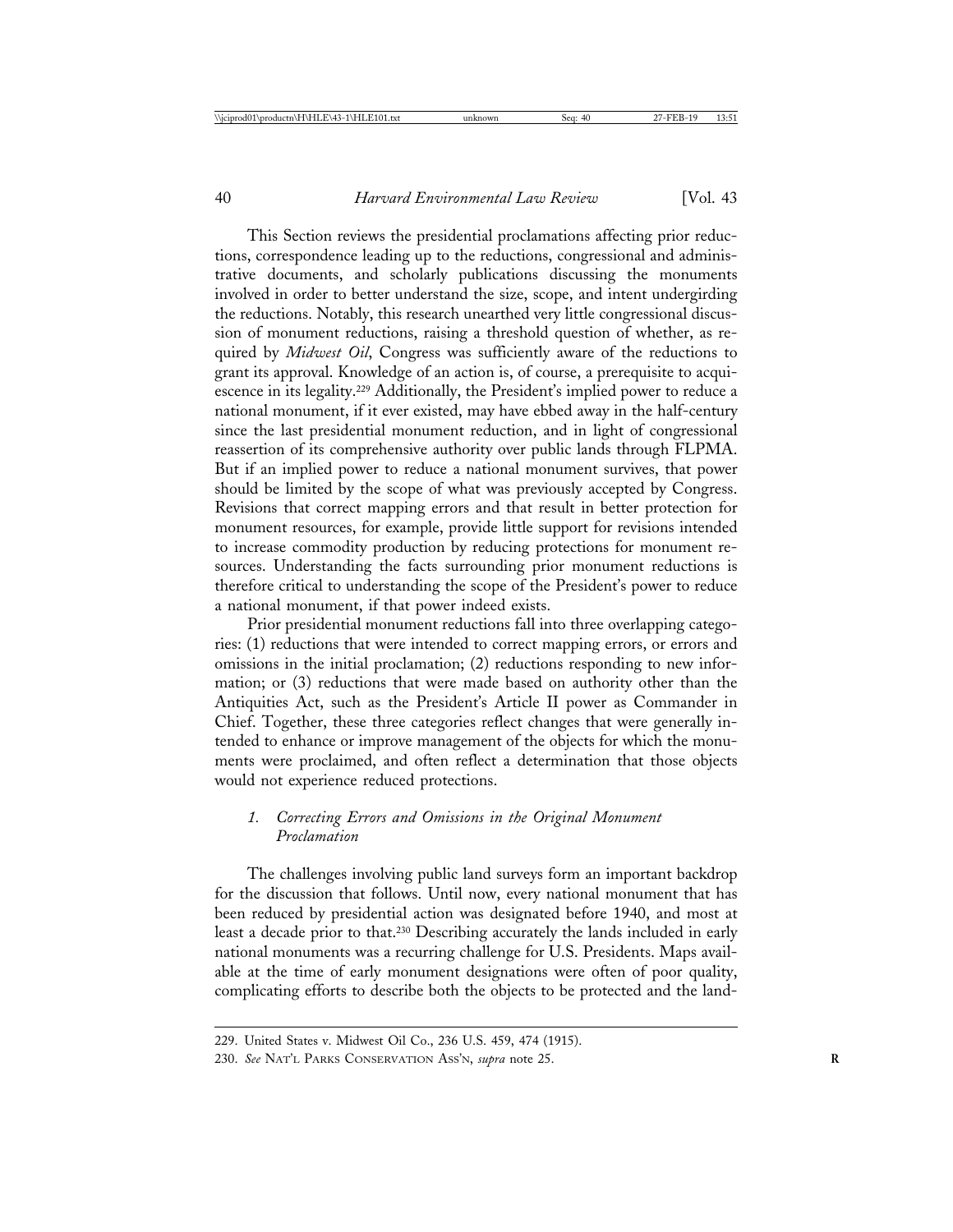scape containing those objects. This frequently resulted in errors in monument boundary descriptions, and also often resulted in inadvertent inclusion of nonfederal lands within these federal reserves.

As of 1930, over 50 million acres of public lands had yet to be surveyed, and most of the unsurveyed land was in the West, where all of the revised monuments are located.231 Roughly half of the national monuments that were revised by Presidents included unsurveyed portions of the public domain.232 The lack of formal surveys created significant challenges both in describing the location of the objects to be protected, and in defining monument boundaries. Even when surveys had been completed prior to monument designation, they were often riddled with errors. As Paul Gates explained in his seminal 1968 work on public land law:

Many of the surveys were done carelessly, some indeed fraudulently, and were inaccurately marked only by perishable or easily removed corners such as blazes on trees, wooden stakes lightly driven into the soil, or small mounds of earth raked upon the prairie. . . . [A surveyor working in California reported:] "[t]he surveys on the east side of the Santa Clara Valley are wretchedly done. I have yet to find a single survey that measures a mile accurately, and I have yet to find the first corner-stone." . . . Another California surveyor . . . reported cases where lines were from a quarter to a full mile from meeting. . . . Months or years after the original surveys, when landowners could find no evidence of corners or learned that the lines had been inaccurately run, the Land Office had to order resurveys, sometimes three or four times.233

<sup>231.</sup> COMM. ON THE CONSERVATION AND ADMIN. OF THE PUB. DOMAIN, REPORT OF THE COMMITTEE ON THE CONSERVATION AND ADMINISTRATION OF THE PUBLIC DOMAIN 9 (1931). Alaska was not admitted to the Union until 1959, and unmapped land in Alaska would have greatly increased this figure.

<sup>232.</sup> For examples of national monument proclamations that include unsurveyed lands or maps identifying unsurveyed lands, see Proclamation No. 1875, 46 Stat. 2988 (Apr. 12, 1929) [hereinafter Arches Proc.]; Proclamation No. 1322, 39 Stat. 1764 (Feb. 11, 1916) [hereinafter Bandelier Proc.]; Proclamation No. 1694, 43 Stat. 1948 (May 2, 1924) [hereinafter Craters of the Moon Proc.]; Proclamation No. 1994, 47 Stat. 2506 (Mar. 17, 1932) [hereinafter Great Sand Dunes Proc.]; Proclamation No. 869, 35 Stat. 2274 (Mar. 2, 1909) [hereinafter Mount Olympus Proc.]; Proclamation No. 804, 35 Stat. 2183 (Apr. 16, 1908) [hereinafter Natural Bridges Proc.]; and Proclamation No. 1640, 42 Stat. 2285 (Oct. 14, 1922) [hereinafter Timpanogos Proc.]. To get around this problem, some national monument proclamations describe lands in terms of degrees, minutes, and seconds rather than in accordance with the Public Land Survey System. *See, e.g.*, Proclamation No. 1733, 43 Stat. 1988, 1989 (Feb. 26, 1925) [hereinafter Glacier Bay Proc.]; Proclamation No. 1487, 40 Stat. 1855 (Sept. 24, 1918) [hereinafter Katmai Proc.]; Natural Bridges Proc., *supra*.

<sup>233.</sup> GATES, *supra* note 56, at 421. **R**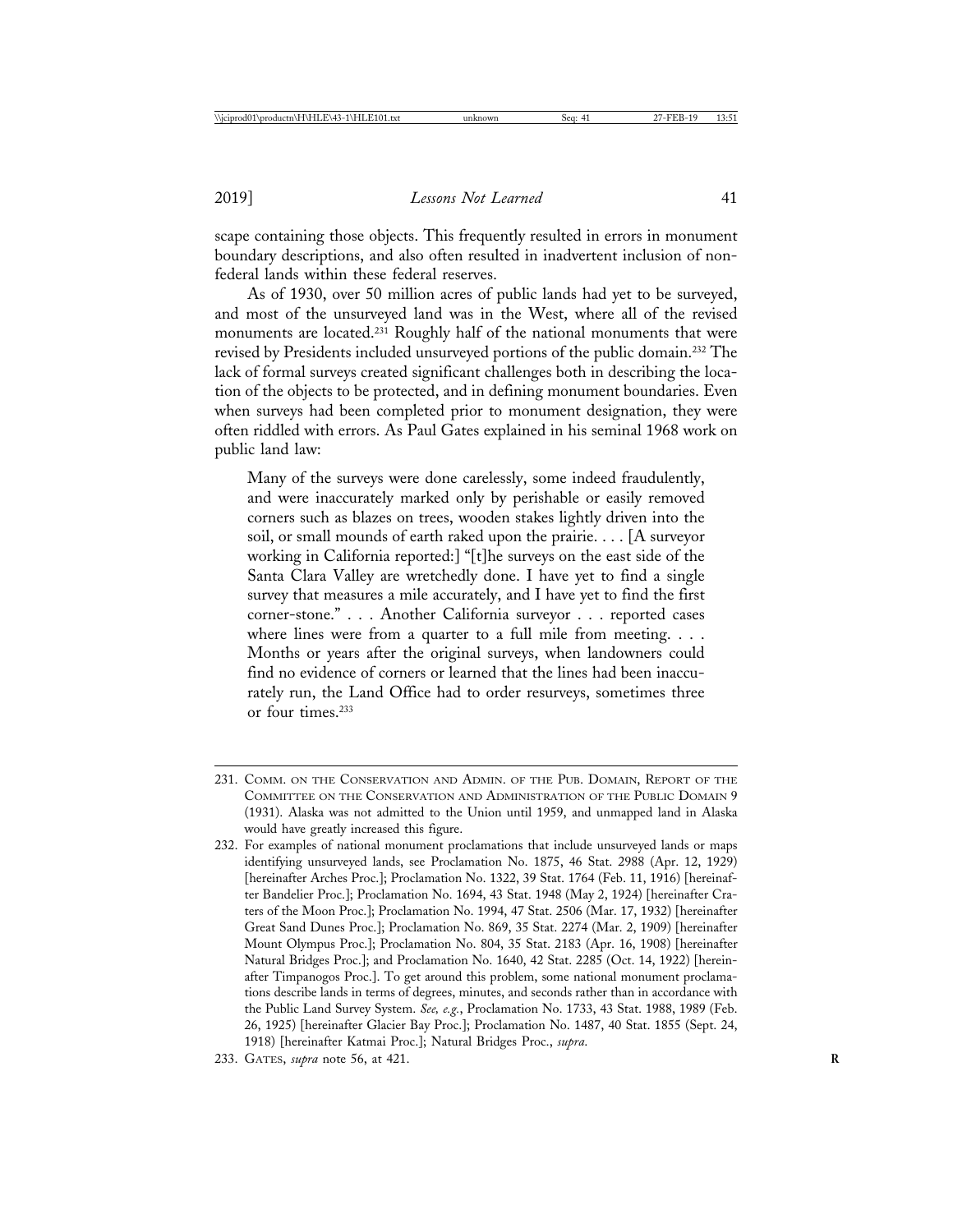In 1970, the Public Land Law Review Commission recommended "[a]n intensified survey program to locate and mark boundaries of all public lands."234 As the Commission explained:

Erroneous or fraudulent early surveys, as well as impermanent survey markers, which can no longer be located, require substantial resurveys of public land boundaries. There are, for example, as estimated 272,000 miles of boundary between national forests and other ownership. Of these, approximately 253,000 miles need to be established or reestablished. The magnitude of the problem is greater with respect to lands administered by the Bureau of Land Management.235

Problems associated with incomplete or inaccurate land surveys continue to plague the BLM to this day. For instance, in 2016, the Bureau spent \$5.9 million on surveys associated with land tenure adjustments and to resolve trespass or jurisdictional disputes.<sup>236</sup>

Given that all revised monuments aside from Bears Ears and Grand Staircase-Escalante were originally proclaimed between 1906 and 1939, it is no wonder that Presidents repeatedly revised national monument proclamations to reflect new information.237 In that period, public land surveys were completed for previously unsurveyed regions that included national monuments, poor quality monument boundary surveys were updated, and better information became available regarding both the location of the objects to be protected by national monuments and the landscapes containing those resources. This is not to suggest that revisions made by prior Presidents were necessarily lawful, only that such revisions were needed.

While the need for prior revisions that address mapping issues appears compelling, that justification does little to illuminate President Trump's revisions to either Bears Ears, which was proclaimed in 2016, or Grand Staircase-Escalante, which was proclaimed in 1996. Neither of the proclamations reducing those monuments mentions survey errors. Reductions of over 1.1 million acres at Bears Ears and over 870,000 acres at Grand Staircase-Escalante, moreover, can hardly be attributed to mapping error correction. While Congress may have acquiesced in the President's legal authority to revise monument proclamations to correct errors in the original proclamation, prior error correction creates little precedent for recent actions.

<sup>234.</sup> PUB. LAND LAW REVIEW COMM'N, ONE THIRD OF THE NATION'S LANDS: A REPORT TO THE PRESIDENT & TO THE CONGRESS BY THE PUBLIC LAND LAW REVIEW COMMIS-SION 260 (1970).

<sup>235.</sup> *Id*.

<sup>236.</sup> *See* BUREAU OF LAND MGMT., PUBLIC LAND STATISTICS 2016, at 35 (2017).

<sup>237.</sup> See NAT'L PARKS CONSERVATION Ass'N, *supra* note 25.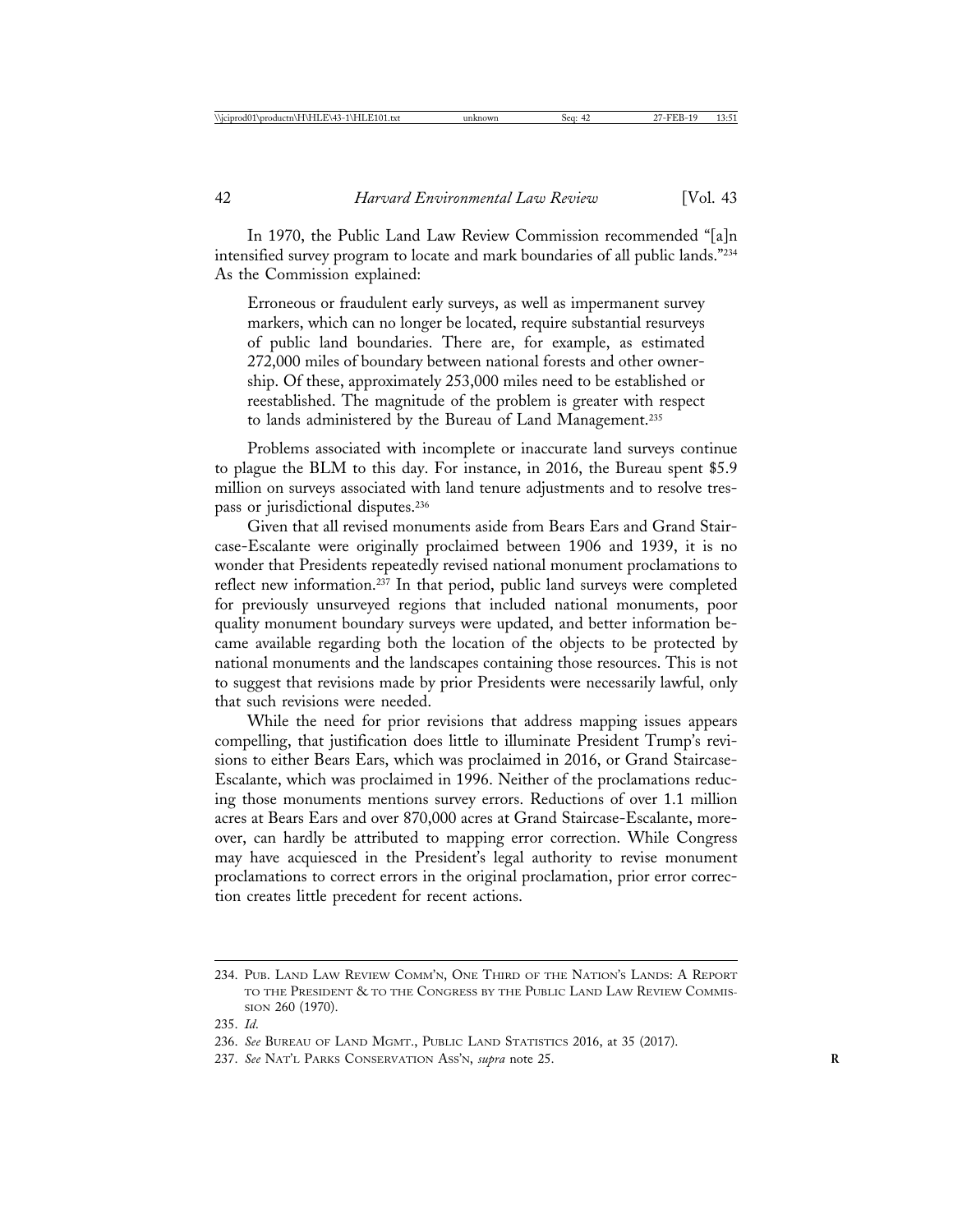*2. Problems Describing the Objects to be Protected and the Landscape Containing Them*

The problems resulting from bad mapping are anything but theoretical. Several early national monuments were set aside in haste, before the specific locations of the objects to be protected were well known. Absent a careful description of the locations of these objects, early proclamations sometimes cast a wide net, protecting a larger geographic area than was intended in order to ensure that objects of historic or scientific interest were not left unprotected. At least twice, Presidents set aside monuments with the express intent of going back and reducing the size of the monument once the precise location of the objects warranting protection had been better identified.

#### *Navajo National Monument, Arizona*

Navajo National Monument, which was set aside by President Taft on March 20, 1909,238 and revised by him in 1912,239 is a case in point. The monument was created to protect large Native American cliff dwellings which were thought to rival those of Mesa Verde.240 William Douglass from the General Land Office had been touring the Four Corners region and heard rumor of large untouched ruins near Tsegi Canyon, within the Navajo Nation.<sup>241</sup> Douglass also feared that a professor of classics, untrained in the field of archaeology, was fielding a "pseudo-scientific" expedition that would:

[M]ake a large collection from the ruins, using untried and poorly trained students. [Douglass] expected the ruins of Tsegi Canyon to be among the last undisturbed ruins discoveries, and in his view, their value to archaeological science was too great to leave to a group interested mainly in collecting artifacts.<sup>242</sup>

Douglass turned to President Taft and the recently passed Antiquities Act to protect these sites. But Douglass had not yet visited the area and there were no reliable maps locating the ruins.<sup>243</sup> The best information regarding their location came from the approximation of a Paiute Indian guide.<sup>244</sup>

As a result, [Douglass] arbitrarily requested the reservation of an area even he recognized was far larger than necessary to protect the ruins.

- 243. *See id*.
- 244. *See id*. at 19–20.

<sup>238.</sup> Proclamation No. 873, 36 Stat. 2491 (Mar. 20, 1909) [hereinafter Navajo Proc.].

<sup>239.</sup> Proclamation No. 1186, 37 Stat. 1733 (Mar. 14, 1912) [hereinafter Navajo Revision Proc.].

<sup>240.</sup> *See* HAL K. ROTHMAN, NAT'L PARK SERV., NAVAJO NATIONAL MONUMENT: A PLACE AND ITS PEOPLE, AN ADMINISTRATIVE HISTORY 15 (1991).

<sup>241.</sup> *See id*. at 18–20.

<sup>242.</sup> *Id*. at 20–21.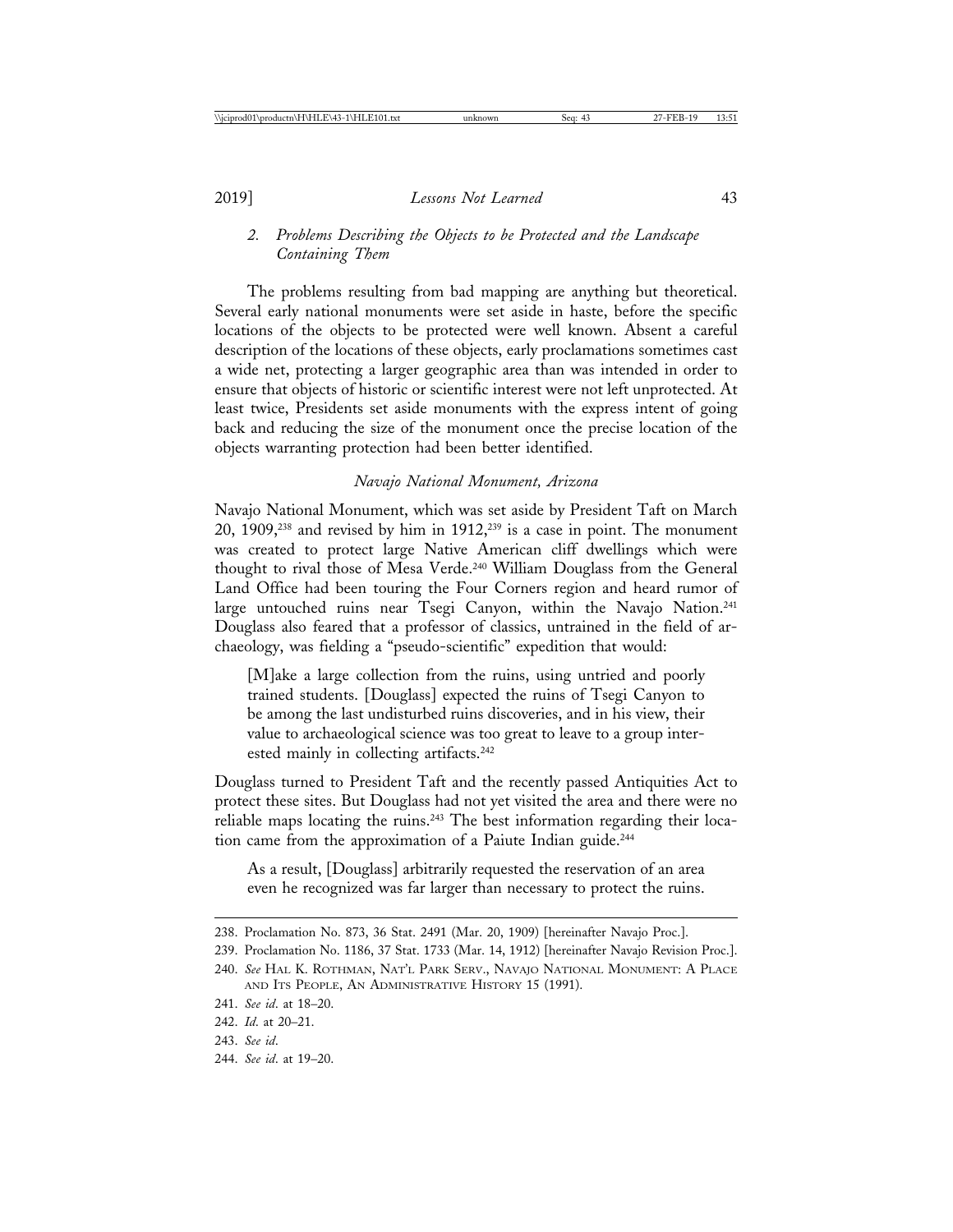Douglass knew that the government had no real way to protect remote places without formal reservation. The large quantity of land was necessary because he had not yet been to the Tsegi Canyon area. But he could not afford to wait, for the party of excavators was on the way. . . . The general reservation would suffice as a protective measure until he could visit the area and determine what ought to be in the monument and what could be released to the public domain.<sup>245</sup>

The general reservation that Douglass requested, and that President Taft made, is unlike any other national monument reservation. Not knowing where the cliff dwellings were located, President Taft first defined a general geographic area believed to contain the cliff dwellings. He then reserved as part of the national monument forty acres around every ruin within that larger area. Because the number and location of ruins were unknown, this resulted in an unidentified number of forty-acre monument sites containing each individual but unidentified cliff dwelling.246 Both Douglass and Taft expected to revise the boundary based upon improved surveys, which were published in 1911,<sup>247</sup> and the next year President Taft rewrote the proclamation to protect three isolated sites that total just 360 acres.<sup>248</sup>

## *Petrified Forest, Arizona*

Petrified Forest National Monument, now Petrified Forest National Park, had a similar history. As explained in a hearing on a bill to create the National Park Service:

The Petrified Forest National Monument, Arizona, was originally set aside on December 8, 1906, with an area of 60,776 acres. The definite location of the principal deposits of silicified wood was not known, the intention being to reduce the area after the lands could be examined and the location of the valuable deposits determined. During the year Dr. George P. Merrill, head curator of geology, National Museum, visited the reservation at the insistence of this department, and submitted a report thereon recommending the reduction. . . . This report met with the approval of the department, and accordingly, on July 31, 1911, a new proclamation was issued reducing the area of the Petrified Forest National Monument to 25,625 acres.<sup>249</sup>

<sup>245.</sup> *Id*. at 21.

<sup>246.</sup> Navajo Proc., *supra* note 238. **R**

<sup>247.</sup> ROTHMAN, *supra* note 240, at 27. **R**

<sup>248.</sup> Navajo Revision Proc., *supra* note 239. The physical distance between the three isolated **R** monument sites and failure to provide for visitor access or services posed problems for monument administration that continue to this day. ROTHMAN, *supra* note 240, at 29.

<sup>249.</sup> *Establishment of a National Park Service: Hearing on H.R. 22995 Before the H. Comm. On the Pub. Lands*, 62d Cong. 32 (1912); *see also* Proclamation No. 697, 34 Stat. 3266 (Dec. 8,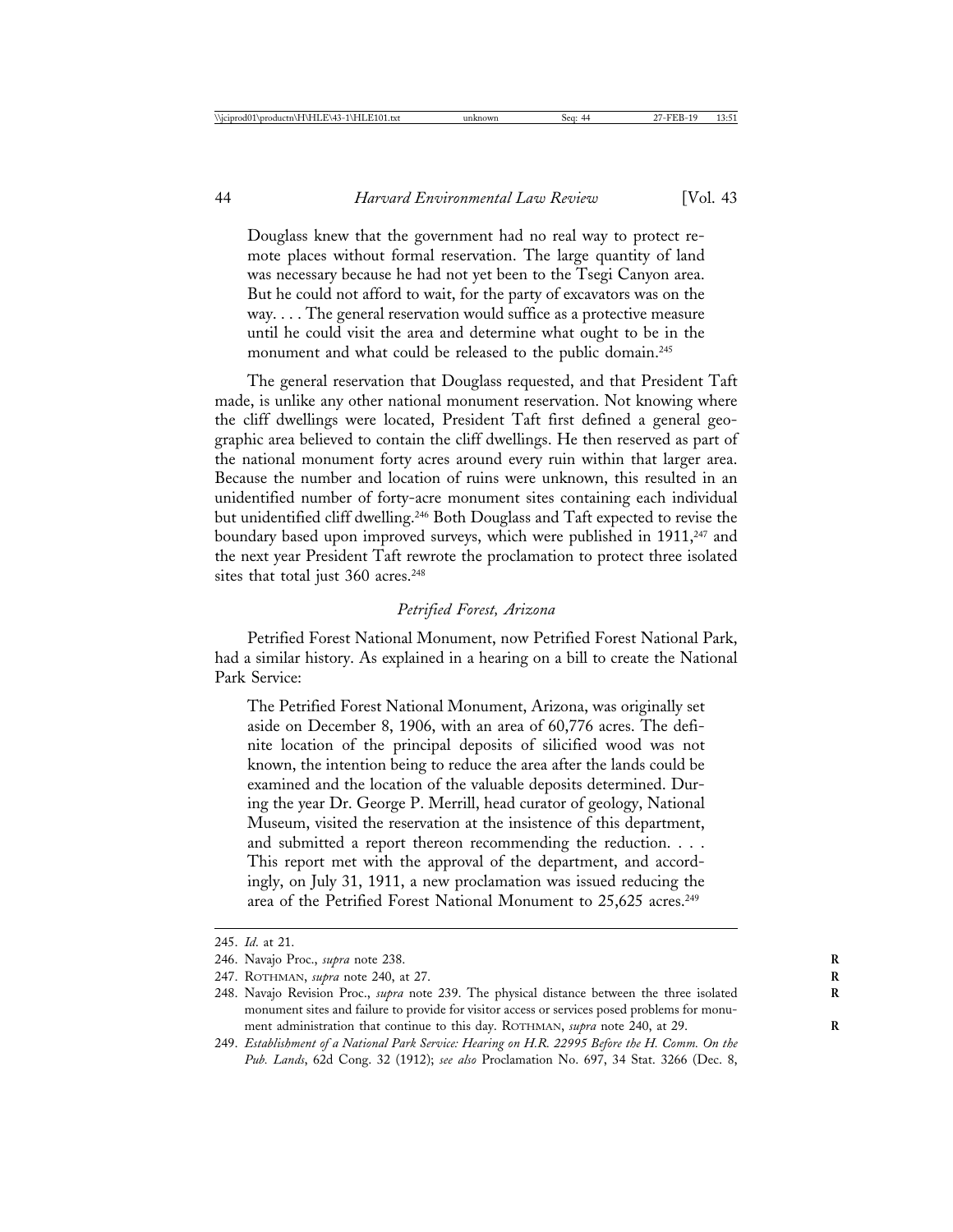The Monument was set aside before accurate surveys could be completed because, as the Arizona House of Representatives explained: "Ruthless curiosity seekers are destroying these huge [petrified] trees and logs by blasting them in pieces in search of crystals, which are found in the center of many of them, while carloads of the limbs and smaller pieces are being shipped away to be ground up for various purposes."250 An investigation by the Department of the Interior confirmed the threat to the petrified trees. The Department concluded that "visitors to this region usually carry away with them as much as their means of transportation will permit. . . . They usually carry with them some concealed tools or instruments, and with these they are perpetually breaking off pieces of objects of which they wish to carry away as souvenirs."251 As the Department noted, it was Arizona's wish that "this wonderful deposit should be kept inviolate, that future generations may enjoy its beauties and study one of the most curious and interesting effects of nature's forces."252

While the Merrill survey helped in identifying the objects to be protected, it was imperfect, and the subsequently reduced monument failed to adequately protect objects identified in the monument proclamation. President Hoover enlarged the Petrified Forest National Monument in 1930 to include an "approach highway and additional features of scenic and scientific interest."253 In 1931, he enlarged it again to include additional "features of scenic and scientific interest" as well as lands to be used for access and administrative purposes.254 In 1932, he enlarged it a third time to include "certain adjoining lands for administrative purposes and the protection of a certain approach highway and additional features of scenic and scientific interest."255 In 1958, Congress upgraded the monument to national park status.<sup>256</sup>

In the case of both Navajo and Petrified Forest National Monuments, the President and his administration had to revise the monument because the original designation had been too broad. This seems to suggest that Presidents *do* as the Trump administration claims—have the authority to revisit the question of what the "smallest area" is. However, in the case of both Navajo and Petrified Forest, revision was made necessary by the fact that the administration that made the original proclamation did not initially make a meaningful determina-

1906) (establishing the monument); Proclamation No. 1167, 37 Stat. 1716 (July 31, 1911) (revising the monument).

- 251. WARD, *supra* note 250, at 17–18.
- 252. *Id.* at 5.
- 253. Proclamation No. 1927, 46 Stat. 3040, 3040 (Nov. 14, 1930).
- 254. Proclamation No. 1975, 47 Stat. 2486, 2486 (Nov. 30, 1931).
- 255. Proclamation No. 2011, 47 Stat. 2532, 2532 (Sept. 23, 1932).
- 256. *See* Act of Mar. 28, 1958, Pub. L. No. 85-358, 72 Stat. 69 (1958).

<sup>250.</sup> H. Memorial No. 4, 18th Territorial Leg. (Ariz. 1895), *as reproduced in* LESTER F. WARD, U.S. DEP'T OF THE INTERIOR, REPORT ON THE PETRIFIED FORESTS OF ARIZONA 5 (1900).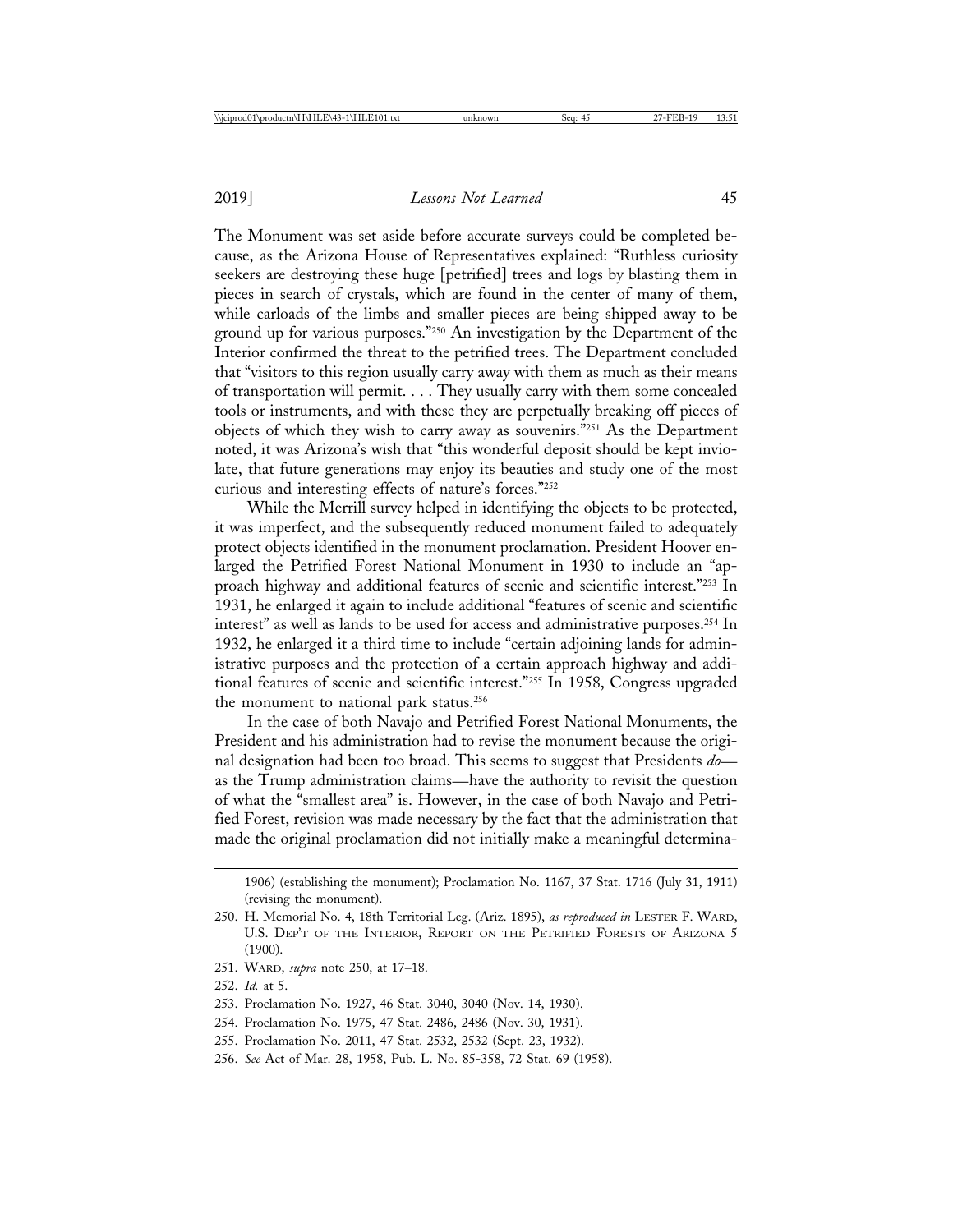tion of the "smallest area," simply because it was not possible to make that determination at the time. In other words, it was not feasible for the original administration to satisfy the statute to the letter, and the revising administration merely closed that gap. By contrast, it was possible for the Clinton and Obama administrations to make the determination and they did in fact make it. The events surrounding Navajo and Petrified Forest National Monuments therefore do not provide any legal basis for the Trump administration to revisit the question.

#### *3. Inaccurate and Incomplete Surveys*

Poor quality surveys of both the objects of scientific or historic interest and the landscape in which those resources existed were a pervasive problem. Presidents revised monument proclamations at least six times to address survey errors.

# *Great Sand Dunes, Colorado*

In 1946, President Truman redrew the boundary for Great Sand Dunes National Monument, reducing it slightly to correct survey errors.257 As explained in the proclamation reducing the monument, the boundary to the then fourteen-year-old monument needed correction because:

[T]he lands included within the Great Sand Dunes National Monument . . . were described therein in conformity with plats then on file in the General Land Office and other maps of the locality; . . . *resurveys by the General Land Office disclose that [certain lands] . . . described in the said Proclamation, do not exist*; and . . . it appears necessary and desirable in the public interest to redefine the area included within the Monument in accordance with the latest plats of survey.258

Complicating matters, multiple public land surveys converge in the monument, undoubtedly contributing to survey errors and the need to revise the proclamation. The monument also included unsurveyed lands that were identified in the original proclamation by their "probabl[e]" legal description.259

<sup>257.</sup> *See* Proclamation No. 2681, 11 Fed. Reg. 2623 (Mar. 14, 1946).

<sup>258.</sup> *Id.* at 2623, 2625 (emphasis added).

<sup>259.</sup> *See* Great Sand Dunes Proc., *supra* note 232. **R**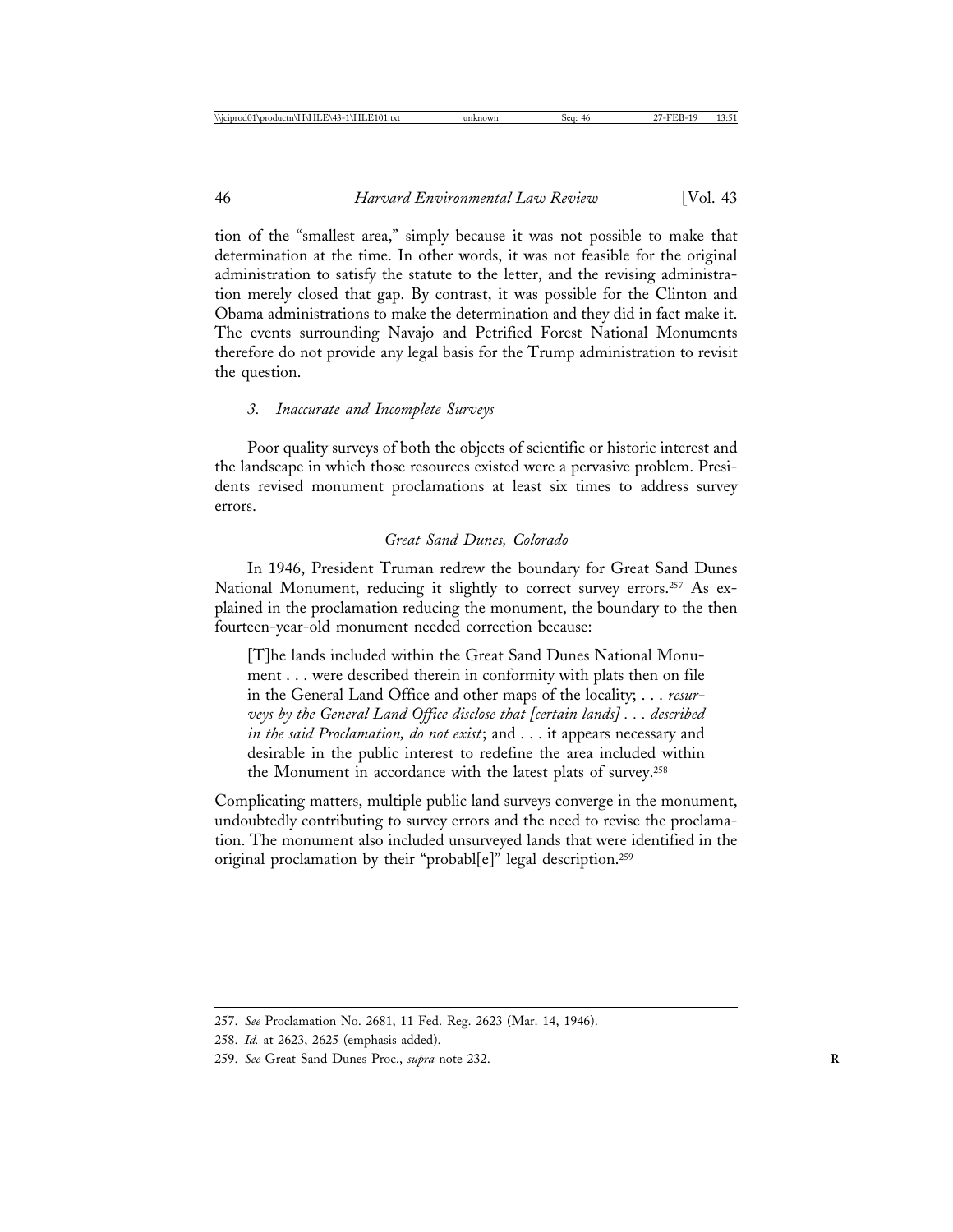Like Petrified Forest, Great Sand Dunes was upgraded to a National Park and Preserve.260 Today, the Park and Preserve together cover 149,028 acres, more than four times the area set aside in 1932.<sup>261</sup>

# *Hovenweep, Colorado and Utah*

Hovenweep National Monument, which straddles Utah's eastern border with Colorado, was designated in 1923<sup>262</sup> and provides another example of revision prompted by legal error. Notably, the net effect of the revision was to increase, rather than reduce, resource protection. In 1956, President Eisenhower revised the monument boundary, eliminating lands that were "erroneously included" in the monument because of a typographical error, and that "contain[ed] no objects of historic or scientific interest."263 The lands removed were misidentified in the legal description as the *SW*1/4, NE1/4 of section 20, and were replaced by the corrected *SE*1/4, NE1/4 of section 20.264 Additional lands containing Cutthroat Castle were added to the monument at that time, reflecting the third enlargement to the monument since its creation.<sup>265</sup>

## *Timpanogos Cave, Utah*

The 150-acre Timpanogos Cave National Monument provides yet another example. Originally proclaimed in 1922, the location of the cave system proved difficult to describe accurately, in part because the caves were located "upon unsurveyed lands within the Wasatch National Forest."266 As President Kennedy explained in the proclamation modifying the boundaries:

[A] subsequent survey, accepted by the General Land Office on May 17, 1945, disclosed that that diagram does not accurately depict the

- 260. Great Sand Dunes National Park and Preserve Act of 2000, Pub. L. No. 106-530, 114 Stat. 2527 (2000) (codified as amended in 16 U.S.C. §§ 410hhh through 410hhh-9, 668dd (2012)).
- 261. Original acreage taken from NAT'L PARKS CONSERVATION ASS'N, *supra* note 25. Current **R** acreage taken from LISTING OF ACREAGE, *supra* note 25.
- 262. *See* Proclamation No. 1654, 42 Stat. 2299 (Mar. 2, 1923).
- 263. *See* Proclamation No. 3132, 21 Fed. Reg. 2369, 2369 (Apr. 12, 1956).
- 264. *Id*. A similar correction was made by proclamation in the case of Buck Island National Monument. Buck Island was originally established by President Kennedy in 1961, Proclamation No. 3443, 76 Stat. 1441 (Dec. 28, 1961), and expanded by President Ford in 1975 by approximately 30 acres, Proclamation No. 4346, 89 Stat. 1237 (Feb. 1, 1975). Soon after, President Ford issued a new proclamation correcting a typographical error in the expansion proclamation. *See* Proclamation No. 4359, 89 Stat. 1254 (Mar. 28, 1975). No change in acreage occurred.
- 265. The monument had previously been enlarged in 1951 and again in 1952. *See* Proclamation No. 2924, 16 Fed. Reg. 3687 (May 1, 1951); Proclamation No. 2998, 17 Fed. Reg. 10,715 (Nov. 26, 1952).
- 266. Timpanogos Proc., *supra* note 232. **R**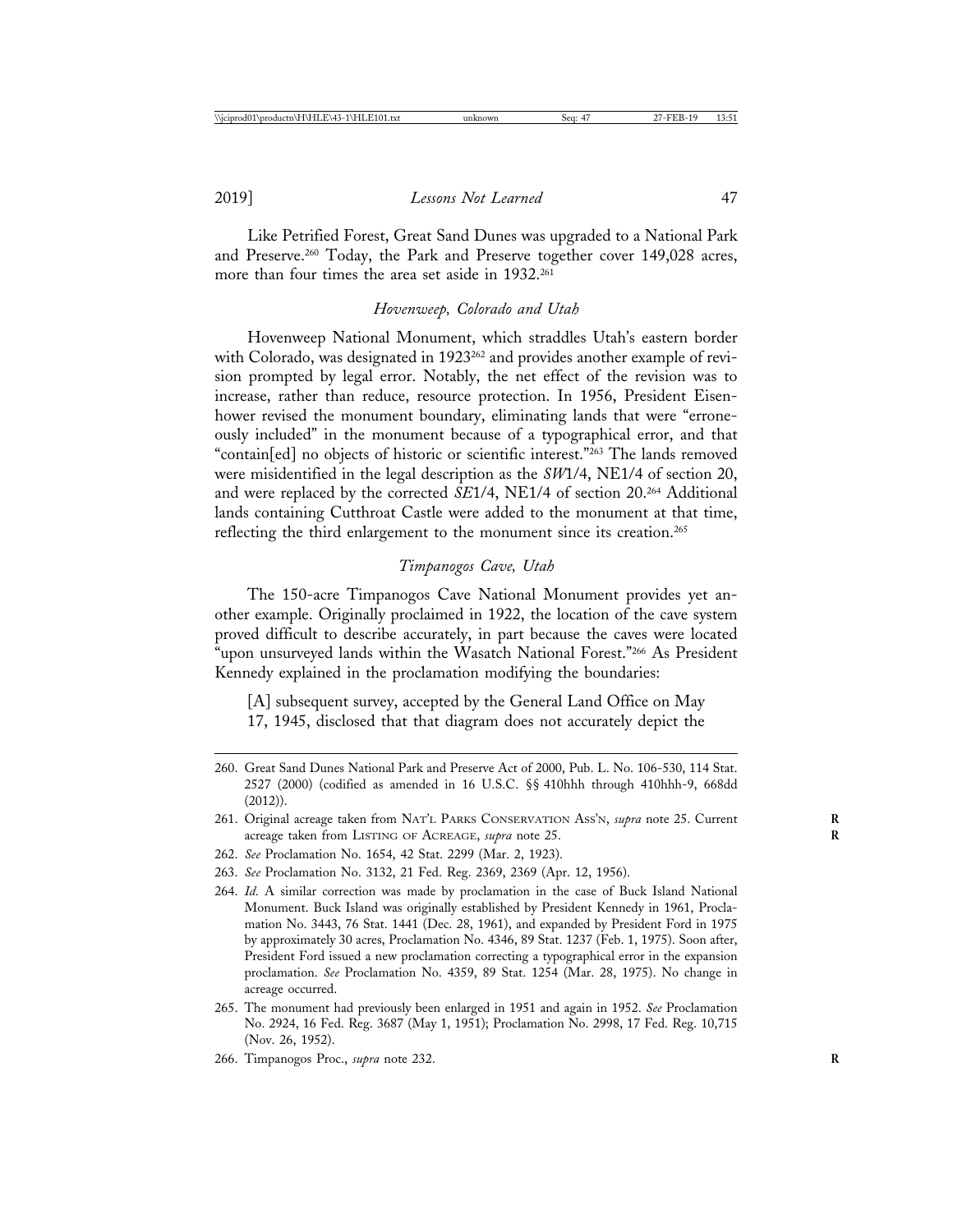boundaries of the monument as those boundaries are marked on the ground; and . . . it appears that it would be in the public interest to redefine the external boundaries of the monument in conformity with the survey.267

#### *Mount Olympus, Washington*

Survey errors at Mount Olympus National Monument created similar confusion, complicating management efforts. As the Secretary of Agriculture explained, "[t]he original diagram accompanying the proclamation dated March 2, 1909, it appears was not drawn with strict regard for the correct assemblage of the unsurveyed townships, regarding which there was little evidence at that date."268 These problems were resolved in 1915 as part of a broader boundary revision that is discussed in more detail in Part III.C of this Article.

#### *Arches, Utah*

Updated land and resource surveys also prompted revisions to Arches National Monument. On April 12, 1929, President Hoover proclaimed two areas totaling 4,520 acres that were "located in unsurveyed townships" as Arches National Monument.269 On November 25, 1938, President Franklin Roosevelt expanded the monument by 29,160 acres to include lands containing "geologic and prehistoric structures of historic and scientific interest," and "other public lands contiguous to the said monument which are necessary for the proper care, management, and protection of the objects of scientific interest situated on the lands included in the monument and on the other lands referred to above."<sup>270</sup> The expansion also included unsurveyed land and it soon became clear that the boundaries of the enlarged monument would need further adjustment:

[A] considerable portion of the public lands in the western section of the monument was unsurveyed [when the 1938 proclamation expanding Arches National Monument was drafted]. . . . Accordingly, the boundary could not be established on the ground with any degree of certainty, and surveys completed in 1945 revealed that several objects of outstanding scientific and scenic value which were intended to be included in the monument, such as the noted Fiery Furnace area, had been omitted. It was also revealed that adequate provisions had not been made for road access to scenic and scientific features.<sup>271</sup>

<sup>267.</sup> Proclamation No. 345, 76 Stat. 1457 (Mar. 27, 1962).

<sup>268.</sup> Letter from D.F. Houston, Sec'y of Agriculture, to the Sec'y of the Interior (Mar. 22, 1915) (on file with author).

<sup>269.</sup> *See* Arches Proc., *supra* note 232. **R**

<sup>270.</sup> Proclamation No. 2312, 53 Stat. 2504, 2504 (Nov. 25, 1938).

<sup>271.</sup> Letter from Julius A. Krugg, Sec'y of the Interior, to President Harry S. Truman 1 (Nov. 17, 1949) (on file with author).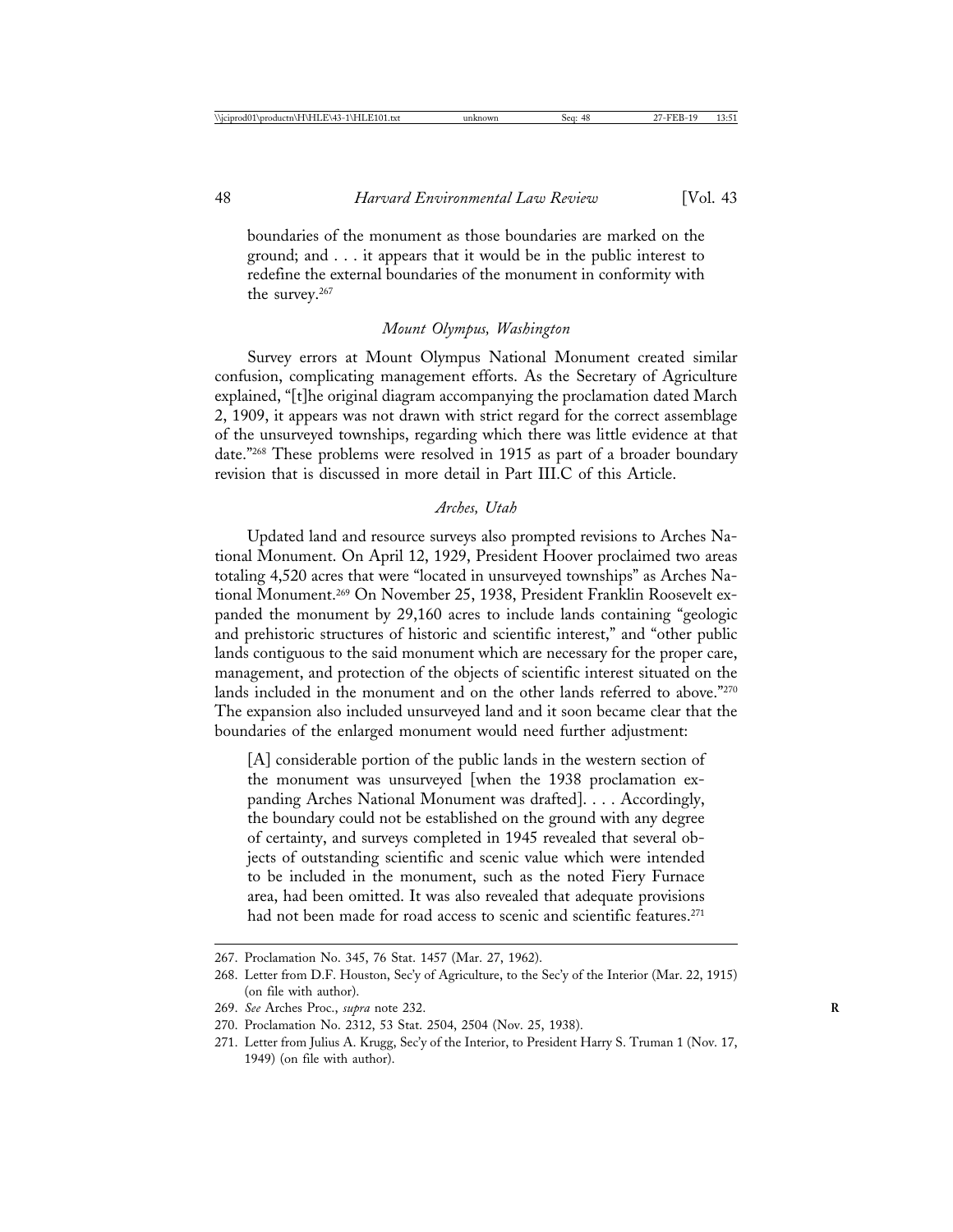2019] *Lessons Not Learned* 49

The 1945 survey also identified "certain lands lying along the east boundary of the monument that are not of monument significance and could be better utilized for grazing and other purposes."272 The federal government began efforts to adjust the monument's boundaries, but efforts to redraw the boundaries stalled as the State of Utah and the federal government attempted to concurrently negotiate an agreement to exchange state lands within the monument expansion area for federal lands outside of the monument.273 It was not until 1960, after negotiations were concluded and the matter was resolved, that President Eisenhower trimmed 720 acres from the monument in conjunction with a 480-acre expansion.274

# *Natural Bridges, Utah*

Natural Bridges National Monument provides yet another example of error correction that improved monument management. The monument was proclaimed by President Roosevelt on April 16, 1908, during the final year of his presidency,<sup>275</sup> and expanded a year later by President Taft because:

[A]t the time this monument was created nothing was known of the location and character of the prehistoric ruins in the vicinity of the bridges, nor of the location of the bridges and the prehistoric cave springs, also hereby reserved, with reference to the public surveys, the same being many miles from surveyed land.<sup>276</sup>

Seven years later, President Wilson revised the boundary again because "the three several [*sic*] tracts embraced within this monument reservation have been resurveyed and relocated with reference to the recently established corner of the public land surveys, to the end that their location has been definitely fixed."277 But President Wilson recognized that challenges describing the monument continued, as portions of the monument remained in "unsurveyed townships."278

President Kennedy became the fourth President to revise the monument's boundaries based on improved survey data when, in 1962, he added 5,236 acres<sup>279</sup> to the monument to:

- 277. Proclamation No. 1323, 39 Stat. 1764, 1764 (Feb. 11, 1916).
- 278. *Id*. at 1765.
- 279. Proclamation No. 3486, 76 Stat. 1495, 1495–96 (Aug. 14, 1962) [hereinafter 1962 Natural Bridges Revision Proc.].

<sup>272.</sup> *Id*.

<sup>273.</sup> Memorandum from the Director, Bureau of Land Mgmt., to the Director, Nat'l Park Serv. (Dec. 9, 1949) (on file with author).

<sup>274.</sup> *See* Proclamation No. 3360, 25 Fed. Reg. 7145 (July 26, 1960).

<sup>275.</sup> Natural Bridges Proc., *supra* note 232. **R**

<sup>276.</sup> Proclamation No. 881, 36 Stat. 2502, 2502 (Sept. 25, 1909).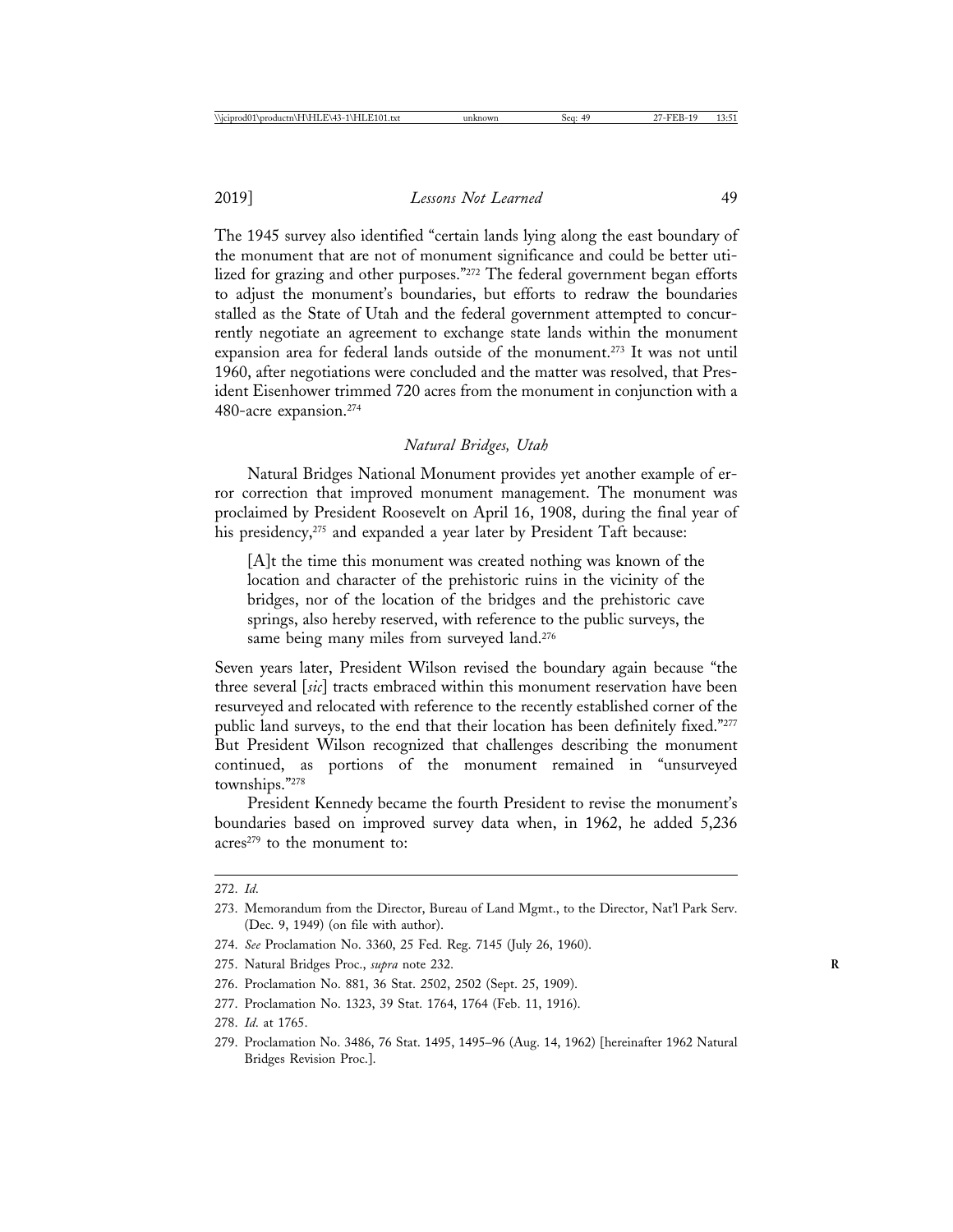Provide a protective strip on the south and west sides of the present monument lands; preserve several cliff-type prehistoric Indian ruins adjacent to the monument on the north; and make available sufficient lands to the east for a headquarters and road network. The existing monument lands are inadequate, not only for planned development, but for protection of the area's prime scientific and scenic values.<sup>280</sup>

He simultaneously trimmed 320 acres from the monument.281 According to President Kennedy's 1962 proclamation, the excluded lands "no longer contain features of archeological value and are not needed for the proper care, management, protection, interpretation, and preservation of the monument."282

The lands removed involved two 160-acre "remote detached sections"283 approximately twenty miles from the monument, each of which contained a cave and spring. When the monument was initially designated, "these caves were considered significant primarily because springs in the caves provided the only available water along the route traveled by visitors to the area."284 However, after about 1925, the springs were no longer critical for visitors because "[p]rogressive road construction . . . eliminated the need for this old trail approach and the watering locations."285 While one of the caves that was removed from the monument had at one time contained a small Pueblo ruin, that ruin had "been completely destroyed by stock watering and seeking shelter at the cave. Archaeologists feel that any archaeological values in these caves have been destroyed."286

The boundary change was also done in conjunction with a transition from the "natural metes and boundaries" description in the proclamation to the rectangular survey system utilized by the BLM's cadastral engineers.<sup>287</sup> As explained by the Department of the Interior employees who worked to redefine the monument boundary:

[W]e bowed to modern survey techniques and stayed with breakdowns of the one square mile section system. Bates was the conservative here, and I was somewhat greedy about taking land away from the BLM for the expansion of Natural Bridges. The final boundaries,

<sup>280.</sup> Letter from John A. Carver, Jr., Acting Asst. Sec'y of the Interior, to David E. Bell, Director, Bureau of Budget (June 5, 1962) (on file with author).

<sup>281.</sup> *Id*.

<sup>282. 1962</sup> Natural Bridges Revision Proc., *supra* note 279, at 1496. **R**

<sup>283.</sup> Memorandum from Nusbaum, Archaeologist, to the Regional Director, Region Three, Nat'l Park Serv., 1 (Oct. 25, 1949) (on file with author).

<sup>284.</sup> Memorandum from Conrad Wirth, Director, Nat'l Park Serv. 2 (Jan. 23, 1961) (on file with author); see also Memorandum from Nusbaum, supra note 283, at 1.

<sup>285.</sup> Memorandum from Nusbaum, *supra* note 283, at 1. **R**

<sup>286.</sup> Memorandum from Wirth, *supra* note 284, at 2. **R**

<sup>287.</sup> Lloyd M. Pierson, *I Remember Bates*, 63 UTAH HIST. Q. 135, 143–44 (1995).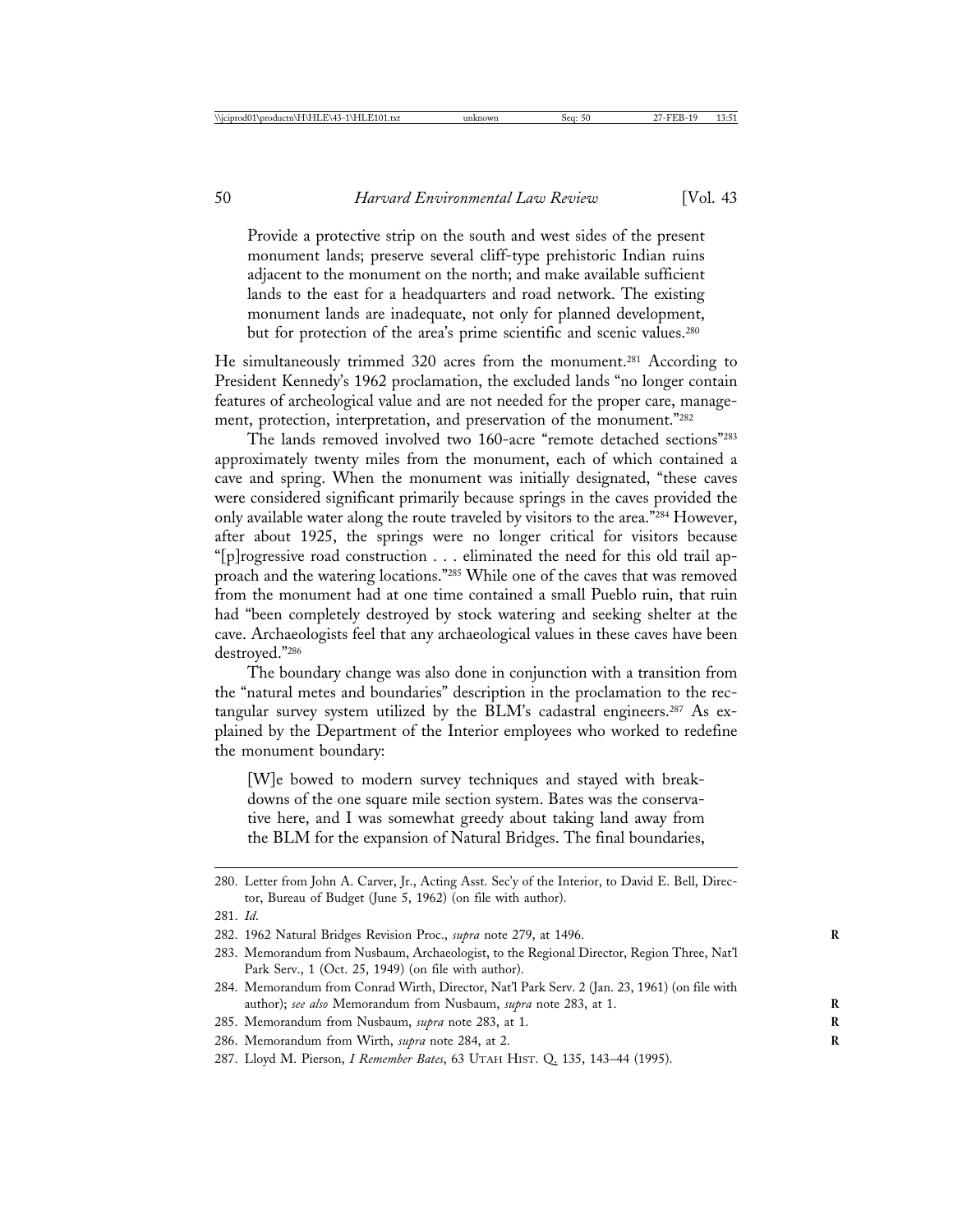after several reviews by the Department of the Interior, NPS, BLM, and state agencies in the early 1960s, came out to a fairly respectable size and protected the monument much better. The new boundaries avoided the possibility of a large hotel dominating the scene overlooking any of the natural bridges by being far enough back from the bridges to provide a good buffer zone.<sup>288</sup>

Maps that failed to accurately represent the landscape containing newly minted national monuments were a major and recurring problem throughout the rural West. These challenges were exacerbated by the limitations inherent in the surveying and mapping technology that was in use a century ago. Reasonable people can disagree on whether Congress' failure to object to these revisions signaled acquiescence in the President's power to revise national monuments to correct mapping and survey errors. A court ruling on the reductions to Bears Ears or Grand Staircase-Escalante National Monuments, however, need not define the outer boundary of that power, or even affirm its existence. Carving Grand Staircase-Escalante in half and shrinking Bears Ears by eightyfive percent were not, and cannot be, described as error correction.

## *4. Inadvertent Inclusion of Non-Federal Land and Infrastructure*

Updated surveys revealed new information not only about the objects to be protected and the landscape containing them, but also about non-federal lands and facilities that had inadvertently been included within monument boundaries. The Antiquities Act only authorizes Presidents to designate national monuments "on land owned or controlled by the Federal Government."289 Presidents therefore lack authority to designate non-federal lands, including non-federal inholdings, as part of a national monument. Nevertheless, in many instances, updated surveys revealed that non-federal lands and facilities had in fact been included in monuments. Modern proclamations clarify that non-federal lands are not part of the monument, but most early proclamations did not. To remove a potential cloud on the title of private land and improve monument management, early Presidents issued new proclamations excluding these lands from the monument. These proclamations should not be thought of as monument reductions, as they merely clarify what the Antiquities Act had already settled—state and private lands, even if surrounded by a monument, are not part of the monument.

In the modern era, boundary adjustments such as these became a systemwide goal of the National Park Service, which administered all national monuments until 1996, when the Grand Staircase-Escalante National Monument

<sup>288.</sup> *Id*.

<sup>289. 54</sup> U.S.C. § 320301(a) (2014).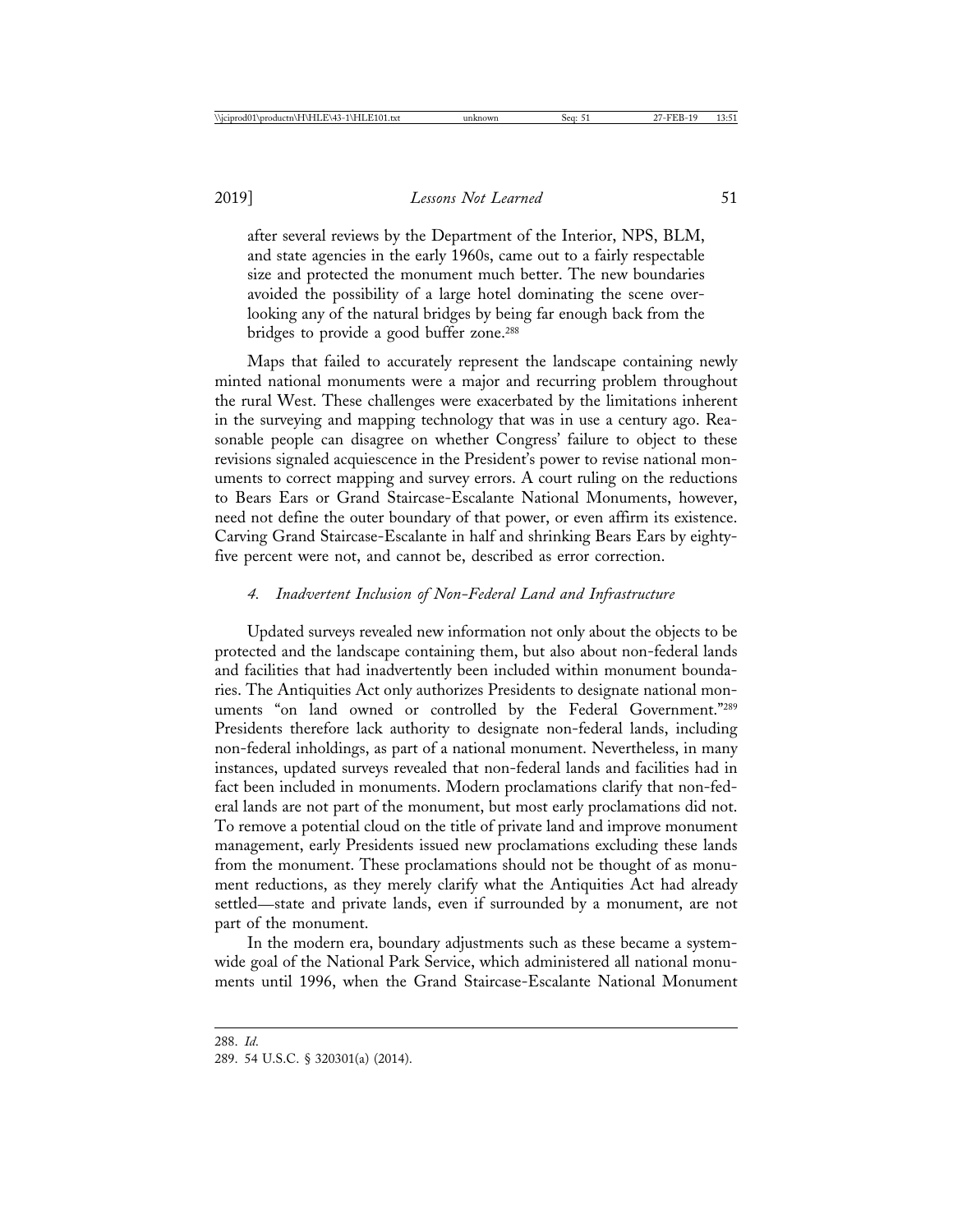was created. In 1954, the Chief of Cooperative Activities wrote to the Director of the National Park Service recommending that the Service:

[R]e-examine the boundaries of all areas to see if recommendations for modified boundaries might be made to contract present areas and thereby reduce the problem of acquiring inholdings, or to reduce problem management. An active program for the acquisition of inholdings should be adopted with adequate budgetary support where the inholdings materially detract from the full development and enjoyment of the park or monument area.<sup>290</sup>

The Chief then directed that "[r]ecommendations shall be made periodically as to boundary readjustments and inholding acquisitions."291

Boundary adjustments also became a tool to help the Park Service improve site management and visitor services through its decade-long and congressionally authorized "Mission 66" program, which was launched in 1956<sup>292</sup> and led up to the Park Service's fiftieth anniversary in 1966.293 Park Service priorities motivated some reductions while others were done to remove clouds on title.

## *Mount Olympus, Washington*

Mount Olympus National Monument provides an early example of efforts to exclude non-federal inholdings. Mount Olympus, now Olympic National Park, was first protected in 1909.294 According to Congressman Humphrey of Washington, President Theodore Roosevelt was in favor of protecting the area, but congressional efforts to create a national park had stalled. Congressman Humphrey and Gifford Pinchot<sup>295</sup> went to the President two days before he left office and reported this account of their interaction:

Without waiting for any formal greeting, as soon as he entered he called to me across the room, "Tell me what you want, Mr. Humphrey, and I will give it to you. Do not take time to give me details, simply tell me what you wish me to do." I said, "Mr. President, I want you to set aside as a National Monument, 750,000 acres in the heart of the Olympic mountains, the main purpose of this is to

<sup>290.</sup> Memorandum from Chief of Cooperative Activities to the Director, Nat'l Park Serv. (Mar. 12, 1954) (on file with author).

<sup>291.</sup> *Id*.

<sup>292.</sup> *See* NAT'L PARK SERV., MISSION 66 FOR THE NATIONAL PARK SYSTEM 10 (1956), https:// perma.cc/F7FR-RHQY.

<sup>293.</sup> *Id.*

<sup>294.</sup> Mount Olympus Proc., *supra* note 232. **R**

<sup>295.</sup> Gifford Pinchot was the first Chief of the U.S. Forest Service and went on to serve as the Governor of Pennsylvania. *See Gifford Pinchot*, NAT'L PARK SERV., https://perma.cc/7ZCL-V7NH.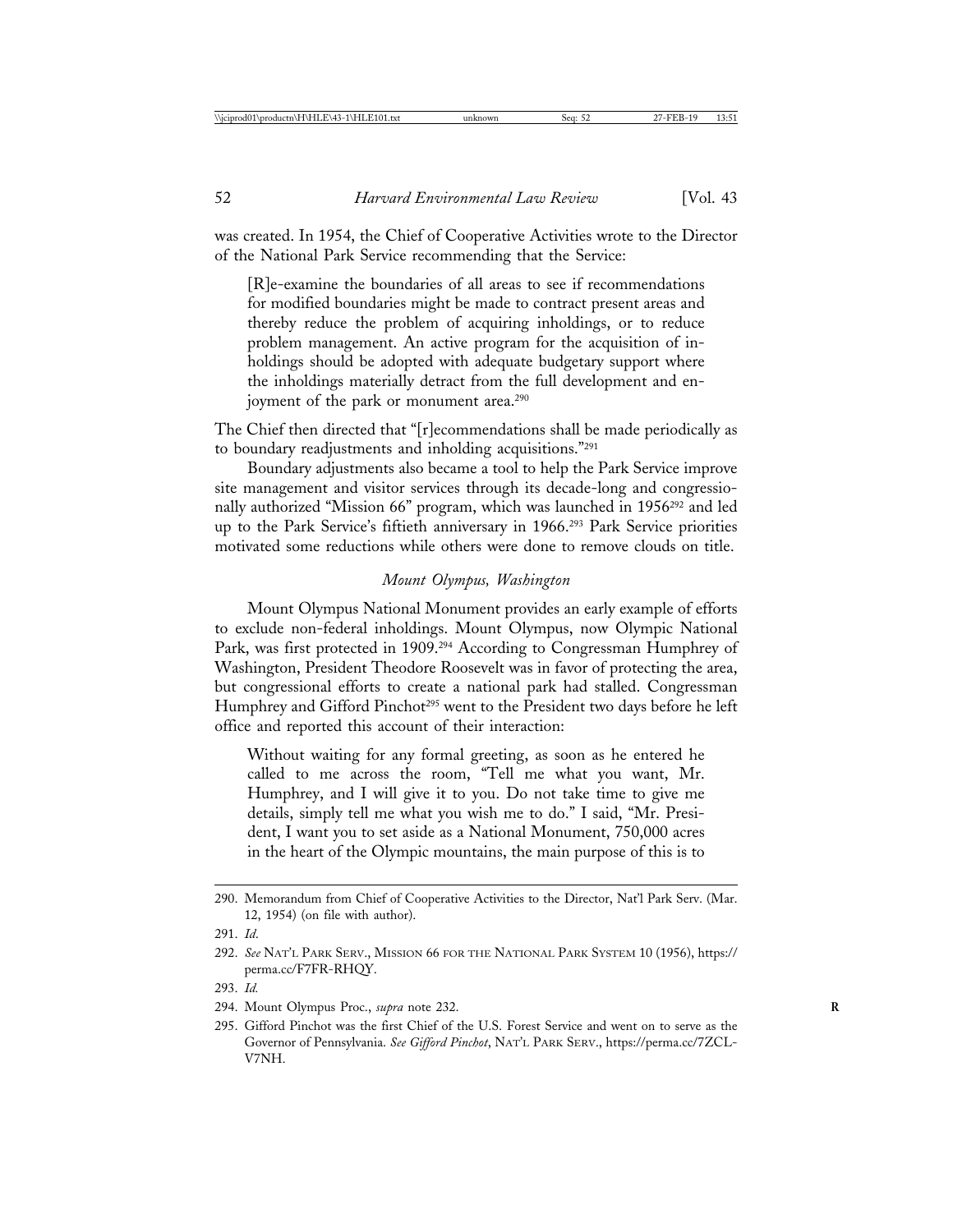preserve the elk in the Olympics." He replied, "I will do it. Prepare your order and I will sign it." That was the whole transaction. I shook hands with him, wished him success in Africa, and told him goodbye.296

In their haste to create the Mount Olympus National Monument, the proclamation neglected to mention that the monument was limited to federal lands, but it did recognize "prior valid adverse claims" like homesteads.297

This recognition formed the basis for subsequent minor reductions to exclude non-federal land from the monument. Understanding that some homestead claims in Mount Olympus had arisen before the monument was proclaimed only to ripen into legal claims of land title some years later, President Taft trimmed 160 acres from the 639,200-acre monument in 1912,<sup>298</sup> removing a homestead and "permit[ting] certain claimants to land therein to secure title to the land."299 In 1929, President Coolidge also removed a 640-acre section from the monument<sup>300</sup> to exclude another homestead.<sup>301</sup> It would later come to light that this second homestead was filed to obtain ownership of "Goblin's Gate," a proposed hydroelectric dam site.302

### *Glacier Bay, Alaska*

Revisions to Glacier Bay National Monument also reflect efforts to expressly exclude homesteads and private land claims by recognizing "all prior valid claims."303 Glacier Bay was almost 1.4 million acres when originally designated by Calvin Coolidge in 1925.304 President Franklin Roosevelt further ex-

- 297. Mount Olympus Proc., *supra* note 232, at 2247; *see also* MEREDITH B. INGHAM, JR., **R** OLYMPIC NATIONAL PARK: A STUDY OF CONSERVATION OBJECTIVES RELATING TO ITS ESTABLISHMENT AND BOUNDARY ADJUSTMENTS 10 (1955). Homestead laws allowed pioneering individuals and families to settle on the land, make improvements to the land, and to secure title to the land once they had demonstrated their occupation and use. Numerous homestead laws existed and are summarized in GATES, *supra* note 56, at chs. XV and XVIII.
- 298. Proclamation No. 1191, 37 Stat. 1737 (Apr. 17, 1912).
- 299. U.S. DEP'T OF THE INTERIOR, REPORTS OF THE DEPARTMENT OF THE INTERIOR FOR THE FISCAL YEAR ENDING JUNE 30, 1915, at 1103 (1916).
- 300. Proclamation No. 1862, 45 Stat. 2984 (Jan. 7, 1929).
- 301. The section removed from the monument contained a homestead. *See* U.S. Surveyor General's Office Field Notes, Homestead Entry Survey No. 52 (received Oct. 2, 1911) (on file with author).
- 302. *See* Carsten Lien, *The Olympic Boundary Struggle*, 52 MOUNTAINEER 18, 22 (1959) (explaining that the purpose of the reduction was "to permit the construction of a dam on the Elwha River"). The dam at Goblin's Gate was never built.
- 303. Glacier Bay Proc., *supra* note 232, at 1989. **R**
- 304. *See id*. at 1989–90.

<sup>296.</sup> Clifford Edwin Roloff, *The Mount Olympus National Monument*, 25 WASH. HIST. Q. 214, 226 (1934); CARSTEN LIEN, OLYMPIC BATTLEGROUND 38 (1991).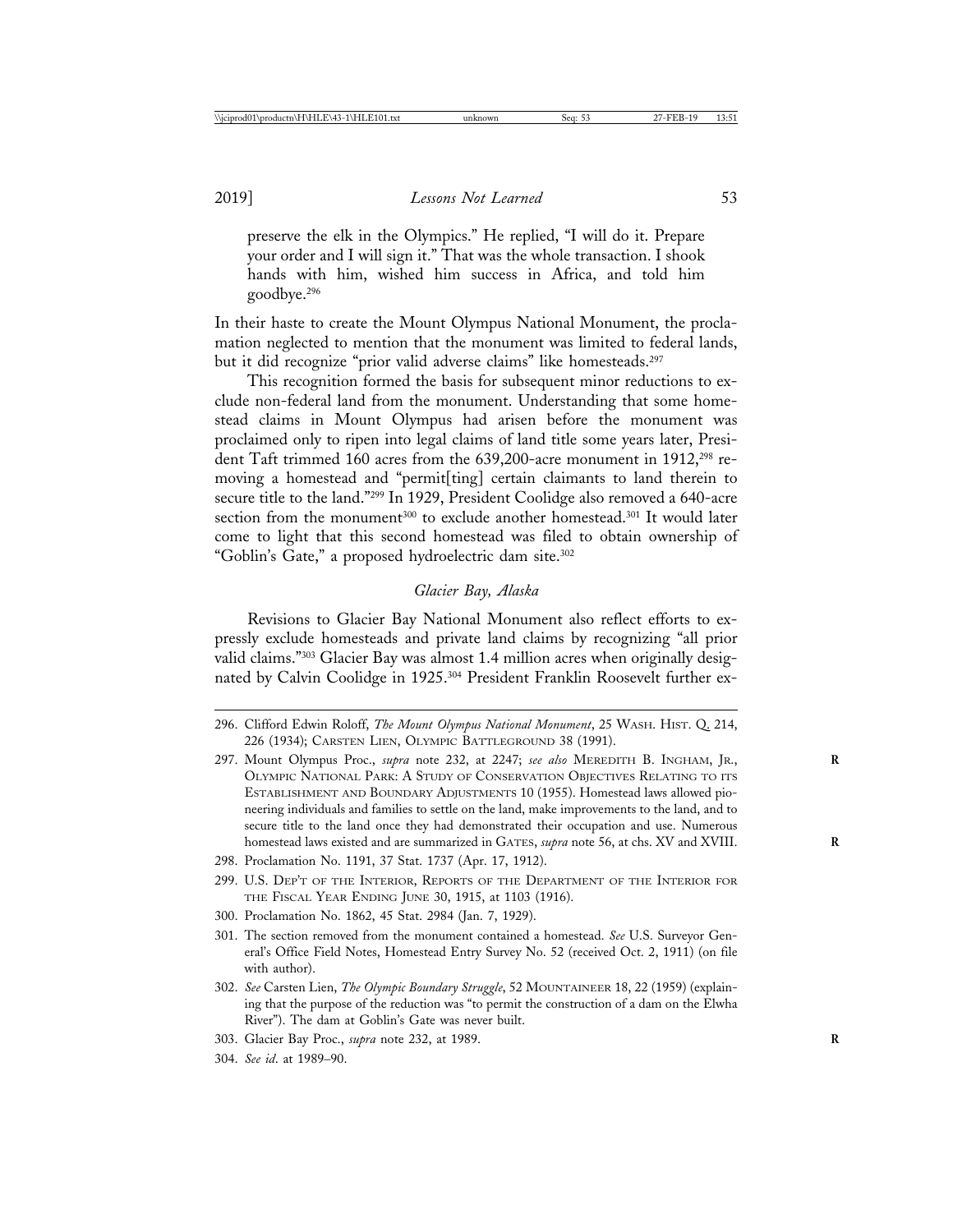panded the monument by 904,960 acres in 1939.<sup>305</sup> This enlargement was based in part on an erroneous understanding that "no private lands would be included within the proposed boundaries."306 In reality, the monument contained a former saw mill site,<sup>307</sup> four or five homesteads,<sup>308</sup> a small salmon cannery,309 a fur farm,310 and a stand of Sitka spruce that had been withdrawn by the Navy for use in airplane construction.311 To address the multiple conflicts arising from this error, President Eisenhower reduced the monument by 24,925 acres in 1955.312 The conflicts included "several homesteads which were patented prior to the enlargement of the monument by the proclamation of April 18, 1939."313

As discussed in more detail later in this Article, Glacier Bay also contained a secret military airfield that had been constructed to protect the West Coast from possible invasion during World War II. Glacier Bay, like many other monuments discussed in this article, also became a National Park and Preserve,<sup>314</sup> and today encompasses over 3.2 million acres.

## *Katmai, Alaska*

A similar series of events played out at Katmai National Monument. Much like homesteaders, miners could stake a claim to mineral-rich federal

- 307. *Id*.
- 308. *Id*. at 17.
- 309. *Id*. at 18.
- 310. *Id*.
- 311. *Id*.
- 312. Proclamation No. 3089, 20 Fed. Reg. 2103, 2104–05 (Apr. 5, 1955) [hereinafter Glacier Bay Revision Proc.]. President Eisenhower purported to act under authority granted to him by the Antiquities Act as well as by the Timber Culture Act, ch. 561, § 24, 26 Stat. 1095, 1103 (1891) and the Appropriations Act of 1898, 30 Stat. 11, 34, 36 (1897). The former authorized the President to create forest reserves while the latter authorized the President to designate or modify such reserves. While these statutes allowed the President to include lands removed from the monument in the Tongass National Forest (they had previously been removed from the forest reserve when the monument was expanded in 1939, *see* Glacier Bay Expansion Proc., *supra* note 305, at 2534–35), neither statute authorized national mon- **R** ument reductions.
- 313. Glacier Bay Revision Proc., *supra* note 312, at 2103. The excluded area included open water **R** and the "small homesteader community of Gustavus." Memorandum in Support of Motion of the U.S. for Partial Summary Judgment on Count IV of the Amended Complaint at 21, Alaska v. United States, 546 U.S. 413 (2006) (No. 128, Original).
- 314. *See* Alaska National Interests Land Conservation Act, Pub. L. 96-487, tit. II, § 202(1), 94 Stat. 2371, 2382 (1980) (codified as amended in 16 U.S.C. § 410hh-1(1) (2012)).

<sup>305.</sup> Proclamation No. 2330, 53 Stat. 2534, 2534 (Apr. 18, 1939).

<sup>306.</sup> JOHN M. KAUFFMAN, GLACIER BAY NATIONAL MONUMENT, ALASKA: A HISTORY OF ITS BOUNDARIES 31 (1954) (on file with author).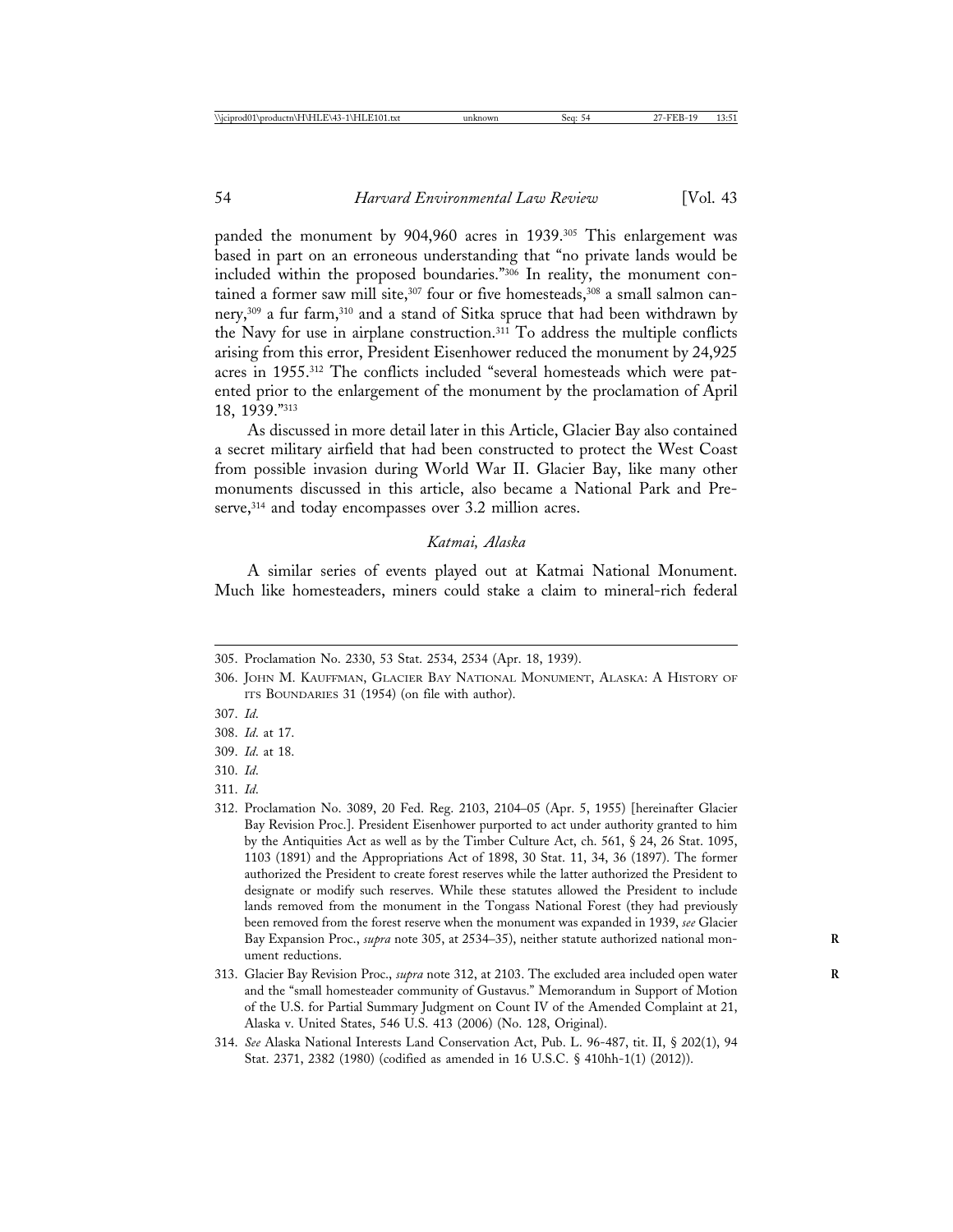lands, develop their claim, and secure title to the land.<sup>315</sup> Also like claims filed under homestead laws, mining claims were often staked many years before they were perfected and the claimant secured legal title to the land.316 In a rare reduction consummated through an Executive Order rather than a Presidential Proclamation, President Coolidge in 1929 trimmed approximately ten acres from the 1,088,000-acre Katmai National Monument to exclude a mining claim.<sup>317</sup> The Monument had been proclaimed in 1918,<sup>318</sup> and as the Executive Order explains and congressional documents confirm, John J. Folstad had filed to mine coal near Takhli Bay in 1907, in an area that would come to be protected as part of the monument eleven years later.<sup>319</sup> Mr. Folstad operated the mine for years, and in 1923, he petitioned the General Land Office for a mine permit.320 Rather than issue a permit to accommodate this valid existing use, President Coolidge decided to remove the mine area from the monument and eliminate the conflict.321 Katmai, like so many other monuments, was also elevated to national park and preserve status and today encompasses over 4 million acres.322

- 315. *See, e.g*., General Mining Act of 1872, 17 Stat. 91 (1872) (codified as amended at 30 U.S.C. §§ 21–47 (2012)); *see also* Robert W. Swenson, *Legal Aspects of Mineral Resources Exploitation*, *in* GATES, *supra* note 56, at 772 (discussing acquisition of rights to minerals on federal **R** lands).
- 316. *See* Swenson, *supra* note 315, at 772. **R**
- 317. *See* Exec. Order No. 3897 (Sept. 5, 1923) (eliminating land from the Katmai National Monument "[i]n view of the prior occupation and development of the tract by John J. Folstad as a coal mine for supplying fuel for local use").
- 318. Katmai Proc., *supra* note 232. **R**
- 319. *See* Letter from H.K. Love, Special Agent, General Land Office, to L.R. Glavis (Jan. 17, 1908) *in* COMPILATION OF LETTERS, TELEGRAMS, REPORTS & OTHER DOCUMENTS OF-FERED IN EVIDENCE BEFORE THE JOINT COMM. OF CONG. TO INVESTIGATE THE DE-PARTMENT OF THE INTERIOR AND THE BUREAU OF FORESTRY IN THE COURSE OF THE HEARINGS HELD BY THE COMM. JAN. 26 – MAY 28, 1910, at 212–13 (1910). *See generally* JON M. KAUFMAN, NAT'L PARK SERV., KATMAI NATIONAL MONUMENT, ALASKA: A HISTORY OF ITS ESTABLISHMENT AND REVISION OF ITS BOUNDARIES 1 (1954) (on file with author) (discussing mining claims that predated monument creation).
- 320. Frank B. Norris, *An Era of Neglect: Monument Administration Before 1950*, *in* NAT'L PARK SERV., ISOLATED PARADISE: AN ADMINISTRATIVE HISTORY OF THE KATMAI AND ANI-AKCHAK NATIONAL PARK UNITS, ALASKA (1996), *available at* https://perma.cc/MZM6- 8T5F.
- 321. NAT'L PARK SERV., REPORT OF THE DIRECTOR OF THE NATIONAL PARK SERVICE TO THE SECRETARY OF THE INTERIOR FOR THE FISCAL YEAR ENDING JUNE 30, 1923 AND THE TRAVEL SEASON, 1923, at 84 (1923).
- 322. *See* Alaska National Interest Lands Conservation Act, Pub. L. No. 96-487, tit. II, § 202(2), 94 Stat. 2371, 2382 (1980) (codified as amended at 16 U.S.C. § 410hh-1(2) (2012)); LIST-ING OF ACREAGE, *supra* note 25. **R**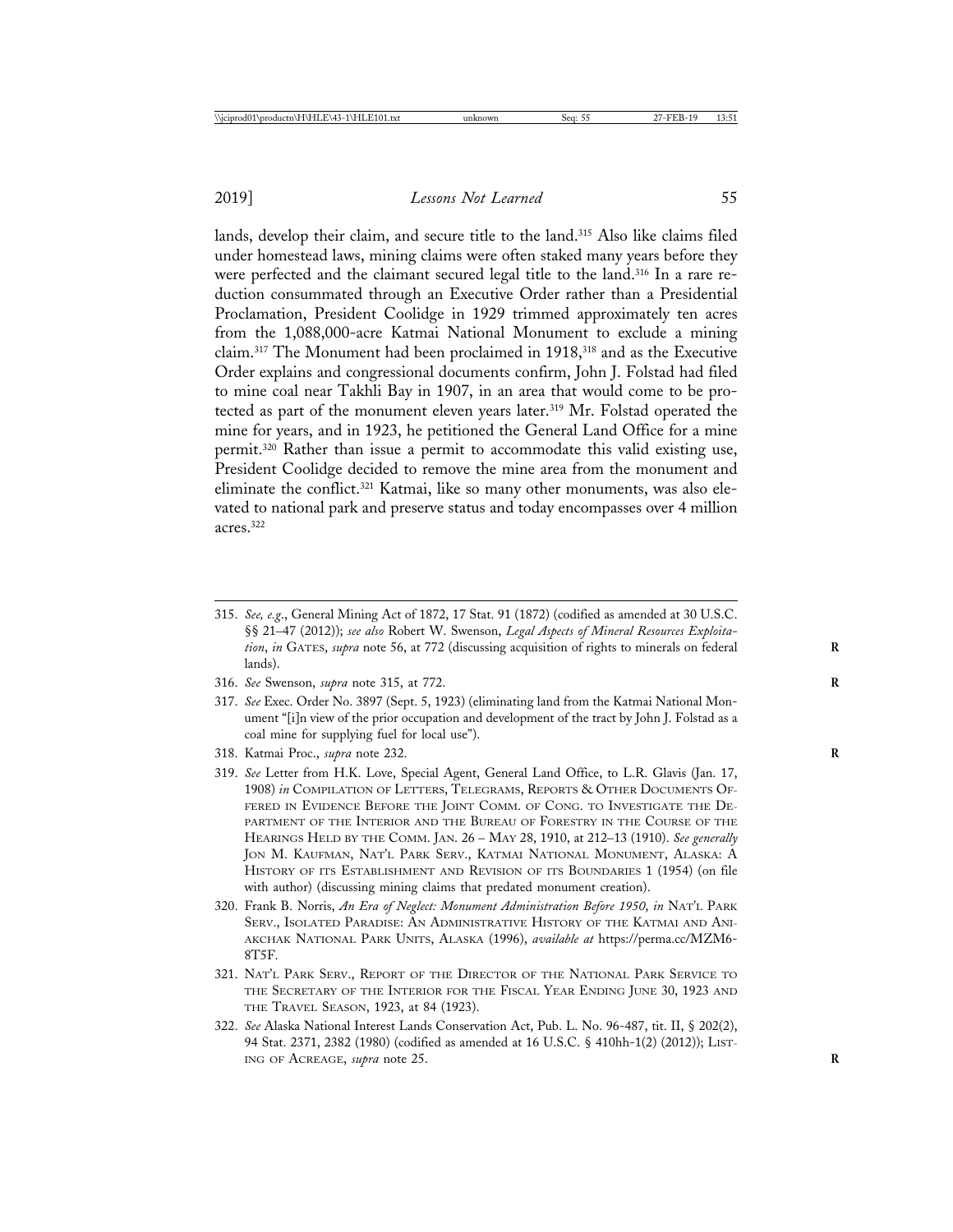#### *Great Sand Dunes, Colorado*

The 1956 revision to Great Sand Dunes National Monument<sup>323</sup> also falls in this category.324 Like other monument proclamations of that era, the original Great Sand Dunes proclamation recognized valid existing rights but did not mention non-federal land.325 In 1956, President Eisenhower added land along the eastern border to the monument, while deleting certain lands unnecessary for preservation of the dunes and exchanging them for state and private holdings within the monument.<sup>326</sup> These modifications "accomplished the elimination of several tracts of privately-owned land and ma[de] it possible to accomplish exchanges which will place 4,386 acres of state-owned lands outside of monument boundaries."327 As the National Park Service Advisory Board explained, "[m]uch of the land to be deleted [was] State and privately-owned, some ha[d] potential mining claims, or mineral leases, and none contain[ed] important dunes."328 The sand dunes, which were unaffected by the revision, were the only objects of historic or scientific importance specifically identified in the proclamation.<sup>329</sup> The revised boundary, moreover, "retain[ed] about a 2mile buffer zone for protection of the major dune area."330 The boundary modifications followed earnest pleas for infrastructure upgrades<sup>331</sup> and were apparently part of the broader Mission 66 program that resulted in the "most

- 323. Proclamation No. 3138, 21 Fed. Reg. 4035 (June 7, 1956). As with the reduction to the Glacier Bay National Monument, *see* Glacier Bay Revision Proc., *supra* note 312, President Eisenhower claimed to be acting under authority granted to him under both the Antiquities Act and the Appropriations Act of 1898, 30 Stat. 11, 34, 36 (1897). But the latter act authorized only creation and modification of forest reserves and therefore allowed for changes to the national forest without providing additional authority for monument reductions.
- 324. Most early records regarding the monument were destroyed in a fire, leaving little information about the modification. Telephone Interview with Khaleel Saba, Assistant Archivist, Nat'l Park Serv. Intermountain Region Museum Services Program (May 14, 2018).
- 325. *See* Great Sand Dunes Proc., *supra* note 232, at 2506. **R**
- 326. *See* Nat'l Park Sys. Advisory Bd., Minutes from the 33rd Meeting Held on Sept. 7–9, 1955, at 15 (1955) (on file with author) [hereinafter National Park System Advisory Board Meeting Minutes]; NAT'L PARK SERV., MISSION 66 PROSPECTUS, GREAT SAND DUNES NA-TIONAL MONUMENT 16 (1955) (on file with author). Acreages of the monument as well as the reductions at this time are unreliable and inconsistent, likely reflecting the poor quality of existing surveys.
- 327. HARTON L. BILL, NAT'L PARK SERV., AREA MANAGEMENT STUDY GREAT SAND DUNES NATIONAL MONUMENT 4 (1956) (on file with author).
- 328. National Park System Advisory Board Meeting Minutes, *supra* note 326, at 15. **R**
- 329. *See* Great Sand Dunes Proc., *supra* note 232, at 2506. **R**
- 330. National Park System Advisory Board Meeting Minutes, *supra* note 326, at 15. **R**
- 331. *See* NAT'L PARK SERV., MISSION 66 PROSPECTUS, GREAT SAND DUNES NATIONAL MON-UMENT 16 (1955) (on file with author).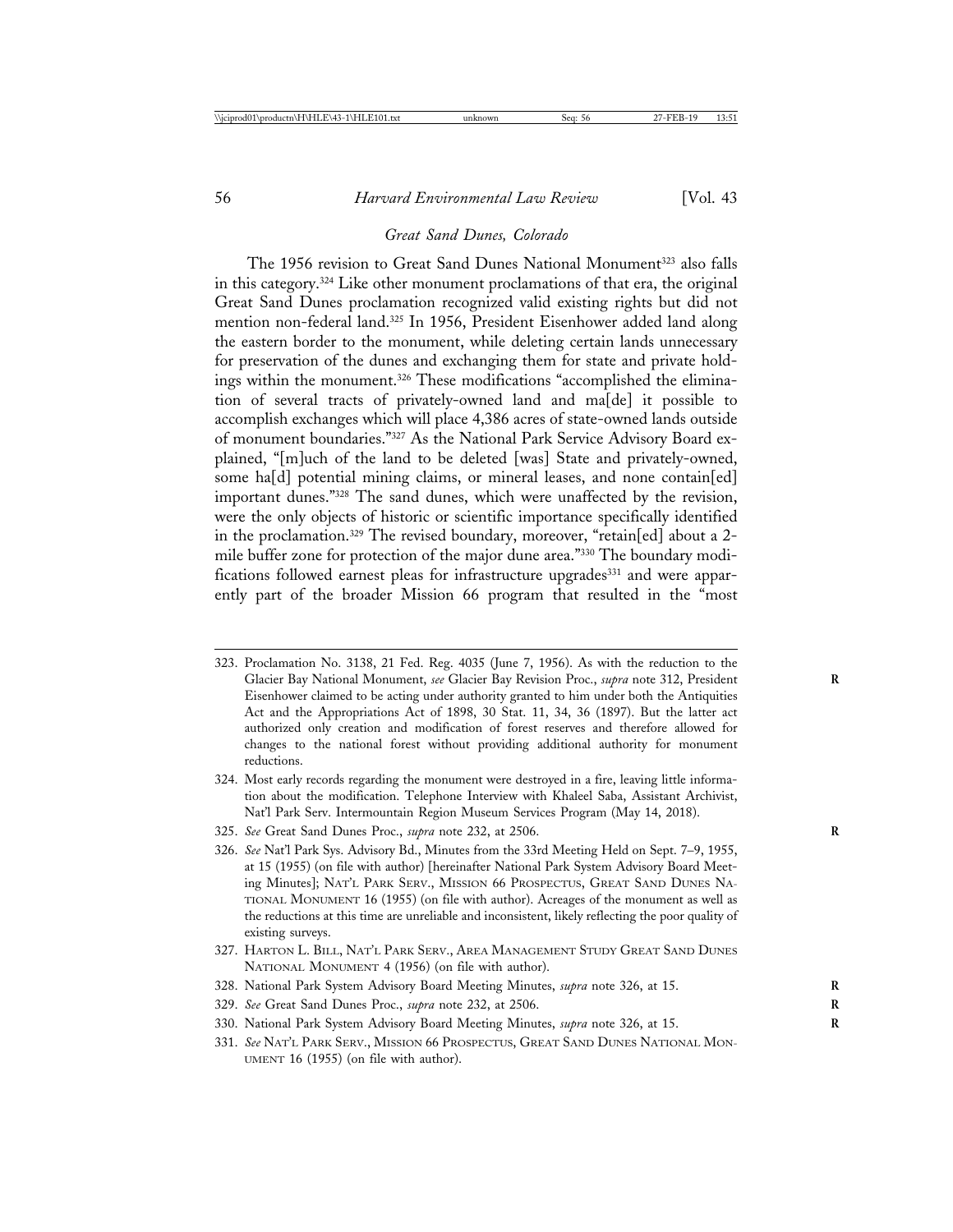profound period of transformation since Herbert Hoover first authorized the monument in 1932<sup>"332</sup>

#### *Black Canyon of the Gunnison, Colorado*

Black Canyon of the Gunnison National Monument tells a similar story involving a land exchange. President Hoover set aside the 13,148-acre monument on March 2, 1933,<sup>333</sup> just two days before leaving office. As with other monuments, "one of the most persistent problems confronting Black Canyon of the Gunnison National Monument involved its boundaries—poorly defined, encompassing in some spots too little land for adequate monument development and protection, in other spots including too many in-holdings."334

Access to the monument also posed a significant problem. The number of visitors more than tripled between 1946 and 1956,<sup>335</sup> and was expected to double again after the state of Colorado paved the "Black Canyon Highway" (Colorado Highway 347) in 1958 to improve access to the monument.336 Within the monument, however, tourists continued to encounter gravel roads, and the Park Service sought to make rapid improvements in response.337 The Park Service also sought to develop the monument headquarters area as well as picnic and campground facilities.<sup>338</sup> The monument superintendent and Park Service staff were under pressure to address Mission 66 objectives before the Park Service's anniversary in 1966. Having little money for the land acquisition needed to improve access and enhance visitor facilities within the monument, they worked to address the needs of the monument through a congressionally authorized land exchange,<sup>339</sup> trading public lands within monument boundaries for private land needed to complete the South Rim road. Exchanges such as these "clear[ed] the way for necessary boundary adjustments and development

- 335. *See* NAT'L PARK SERV., MISSION 66 FOR BLACK CANYON OF THE GUNNISON NATIONAL MONUMENT 2 (on file with author) (no date).
- 336. *See* Bill Sparks, *New Black Canyon Highway Will Help Attract Visitors to Area*, MONTROSE DAILY PRESS, Apr. 23, 1958, at 1 (reporting the monument superintendent's prediction that construction of the highway would increase visitors from 43,148 the previous year to over 100,000 during the coming summer months).
- 337. *See* NAT'L PARK SERV., *supra* note 292, at 2; Bill Sparks, *Tourists from 13 States Join Local* **R** *Residents at Dedication*, MONTROSE DAILY PRESS, May 26, 1958, at 1.
- 338. *See* RUSSELL L. MAHAN, U.S. DEP'T OF THE INTERIOR, SUPERINTENDENT'S ANNUAL REPORT BLACK CANYON OF THE GUNNISON NATIONAL MONUMENT 1956 FISCAL YEAR 3 (1956) (on file with author).
- 339. Act of May 1, 1958, Pub. L. No. 85-391, 72 Stat. 102 (1958).

<sup>332.</sup> MICHAEL M. GEARY, SEA OF SAND: A HISTORY OF GREAT SAND DUNES NATIONAL PARK AND PRESERVE 129 (2016).

<sup>333.</sup> Proclamation No. 2033, 47 Stat. 2558 (Mar. 2, 1933).

<sup>334.</sup> RICHARD G. BEIDLEMAN, ADMINISTRATIVE HISTORY OF THE BLACK CANYON OF THE GUNNISON NATIONAL MONUMENT 139 (1965) (on file with author) (internal citation omitted).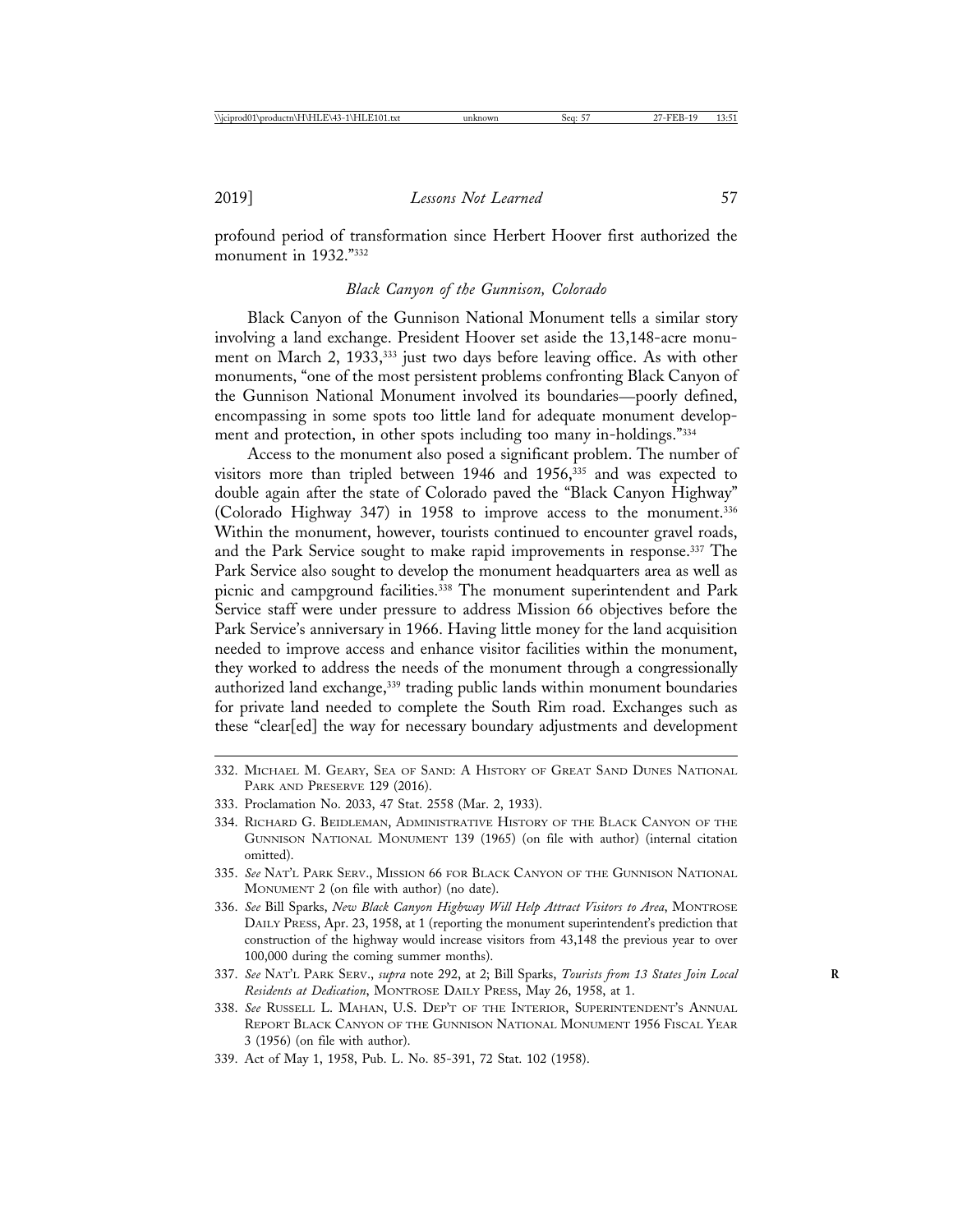of the area under the Mission 66 program."340 The Park Service further negotiated with private landowners in the aftermath of the exchange,<sup>341</sup> and on April 8, 1960, President Eisenhower issued a proclamation removing, from the 13,148-acre monument, 470 acres that were "no longer required for the proper care, protection, and management of the objects of scientific interest."342

## *Colorado, Colorado*

The 1959 reduction to Colorado National Monument provides yet another example of the exclusion of private property. Designated on May 24, 1911, the proclamation for the 13,833-acre monument recognized "prior, valid, adverse claims" but did not expressly address non-federal lands.<sup>343</sup> When problems involving non-federal inholdings arose, President Eisenhower, in 1959, trimmed 211 acres from the monument and added 120 acres to it.344 The boundary revision addressed what the National Park Service described as a "complicated land situation" involving undeveloped mining claims, donations to the Park Service that had not been recorded, and six tracts of private land that were all at least partially within the monument.<sup>345</sup> Together, non-federal inholdings were believed to total 190.36 acres.<sup>346</sup> Of the 211 acres that were removed, approximately 131 acres reflected lands that had been transferred out of federal ownership in 1911 and 1912,<sup>347</sup> shortly after the monument was created.348 Both land sales occurred years before the monument was designated, but a land patent was not issued until after the monument had been designated.349 The excluded parcels were therefore not federal land at the time the monument was designated and could not have been part of the monument. National Park Service correspondence also indicates that at least a portion of

- 340. Memorandum from Superintendent of Colorado-Black Canyon of the Gunnison National Monuments, Nat'l Park Serv., to the Director, Nat'l Park Serv. (May 22, 1957) (on file with author) (emphasis in original omitted).
- 341. *See* Memorandum from Supervisory Park Ranger of Black Canyon National Monument, Nat'l Park Serv., to the Superintendent of Colorado and Black Canyon National Monuments, Nat'l Park Serv. 2 (Aug. 2, 1958) (on file with author).
- 342. Proclamation No. 3344, 25 Fed. Reg. 3153, 3153 (Apr. 8, 1960).
- 343. Proclamation No. 1126, 37 Stat. 1681, 1681 (May 26, 1911) [hereinafter Colorado Proc.].
- 344. *See* Proclamation No. 3307, 24 Fed. Reg. 6471, 6471, 6473 (Aug. 7, 1959).
- 345. Memorandum from P. P. Patraw, Acting Regional Director, to Superintendent, Mesa Verde (Mar. 12, 1953) (on file with author).
- 346. *Id*.
- 347. U.S. Patent No. 210,775 (filed June 22, 1911); U.S. Patent No. 292,293 (filed Sept. 16, 1912) (both on file with author). Patented lands did not follow monument boundaries. Patented acreage therefore exceeds acreage removed from the monument.
- 348. *See* Colorado Proc., *supra* note 343. **R**
- 349. E-mail from Chris Haviland, Bureau of Land Mgmt., to author (Mar. 12, 2018, 14:46 MST) (on file with author).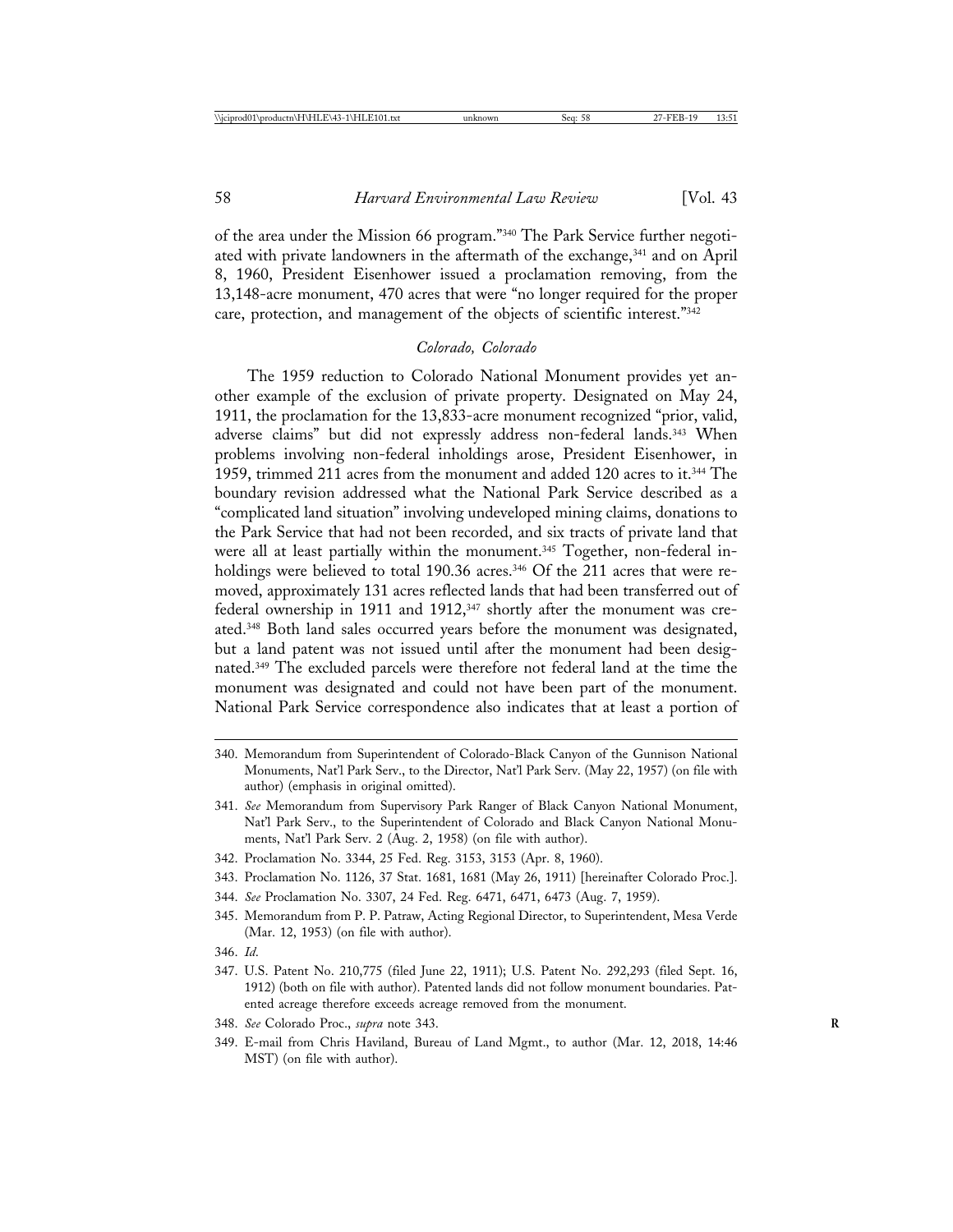the excluded lands may have been difficult to manage because, while part of the monument, these lands were outside of the fenced monument area.<sup>350</sup>

## *Scotts Bluff, Nebraska*

Scotts Bluff National Monument, which lies less than twenty miles east of the Wyoming-Nebraska border, provides yet another example of a monument that was reduced to accommodate existing infrastructure and private land, neither of which were expressly discussed in the original proclamation. Designated in 1919 because of its important role in the history of westward settlement, Scotts Bluff originally included approximately 2,053 acres.<sup>351</sup> President Coolidge trimmed a quarter-section (160 acres) from the monument in 1924.352 The lands eliminated from the monument were "classed as irrigable land under the North Platte Federal Irrigation Project and [were] eliminated for that reason."353

The excluded lands were also subject to a homestead that included "residence, cultivation, and improvements."354 While the General Land Office accepted proof of homestead development six years after the monument had been reduced, it appears that homestead development predated the reduction by at least a decade. The Gering Irrigation District was created in 1895, and by 1900 had completed a series of canals that connected it with the existing Mitchell Canal and Irrigation District. Newly constructed canals included "25 miles of new canal . . . through a very rough stretch of country, locally called 'Bad Lands," that are the Scotts Bluff National Monument.<sup>355</sup> The Gering Lateral to the Gering Canal cuts the eliminated section roughly in half and connects into the Mitchell and Gering Canal.356 While the lands eliminated from the monument were under federal control at the time of the designation, their subsequent transfer out of federal ownership left the federal government without the ownership or control required by the Antiquities Act.

352. Exec. Order No. 4008 (May 9, 1924).

- 355. NEB. BD. OF IRRIGATION & DRAINAGE, TENTH BIENNIAL REPORT OF THE STATE BOARD OF IRRIGATION AND DRAINAGE TO THE GOVERNOR OF NEBRASKA 68–69 (1914).
- 356. *See* U.S. GEOLOGICAL SURVEY, TOPOGRAPHIC MAP: SCOTTS BLUFF SOUTH QUADRAN-GLE, NEBRASKA, SCOTTS BLUFF CO. 7.5 MINUTE SERIES (1963) (on file with author).

<sup>350.</sup> Letter from Homer W. Robinson, Superintendent, Colorado National Monument, to Mr. Ples E. Watson (Apr. 6, 1956) (on file with author).

<sup>351.</sup> *See* Proclamation No. 1547, 41 Stat. 1779 (Dec. 12, 1919).

<sup>353.</sup> U.S. DEP'T OF THE INTERIOR, REPORT OF THE DIRECTOR OF THE NATIONAL PARK SERVICE TO THE SECRETARY OF THE INTERIOR FOR THE FISCAL YEAR ENDED JUNE 30, 1924, AND THE TRAVEL SEASON 1924, at 16 (1924).

<sup>354.</sup> Letter from D. K. Parrott, Acting Ass't Comm'r of the Gen. Land Office, to Charles E. Gering (Apr. 2, 1930) (on file with author).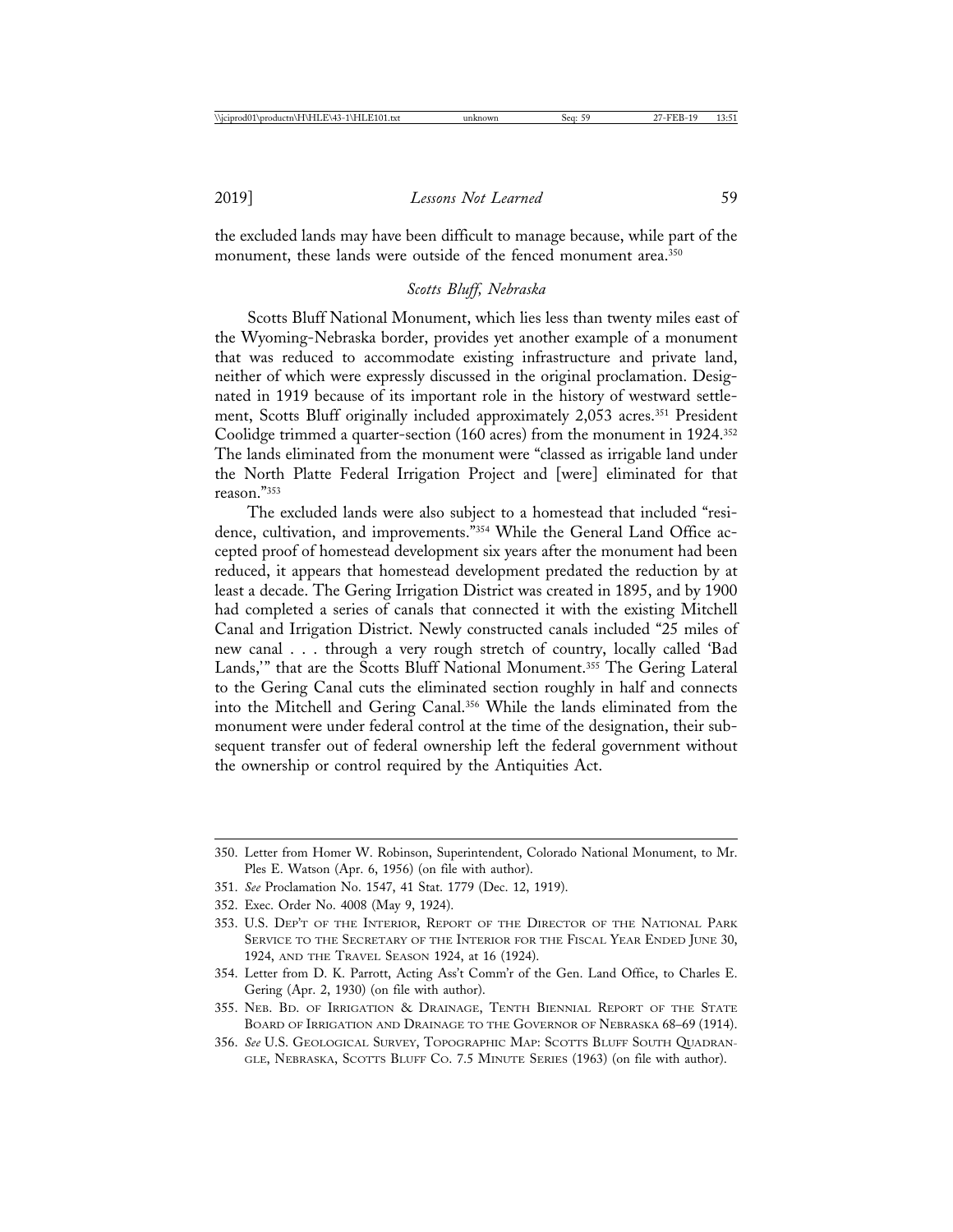#### *White Sands, New Mexico*

A similar problem arises with respect to infrastructure, and two revisions to national monuments clarified that highways bisecting the landscape before national monuments were designated were, much like homesteads and mines, not intended to be part of the monument. In 1933, President Hoover proclaimed the 134,487-acre White Sands National Monument in New Mexico.357 Barely a year later, President Franklin Roosevelt reduced the monument by 158.91 acres<sup>358</sup> because "certain sections of the right-of-way for United States Highway Route 70 are included within the White Sands National Monument."359 The road that would become Highway 70 predated the monument, and the proclamation that reduced the monument merely allowed for improvements to existing infrastructure along the monument's southeast border.<sup>360</sup>

#### *Craters of the Moon, Idaho*

Craters of the Moon National Monument was similarly revised to facilitate improvements to an existing highway that ran through the monument. At the time of the initial proclamation in 1924,<sup>361</sup> access to the monument was from the Idaho Central Highway, which, according to the map appended to the original proclamation, came very close to the northwest border of the monument. The highway was rerouted through the monument some time prior to 1928, and the 1928 monument expansion roughly tripled the length of the highway through the monument.<sup>362</sup> Idaho sought to improve that highway, which was graded earth outside the monument and a semi-surfaced road through the monument.<sup>363</sup> To accommodate highway improvements, President Franklin Roosevelt excluded the highway route from the monument.<sup>364</sup> His 1941 proclamation removing the highway states that the excluded lands are "not necessary for the proper care and management of the objects of scientific

- 357. Proclamation No. 2025, 47 Stat. 2551 (Jan. 18, 1933); NAT'L PARKS CONSERVATION ASS'N, *supra* note 25. **R**
- 358. *See* MONUMENTS LIST, *supra* note 25. **R**
- 359. Proclamation No. 2295, 53 Stat. 2465, 2465 (Aug. 29, 1938).
- 360. *Compare* NEW MEXICO HIGHWAY DEP'T, MAP: OFFICIAL ROAD MAP OF NEW MEXICO (1932), *at* https://perma.cc/MY25-Y2XB, *with* NEW MEXICO HIGHWAY DEP'T, MAP: OF-FICIAL ROAD MAP OF NEW MEXICO (1935), https://perma.cc/55HX-ZLMJ.
- 361. Craters of the Moon Proc., *supra* note 232. **R**
- 362. *Id.*; Proclamation No. 1843, 45 Stat. 2959 (July 23, 1928). Both proclamations contain maps depicting the highway in relation to the monument's changing boundaries. *See* THOMAS A. SULLIVAN, NAT'L PARK SERV., PROCLAMATIONS AND ORDERS RELATING TO THE NA-TIONAL PARK SERVICE UP TO JANUARY 1, 1945, at 162–63 (1947).
- 363. TEXACO TOURING SERVICE, TEXACO ROAD MAP: IDAHO, MONTANA, WYOMING (1937) (on file with author).
- 364. *See* Proclamation No. 2499, 55 Stat. 1660, 1660 (July 18, 1941). Idaho Central Highway was once Highway 22 and is now Highway 20.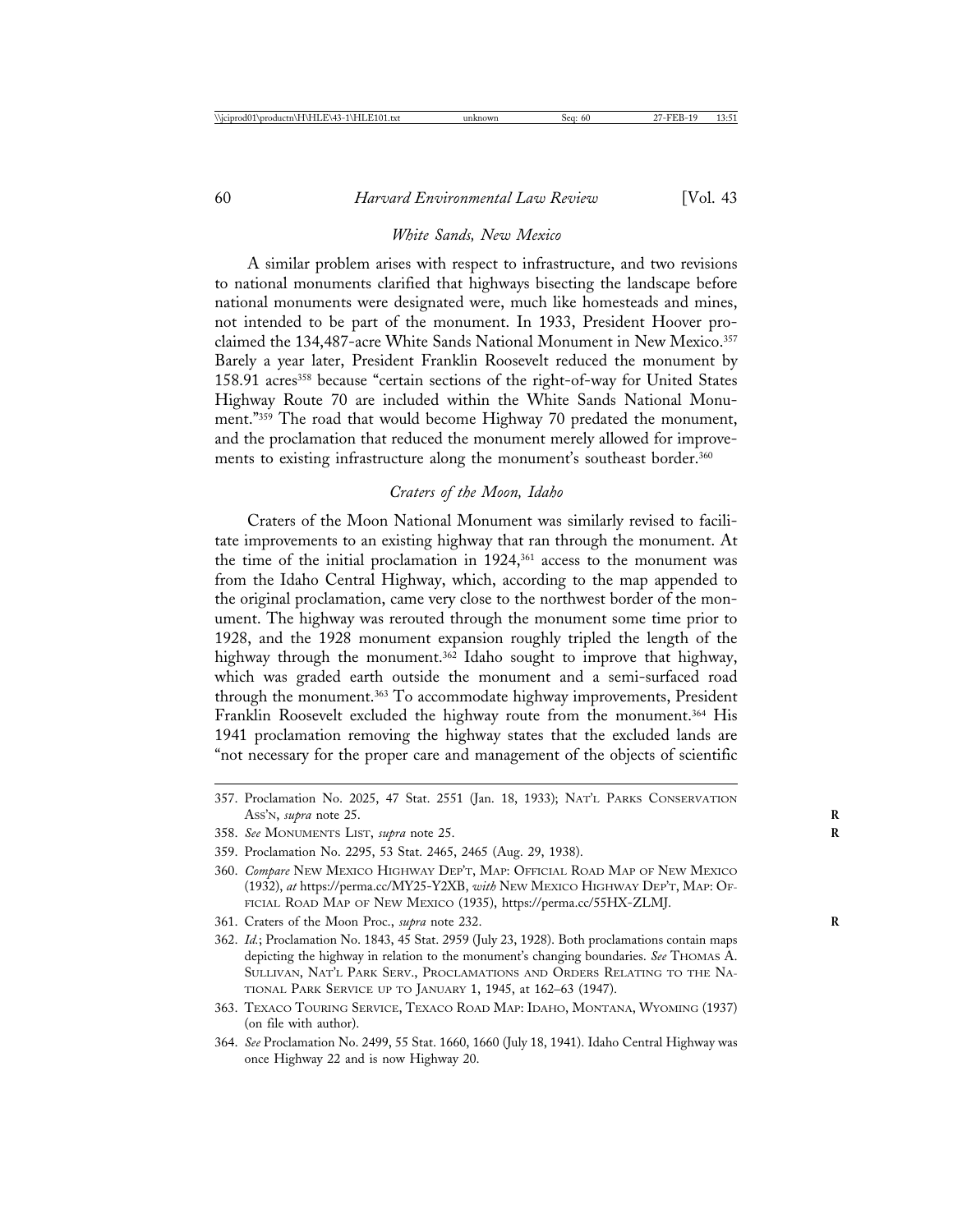interest situated on the lands within the said monument," implying that the revision did not undermine resource protection.365

Revisions such as these highlight an important problem with claims of authority based on congressional acquiescence. *Midwest Oil* makes clear that the presidential action must be known to Congress.<sup>366</sup> Minor revisions that corrected typographical errors in a proclamation, such as at Hovenweep; that resolved technical errors in monument boundary descriptions, like at Timpanogos Cave and Great Sand Dunes; or that corrected errors and better described a previously unsurveyed landscape, like those at Arches, Natural Bridges, Navajo, and Petrified Forest, may have escaped congressional attention. The burden of demonstrating congressional knowledge falls on the President, and a lack of demonstrable congressional knowledge may limit the number of prior reductions that can be relied upon to demonstrate the requisite pattern of informed congressional acquiescence. Furthermore, when considering congressional acquiescence, the relevant question is whether there is "a systematic, *unbroken*, executive practice, long pursued to the knowledge of the Congress and never before questioned."367 Here, the chain was broken by enactment of FLPMA and the intervening Attorney General opinions discussed above.

And even if Congress was aware of monument reductions, most prior reductions have little in common with the combined 2-million-plus-acre reductions to Bears Ears and Grand Staircase-Escalante National Monuments. The Trump administration does not claim that its reductions follow in the footsteps of Mt. Olympus, Katmai, or any of the other monuments that carefully eliminated non-federal inholdings. Indeed, both the original Bears Ears and Grand Staircase-Escalante National Monument proclamations specifically exclude non-federal lands.368 Similarly, while revisions to Great Sand Dunes and Black Canyon of the Gunnison effectuated land exchanges that removed non-federal inholdings, the State of Utah had already traded away all of its lands within the Grand Staircase-Escalante and similar exchanges were proposed for Bears Ears as part of the Obama proclamation. And the administration cannot claim that its reductions, like those at Scotts Bluff, White Sands, or Craters of the Moon narrowly accommodate existing infrastructure. Finally, despite the superficial similarities between the Katmai reduction and President Trump's reductions, Katmai was reduced to move already ongoing mining activity off of monument lands so as to maintain the integrity of the monument designation, whereas the

<sup>365.</sup> *Id*.

<sup>366.</sup> *See* United States v. Midwest Oil, 236 U.S. 459, 474–75 (1915).

<sup>367.</sup> Dames & Moore v. Regan, 453 U.S. 654, 686 (1981) (emphasis added) (quoting Youngstown Sheet & Tube Co. v. Sawyer, 343 U.S. 579, 610–11 (1952)).

<sup>368.</sup> Bears Ears Proc., *supra* note 3, at 1143; Grand Staircase-Escalante Proc., *supra* note 40, at **R** 50,225.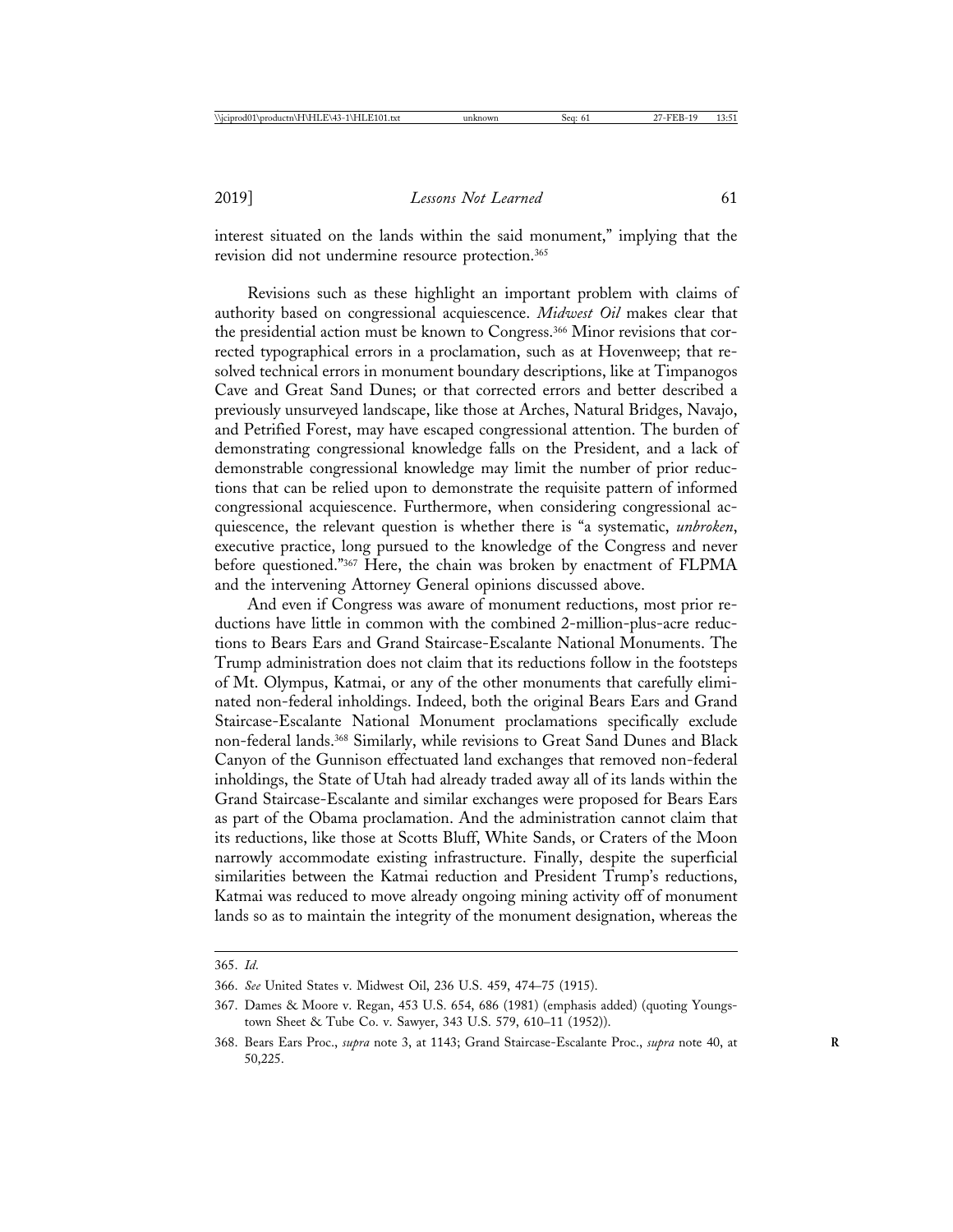Trump reductions reduce monuments in order to *allow* mining on unencumbered monument land.

### *5. Improving Management*

The need to revise monument boundaries in light of improved information is not surprising given the limitations of early maps and surveys. Over the years, Presidents revised monument boundaries to reflect new information and changed conditions at individual monuments and surrounding landscapes. These revisions generally improved monument access and management, and better protected the objects identified in the original monument proclamations.

# *Grand Canyon II, Arizona*

One of the largest and most complicated presidential revisions to a national monument involved the Grand Canyon. On January 11, 1908, Theodore Roosevelt set aside the largest monument to that date, the 808,000-acre Grand Canyon National Monument.369 Despite its large size, many believed that the designation neither included all the lands necessary to protect the landscape, nor provided sufficient substantive protections for the area's sensitive resources.370 Controversy regarding how much of the Grand Canyon landscape to protect, and how to balance protection with logging and grazing, continued for years afterwards.

In 1916, Congress created the National Park Service,<sup>371</sup> and three years later, Congress converted most of the Grand Canyon National Monument into our country's seventeenth national park.<sup>372</sup> The congressionally directed change in status came with a reduction in size that contributed to concerns from the Park Service and others that the park boundaries "had been drawn too close to the rim of the canyon; did not follow natural features; were difficult to administer as far as wildlife was concerned, [and] did not offer adequate [wildlife] range."373 As the Park Service subsequently explained, a "park designed to protect a superlative canyon cannot protect it when only one wall of the canyon is

- 372. *See* MOREHOUSE, *supra* note 370, at 44. **R**
- 373. JOHN M. KAUFFMAN, CONSERVATION OBJECTIVES AT THE GRAND CANYON: A HIS-TORY OF THE BOUNDARIES OF GRAND CANYON NATIONAL PARK AND GRAND CANYON NATIONAL MONUMENT 4 (1954); *see also* MOREHOUSE, *supra* note 370, at 53. **R**

<sup>369.</sup> Grand Canyon Proc., *supra* note 31; *see also* NAT'L PARKS CONSERVATION ASS'N, *supra* **R** note 25.

<sup>370.</sup> BARBARA J. MOREHOUSE, A PLACE CALLED GRAND CANYON 39–40 (1996). The Supreme Court upheld the monument designation on the basis that the Grand Canyon "is an object of unusual scientific interest" within the meaning of the Antiquities Act, thus effectively resolving whether landscape-scale features could be protected as monuments. Cameron v. United States, 252 U.S. 450, 455 (1920) (internal citations omitted).

<sup>371.</sup> National Park Service Organic Act, Pub. L. No. 64-235, 39 Stat. 535 (1916) (codified as amended at 54 U.S.C. §§ 100101, 100301–100303, 100751–100753, 102101 (2014)).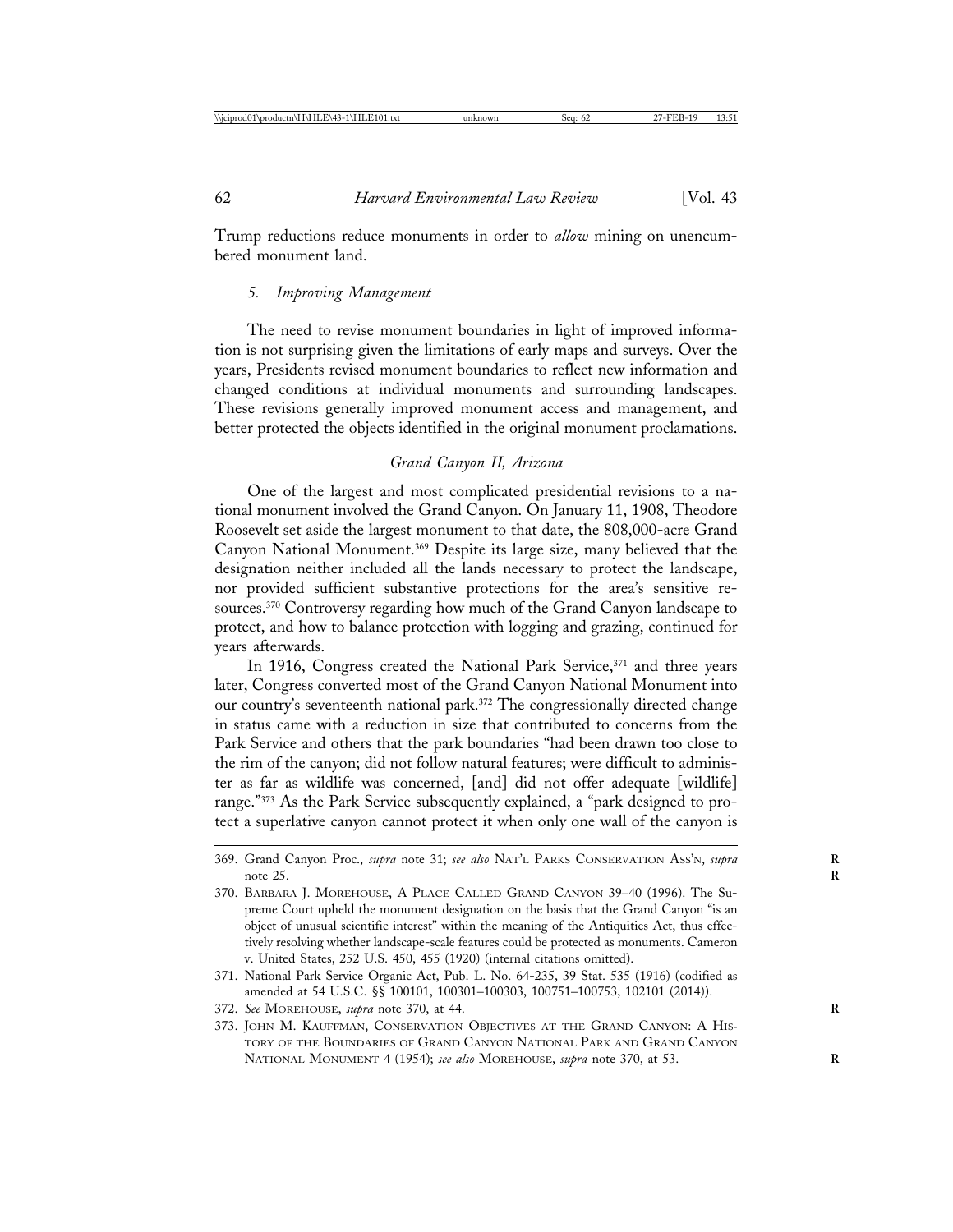within the park."374 The Park Service also had concerns regarding wildlife habitat:

As with most of our great National parks the Grand Canyon was set aside as a rare physiographic and geological feature of unusual interest and beauty, but with little appreciation of its value as a native wildlife refuge, and zoological laboratory of surpassing interest. . . . Still here are to be found some of the most thrilling wild animal exhibits on the Continent and there is every reason to believe that several others of our most important large game mammals and birds of the region can be brought up to an abundance limited only by the carrying capacity of the range.375

Others expressed concern that important scenic areas and geologic wonders had been left out of the park.376

Although Congress responded by approving a 32,000-acre park expansion in 1927,377 the move did not entirely allay these concerns.378 Debate continued, with multiple proposals to change the park boundary.<sup>379</sup> According to the Park Service, time was of the essence in resolving the boundary controversy and the area protected needed to be expanded "as soon as possible—before railroad indemnity selection rights in the area could be taken up."380 Consequently, in December of 1932, during the waning days of his presidency, Herbert Hoover expanded the protected landscape by proclaiming the 273,145-acre Grand Canyon II National Monument.381

But the boundaries of Grand Canyon II were again based on an imperfect compromise. Incomplete and inaccurate land surveys of the area further com-

- 376. MOREHOUSE, *supra* note 370, at 56. **R**
- 377. Act of Feb. 25, 1927, Pub. L. No. 69-645, 44 Stat. 1238 (1926).
- 378. *See* MOREHOUSE, *supra* note 370, at 62. **R**
- 379. *Id.* at 68.
- 380. KAUFFMAN, *supra* note 373, at 19. Railroads received certain enumerated sections of land as **R** compensation for construction of public railroads. Where these sections of lands were subject to homestead or mining claims, or the land had already been conveyed into private ownership, railroads had the right to select replacement lands, which were known as "indemnity" lands.
- 381. Proclamation No. 2022, 47 Stat. 2547 (Dec. 22, 1932).

<sup>374.</sup> Memorandum from H.C. Bryant, Grand Canyon Nat'l Park Superintendent, to the Regional Director, Region Three, at 3 (Oct. 1944) (on file with author) (day illegible in copy).

<sup>375.</sup> KAUFFMAN, *supra* note 373, at 14–15 (quoting Report of Dr. Vernon Bailey, Chief Field **R** Naturalist, Biological Survey, to Paul G. Redington, Chief of the Biological Survey). Wildlife and the habitat it occupies are objects of scientific interest under the Antiquities Act and therefore appropriate for protection as a national monument. *See* Cappaert v. U.S., 426 U.S. 128, 142 (1976) (holding "[t]he pool in Devil's Hole [National Monument] and its rare inhabitants are 'objects of historic or scientific interest,'" and that monument designation to protect them was an appropriate exercise of the Antiquities Act) (quoting Antiquities Act 54 U.S.C. § 320301(a) (2014)).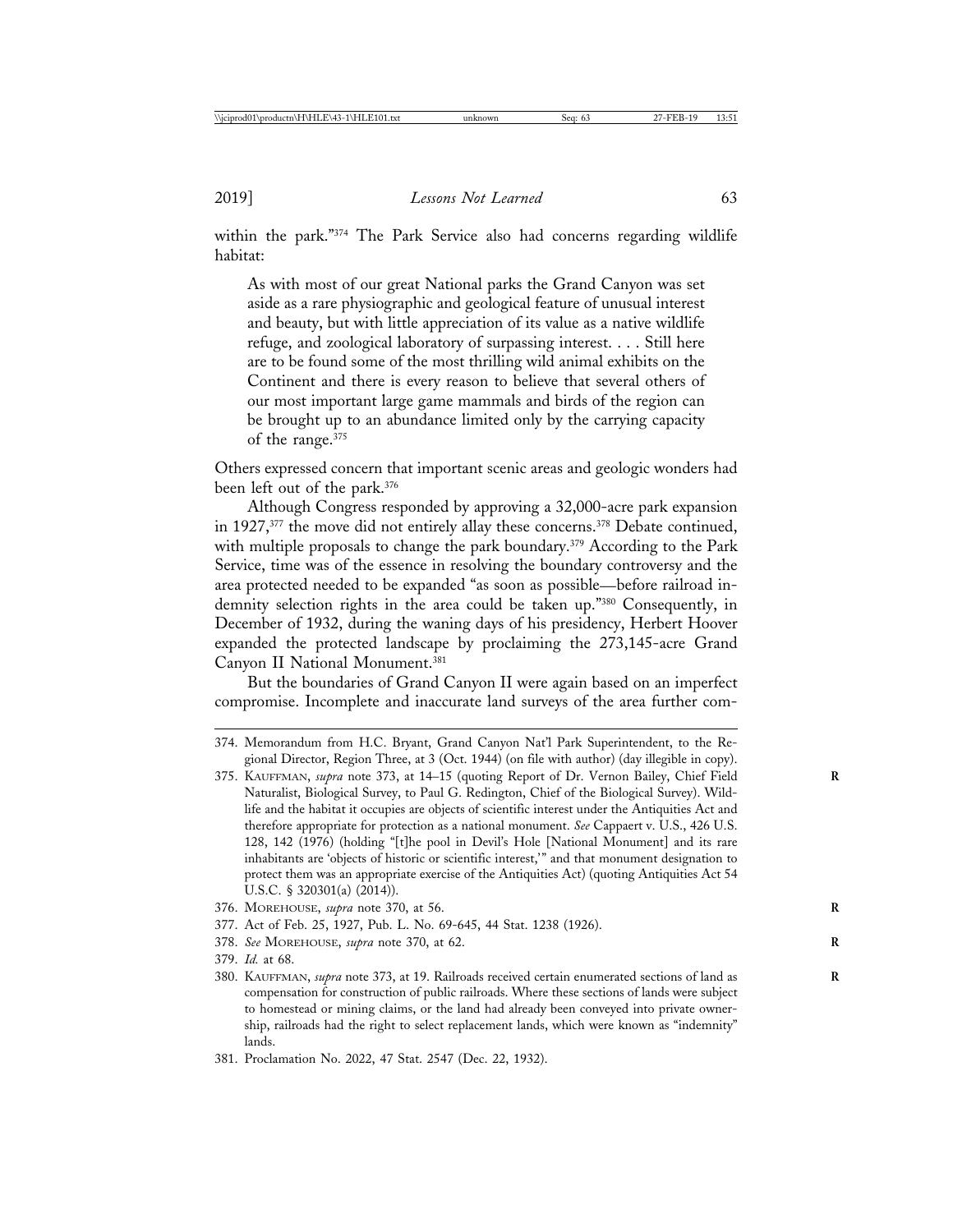plicated matters.382 For the next seven and a half years, Congress and the President worked to revise the monument boundaries, and no fewer than nine bills were introduced as part of that effort.<sup>383</sup> The last of these bills, Senate Bill 6, proposed to cut 148,159 acres from the monument<sup>384</sup> and reached the President's desk on August 7, 1939. President Roosevelt vetoed Senate Bill 6, explaining that "insufficient consideration ha[d] been given to the matter," and that "[b]efore approving any measure that would eliminate lands from any national monument, I would want to receive a report from representatives of the National Park Service based on a thorough investigation of the land proposed for elimination from the monument."385

A preliminary report, prepared in compliance with the President's directive by park naturalist Edwin McKee, recommended keeping the southern portion of the monument intact while straightening the western boundary to include more antelope habitat, and remarked that the boundaries proposed under Senate Bill 6 were "entirely inadequate and eliminated from the monument areas many features which logically belong to it and are of both scientific and scenic importance."386 McKee went on to note that "a wildlife problem would soon arise" under the congressionally defined boundaries<sup>387</sup> and that "no Government representatives connected with drafting of the proposed boundaries of Grand Canyon National Monument has yet visited or studied on the ground [all of] the area in question."388

A subsequent "full scale study of the boundary question" largely concurred with McKee's recommendations.389 In December of 1939, Ben M. Thompson, Chief of the National Park Service Planning Division, transmitted the investigating team's final report to Secretary of the Interior Harold Ickes, recommending the boundaries that would eventually be codified in a 1940 proclamation.390 Secretary Ickes concurred in these boundaries and forwarded to

- 383. H.R. 12,081, 74th Cong. (1936); S. 4503, 74th Cong. (1936); H.R. 7264, 75th Cong. (1937); H.R. 9314, 75th Cong. (1938); S. 3362, 75th Cong. (1938); S. 4047, 75th Cong. (1938); S. 6, 76th Cong. (1939); H.R. 7570, 76th Cong. (1939); S. 2981, 76th Cong. (1939).
- 384. S. REP. NO. 76-744, at 2 (1939).
- 385. Memorandum of Disapproval from President Franklin Roosevelt (Aug. 7, 1939) (on file with author); see also KAUFFMAN, supra note 373, at *i*.
- 386. KAUFFMAN, HISTORY OF THE BOUNDARIES OF GRAND CANYON, *supra* note 373, at 23. **R**
- 387. *Id*. Park Service biologists similarly concluded that "boundary changes should be adjusted for the benefit of antelope and bighorns," W.B. MCDOUGAL, NAT'L PARK SERV., SPECIAL REPORT: PROPOSED BOUNDARY CHANGES AT GRAND CANYON NATIONAL PARK 3 (on file with author) (no date), and that "the remainder of the animal life will [also] be adequately provided for" by such a change. *Id.*
- 388. KAUFFMAN, *supra* note 373, at 23. **R**
- 389. *Id*. at 24.
- 390. *Id*. at 25.

<sup>382.</sup> S. REP. NO. 76-744, at 3 (1939).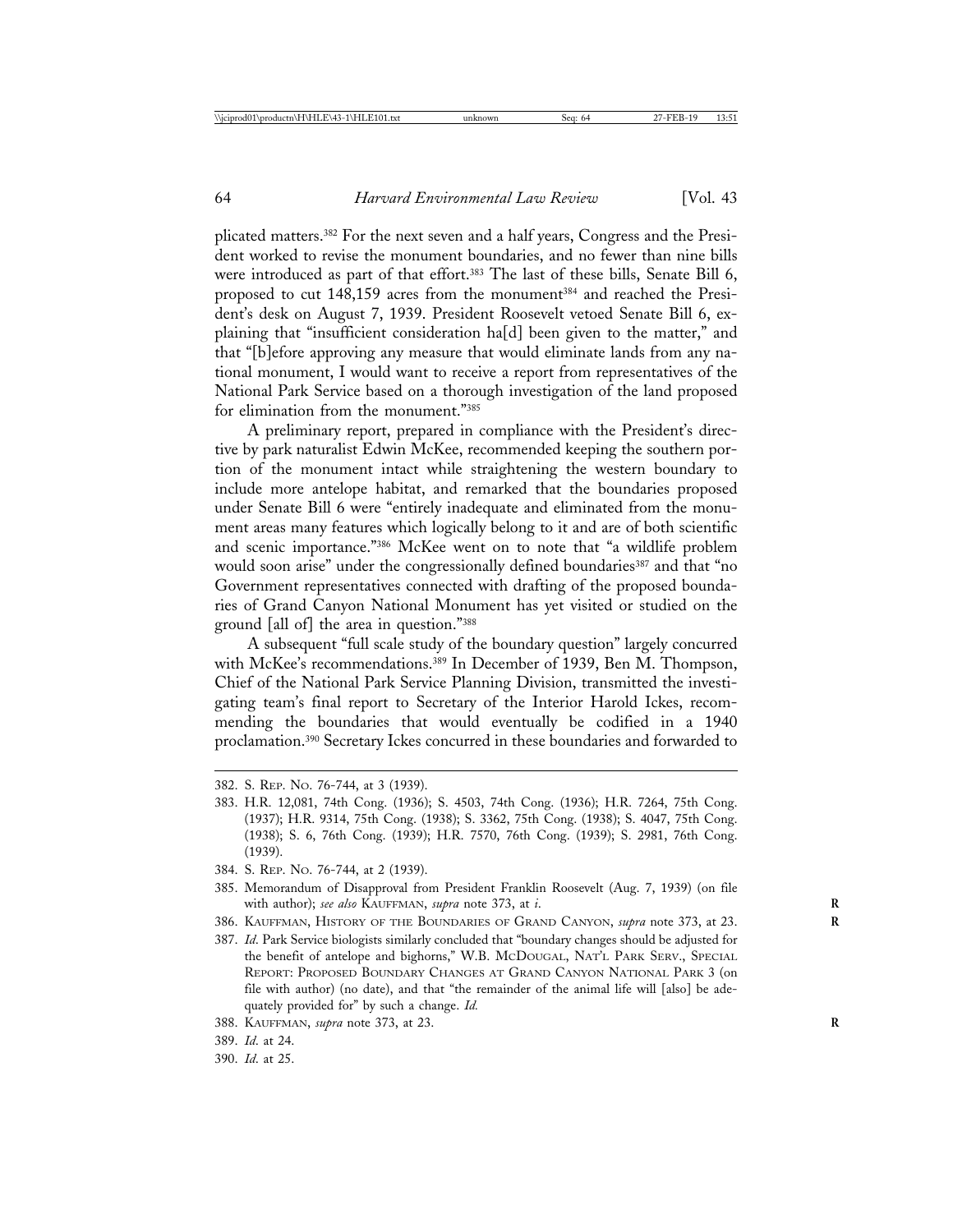President Roosevelt a proposed proclamation reducing the size of the monument.391 As Secretary Ickes explained, "this recommended boundary is drawn to retain the heads of side canyons; to retain the principal volcanic exhibits on the western boundary; to exclude the privately-owned lands for which there is little hope of acquisition and to exclude grazing land that is not essential for monument purposes."392

Following these recommendations, President Roosevelt reduced Grand Canyon II on April 4, 1940, trimming the monument by 71,854 acres, or twenty-six percent.<sup>393</sup> Two pending congressional bills<sup>394</sup> to reduce the Monument were allowed to die,<sup>395</sup> likely reflecting congressional assent to the new boundary. "The only surprises, perhaps, are the length of time to reduce the size of the monument and the relatively small amount of territory that opponents won back."396 All told, in the lead-up to the 1940 revision, Congress and the President worked together to forge a workable compromise, with Congress considering nine separate bills to remake the boundary, and the President convening a commission on boundary adjustments. A giant of a President, at the zenith of presidential power, President Franklin Roosevelt finalized what Congress failed to do—and he did so with the knowledge, sustained involvement, and informed consent of Congress.

The exclusion of lands under the 1940 revision turned out not to be permanent, as protections for the Grand Canyon were strengthened many times in the years to come. On January 20, 1969, President Johnson designated the 32,547-acre Marble Canyon National Monument.397 Then, in 1975, both the Grand Canyon II and Marble Canyon National Monuments were incorporated into Grand Canyon National Park, protecting approximately 1.2 million additional acres.398 President Clinton further expanded protections for the Grand Canyon landscape in 2000, when he designated the 1,014,000-acre Grand Canyon-Parashant National Monument.399 Today, all the lands that were removed by the 1940 proclamation, and then some, are protected.

- 395. KAUFFMAN, *supra* note 373, at 25. **R**
- 396. MOREHOUSE, *supra* note 370, at 68; *see also* Morehouse Dissertation, *supra* note 392, at 178. **R**
- 397. Proclamation No. 3889, 34 Fed. Reg. 909 (Jan. 22, 1969).
- 398. Grand Canyon National Park Enlargement Act, Pub. L. No. 93-620, § 3, 88 Stat. 2089, 2090 (1975) (codified in 16 U.S.C. § 228b (2012)).
- 399. Proclamation No. 7265, 65 Fed. Reg. 2825 (Jan. 11, 2000) (Grand Canyon-Parashant proclamation).

<sup>391.</sup> MOREHOUSE, *supra* note 370, at 78. **R**

<sup>392.</sup> Barbara J. Morehouse, Power Relationships in the Spatial Partitioning and Natural Resource Management of the Grand Canyon 190 (1993) (unpublished Ph.D. dissertation, University of Arizona) (on file with author) [hereinafter Morehouse Dissertation]. *See also* KAUFFMAN, *supra* note 373, at 25. **R**

<sup>393.</sup> Proclamation No. 2393, 54 Stat. 2692 (Apr. 4, 1940).

<sup>394.</sup> S. 2981, 76th Cong. (1939); H.R. 7570, 76th Cong. (1939). Both were companion bills reflecting the same boundary contained in the earlier S. 6, 76th Cong. (1939).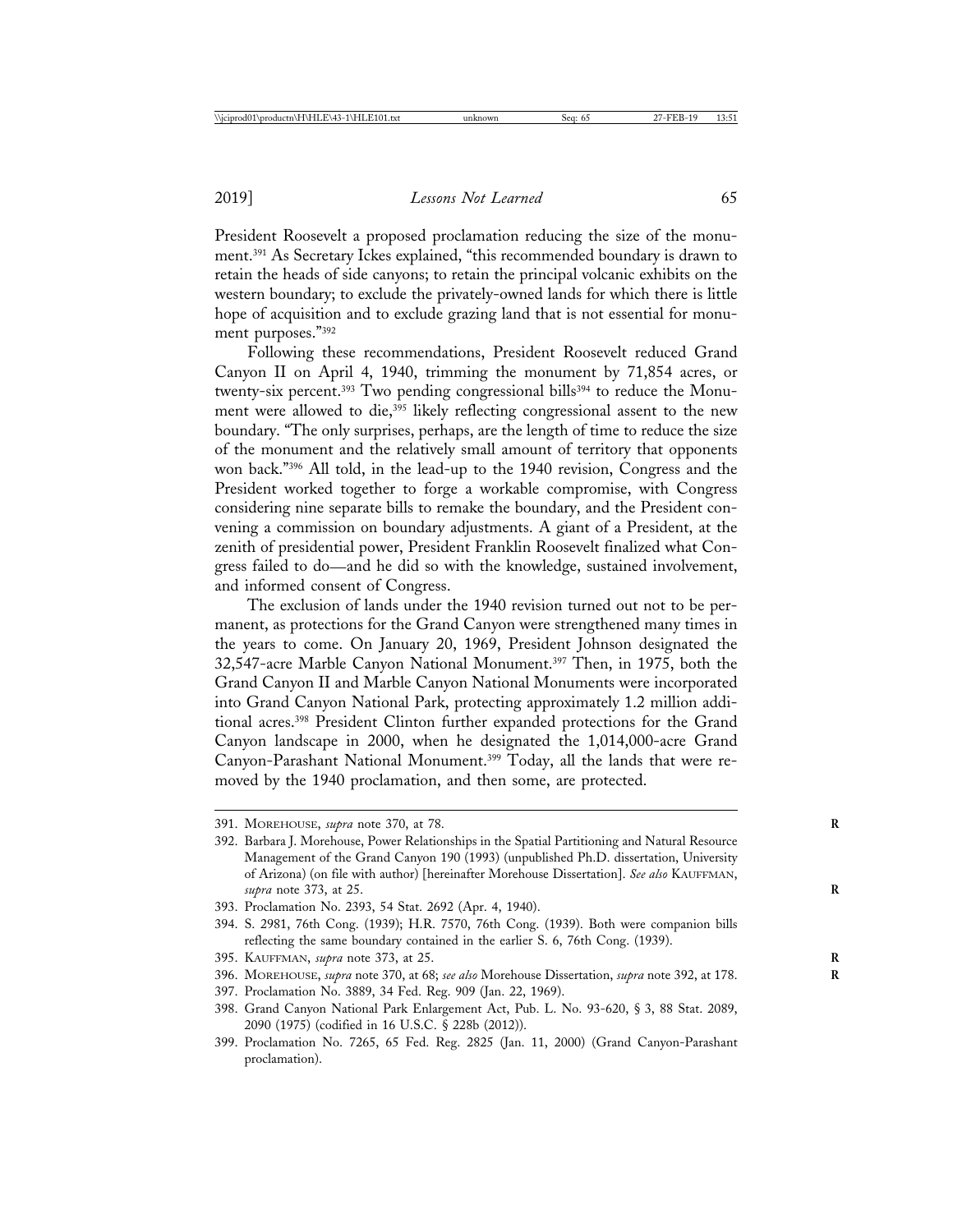## *Bandelier, New Mexico*

Prior to President Trump's recent actions, the most recent national monument reduction by a President occurred on May 27, 1963—fifty-five years earlier—when President Kennedy redrew the boundaries of Bandelier National Monument.<sup>400</sup> First proclaimed in 1916<sup>401</sup> and later expanded in 1932<sup>402</sup> and again in 1961,403 President Kennedy's 1963 revision effected an exchange of 2,882 acres of land404 owned by Los Alamos Scientific Laboratory405 for 3,925 acres of monument land that "had been fully researched and [was] not needed to complete the interpretive story of the Bandelier National Monument."406

The land exchange was the culmination of four years of negotiations, which added high-value wilderness-quality lands to the monument, creating an important protective buffer between the growing Los Alamos community and archaeological ruins.407 In return, monument managers relinquished an area that had been severely impacted by unmanaged visitation and that had lost much of its scientific integrity and value.408 Notably, the National Park Service was concerned about the lack of resources to manage the sensitive and overvisited archaeologically rich lands that would eventually be excluded from the monument.409 By transferring these lands to the lab, which was closed to public entry,<sup>410</sup> the federal government limited public access to sensitive sites and increased protection for the objects of historic and scientific interest identified in the original proclamation.<sup>411</sup>

400. 1963 Bandelier Revision Proc., *supra* note 6. **R**

- 402. Proclamation No. 1991, 47 Stat. 2503 (Feb. 25, 1932).
- 403. Proclamation No. 3388, 26 Fed. Reg. 247 (Jan. 11, 1961).
- 404. 1963 Bandelier Revision Proc., *supra* note 6, at 5407. **R**
- 405. Los Alamos Scientific Laboratory is now the Los Alamos National Laboratory.
- 406. 1963 Bandelier Revision Proc., *supra* note 6, at 5407; *see also* Michael Kelleher, *Changing* **R** *Approaches to Management at the Tsankawi Mesa of Bandelier National Monument*, 20 THE GEORGE WRIGHT FORUM 58, 62 (2003) (discussing the land exchange).
- 407. *See* Hal K. Rothman, *Bandelier National Monument: An Administrative History*, S.W. CUL-TURAL RESOURCES CTR. PROFESSIONAL PAPERS No. 14, 48–52 (1988).
- 408. *See id.* at 48.
- 409. *See id.* at 51–52.
- 410. *See* U.S. DEP'T OF ENERGY, DRAFT ENVIRONMENTAL IMPACT STATEMENT FOR THE CONVEYANCE AND TRANSFER OF CERTAIN LAND TRACTS ADMINISTERED BY THE DE-PARTMENT OF ENERGY AND LOCATED AT LOS ALAMOS NATIONAL LABORATORY, LOS ALAMOS AND SANTA FE COUNTIES, NEW MEXICO 13-1 (1999) (explaining that Technical Area 74, which includes most of the land transferred to the lab, is gated and "access to the tract is currently limited to Federal, State, and local government personnel on official business").
- 411. *See id*.

<sup>401.</sup> Bandelier Proc., *supra* note 232. **R**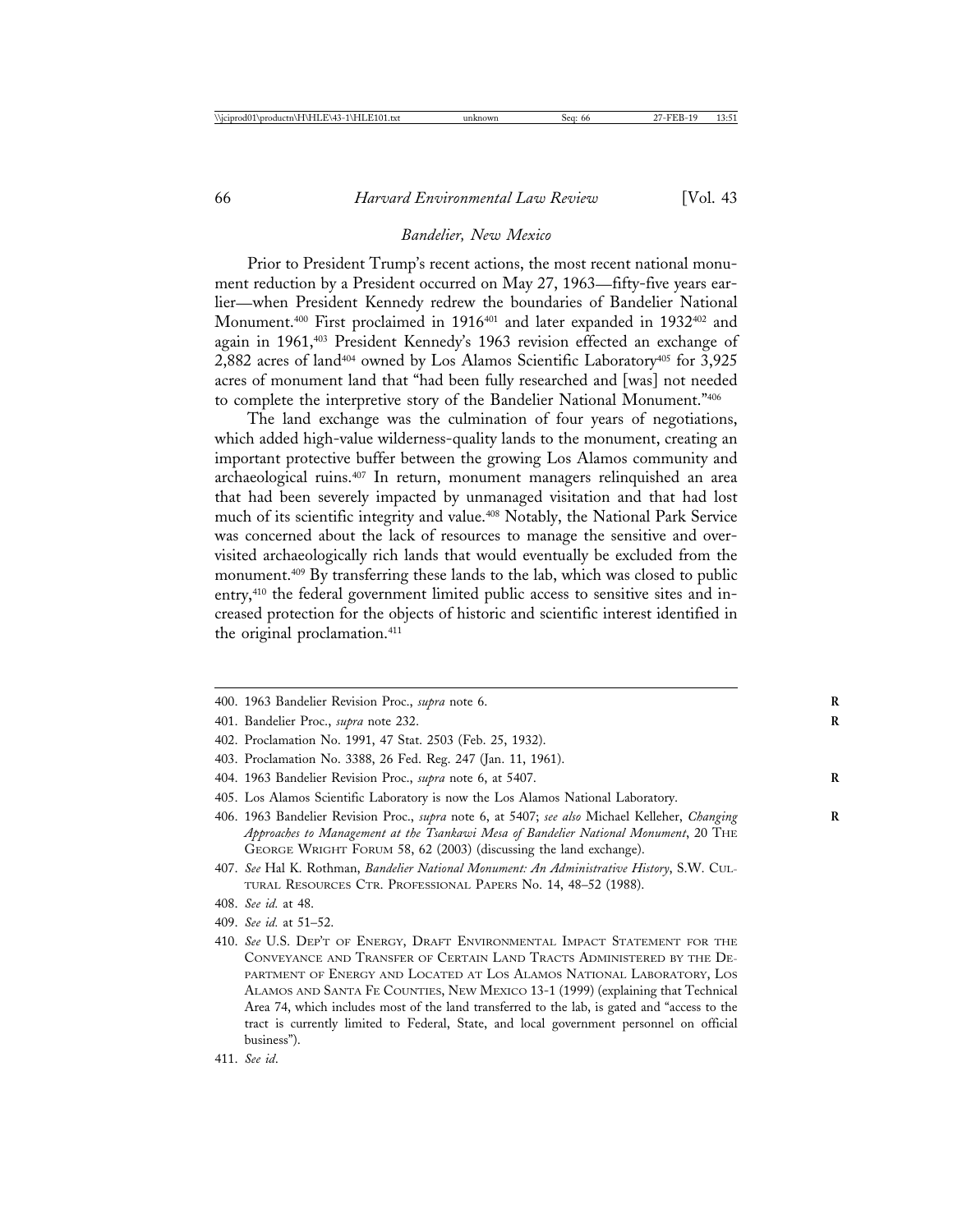#### *Wupatki, Arizona*

Revisions to the Wupatki National Monument do not fit neatly into any category but, like other revisions discussed in this section, appear intended to advance the public interest without minimizing protection of the objects identified in the original monument proclamation. President Franklin Roosevelt trimmed 52.27 acres from the 35,865-acre Wupatki National Monument on January 22, 1941, to enable construction and operation of a water diversion on the Little Colorado River and to facilitate the irrigation of lands on the Navajo Indian Reservation.<sup>412</sup>

Notably, the proposal to reduce the Monument was originally made by the Navajo Service and approved by the Commissioner of Indian Affairs<sup>413</sup> before being routed to the Park Service for its approval, and eventually sent on to the President. The National Park Service, which administered the monument, did not object to the project because:

The weir seems to be proposed for diversion purposes only [and] would not be expected to impound and thus back up any appreciable quantity of water. The diversion canal is entirely on reservation lands. We would be affected only in that one abutment of the weir would be against that bank of the river which constitutes our boundary.<sup>414</sup>

- 412. Proclamation No. 3454, 55 Stat. 1608 (Jan. 22, 1941). The monument had been proclaimed sixteen years earlier. *See* Proclamation No. 1721, 43 Stat. 1977 (Dec. 9, 1924). President Roosevelt's proclamation modifying the monument reads, in relevant part, as follows: "under and by virtue of the authority vested in me by [the Antiquities Act] and by [the Pickett Act], [I] do proclaim that [certain lands] comprising 52.27 acres, *are hereby excluded from the Wupatki National Monument*, and *temporarily withdrawn from settlement, location, sale, or entry and reserved for use in connection with the construction and operation of a diversion dam in Little Colorado River for irrigating Navajo Indian lands*." 55 Stat. at 1608 (emphases added). Although it may appear as if President Roosevelt is invoking authority under the Pickett Act, Pub. L. No. 61-303, 36 Stat. 847 (1910) (repealed 1976), to reduce the monument, it is more likely that references to the Antiquities Act and Pickett Act allude, respectively, to the first and second italicized clauses. The Pickett Act, passed in 1910, authorized a President to temporarily reserve public lands for "water-power sites, irrigation, classification of lands, or other public purposes to be specified in the orders of withdrawals," and provided that "such withdrawals or reservations shall remain in force until revoked by him or by an Act of Congress." *Id.* at 847. This grant includes the power to temporarily reserve from disposal the water project site once it is removed from the Wupatki Monument, but does not authorize the monument reduction itself since the monument was originally set aside under the Antiquities Act only. *See* 43 Stat. at 1977.
- 413. *See* Letter from E.R. Fryer, General Superintendent, Navajo Service, to the Commissioner of Indian Affairs (July 12, 1940) (on file with author).
- 414. Letter from Hugh M. Miller, Superintendent of Southwest Monuments, Nat'l Park Serv., to David J. Jones, Custodian of Wupatki National Monument, Nat'l Park Serv. (Aug. 21, 1940) (on file with author).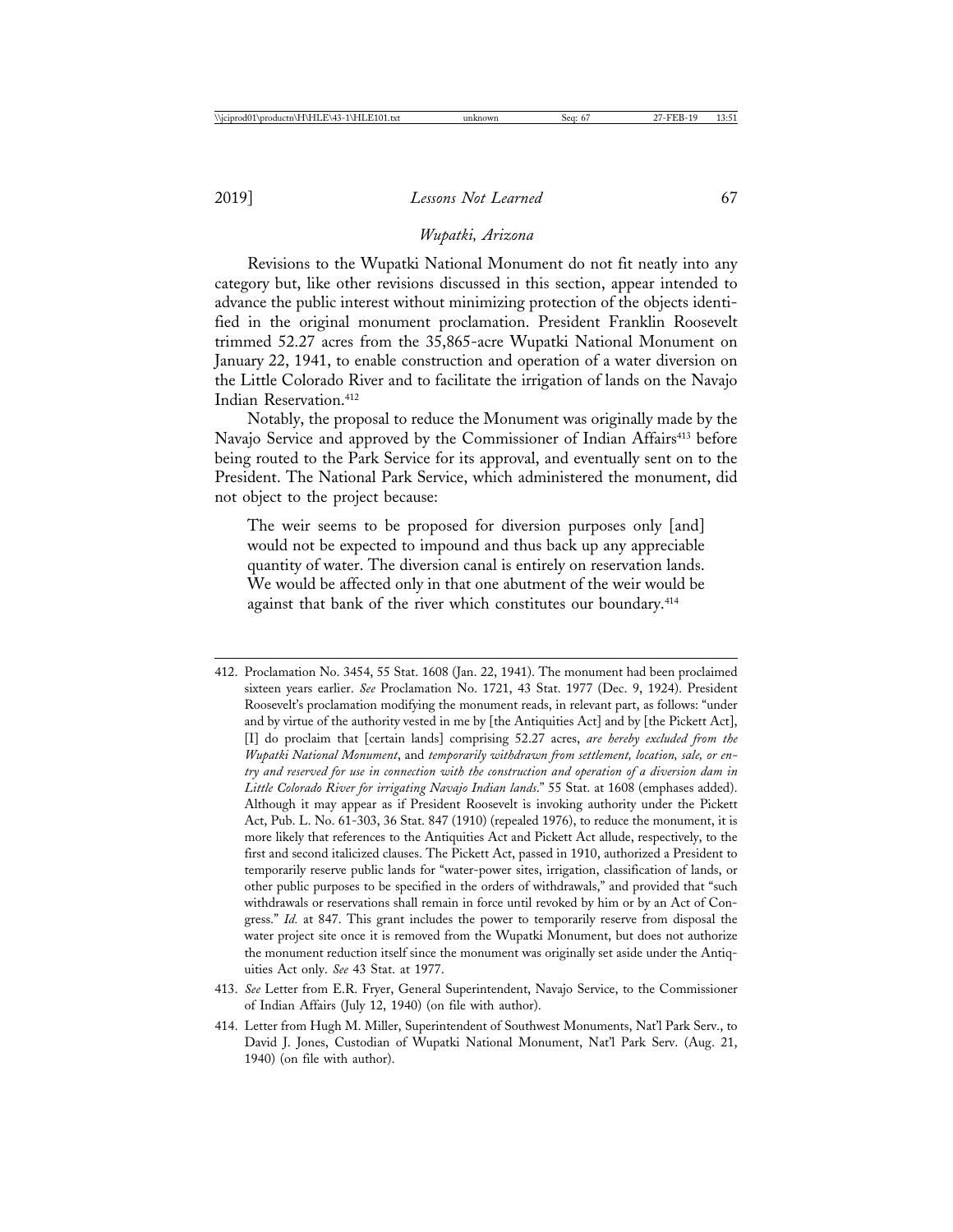The monument's custodian also carefully surveyed the area and concluded that no major archaeological sites would be impacted.415

President Trump's recent actions are distinguishable from the revisions to the Grand Canyon, Bandelier, and Wupatki National Monuments because his reductions do not appear to reflect new information about either the objects to be protected or the landscapes containing those resources. Each revision discussed in this Section was undertaken after specific determinations that the revised boundaries were adequate to protect the objects the original monument designation sought to protect. While President Trump's proclamations make that claim, the tens of thousands of sites that were excluded from the monuments and the strong influence energy companies had in drawing the revised boundaries leave that assertion on the shakiest of grounds.

The Bandelier revision is notable because, while occurring fifty-five years earlier and before enactment of FLPMA, it is the closest in time to President Trump's revisions. It also produced the opposite result—it brought sensitive resources into the monument and the lands excluded from the monument were made inaccessible to looters by placing them inside Los Alamos National Laboratory—resource protection increased rather than decreased. Finally, the Grand Canyon revision represents the outer limit of large reductions that Congress could conceivably have acquiesced to—and then acquiescence was the result of seven and a half years of back-and-forth negotiation with the President.

# *6. National Monument Boundary Revisions Under the President's Article II Power*

The scope of the President's powers are set forth in Article II of the Constitution. These powers include that of Commander-in-Chief of the military "when called into the actual Service of the United States."416 While no President has formally claimed to reduce a national monument based on his power as Commander-in-Chief, the facts show that the existential threats to the United States posed by World War I and World War II were front-and-center in three decisions to revise national monument boundaries. There also appears to be little doubt that the President's wartime powers were recognized as potentially authorizing monument reductions. Writing on the eve of World War II, the Secretary of the Interior opined that:

Should national defense exigencies arise requiring the use of any specific areas within the national park system [which, at that time, in-

<sup>415.</sup> *See* Letter from David J. Jones, Custodian of Wupatki National Monument, Nat'l Park Serv., to Hugh M. Miller, Superintendent of Southwest Monuments, Nat'l Park Serv. (Sept. 13, 1940) (on file with author).

<sup>416.</sup> U.S. CONST. art. II, § 2, cl. 1.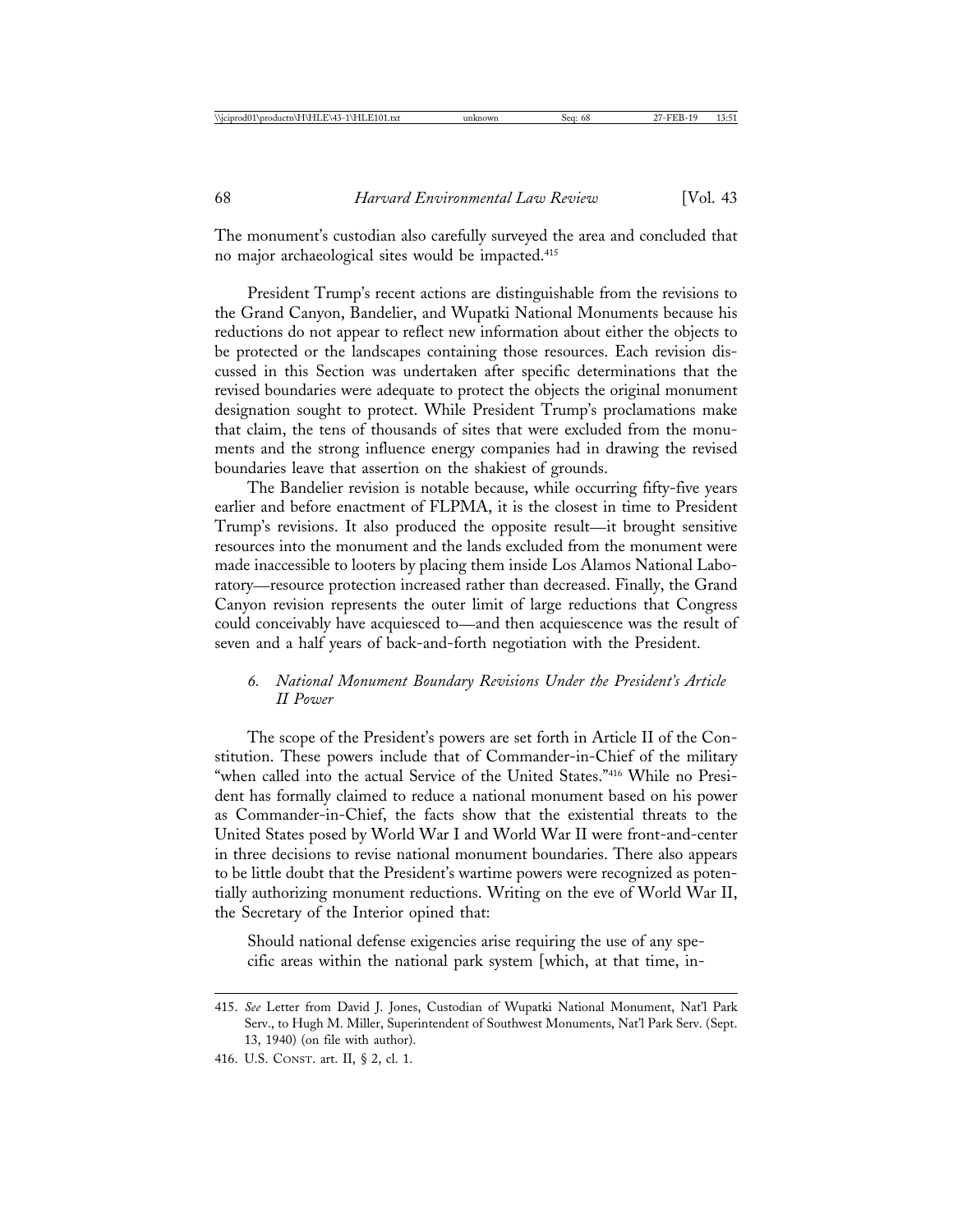cluded all national monuments] which are nowhere else available, the President of the United States, as Commander in Chief of the armed forces of the United States, would have plenary power to take all steps necessary for national defense.417

Presidents reduced national monuments under the shadow of the World Wars on at least three occasions. These reductions, implicating the President's wartime powers and made necessary by extraordinary circumstances, bear no connection with the reductions undertaken by the Trump Administration.

#### *Santa Rosa Island, Florida*

The short-lived Santa Rosa Island National Monument was established by President Roosevelt on May 17, 1939.<sup>418</sup> Shortly after the United States joined World War II in 1941, the War Department took over management of part of the monument, as well as about 384,000 acres of the neighboring Choctawhatchee National Forest land on Santa Rosa island.419 The land was used to expand Eglin Field, an Air Force base that went on to become a cornerstone of our nation's armament development and defense training system.<sup>420</sup>

On August 13, 1945—four days after the Nagasaki bombing and on the eve of the Japanese surrender—President Truman cut 4,700 acres from the monument, permanently reserving the land for use by the "War Department for military purposes" and explaining that the "elimination of such lands from the national monument would not seriously interfere with its administration."421 In 1946, Congress abolished what was left of the original monument, turning the land over to the State of Florida.<sup>422</sup>

- 418. Proclamation No. 2337, 53 Stat. 2542 (May 17, 1939).
- 419. *See Eglin Air Force Base History*, U.S. AIR FORCE, https://perma.cc/CPQ8-A42U.
- 420. *See Eglin Field Historic District*, NAT'L PARK SERV., https://perma.cc/6NBL-QW7J. The Air Force recounts that "Eglin became the site for gunnery training for Army Air Force fighter pilots, as well as a major testing center for aircraft, equipment, and tactics," and that "in March 1942, the base served as one of the sites for Lieutenant Colonel Jimmy Doolittle to prepare his B-25 crews for their raid against Tokyo." *Eglin Air Force Base History*, *supra* note 419.
- 421. Proclamation No. 2659, 59 Stat. 877, 877 (Aug. 13, 1945).
- 422. An Act to Abolish the Santa Rosa Island National Monument and to Provide for the Conveyance to Escambia County, State of Florida, of That Portion of Santa Rosa Island Which is Under the Jurisdiction of the Department of the Interior, Pub. L. No. 79-564, 60 Stat. 712 (1946).

<sup>417.</sup> Letter from Sec'y of the Interior to Hon. Alva B. Adams, Chairman, S. Comm. on Pub. Lands & Surveys, *in* Nat'l Park Serv., Minutes of the Thirteenth Meeting of the Advisory Board of National Parks, Historic Sites, Buildings, & Monuments, Oct. 28-30, 1940 (on file with author).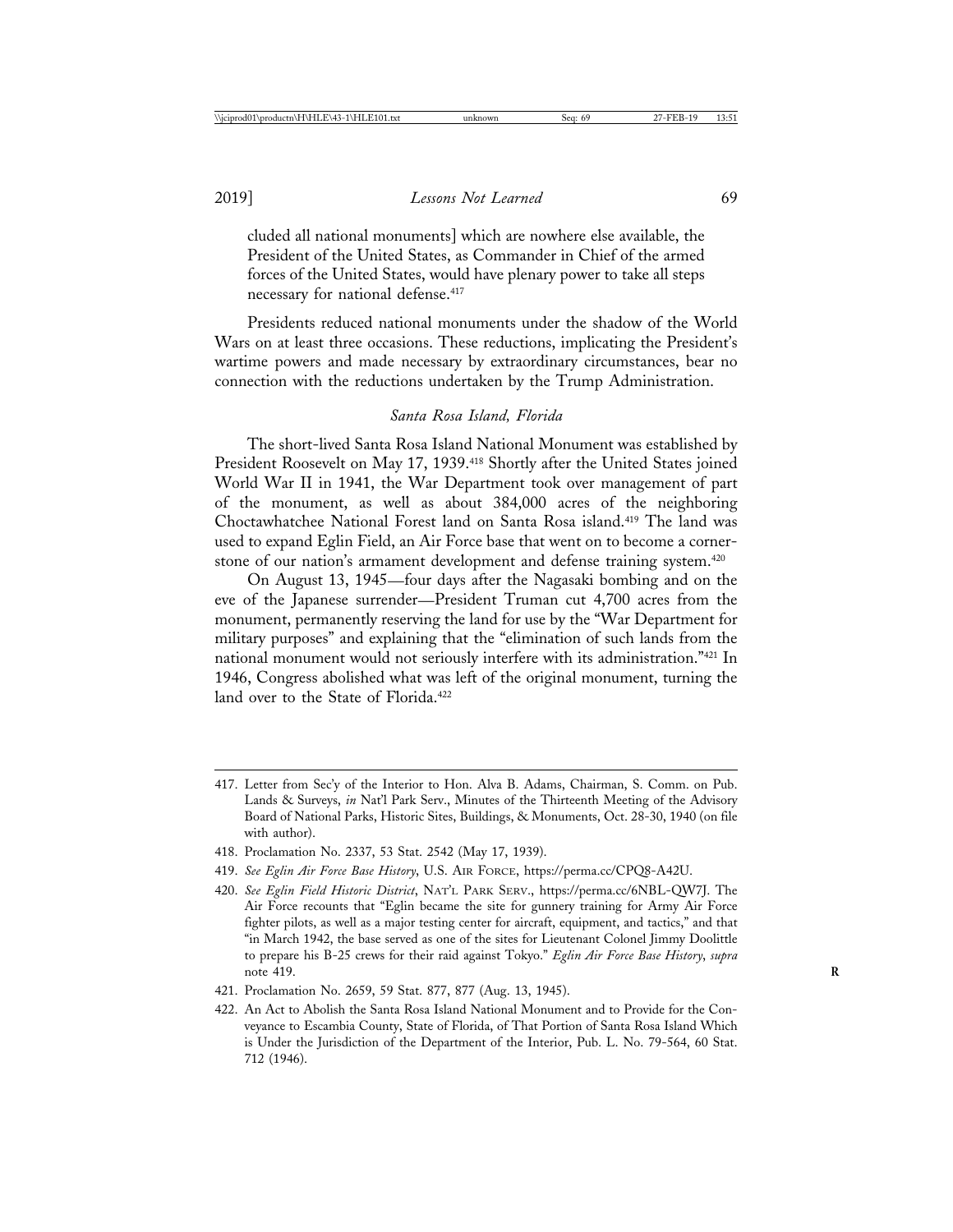### *Glacier Bay, Alaska*

The reduction of Glacier Bay National Monument can also be traced to its use as a military base in World War II. On April 24, 1943, President Franklin Roosevelt issued an Executive Order delegating the President's authority to "withdraw or reserve" public lands to the Secretary of the Interior.<sup>423</sup> Pursuant to that authority, Abe Fortas, who was then the Acting Secretary of the Interior and who would later go on to become a Supreme Court Justice, issued a secret order424 allowing the War Department to temporarily use lands within Glacier Bay National Monument for national defense purposes so long as those lands and facilities were needed to prosecute World War II.425 With war raging in the Pacific and growing fear of a possible Japanese attack,<sup>426</sup> the War Department constructed an airfield and installed associated infrastructure within the monument. Following the conclusion of World War II, President Eisenhower removed from the monument those lands that were "now being used as an airfield for national-defense purposes and are no longer suitable for national-monument purposes."427 While President Eisenhower's reduction was not responding to an immediate threat to the nation, the reduction was a recognition of changes made in response to wartime needs.

### *Mount Olympus, Washington*

Mount Olympus National Monument in Washington State was modified partly to correct errors in the original proclamation and partly to accommodate national security interests. The case of Mount Olympus is peculiar because the original proclamation contained ambiguous language that seemed to accommodate the interests of the timber industry, and because military involvement in the monument was inextricably bound up with its potential for timber extraction. President Theodore Roosevelt's original proclamation establishing the monument<sup>428</sup> stated, on the one hand, that the area identified was "hereby reserved from all forms of appropriation under the public land laws, subject to all prior valid adverse claims, and set apart as a National Monument."429 In contrast, a later provision in the same proclamation stated that:

427. Proclamation No. 3089, 20 Fed. Reg. 2103, 2103 (Mar. 31, 1955). As discussed in *supra* notes 303–14 and accompanying text, reductions also removed non-federal inholdings from **R** the monument.

<sup>423.</sup> Exec. Order No. 9337, 8 Fed. Reg. 5516, 5516 (Apr. 24, 1943).

<sup>424.</sup> Public Land Order 177, 11 Fed. Reg. 8367 (Aug. 2, 1946).

<sup>425.</sup> *See id.* at 8367–68.

<sup>426.</sup> These fears appear to have been well-founded. The Japanese bombed Unalaska and Amaknak Islands on June 3, 1942, and occupied Kiska and Attu islands until they were repelled by the U.S. Army in 1943. *See Aleutian World War II*, NAT'L PARK SERV., https:// perma.cc/W764-ZHUH.

<sup>428.</sup> Olympus Proc., *supra* at note 232.

<sup>429.</sup> *Id.* at 2247.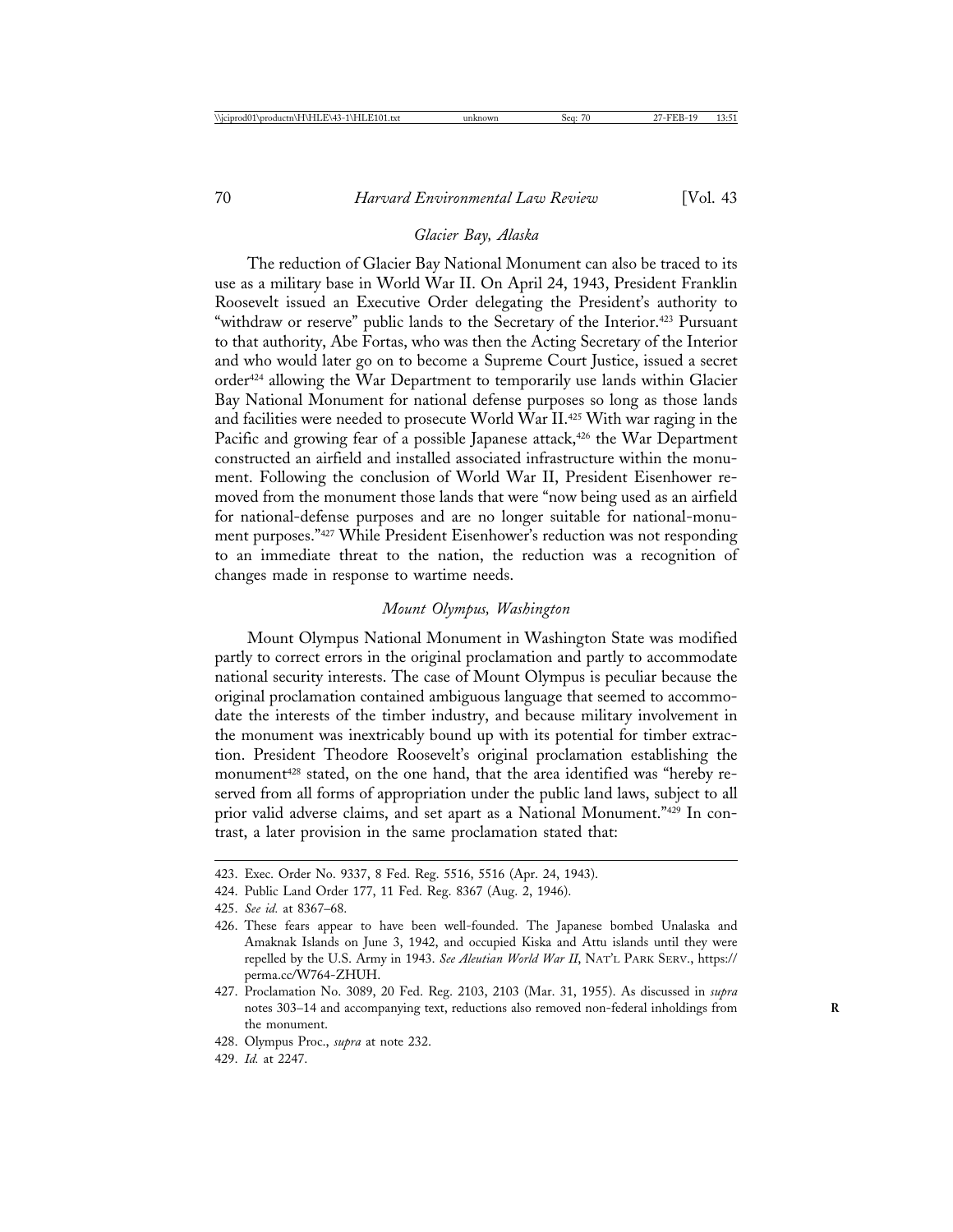The reservation made by this proclamation is not intended to prevent the use of the lands for forest purposes under the proclamations establishing the Olympic National Forest, but the two reservations shall both be effective on the land withdrawn, but the National Monument hereby established shall be the dominant reservation and any use of the land which interferes with its preservation or protection as a National Monument is hereby forbidden.430

Loggers, arguing that the term "forest purposes" should be interpreted to include logging, sought to harvest the old growth forests within the monument. Mineral prospectors also sought to stake claim to copper and other precious metals they believed were locked up inside the monument.431 However, they were thwarted by the Secretary of the Interior who interpreted the national monument reservation as controlling over the national forest reservation and determined that there could be no logging and "no 'prospecting for or working of mineral deposits' in the monument."432 Conflict erupted, and commodity producers sought to return as much of the monument as possible to the National Forest System, where it could be logged and mined with relative impunity. Other lands would be included in a new National Park.<sup>433</sup>

World War I, which began in 1914, quickly brought the conflict over timber and minerals to a head. Fighting severely reduced timber harvests in Europe, and the need for Douglas fir for ships and Sitka spruce for airplanes became particularly acute.434 Sitka spruce was critical to airplane construction because it was light, strong, and did not splinter when struck by a bullet.<sup>435</sup>

432. LIEN, *supra* note 296, at 39. **R**

435. *See* Gerald W. Williams, *The Spruce Production Division*, FOREST HIST. TODAY 3 (1999); *see also* GAIL E.H. EVANS & GERALD W. WILLIAMS, OVER HERE, OVER HERE: THE

<sup>430.</sup> *Id*. at 2248.

<sup>431.</sup> *See, e.g*., ASAHEL CURTIS ET AL., CONCERNING LEGISLATION, WITH A VIEW OF CHANG-ING THE CHARACTER OF THE MT. OLYMPUS NATIONAL MONUMENT AND THE CREA-TION OF THE OLYMPUS NATIONAL PARK (1912) (on file with author) (describing resolution, adopted by several local chambers of commerce, advocating that mining be permitted within the Mount Olympus National Monument and Olympus National Park). It appears that these claims were likely a ruse to secure title to valuable timber lands and that little, if any, valuable minerals were actually present. *See* Memorandum from H.S. Graves, Chief, U.S. Forest Serv., to Francis G. Caffey, Solicitor, Dep't of Agric. 3 (Nov. 12, 1914) (on file with author) ("It is certain that many prospectors will be disappointed in the mining values [and] I am deeply concerned at the prospect[ ] of . . . fake mining claims on our heaviest and most valuable bodies of timber.").

<sup>433.</sup> *See* Letter from H.S. Graves, Chief, U.S. Forest Serv., to David F. Houston, Sec'y of Agric. 2 (Dec. 10, 1914) (on file with author).

<sup>434.</sup> *See* Notes of Henry S. Graves, Chief, U.S. Forest Serv., 3, 11 (on file with Yale University Library Archives) (no date) ("10. French and British were both short. Our first need had to be at a sacrifice to their convenience and comfort of troops. . . . 37. One of the difficult problems was the production of materials for aircraft. 38. Best species Sitka Spruce. Allies had been taking our chief output.").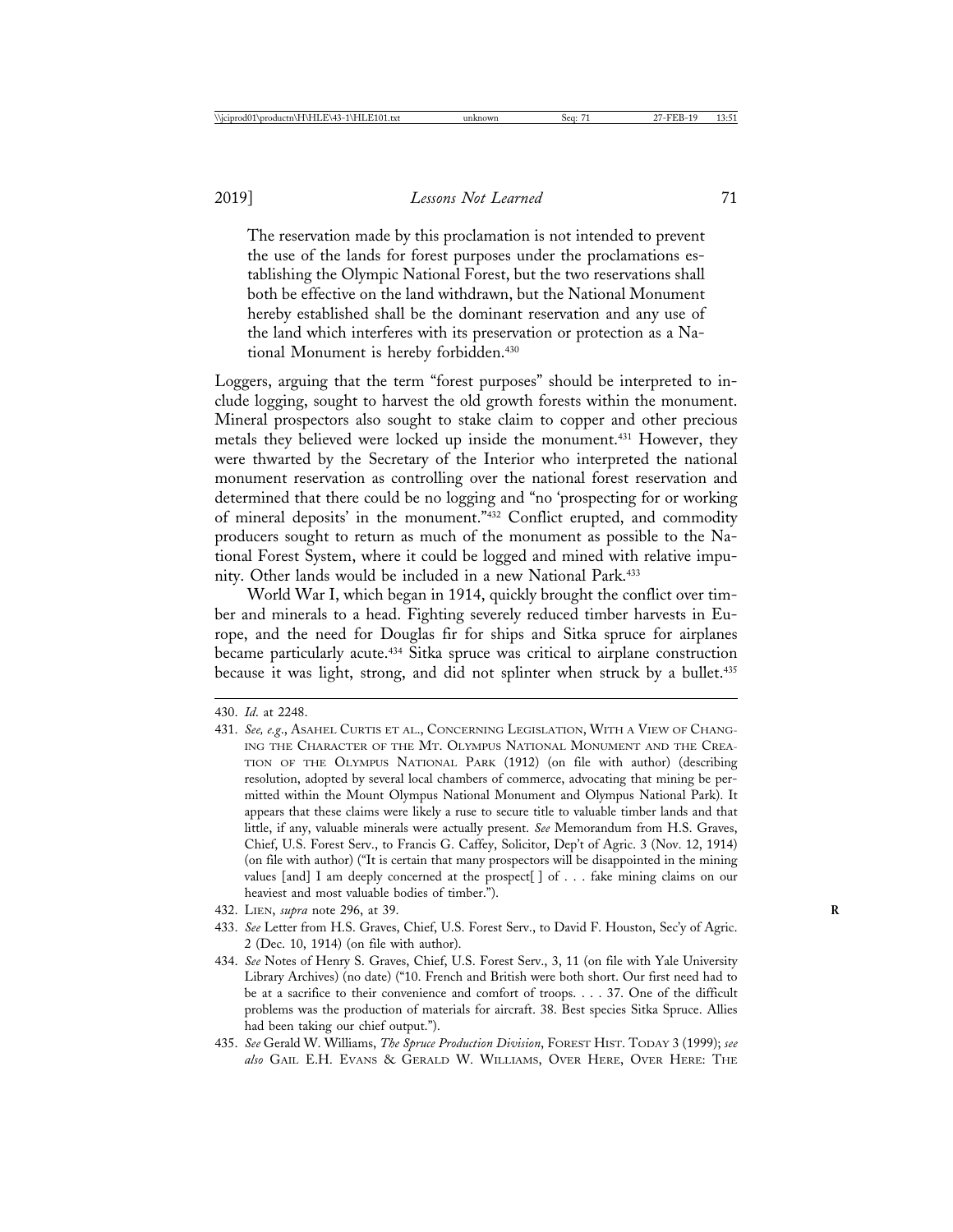Spruce, however, was available only in temperate rainforests like those found along the Pacific Northwest coast, and the monument was home to "the largest stands of Sitka spruce in the Northwest."436

On May 11, 1915, less than a year after the assassination of Archduke Ferdinand and the beginning of World War I and "on the basis of military needs for timber and minerals,"437 President Wilson cut 299,370 acres from the monument's original 608,640 acres.<sup>438</sup> The lands eliminated thereby were returned to the Olympic National Forest in order to "permit their development,"439 making much-needed lumber available to support the war effort.<sup>440</sup> In its bid to increase the supply of lumber, the United States went so far as to mobilize the Army's "Spruce Production Division" to the Olympic Peninsula to put down labor unrest and to construct railroads for transporting logs to mills.441 This construction is considered to be "among the greatest World War I engineering and labor efforts engaged in by the United States."442

Critically, as a 1935 solicitor's opinion explains, even in the midst of World War I President Wilson acted only after the Department of Agriculture investigated the boundary change and concluded that the reduction would not impact elk summer range or glaciers—the resources that the monument was set aside to protect.443 Glaciers and elk summer range were located at higher elevations that were less desirable for timber production, and these areas would remain protected by the reduced monument. The Chief of the Forest Service was also concerned that reductions could open important elk breeding areas to mining and homesteading, and that even small homesteads "might seriously affect

ARMY'S SPRUCE PRODUCTION DIVISION DURING "THE WAR TO END ALL WARS" 4 (1984).

- 437. INGHAM, *supra* note 297, at 4; *see also* EVANS, *supra* note 436, at ch. III; Elmo R. Richard- **R** son, *Olympic National Park: 20 Years of Controversy*, 12 FOREST HIST. NEWSL. 6, 7 (1968).
- 438. Proclamation No. 1293, 39 Stat. 1726, 1726 (May 11, 1915); MONUMENTS LIST, *supra* note 25. While the proclamation preceded a formal declaration of war, it occurred on the heels of **R** two attacks on American-flagged ships and just four days after the German navy sank the British passenger ship the Lusitania, killing more than 1,100 passengers and crew, including 124 Americans. Telegram from President Woodrow Wilson to Ambassador James Gerard (May 13, 1915), https://perma.cc/QA2S-JFER.
- 439. U.S. DEP'T OF THE INTERIOR, REPORTS OF THE DEPARTMENT OF THE INTERIOR FOR THE FISCAL YEAR ENDING JUNE 30, 1915, at 1103 (1916).
- 440. *See* EVANS & WILLIAMS, *supra* note 435, at 4 ("[T]he Pacific Northwest was the primary **R** supplier of aircraft-quality wood to Great Britain, France and Italy."); LIEN, *supra* note 296, at 219; Williams, *supra* note 435, at 9. **R**
- 441. *See* Williams, *supra* note 435, at 6–7; EVANS & WILLIAMS, *supra* note 435, at 6. **R**
- 442. EVANS, *supra* note 436, at ch. III. **R**
- 443. Dep't of the Interior, M. Opp. 27,657, at 6 (Jan. 30, 1935).

<sup>436.</sup> GAIL E.H. EVANS, HISTORIC RESOURCE STUDY: OLYMPIC NATIONAL PARK WASHING-TON, ch. III (1983), https://perma.cc/LPS3-GBD9.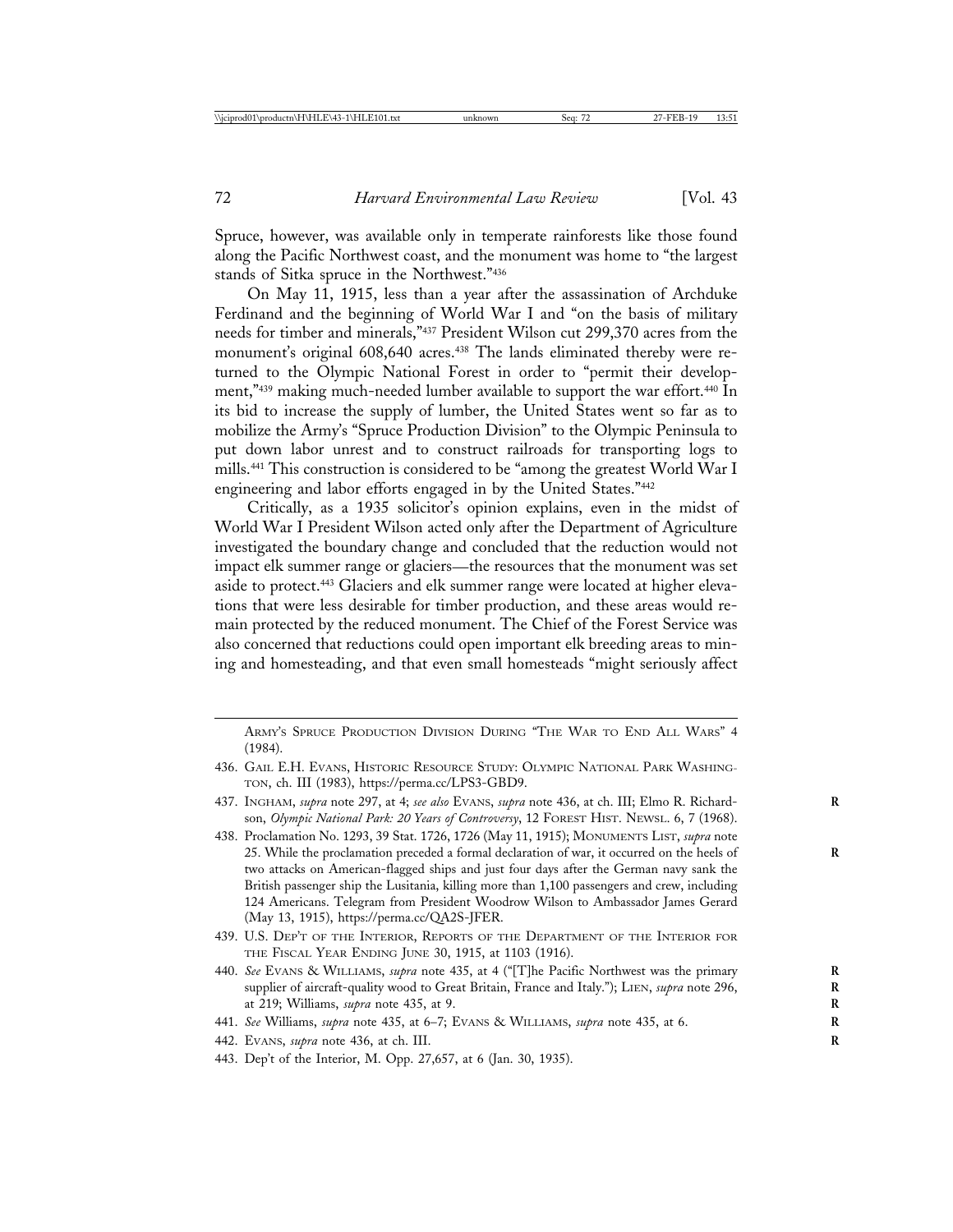the perpetuation of the animals."444 Although the original monument proclamation also referred to the elk's "breeding grounds,"445 the solicitor's opinion did not address possible impacts to the breeding habitat. The Chief of the Forest Service therefore followed up with the solicitor who assured the chief that the Secretary of Agriculture would have the authority to refuse to make agricultural land within the proposed elimination area available for homesteading where, in his judgement, "they were chiefly valuable as a breeding ground for elk."446 Based on this assessment, the chief concluded that elk breeding areas could be adequately protected without the monument designation and that the reduced monument "will, in my judgement, provide the essential protection to the elk, substantially as well as under the present arrangement."447 The state of Washington, moreover, had imposed a ban on all elk hunting in the region through 1925, and all involved appeared to believe that the state would continue to act in ways that would protect the elk.<sup>448</sup>

As in the case of the Grand Canyon and other monuments, the protections that Mount Olympus lost were subsequently restored and strengthened. Twenty years after victory in World War I, Mount Olympus National Monument was re-designated as Olympic National Park, and management was transferred from the U.S. Forest Service to the National Park Service.<sup>449</sup> With the onset of World War II, interest in commercial access to timber within the newly created park increased again, but the heightened protections afforded to national parks<sup>450</sup> and increasing use of aluminum for aircraft construction were enough to foreclose further intrusions into the park.<sup>451</sup> Today, Olympic National Park spans 922,560 acres, including most, if not all, of the areas previously removed from the park.

- 444. Letter from Henry S. Graves, Chief, U.S. Forest Serv., to Francis G. Caffey, Solicitor, Dep't of Agric. 2 (Nov. 12, 1914) (on file with author).
- 445. Mount Olympus Proc., *supra* note 232, at 2247. **R**
- 446. Letter from Francis G. Caffey, Solicitor, Dep't of Agric., to Henry S. Graves, Chief, U.S. Forest Serv. 5–6 (Nov. 30, 1914) (on file with author). This issue arose because the Act of June 11, 1906, Pub. L. No. 59-220, 34 Stat. 233 (1906), empowered the Secretary of Agriculture to open national forest lands to homesteading.
- 447. Letter from Henry S. Graves, Chief, U.S. Forest Serv., to David F. Houston, Sec'y of Agric. 3 (Dec. 10, 1914) (on file with author).
- 448. Letter from R.L. Fromme, Forest Supervisor, to the District Forester 3 (Aug. 7, 1914) (on file with author). Protection of elk populations was an important issue because, "[i]n an operation as ruthless as the slaughter of the buffalo of the Great Plains, [elk] hide and teeth hunters moved into the area and killed most of the herd." LIEN, *supra* note 296, at 32-34.
- 449. *See* Act of June 29, 1938, Pub. L. No. 75-778, 52 Stat. 1241 (1938).
- 450. *See* National Park Service Organic Act, Pub. L. No. 64-235, 39 Stat. 535 (1916) (codified as amended at 54 U.S.C. §§ 100101, 100301–100303, 100751–100753, 102101 (2014)).
- 451. *See* Janet A. McDonnell, *World War II: Defending Park Values and Resources*, 29 PUBLIC HISTORIAN 15, 30–31 (2007).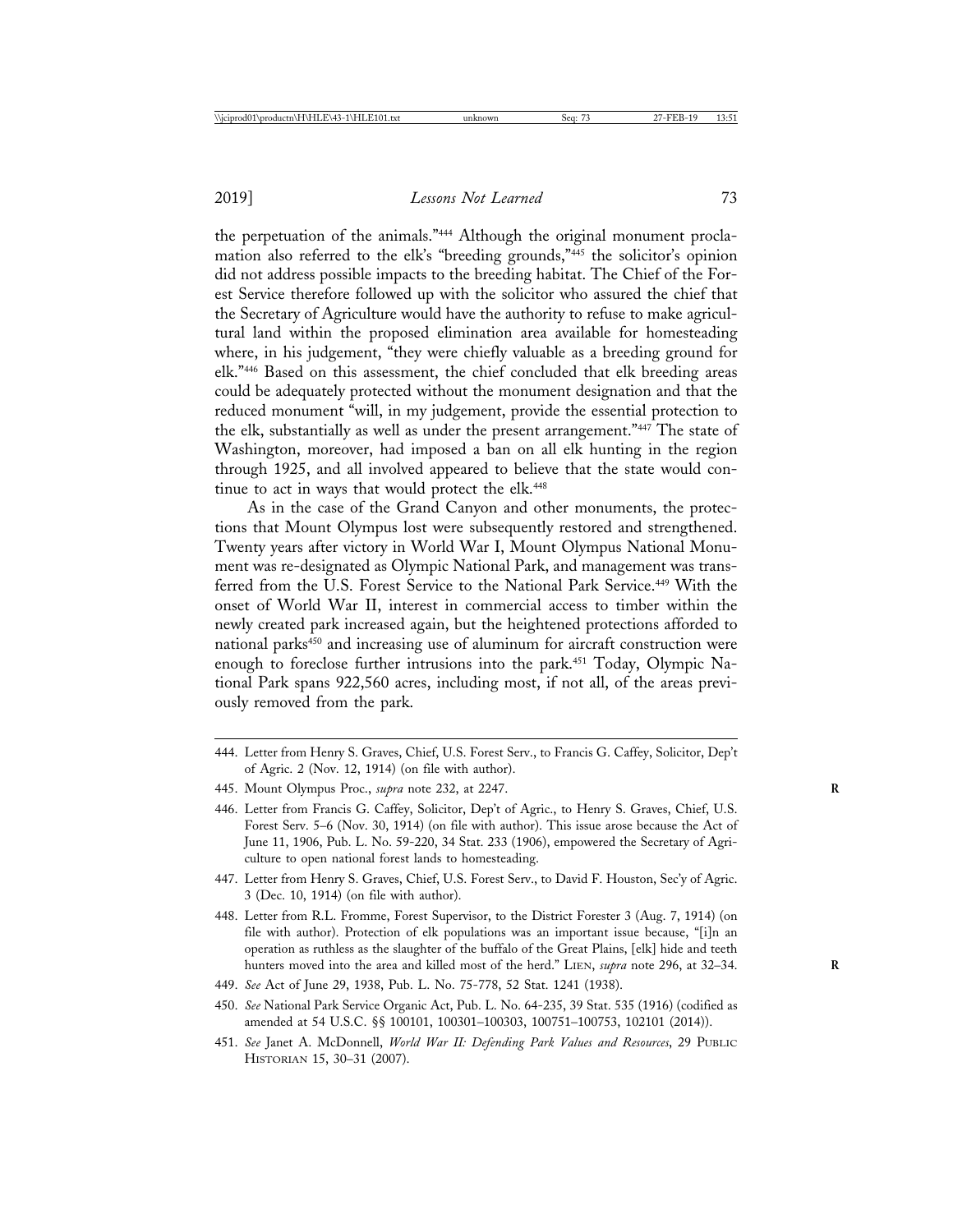Notably, the reductions to both Santa Rosa Island and Glacier Bay were made following a congressional declaration of war,<sup>452</sup> when the President's claim to constitutionally granted power as Commander-in-Chief was at its strongest.453 And, as noted above, the 1915 reduction to Mount Olympus National Monument was made after hostilities had already begun.

Actions intended to advance our national defense and taken following either a declaration of war or direct and repeated attacks on our nation may have relied on the President's Article II power as Commander-in-Chief. Even if the actions were formally taken under Antiquities Act authority, given that these actions were taken in the context of clear congressional knowledge of the President's broader efforts to protect national security, Congress could be understood to have deferred to the President's wartime powers under Article II. Revisions related to the two World Wars obviously have little relevance to President Trump's reductions to the Bears Ears or Grand Staircase-Escalante National Monuments.

## **CONCLUSION**

The Property Clause of the U.S. Constitution grants Congress the power to create, revise, or even eliminate national monuments. The President, however, has no such power under the Constitution: he must rely instead on the authority delegated to him by Congress. The Antiquities Act empowers the President to create national monuments, but it does not expressly grant the President the power to revise or eliminate them, and there is little to suggest that Congress intended to grant the President such powers. First, there was no functional need for swift action to reduce national monuments, so Congress had no reason to grant that power to the President. Second, Congress granted Presidents the power to revise other public land reservations when they believed a two-way power was necessary and appropriate, but they chose not to do so in the Antiquities Act. Third, where Congress authorized the President to revise monument boundaries, as it did at Colonial National Monument, it did so narrowly, in response to monument-specific needs that did not leave thousands of resources without the protections properly afforded to national monuments. Congress also repeatedly rejected legislation granting the President broad revisionary powers, indicating both that Congress understood the President to lack such powers and that Congress intended to retain the power to reduce for itself.

A case can be made that in the past, Congress may have acquiesced in a President's actions to update national monument boundaries that corrected er-

<sup>452.</sup> *See* Joint Resolution Declaring that a State of War Exists Between the Government of Germany and the Government of the People of the United States and Making Provision to Prosecute the Same, Pub. L. No. 77-331, 55 Stat. 796 (1941).

<sup>453.</sup> *See* U.S. CONST. art. II, § 2.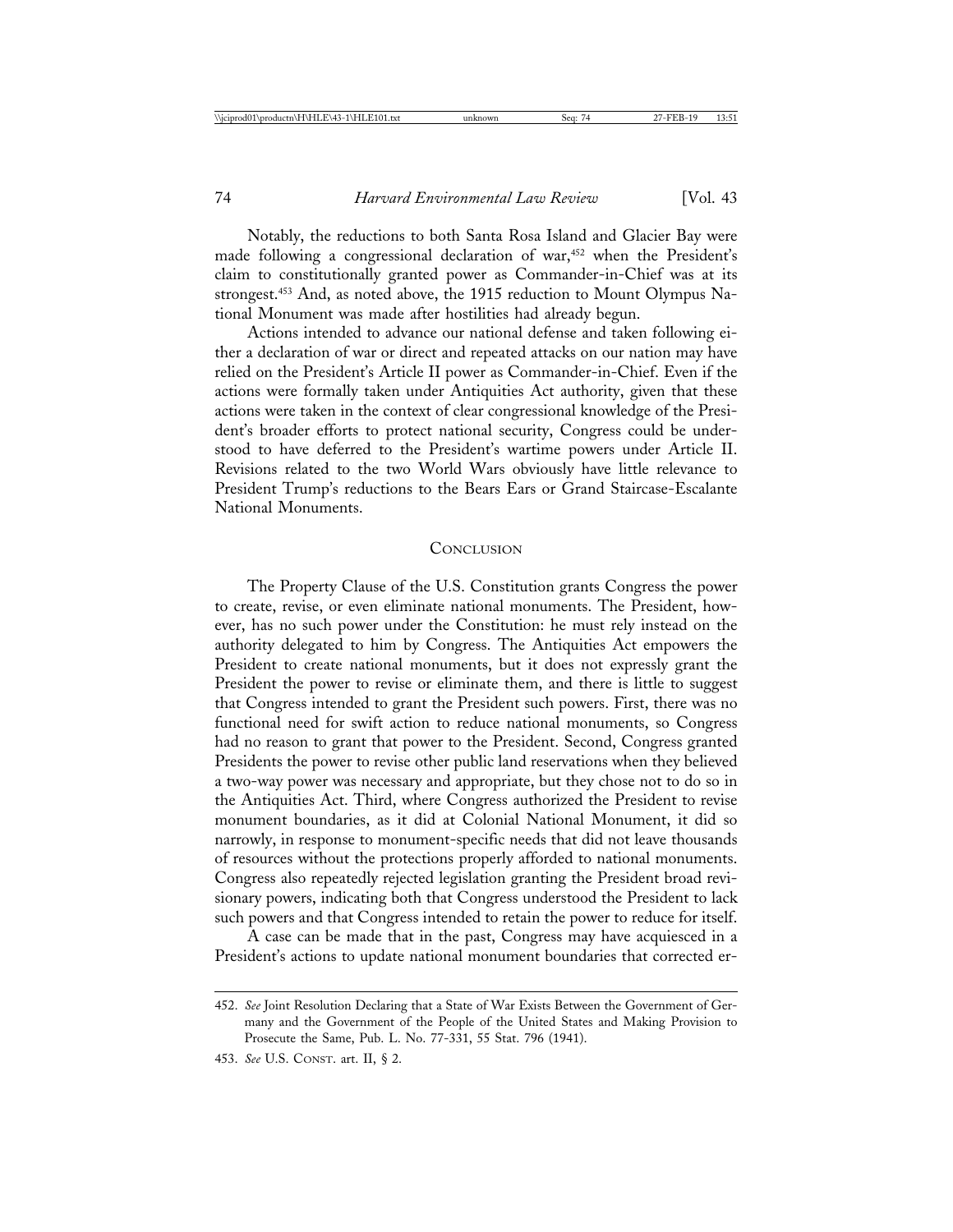rors and omissions resulting from incomplete or inaccurate boundary surveys, to improve protection of the resources identified in monument proclamations based on new information, to clarify that private lands or infrastructure were not part of the monument, or in response to the existential threat posed by two World Wars. But this has limited precedential value for the contemporary actions of President Trump's administration. The handful of prior monument revisions made by prior Presidents falls far short of the 252 actions identified in *Midwest Oil*—and whether Congress was aware of many of those revisions, and thereby able to give its assent, is unclear.

Implied authority to shrink national monuments, if it exists at all, appears to create little cover for President Trump's massive monument reductions. Where other Presidents revised monuments to protect resources or address existential threats to national security, President Trump baldly substituted his "energy first" policy agenda for the preservation objectives underpinning the Antiquities Act and prior monument designations.

Although Presidents have reduced national monuments before, the legality of these reductions was never tested in court and therefore cannot be assumed. The passing of more than a half-century since the last reduction also implies that such powers, if they existed at all, may have withered on the vine. Congress, moreover, forcefully reasserted its authority over the public domain when it enacted FLPMA, repealing the President's implied power to reserve land and limiting the executive branch's power to modify national monuments. FLPMA also fundamentally changed public land policy to increase the emphasis on conservation. Congress could not have intended to affirm an implied presidential power in direct conflict with FLPMA.

But if any power to revise national monuments somehow survived, it must be limited by the scope of prior congressional acquiescence. That acquiescence—at monuments like Navajo, Petrified Forest, Great Sand Dunes, Arches, Hovenweep, Timpanogos, Mount Olympus, and Natural Bridges was limited to correcting errors in the description of the objects being protected and their surrounding landscape. At the Grand Canyon, Bandelier, and Wupatki, changes responded to new information in ways that enhance protection for the objects identified in the original monument proclamation. At Black Canyon of the Gunnison, Mount Olympus, Glacier Bay, Katmai, Colorado, Scotts Bluff, White Sands, and Craters of the Moon, revisions excluded from a monument private land and infrastructure that predated the monument's designation. And at Santa Rosa Island, Mt. Olympus, and Glacier Bay, revisions responded to existential threats to national security posed by two World Wars. These reductions have little in common with President Trump's reductions.

Only two prior reductions appear to have any similarity to President Trump's reductions to the Bears Ears and Grand Staircase-Escalante National Monuments: the reductions to Mount Olympus and the Grand Canyon II National Monuments. While the creation of both of those monuments was con-